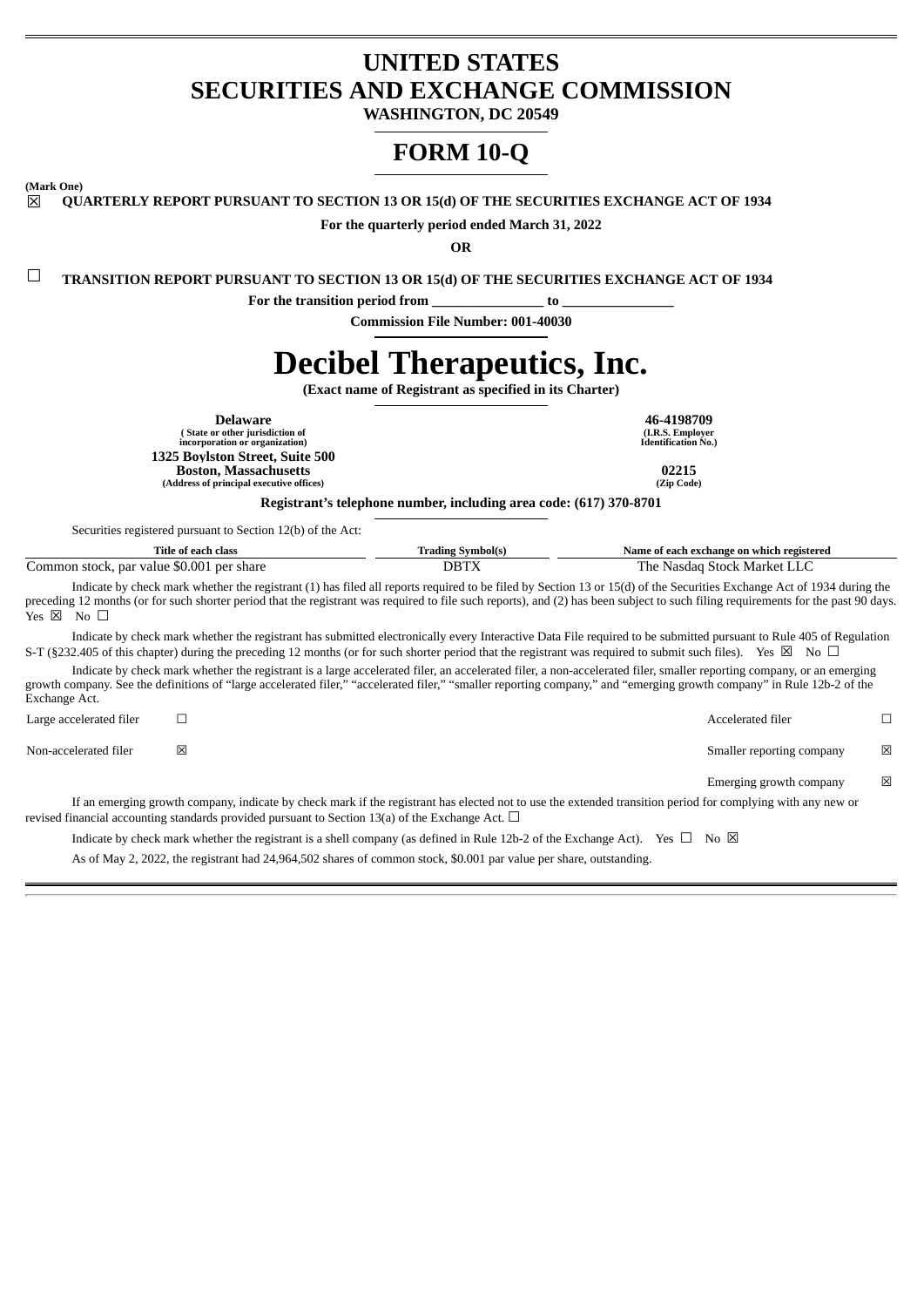# **Table of Contents**

|                   |                                                                                                     | Page |
|-------------------|-----------------------------------------------------------------------------------------------------|------|
| PART I.           | <b>FINANCIAL INFORMATION</b>                                                                        |      |
| Item 1.           | <b>Financial Statements (Unaudited)</b>                                                             |      |
|                   | <b>Condensed Consolidated Balance Sheets</b>                                                        |      |
|                   | <b>Condensed Consolidated Statements of Operations and Comprehensive Loss</b>                       |      |
|                   | Condensed Consolidated Statements of Convertible Preferred Stock and Stockholders' (Deficit) Equity |      |
|                   | <b>Condensed Consolidated Statements of Cash Flows</b>                                              | 9    |
|                   | Notes to Unaudited Condensed Consolidated Financial Statements                                      | 10   |
| Item 2.           | Management's Discussion and Analysis of Financial Condition and Results of Operations               | 24   |
| Item 3.           | <b>Quantitative and Qualitative Disclosures About Market Risk</b>                                   | 34   |
| Item 4.           | <b>Controls and Procedures</b>                                                                      | 35   |
| PART II.          | <b>OTHER INFORMATION</b>                                                                            |      |
| Item 1.           | <b>Legal Proceedings</b>                                                                            | 36   |
| Item 1A.          | <b>Risk Factors</b>                                                                                 | 36   |
| Item 2.           | <b>Unregistered Sales of Equity Securities and Use of Proceeds</b>                                  | 88   |
| Item 3.           | <b>Defaults Upon Senior Securities</b>                                                              | 88   |
| Item 4.           | <b>Mine Safety Disclosures</b>                                                                      | 88   |
| Item 5.           | <b>Other Information</b>                                                                            | 88   |
| Item 6.           | <b>Exhibits</b>                                                                                     | 88   |
| <b>Signatures</b> |                                                                                                     | 89   |
|                   |                                                                                                     |      |

i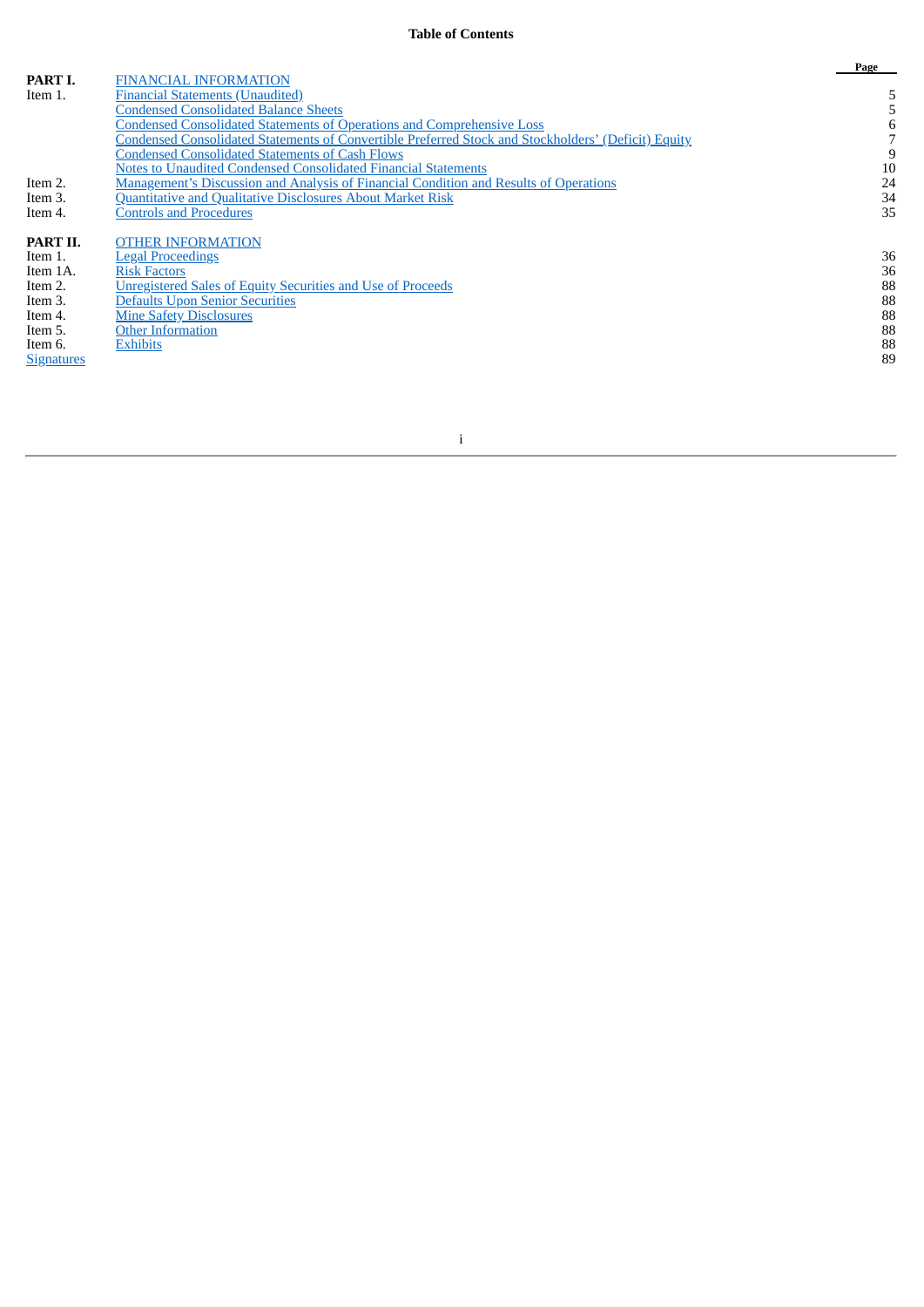# **Cautionary Note Regarding Forward-Looking Statements and Industry Data**

This Quarterly Report on Form 10-Q contains forward-looking statements that involve substantial risks and uncertainties. All statements, other than statements of historical fact, contained in this Quarterly Report on Form 10-Q, including statements regarding our strategy, future operations, future financial position, future revenue, projected costs, prospects, plans and objectives of management, are forward-looking statements. The words "anticipate," "believe," "continue," "could," "estimate," "expect," "intend," "may," "might," "plan," "potential," "predict," "project," "should," "target," "would," and similar expressions are intended to identify forward-looking statements, although not all forward-looking statements contain these identifying words.

The forward-looking statements in this Quarterly Report on Form 10-Q include, among other things, statements about:

- the initiation, timing, progress and results of our current research and development programs, preclinical studies and clinical trials;
- our estimates regarding expenses, future revenue, capital requirements and need for additional financing;
- our plans to develop our product candidates and programs;
- the timing of and our ability to submit applications for, obtain and maintain regulatory approvals for our product candidates;
- our estimates regarding the potential patient populations for our product candidates and programs;
- our expectations regarding our ability to fund our operating expenses and capital expenditure requirements with our cash, cash equivalents and available-for-sale securities;
- the potential advantages of our product candidates and programs;
- the potential advantages of our platform;
- the rate and degree of market acceptance and clinical utility of our product candidates and programs;
- our estimates regarding the potential market opportunity for our product candidates and programs;
- our commercialization, marketing and manufacturing capabilities and strategy;
- our expectations regarding our ability to obtain and maintain intellectual property protection for our product candidates;
- the impact of government laws and regulations;
- our competitive position;
- developments relating to our competitors and our industry;
- our ability to maintain and establish collaborations or obtain additional funding;
- the potential direct or indirect impact of the COVID-19 pandemic on our business; and
- our expectations regarding the time during which we will be an emerging growth company under the Jumpstart our Business Startup Acts of 2012.

We may not actually achieve the plans, intentions or expectations disclosed in our forward-looking statements, and you should not place undue reliance on our forward-looking statements. Actual results or events could differ materially from the plans, intentions and expectations disclosed in the forward-looking statements we make. We have included important factors in the cautionary statements included in this Quarterly Report on Form 10-Q, particularly in the "Risk Factor Summary" below and in Part II, Item 1A. "Risk Factors," that we believe could cause actual results or events to differ materially from the forward-looking statements that we make. Our forward-looking statements do not reflect the potential impact of any future acquisitions, mergers, dispositions, joint ventures or investments we may make.

You should read this Quarterly Report on Form 10-Q and the documents that we reference herein and have filed or incorporated by reference hereto completely and with the understanding that our actual future results may be materially different from what we expect. The forward-looking statements contained in this Quarterly Report on Form 10-Q are made as of the date of this Quarterly Report on Form 10-Q, and we do not assume any obligation to update any forward-looking statements, whether as a result of new information, future events or otherwise, except as required by applicable law.

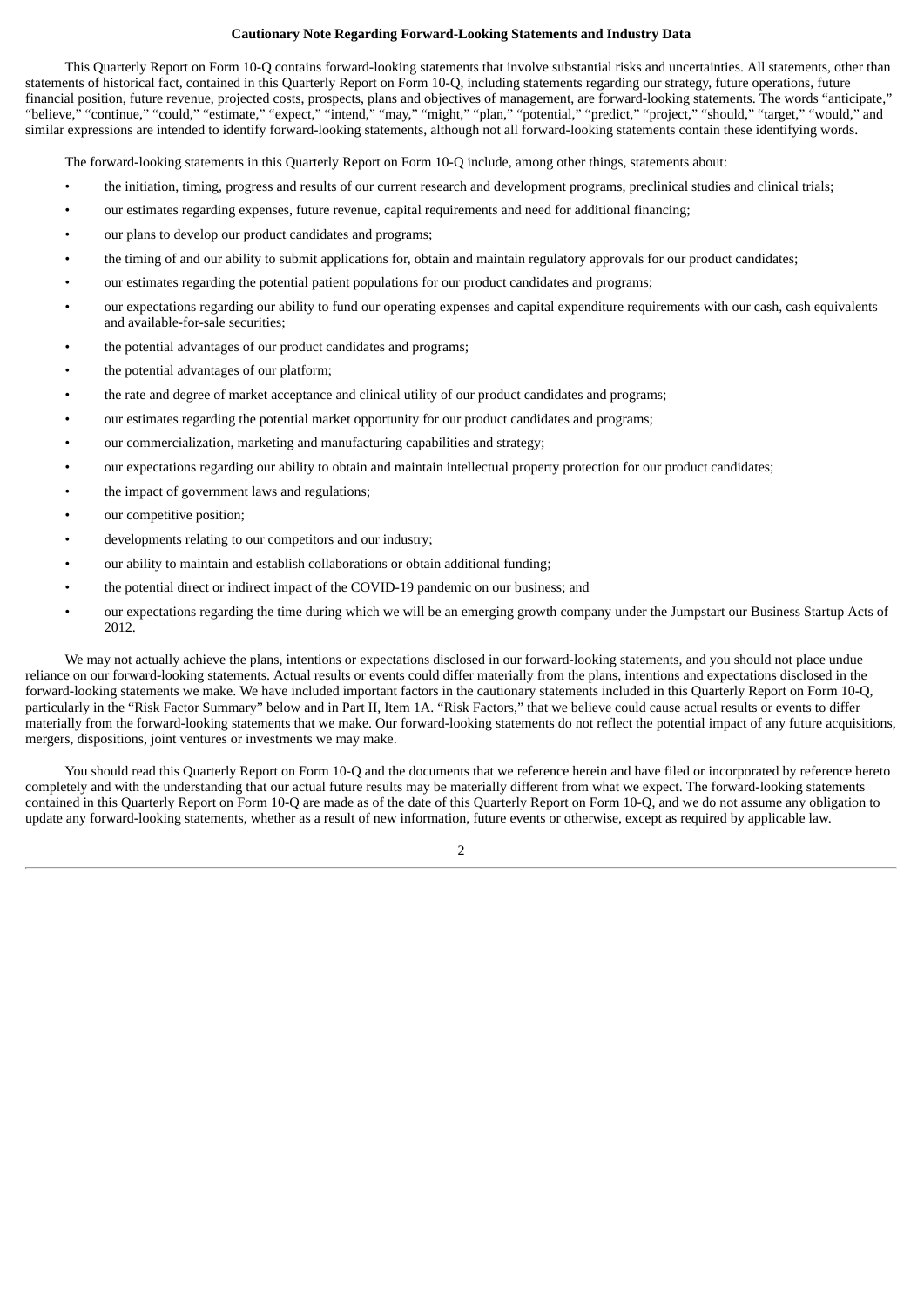This Quarterly Report on Form 10-Q includes statistical and other industry and market data that we obtained from industry publications and research, surveys and studies conducted by third parties as well as our own estimates of potential market opportunities. The market data used in this Quarterly Report on Form 10-Q involves a number of assumptions and limitations, and you are cautioned not to give undue weight to such data. Although we are responsible for the disclosure contained in this Quarterly Report on Form 10-Q and we believe the information from industry publications and other third-party sources included in this Quarterly Report on Form 10-Q is reliable, such information is inherently imprecise. Industry publications and thirdparty research, surveys and studies generally indicate that their information has been obtained from sources believed to be reliable, although they do not guarantee the accuracy or completeness of such information. Our estimates of the potential market opportunities for our product candidates include several key assumptions based on our industry knowledge, industry publications, third-party research and other surveys, which may be based on a small sample size and may fail to accurately reflect market opportunities. While we believe that our internal assumptions are reasonable, no independent source has verified such assumptions.

#### **Risk Factor Summary**

Our business is subject to a number of risks of which you should be aware before making an investment decision. Below we summarize what we believe to be the principal risks facing our business, in addition to the risks described more fully in Part II, Item 1A. "Risk Factors" of this Quarterly Report on Form 10-Q and other information included in this report. The risks and uncertainties described below are not the only risks and uncertainties we face. Additional risks and uncertainties not presently known to us or that we presently deem less significant may also impair our business operations.

If any of the following risks occur, our business, financial condition and results of operations and future growth prospects could be materially and adversely affected, and the actual outcomes of matters as to which forward-looking statements are made in this report could be materially different from those anticipated in such forward-looking statements.

- We have incurred significant losses since our inception, have no products approved for sale and we expect to incur substantial losses for the foreseeable future and may never achieve or maintain profitability;
- We will need substantial additional funding. If we are unable to raise capital when needed, we could be forced to delay, reduce or eliminate our research and development programs or commercialization efforts;
- The COVID-19 pandemic has disrupted our ongoing Phase 1b clinical trial of DB-020 and has affected and may in the future affect our ability to initiate and complete preclinical studies, delay the initiation of our planned clinical trials or future clinical trials, disrupt regulatory activities, disrupt our manufacturing and supply chain or have other adverse effects on our business and operations. In addition, this pandemic has caused substantial disruption to global supply chains and may adversely impact economies worldwide, both of which could result in adverse effects on our business, operations and ability to raise capital;
- Our limited operating history may make it difficult for stockholders to evaluate the success of our business to date and to assess our future viability;
- We are very early in our development efforts. Our business is dependent on our ability to advance our lead gene therapy product candidate, DB-OTO, and our other current and future product candidates through preclinical studies and clinical trials, obtain marketing approval and ultimately commercialize them. If we are unable to complete preclinical and clinical development, obtain regulatory approval for or commercialize our product candidates, or experience significant delays in doing so, our business will be materially harmed;
- Clinical development involves a lengthy and expensive process with uncertain outcomes, and results of earlier studies and trials may not be predictive of future clinical trial results. If our preclinical studies and clinical trials are not sufficient to support regulatory approval of any of our product candidates, we may incur additional costs or experience delays in completing, or ultimately be unable to complete, the development of such product candidate;
- Gene therapy is an emerging field of drug development that poses many risks. We have only limited prior experience in gene therapy research and no prior experience in gene therapy clinical development. Our lack of experience and the limited patient populations for our gene therapy programs may limit our ability to be successful or may delay our development efforts;

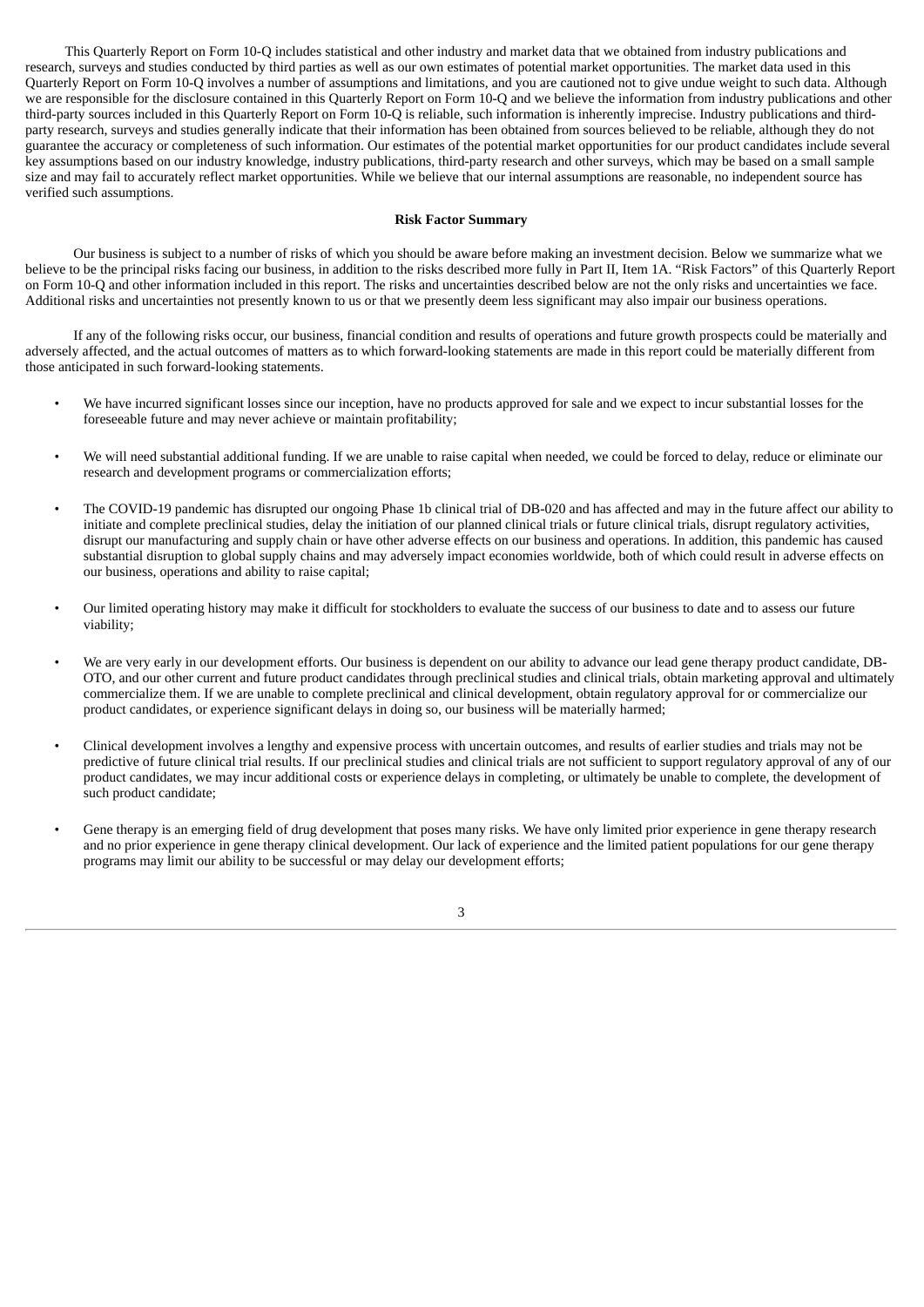- If we experience delays or difficulties in participant enrollment for clinical trials, our research and development efforts and the receipt of necessary regulatory approvals could be significantly delayed or prevented;
- Our product candidates or the process for administering our product candidates may cause undesirable side effects or have other properties that could delay or prevent their regulatory approval, limit their commercial potential or result in significant negative consequences following any potential marketing approval;
- The manufacture of gene therapy products is complex and difficult and is subject to a number of scientific and technical risks, some of which are common to the manufacture of drugs and biologics and others of which are unique to the manufacture of gene therapies. We could experience manufacturing problems that result in delays in our gene therapy development or commercialization programs;
- We rely, and expect to continue to rely, on third parties to conduct some or all aspects of our product manufacturing, research, preclinical and clinical testing, and these third parties may not perform satisfactorily;
- We face substantial competition, which may result in others discovering, developing or commercializing products before or more successfully than we do; and
- Our rights to develop and commercialize any product candidates are subject and may in the future be subject, in part, to the terms and conditions of licenses granted to us by third parties. If we fail to comply with our obligations under our current or future intellectual property license agreements, including applicable diligence milestones, or otherwise experience disruptions to our business relationships with our current or any future licensors, we could lose intellectual property rights that are important to our business.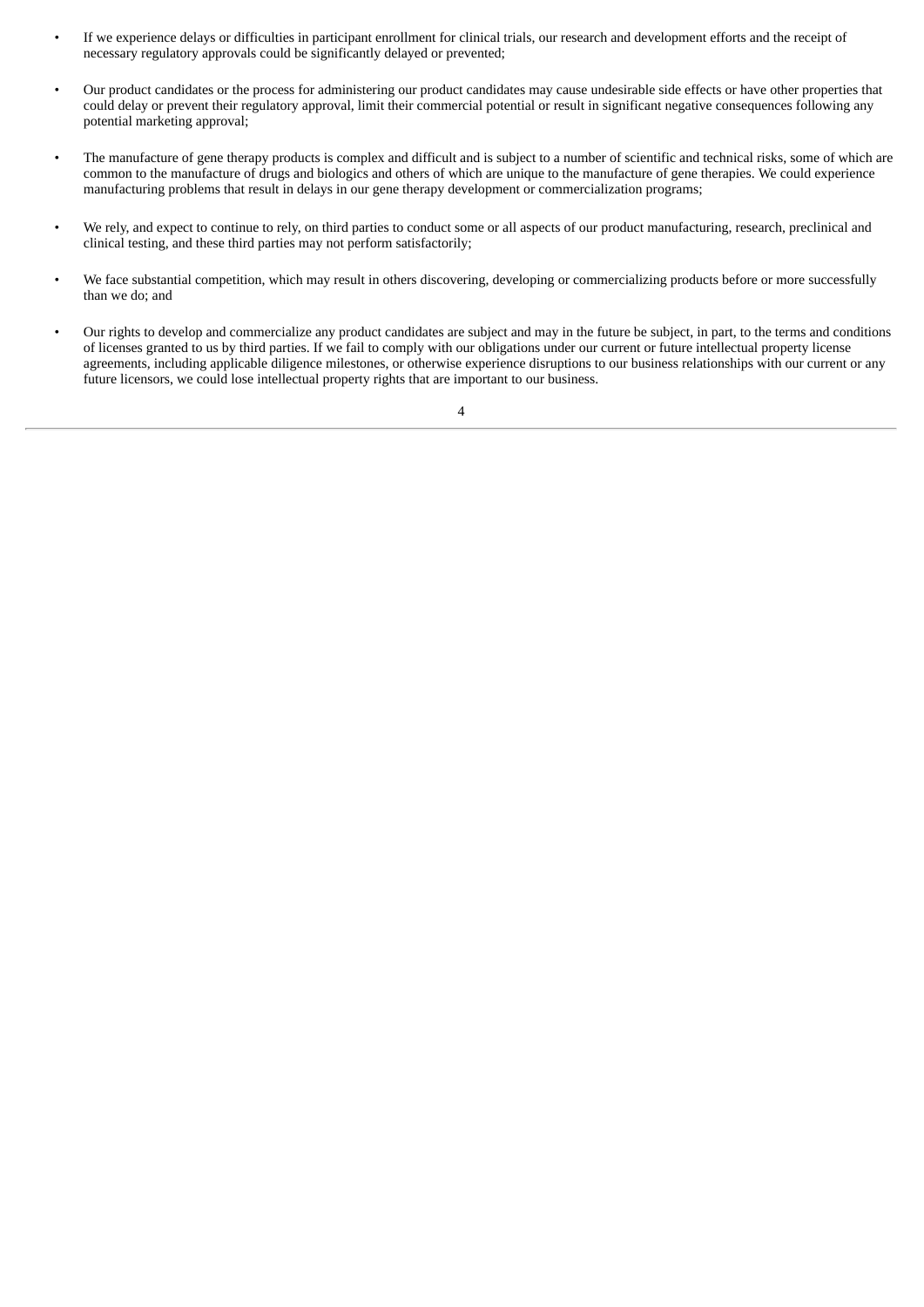# **PART I—FINANCIAL INFORMATION**

# **DECIBEL THERAPEUTICS, INC. CONDENSED CONSOLIDATED BALANCE SHEETS (Unaudited) (In thousands, except share and per share data)**

<span id="page-5-2"></span><span id="page-5-1"></span><span id="page-5-0"></span>

|                                                                                                                                                                                                                                                                    | March 31,<br>2022       | December 31,<br>2021 |
|--------------------------------------------------------------------------------------------------------------------------------------------------------------------------------------------------------------------------------------------------------------------|-------------------------|----------------------|
| <b>Assets</b>                                                                                                                                                                                                                                                      |                         |                      |
| Current assets:                                                                                                                                                                                                                                                    |                         |                      |
| Cash and cash equivalents                                                                                                                                                                                                                                          | $\mathbb{S}$<br>10,780  | \$<br>36,455         |
| Available-for-sale securities                                                                                                                                                                                                                                      | 123,658                 | 112,292              |
| Accounts receivable from related party                                                                                                                                                                                                                             | 10,000                  | 11,402               |
| Prepaid expenses and other current assets                                                                                                                                                                                                                          | 6,805                   | 4,042                |
| Total current assets                                                                                                                                                                                                                                               | 151,243                 | 164,191              |
| Available-for-sale securities, long-term                                                                                                                                                                                                                           | 5,003                   | 13,547               |
| Property and equipment, net                                                                                                                                                                                                                                        | 5,110                   | 5,611                |
| Right-of-use asset, operating                                                                                                                                                                                                                                      | 11,116                  |                      |
| Right-of-use asset, finance                                                                                                                                                                                                                                        | 185                     |                      |
| Other assets                                                                                                                                                                                                                                                       | 1,128                   | 1,128                |
| <b>Total assets</b>                                                                                                                                                                                                                                                | $\mathbb{S}$<br>173,785 | 184,477<br>\$        |
| <b>Liabilities and Stockholders' Equity</b>                                                                                                                                                                                                                        |                         |                      |
| Current liabilities:                                                                                                                                                                                                                                               |                         |                      |
| Accounts payable                                                                                                                                                                                                                                                   | \$<br>1,211             | \$<br>4,012          |
| Accrued expenses and other current liabilities                                                                                                                                                                                                                     | 5,328                   | 7,712                |
| Deferred collaboration liability, current                                                                                                                                                                                                                          | 7,888                   | 8,118                |
| Deferred rent and lease incentive obligation, current                                                                                                                                                                                                              |                         | 696                  |
| Operating lease liability, current                                                                                                                                                                                                                                 | 3,502                   |                      |
| Finance lease liability, current                                                                                                                                                                                                                                   | 180                     |                      |
| Total current liabilities                                                                                                                                                                                                                                          | 18.109                  | 20,538               |
| Long-term liabilities:                                                                                                                                                                                                                                             |                         |                      |
| Deferred collaboration liability, long-term                                                                                                                                                                                                                        | 13,660                  | 16,431               |
| Deferred rent and lease incentive obligation, long-term                                                                                                                                                                                                            |                         | 4,208                |
| Operating lease liability, long-term                                                                                                                                                                                                                               | 12,326                  |                      |
| Other long-term liabilities                                                                                                                                                                                                                                        | 1,570                   | 1.611                |
| <b>Total liabilities</b>                                                                                                                                                                                                                                           | 45,665                  | 42,788               |
| Commitments and contingencies (Note 7)                                                                                                                                                                                                                             |                         |                      |
| Stockholders' equity:                                                                                                                                                                                                                                              |                         |                      |
| Preferred stock, \$0.001 par value; 5,000,000 shares authorized, no shares issued<br>and outstanding at March 31, 2022 and December 31, 2021                                                                                                                       |                         |                      |
| Common stock, \$0.001 par value; 200,000,000 shares authorized, 24,964,502 shares<br>issued and 24,956,556 shares outstanding at March 31, 2022; 200,000,000 shares authorized,<br>24,964,520 shares issued and 24,951,983 shares outstanding at December 31, 2021 | 25                      | 25                   |
| Additional paid-in capital                                                                                                                                                                                                                                         | 357,150                 | 356,308              |
| Accumulated other comprehensive loss                                                                                                                                                                                                                               | (527)                   | (132)                |
| <b>Accumulated deficit</b>                                                                                                                                                                                                                                         | (228, 528)              | (214, 512)           |
| Total stockholders' equity                                                                                                                                                                                                                                         | 128,120                 | 141,689              |
| Total liabilities and stockholders' equity                                                                                                                                                                                                                         | \$<br>173,785           | \$<br>184,477        |

*The accompanying notes are an integral part of these condensed consolidated financial statements.*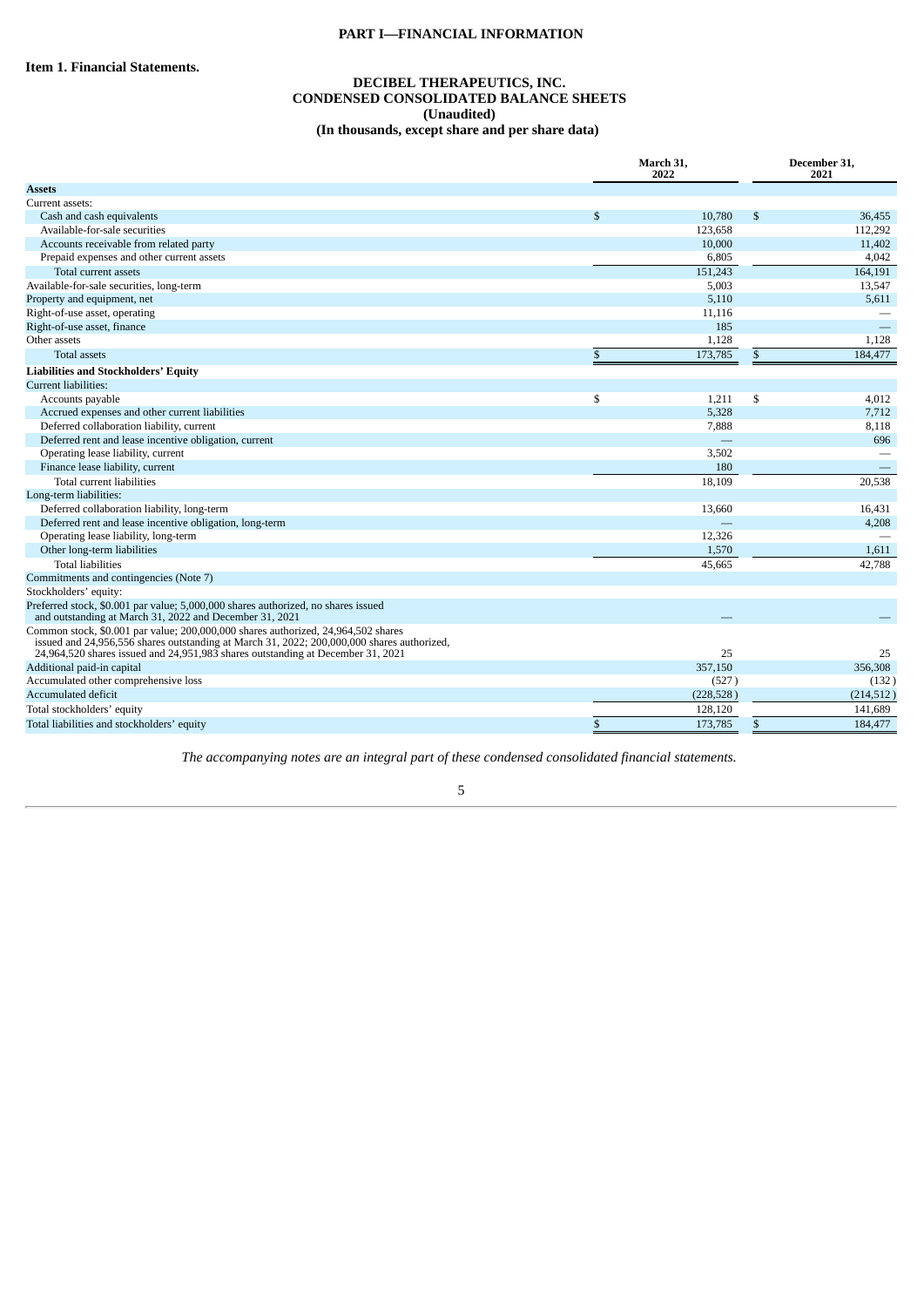# **DECIBEL THERAPEUTICS, INC. CONDENSED CONSOLIDATED STATEMENTS OF OPERATIONS AND COMPREHENSIVE LOSS (Unaudited) (In thousands, except share and per share data)**

<span id="page-6-0"></span>

|                                                                           |    | <b>Three Months Ended</b><br>March 31, |     |                 |  |  |  |
|---------------------------------------------------------------------------|----|----------------------------------------|-----|-----------------|--|--|--|
|                                                                           |    | 2022                                   |     | 2021            |  |  |  |
| Operating expenses:                                                       |    |                                        |     |                 |  |  |  |
| Research and development                                                  | S  | 7,466                                  | \$  | 6,020           |  |  |  |
| General and administrative                                                |    | 6,553                                  |     | 4,883           |  |  |  |
| Total operating expenses                                                  |    | 14,019                                 |     | 10,903          |  |  |  |
| Loss from operations                                                      |    | (14, 019)                              |     | (10, 903)       |  |  |  |
| Other income:                                                             |    |                                        |     |                 |  |  |  |
| Interest income                                                           |    | 63                                     |     | 33              |  |  |  |
| Total other income, net                                                   |    | 63                                     |     | $\overline{33}$ |  |  |  |
| Net loss before provision for income taxes                                |    | (13, 956)                              |     | (10, 870)       |  |  |  |
| Provision for income taxes                                                |    | (60)                                   |     |                 |  |  |  |
| Net loss                                                                  | \$ | (14, 016)                              | \$. | (10, 870)       |  |  |  |
| Cumulative dividends on convertible preferred stock                       |    |                                        |     | (2,309)         |  |  |  |
| Net loss attributable to common stockholders                              |    | (14, 016)                              | \$  | (13, 179)       |  |  |  |
| Net loss per share attributable to common stockholders, basic and diluted |    | (0.56)                                 |     | (1.09)          |  |  |  |
| Weighted average shares of common stock outstanding, basic and diluted    |    | 24,955,165                             |     | 12,105,464      |  |  |  |
| Comprehensive loss:                                                       |    |                                        |     |                 |  |  |  |
| Net loss                                                                  | \$ | $(14,016)$ \$                          |     | (10, 870)       |  |  |  |
| Other comprehensive loss:                                                 |    |                                        |     |                 |  |  |  |
| Unrealized loss on available-for-sale securities, net of tax of \$0       |    | (395)                                  |     | (20)            |  |  |  |
| Total other comprehensive loss                                            |    | (395)                                  |     | (20)            |  |  |  |
| Comprehensive loss                                                        |    | (14,411)                               |     | (10, 890)       |  |  |  |

*The accompanying notes are an integral part of these condensed consolidated financial statements.*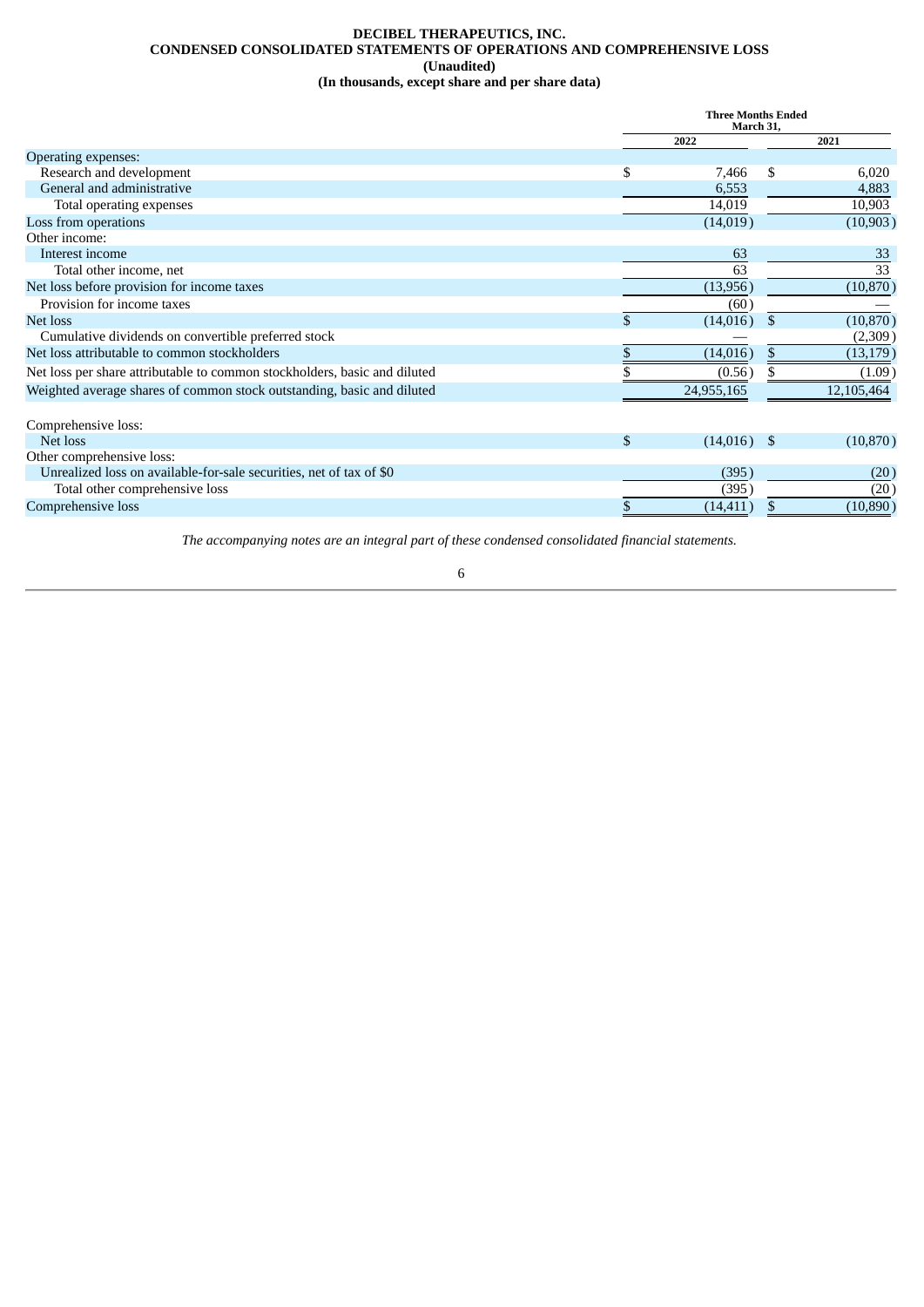# <span id="page-7-0"></span>**DECIBEL THERAPEUTICS, INC. CONDENSED CONSOLIDATED STATEMENTS OF CONVERTIBLE PREFERRED STOCK AND STOCKHOLDERS' (DEFICIT) EQUITY (Unaudited) (In thousands, except share data)**

|                                                                                                                                                            | <b>Series A</b><br><b>Convertible Preferred</b> | Stock     | <b>Convertible Preferred</b> | <b>Series B</b><br>Stock |         |                  | Series C<br><b>Convertible Preferred</b><br>Stock |               |                   | <b>Series D</b><br><b>Convertible Preferred</b><br>Stock |                          |               | <b>Common Stock</b> |         | <b>Additional</b><br>Paid-In | <b>Accumulated</b><br>Other<br>Comprehensi<br>ve | <b>Accumulat</b><br>ed | <b>Total</b><br><b>Stockholders</b><br>(Deficit) |  |
|------------------------------------------------------------------------------------------------------------------------------------------------------------|-------------------------------------------------|-----------|------------------------------|--------------------------|---------|------------------|---------------------------------------------------|---------------|-------------------|----------------------------------------------------------|--------------------------|---------------|---------------------|---------|------------------------------|--------------------------------------------------|------------------------|--------------------------------------------------|--|
|                                                                                                                                                            | <b>Shares</b>                                   | Amount    | <b>Shares</b>                | Amount                   |         | <b>Shares</b>    |                                                   | <b>Amount</b> | <b>Shares</b>     |                                                          | Amount                   | <b>Shares</b> | Amount              | Capital |                              | Loss                                             | Deficit                | Equity                                           |  |
| <b>Balance at December 31, 2020</b>                                                                                                                        | 57,758,734                                      | 16,176    | 12,500,000                   |                          | 5,700   | 37,528,581       |                                                   | 16,759        | 31,740,554        |                                                          | 54,456                   | 521,052       |                     |         | 107,908 \$                   | (1)                                              | $(162, 689)$ \$<br>\$  | (54, 781)                                        |  |
| Issuance of common stock upon<br>exercise of stock options                                                                                                 |                                                 |           |                              |                          |         |                  |                                                   |               |                   |                                                          |                          | 3,773         |                     |         | 17                           |                                                  |                        | 17                                               |  |
| Vesting of restricted common<br>stock                                                                                                                      |                                                 |           |                              |                          |         |                  |                                                   |               |                   |                                                          | $\qquad \qquad -$        | 10,202        |                     |         |                              |                                                  |                        |                                                  |  |
| Stock-based compensation<br>expense                                                                                                                        |                                                 |           |                              |                          |         |                  |                                                   |               |                   |                                                          | --                       |               |                     |         | 646                          |                                                  |                        | 646                                              |  |
| <b>Issuance of Series D convertible</b><br>preferred stock                                                                                                 |                                                 |           |                              |                          |         |                  |                                                   |               | 15,870,209        |                                                          | 27,400                   |               |                     |         |                              |                                                  |                        |                                                  |  |
| Conversion of convertible<br>preferred<br>stock into common stock upon<br>completion of initial public<br>offering                                         | (57, 758, 73)<br>4)                             | (16, 176) | (12,500,00)<br>$\mathbf{0}$  |                          | (5,700) | (37,528,58)<br>1 |                                                   | (16,759)      | (47,610,76)<br>3) |                                                          | (81, 856)                | 16,662,011    | 17                  |         | 120,474                      |                                                  |                        | 120,491                                          |  |
| Issuance of common stock upon<br>completion of initial public<br>offering, net of commissions,<br>underwriting discounts<br>and offering costs of \$13,137 |                                                 |           |                              |                          |         |                  |                                                   |               |                   |                                                          | $\overline{\phantom{a}}$ | 7,662,000     |                     |         | 124,772                      |                                                  |                        | 124,779                                          |  |
| Unrealized loss on available-for-<br>sale                                                                                                                  |                                                 |           |                              |                          |         |                  |                                                   |               |                   |                                                          |                          |               |                     |         |                              |                                                  |                        |                                                  |  |
| securities                                                                                                                                                 |                                                 |           |                              |                          |         |                  |                                                   |               |                   |                                                          |                          |               |                     |         |                              | (20)                                             |                        | (20)                                             |  |
| Net loss                                                                                                                                                   |                                                 |           |                              |                          |         |                  |                                                   |               |                   |                                                          | $\qquad \qquad - \qquad$ |               |                     |         |                              | $\qquad \qquad - \qquad$                         | (10, 870)              | (10, 870)                                        |  |
| Balance at March 31, 2021                                                                                                                                  |                                                 |           |                              |                          |         |                  |                                                   |               |                   |                                                          |                          | 24,859,038    | 25                  |         | 353,821                      | (21)<br>-S                                       | $(173,559)$ \$<br>S.   | 180,266                                          |  |

*The accompanying notes are an integral part of these condensed consolidated financial statements.*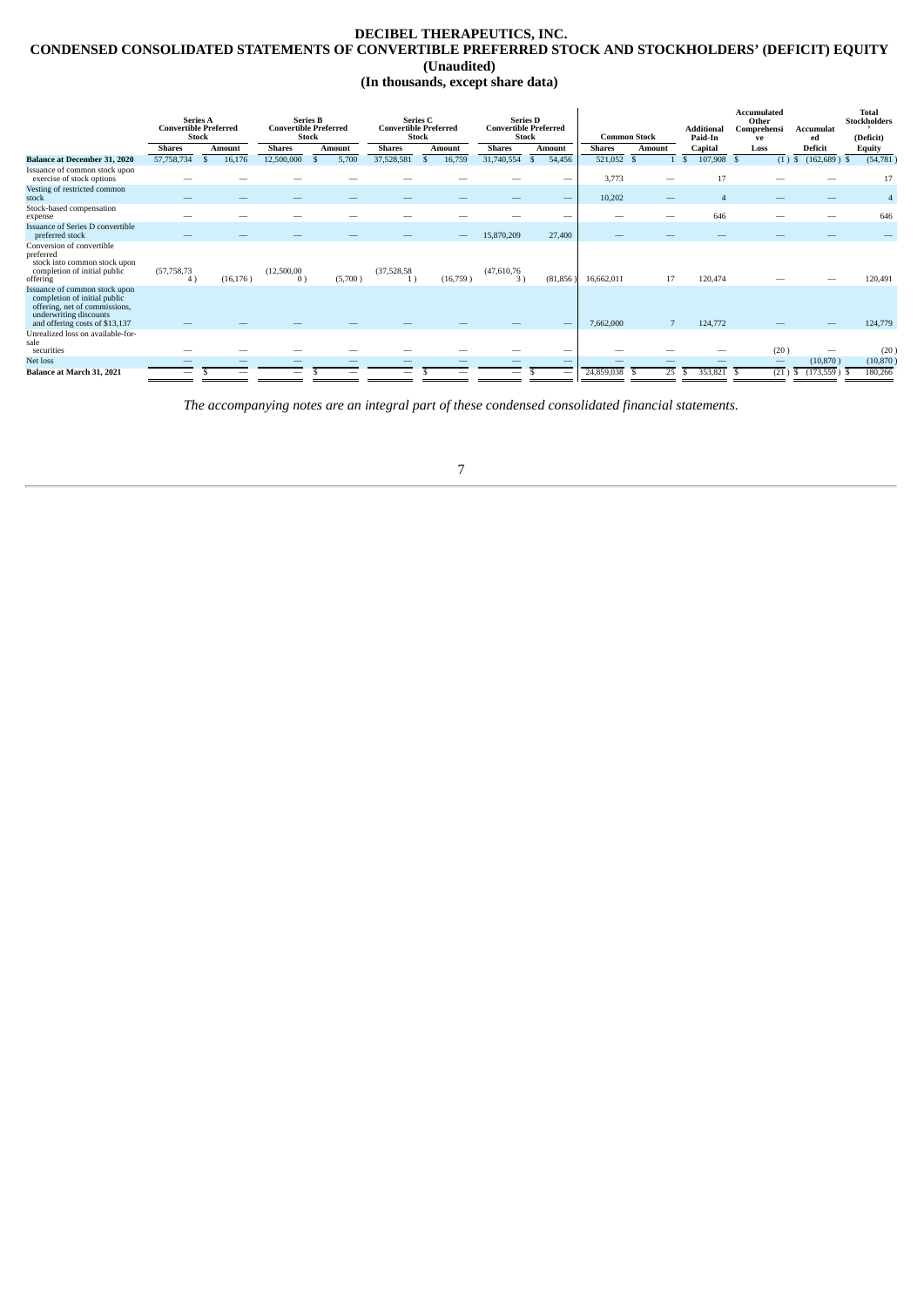|                                           | <b>Series A</b><br><b>Convertible Preferred</b><br><b>Stock</b> |        | <b>Series B</b><br><b>Convertible Preferred</b><br><b>Stock</b> |        | Series C<br><b>Convertible Preferred</b><br><b>Stock</b> |        | <b>Series D</b><br><b>Convertible Preferred</b><br>Stock |                          | <b>Common Stock</b> |                          | <b>Additional</b><br>Paid-In | <b>Accumulated</b><br>Other<br>Comprehensi<br>ve | Accumulat<br>ed | <b>Total</b><br><b>Stockholders</b><br>(Deficit) |
|-------------------------------------------|-----------------------------------------------------------------|--------|-----------------------------------------------------------------|--------|----------------------------------------------------------|--------|----------------------------------------------------------|--------------------------|---------------------|--------------------------|------------------------------|--------------------------------------------------|-----------------|--------------------------------------------------|
|                                           | <b>Shares</b>                                                   | Amount | <b>Shares</b>                                                   | Amount | <b>Shares</b>                                            | Amount | <b>Shares</b>                                            | Amount                   | <b>Shares</b>       | Amount                   | Capital                      | Loss                                             | Deficit         | Equity                                           |
| <b>Balance at December 31, 2021</b>       |                                                                 |        |                                                                 |        |                                                          |        |                                                          | $\overline{\phantom{a}}$ | 24,951,983          | 25                       | 356,308                      | (132)                                            | (214, 512)      | 141,689                                          |
| Vesting of restricted common<br>stock     |                                                                 |        |                                                                 |        |                                                          |        |                                                          |                          | 4,573               | $-$                      |                              |                                                  |                 |                                                  |
| Stock-based compensation<br>expense       |                                                                 |        |                                                                 |        |                                                          |        |                                                          |                          |                     |                          | 842                          |                                                  |                 | 842                                              |
| Unrealized loss on available-for-<br>sale |                                                                 |        |                                                                 |        |                                                          |        |                                                          |                          |                     |                          |                              |                                                  |                 |                                                  |
| securities                                | _                                                               |        |                                                                 |        |                                                          |        |                                                          |                          |                     | $\overline{\phantom{a}}$ |                              | (395)                                            |                 | (395)                                            |
| Net loss                                  |                                                                 |        |                                                                 |        |                                                          |        |                                                          |                          |                     |                          |                              |                                                  | (14,016)        | (14,016)                                         |
| Balance at March 31, 2022                 | $\overline{\phantom{0}}$                                        |        |                                                                 |        | $\overline{\phantom{m}}$                                 | $-$    | $\overline{\phantom{a}}$                                 | $\overline{\phantom{m}}$ | 24,956,556 \$       | 25                       | 357,150 \$<br>-55            | (527)                                            | $(228,528)$ \$  | 128,120                                          |

*The accompanying notes are an integral part of these condensed consolidated financial statements.*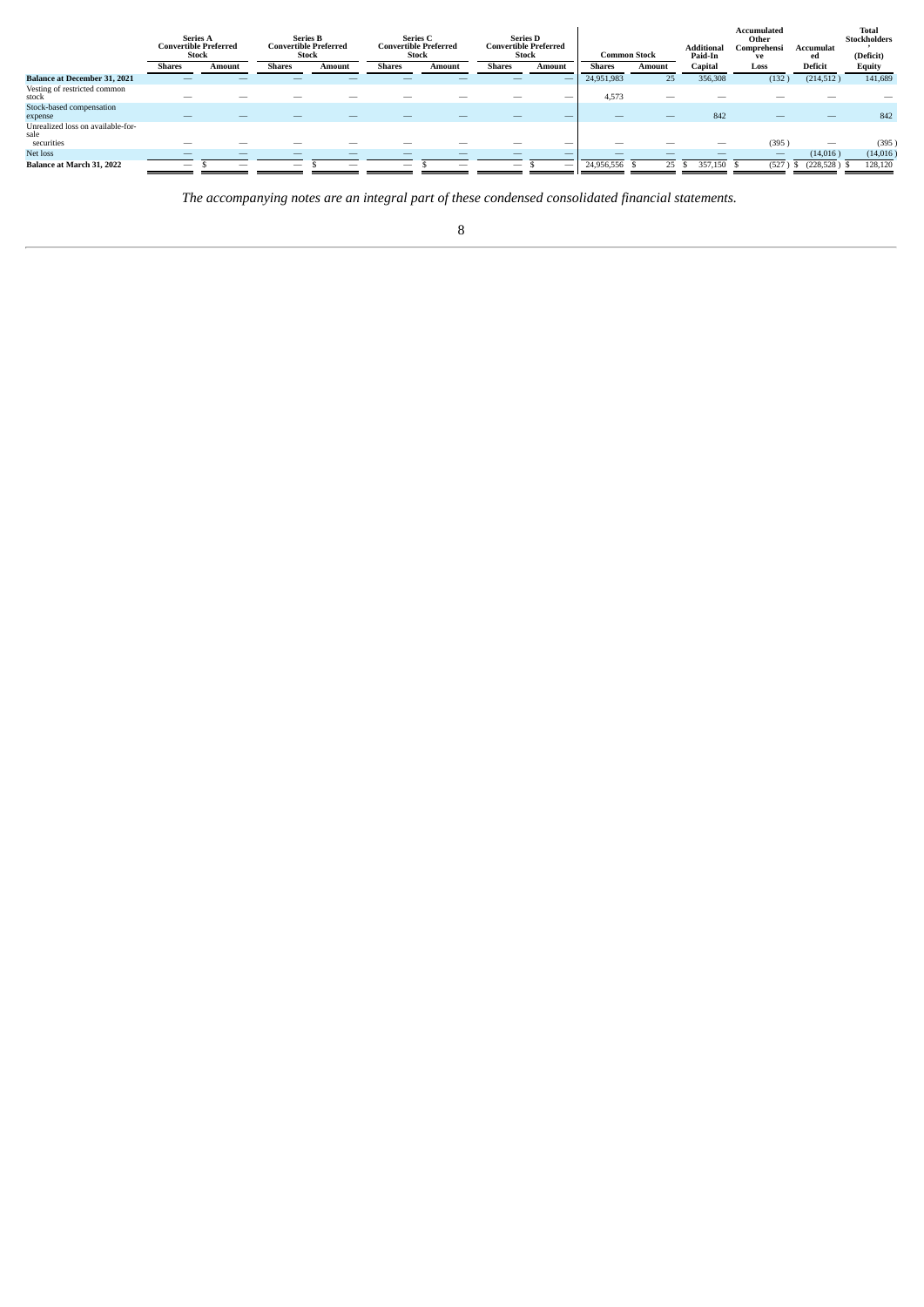# **DECIBEL THERAPEUTICS, INC. CONDENSED CONSOLIDATED STATEMENTS OF CASH FLOWS (Unaudited) (In thousands)**

<span id="page-9-0"></span>

|                                                                                                                                    | <b>Three Months Ended</b><br>March 31, |                      |
|------------------------------------------------------------------------------------------------------------------------------------|----------------------------------------|----------------------|
|                                                                                                                                    | 2022                                   | 2021                 |
| <b>Operating activities</b>                                                                                                        |                                        |                      |
| Net loss                                                                                                                           | \$<br>$(14,016)$ \$                    | (10, 870)            |
| Adjustments to reconcile net loss to net cash used in operating activities:                                                        |                                        |                      |
| Stock-based compensation expense                                                                                                   | 842                                    | 646                  |
| Depreciation                                                                                                                       | 367                                    | 427                  |
| Non-cash lease expense                                                                                                             | 420                                    |                      |
| Amortization of available-for-sale securities                                                                                      | 297                                    | 88                   |
| Changes in operating assets and liabilities:                                                                                       |                                        |                      |
| Accounts receivable from related party                                                                                             | 1,402                                  | (3,000)              |
| Prepaid expenses and other current assets                                                                                          | (2,763)                                | (2, 138)             |
| Accounts payable                                                                                                                   | (2,801)                                | (1, 131)             |
| Accrued expenses and other current liabilities                                                                                     | (2,171)                                | (1,180)              |
| Deferred collaboration liability                                                                                                   | (3,001)                                | 1,095                |
| Deferred rent and lease incentive                                                                                                  |                                        | (142)                |
| <b>Operating lease liability</b>                                                                                                   | (561)                                  |                      |
| Other long-term liabilities                                                                                                        | (22)                                   | (101)                |
| Net cash used in operating activities                                                                                              | (22,007)                               | (16, 306)            |
| <b>Investing activities</b>                                                                                                        |                                        |                      |
| Purchases of available-for-sale securities                                                                                         | (39,250)                               | (116, 156)           |
| Proceeds from maturities and redemptions of available-for-sale securities                                                          | 35,735                                 | 3,778                |
| Purchases of property and equipment                                                                                                | (101)                                  | (65)                 |
| Net cash used in investing activities                                                                                              | (3,616)                                | (112, 443)           |
| <b>Financing activities</b>                                                                                                        |                                        |                      |
| Proceeds from the issuance of Series D convertible preferred stock                                                                 |                                        | 27,400               |
| Proceeds from issuance of common stock upon completion of initial public offering<br>net of commissions and underwriting discounts |                                        | 128,240              |
| Payment of initial public offering costs                                                                                           |                                        | (2,463)              |
| Proceeds from the exercise of stock options                                                                                        |                                        | 17                   |
| Principal payments on finance lease liability                                                                                      | (52)                                   | (46)                 |
| Net cash (used in) provided by financing activities                                                                                | (52)                                   | 153,148              |
| Net increase (decrease) in cash, cash equivalents and restricted cash                                                              | (25, 675)                              | 24,399               |
| Cash, cash equivalents and restricted cash at beginning of period                                                                  | 37,583                                 | 29,218               |
| Cash, cash equivalents and restricted cash at end of period                                                                        | \$<br>11,908                           | \$<br>53,617         |
|                                                                                                                                    |                                        |                      |
| Supplemental disclosure of non-cash activities:                                                                                    |                                        |                      |
| Operating lease right-of-use asset recognized upon adoption of ASC 842                                                             | \$<br>11,485                           | \$                   |
| Vesting of early exercised restricted stock                                                                                        | \$                                     | \$<br>$\overline{4}$ |
| Initial public offering costs included in accrued expenses                                                                         | \$                                     | \$<br>792            |

*The accompanying notes are an integral part of these condensed consolidated financial statements.*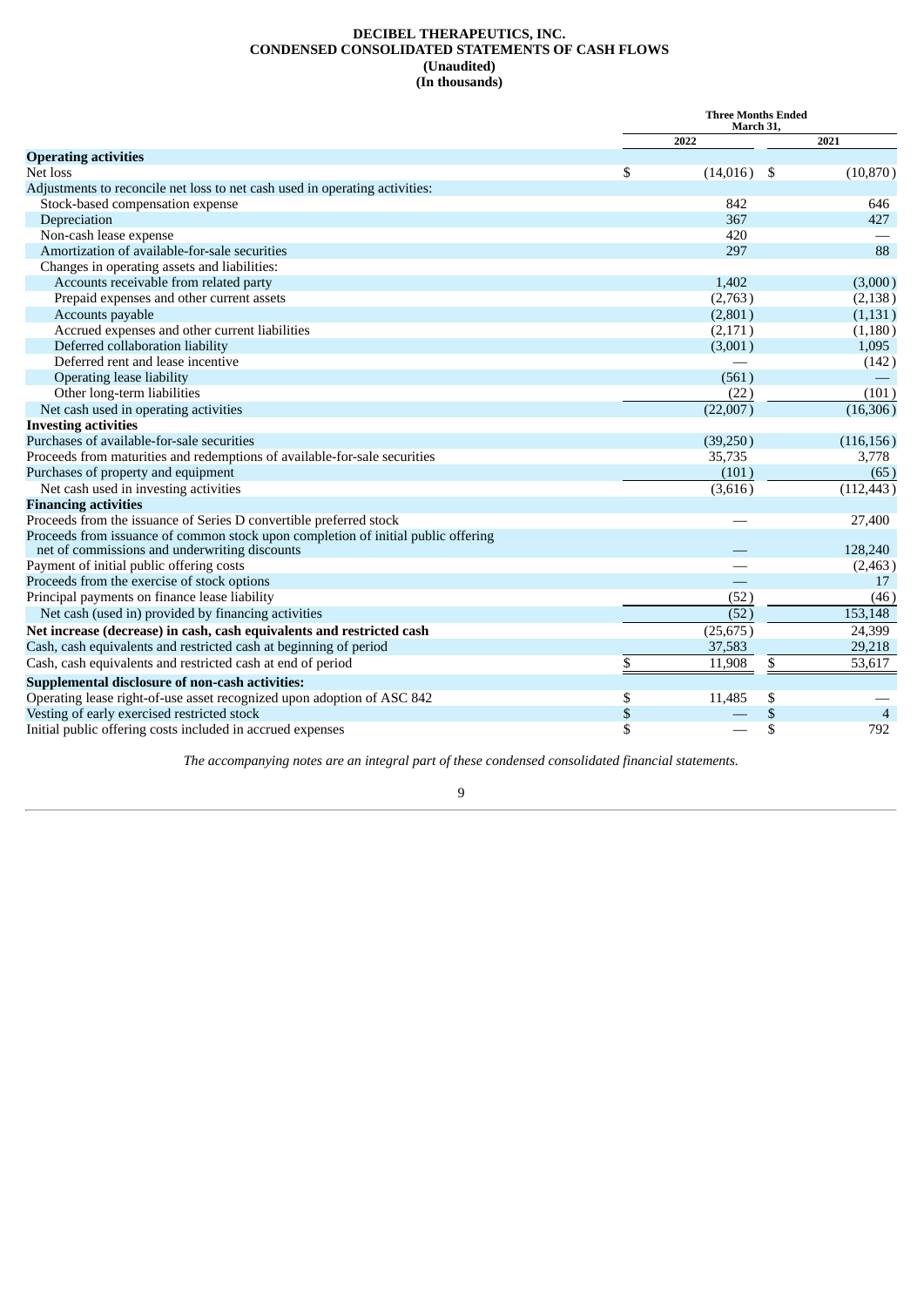# **DECIBEL THERAPEUTICS, INC. (Unaudited)**

# **NOTES TO CONDENSED CONSOLIDATED FINANCIAL STATEMENTS**

#### <span id="page-10-0"></span>**1. Nature of the Business**

Decibel Therapeutics, Inc. (the "Company") was formed on November 26, 2013. The Company is a clinical-stage biotechnology company dedicated to discovering and developing transformative treatments for hearing and balance disorders, one of the largest areas of unmet need in medicine. The Company aims to restore and improve hearing and balance through the restoration and regeneration of functional hair cells and non-sensory support cells within the inner ear.

On February 5, 2021, the Company's board of directors approved a 1-for-5.3 reverse stock split of the Company's common stock. All share and per share amounts in the condensed consolidated financial statements and notes thereto have been retroactively adjusted for all periods presented to give effect to the reverse stock split.

On February 17, 2021, the Company completed an initial public offering ("IPO"), issuing and selling 7,062,000 shares of common stock at a public offering price of \$18.00 per share, and on February 24, 2021, the Company issued and sold an additional 600,000 shares pursuant to the underwriters' partial exercise of their option to purchase additional shares. The aggregate net proceeds received by the Company from the offering were \$125.0 million. Upon closing of the Company's IPO, all outstanding shares of convertible preferred stock automatically converted into shares of common stock.

In March 2022, the Company filed a universal shelf registration on Form S-3 to register for sale from time to time up to \$200.0 million of common stock, preferred stock, debt securities, warrants and/or units in one or more offerings. Further, in March 2022, the Company entered into an Open Market Sale Agreement<sup>SM</sup> with Jefferies LLC ("Jefferies") pursuant to which, from time to time, the Company may offer and sell shares of its common stock having an aggregate offering price of up to \$20.0 million after such time as the universal shelf registration statement is declared effective by the Securities and Exchange Commission ("SEC"). Sales of common stock through Jefferies may be made by any method that is deemed an "at-the-market" offering as defined in Rule 415(a)(4) under the Securities Act of 1933, as amended.

# *Liquidity*

Since its inception, the Company's operations have been focused on organizing and staffing, business planning, raising capital, establishing the Company's intellectual property portfolio and performing research and development of its product candidates, programs and platform.

The Company is subject to risks and uncertainties common to early-stage companies in the biotechnology industry, including but not limited to, risks associated with completing preclinical studies and clinical trials, obtaining regulatory approvals for product candidates, development by competitors of new biopharmaceutical products, dependence on key personnel, protection of proprietary technology, compliance with government regulations and the ability to secure additional capital to fund operations. Programs currently under development will require significant additional research and development efforts, including preclinical and clinical testing and will need to obtain regulatory approval prior to commercialization. These efforts require significant amounts of additional capital, adequate personnel and infrastructure and extensive compliance-reporting capabilities. Even if the Company's product development efforts are successful, it is uncertain when, if ever, the Company will realize revenue from product sales.

As of March 31, 2022, the Company had cash, cash equivalents and available-for-sale securities of \$139.4 million. The Company has determined that its existing capital resources will be sufficient to meet its projected operating expenses and capital expenditure requirements for at least twelve months from the date of issuance of these condensed consolidated financial statements. The Company expects to experience negative cash flows from operations and net losses for the foreseeable future as it continues to invest significantly in research and development of its product candidates, preclinical and clinical development and platform. Management's conclusion with respect to its ability to fund its operations is based on estimates that are subject to risks and uncertainties that may prove to be incorrect. If actual results differ from management's estimates, the Company may be required to seek additional funding or curtail planned activities to reduce operating expenses, which may have an adverse impact on the Company's ability to achieve its business objectives.

# *Impact of the COVID-19 Pandemic*

The worldwide COVID-19 pandemic has affected and may affect in the future the Company's ability to initiate and complete preclinical studies, delay the initiation and completion of the Company's current and planned clinical trials, disrupt regulatory activities or have other adverse effects on the Company's business, results of operations, financial condition and prospects. In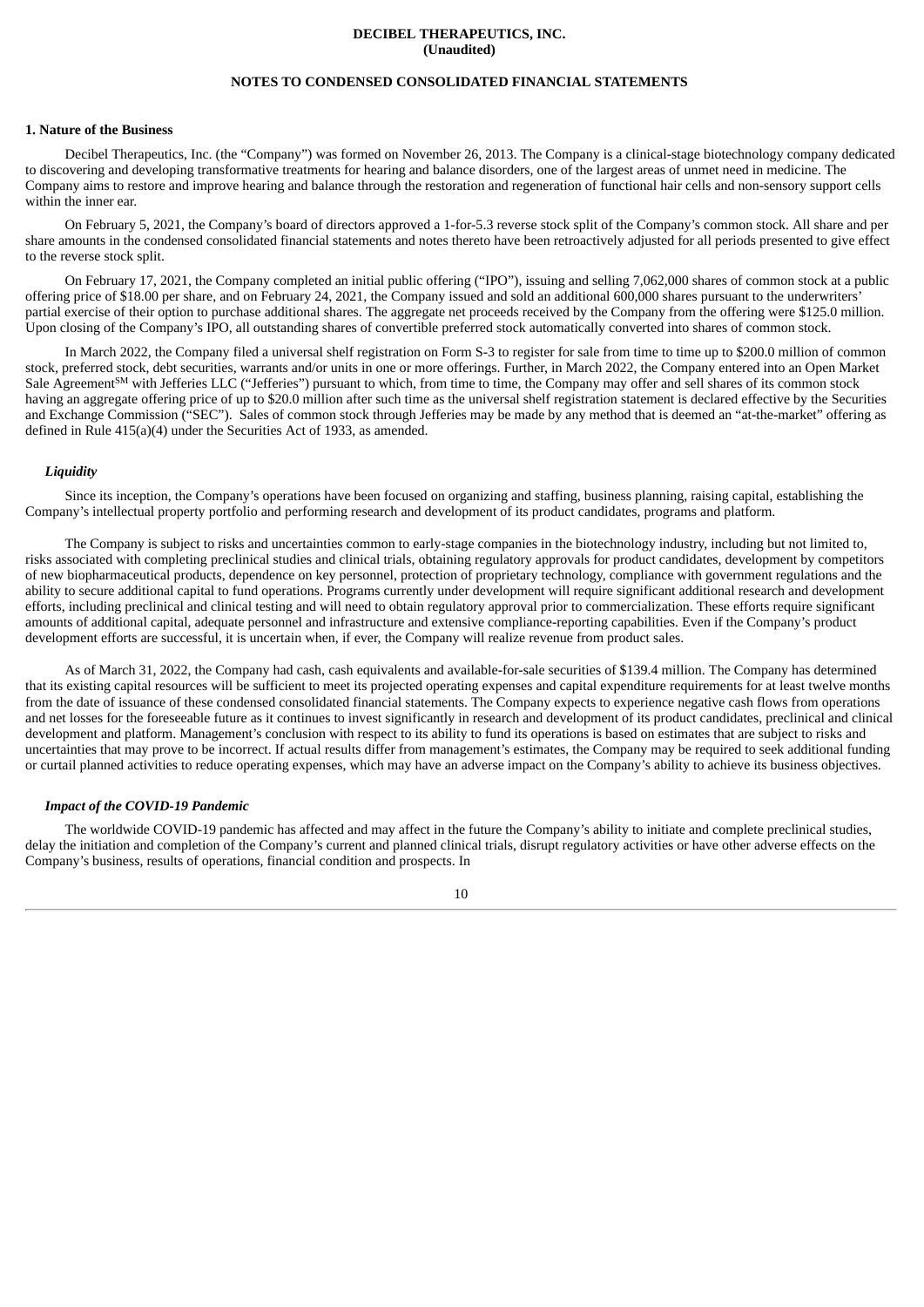addition, the pandemic has caused substantial disruption to global supply chains and may adversely impact economies worldwide, both of which could adversely affect the Company's business, operations and ability to raise funds to support its operations.

The Company is following, and plans to continue to follow, recommendations from federal, state and local governments regarding workplace policies, practices and procedures. In response to the COVID-19 pandemic and in accordance with direction from state and local governmental authorities, the Company previously restricted access to its facility to those individuals who must perform critical research, translational medicine and laboratory support activities that must be completed on site, limited the number of such people that can be present at its facility at any one time, and required that most of its employees work remotely. In February 2022, the Company re-opened its facility to all of its employees. Screening and enrollment in the Company's ongoing Phase 1b clinical trial of DB-020 in Australia and the United States have been adversely impacted by the COVID-19 pandemic. Patient screening and enrollment were paused in the second quarter of 2020 in both Australia and the United States, and screening for enrollment did not resume until early in the third quarter of 2020 in Australia and early in the fourth quarter of 2020 in the United States. The Company has also experienced delays in site startup and the withdrawal of some sites in the United States. In addition, the Company and the third-party manufacturers, contract research organizations ("CROs"), and academic collaborators that it engages have faced in the past and may face in the future disruptions that could affect its ability to initiate and complete preclinical studies or clinical trials. This includes disruptions in procuring items and providing adequate resources that are essential for its research and development activities, such as, for example, raw materials used in the manufacture of its product candidates, laboratory supplies for its preclinical studies and clinical trials, or animals that are used for preclinical testing, in each case, for which there may be shortages because of ongoing efforts to address the COVID-19 pandemic, including supply chain disruptions. Due to recent increased quarantine controls in China, the receipt of shipments from some of the Company's vendors has been more difficult and unpredictable. This has caused some delays in preclinical studies for the Company's gene therapy programs. The Company has been working with its CROs to assess the impact of the increased controls on its activities, and contingency planning is on-going.

The Company cannot be certain what the overall impact of the COVID-19 pandemic will be on its business. The extent of the impact of COVID-19 on its business will depend on the length and severity of the pandemic, including the extent there is any resurgence of the COVID-19 virus or any variant strains of the virus, the availability and effectiveness of vaccines and the impact of the foregoing on its preclinical studies, current and planned clinical trials, employees and vendors, which is uncertain and cannot be predicted. The pandemic has the potential to adversely affect its business, financial condition, results of operations and prospects.

# **2. Summary of Significant Accounting Policies**

# *Basis of Presentation and Consolidation*

The accompanying condensed consolidated financial statements include the accounts of the Company and its wholly owned subsidiaries, Decibel Securities Corporation and Decibel Therapeutics Australia Pty. All intercompany balances and transactions have been eliminated in consolidation.

These condensed consolidated financial statements have been prepared in conformity with the rules and regulations of the SEC for interim consolidated financial statements. Certain information and footnote disclosures normally included in the financial statements prepared in accordance with accounting principles generally accepted in the United States of America ("GAAP") have been condensed or omitted pursuant to such rules and regulations. These condensed consolidated financial statements should be read in conjunction with the Company's audited consolidated financial statements and the notes thereto included in the Company's Annual Report on Form 10-K for the fiscal year ended December 31, 2021. Any reference in these notes to applicable guidance is meant to refer to the authoritative GAAP as found in the Accounting Standards Codification ("ASC") and Accounting Standards Updates ("ASUs") of the Financial Accounting Standards Board ("FASB").

# *Unaudited Interim Condensed Consolidated Financial Information*

The accompanying condensed consolidated balance sheet as of March 31, 2022, the condensed consolidated statements of operations and comprehensive loss for the three months ended March 31, 2022 and 2021, the condensed consolidated statements of convertible preferred stock and stockholders' (deficit) equity for the three months ended March 31, 2022 and 2021 and the condensed consolidated statements of cash flows for the three months ended March 31, 2022 and 2021 are unaudited. The financial data and other information contained in the notes thereto as of and for the three months ended March 31, 2022 and 2021 are also unaudited. The condensed consolidated balance sheet data as of December 31, 2021 were derived from the Company's audited consolidated financial statements for the year ended December 31, 2021.

With the exception of the adoption of FASB ASU No. 2016-02, *Leases* ("ASC 842"), the unaudited interim condensed consolidated financial statements have been prepared on the same basis as the audited annual consolidated financial statements and, in the opinion of management, reflect all adjustments, which include only normal recurring adjustments necessary for the fair presentation of the Company's financial position as of March 31, 2022, the results of its operations for the three months ended March 31, 2022 and 2021 and cash flows for the three months ended March 31, 2022 and 2021. These unaudited condensed

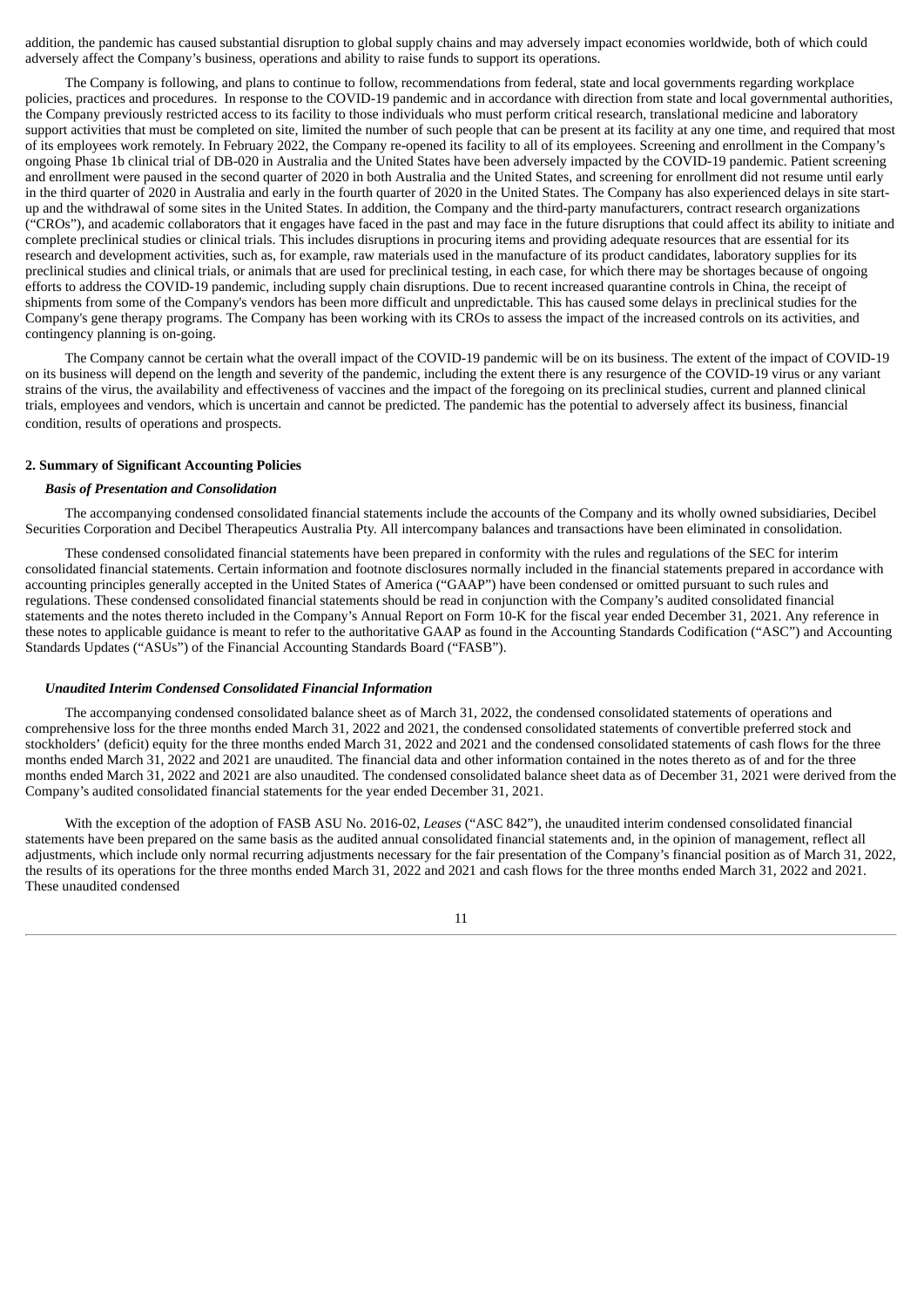consolidated financial statements should be read in conjunction with the audited consolidated financial statements as of and for the year ended December 31, 2021, and the notes thereto.

The results for the three months ended March 31, 2022 are not necessarily indicative of results to be expected for the year ending December 31, 2022, or any other interim periods, or any future year or period.

# *Use of Estimates*

The preparation of financial statements in conformity with GAAP requires management to make estimates and assumptions that affect the reported amounts in the financial statements and accompanying notes. Actual results could materially differ from those estimates. Management considers many factors in selecting appropriate financial accounting policies and controls, and in developing the estimates and assumptions that are used in the preparation of these condensed consolidated financial statements. Management must apply significant judgment in this process. In addition, other factors may affect estimates, including expected business and operational changes, sensitivity and volatility associated with the assumptions used in developing estimates, and whether historical trends are expected to be representative of future trends. The estimation process often may yield a range of potentially reasonable estimates of the ultimate future outcomes and management must select an amount that falls within that range of reasonable estimates. Significant estimates and assumptions reflected in these condensed consolidated financial statements include, but are not limited to the estimated cost to perform research which is an input into the measurement of research and development expenses recognized under the Company's license and collaboration agreement (the "Regeneron Agreement") with Regeneron Pharmaceuticals, Inc. ("Regeneron") as described below, the accrual of research and development expenses, stock-based compensation expenses, leases and income taxes. Estimates are periodically reviewed considering changes in circumstances, facts and historical experience. Actual results may differ from the Company's estimates.

# *Cash, Cash Equivalents and Restricted Cash*

Cash equivalents are short-term, highly liquid investments that are readily convertible into cash, with original maturities of three months or less. Cash equivalents are mainly comprised of money market accounts invested in U.S. Treasury securities.

Restricted cash is comprised of deposits with a financial institution used to collateralize letters of credit related to the Company's lease arrangements. Restricted cash is presented as a component of other assets on the condensed consolidated balance sheets.

Cash, cash equivalents and restricted cash consisted of the following (in thousands):

|                                                                                             | March 31. |        |
|---------------------------------------------------------------------------------------------|-----------|--------|
|                                                                                             | 2022      | 2021   |
| Cash and cash equivalents                                                                   | 10.780    | 52,239 |
| Restricted cash                                                                             | l.128     | 1,378  |
| Total cash, cash equivalents and restricted cash as shown on the statement<br>of cash flows | 11.908    | 53.617 |

# *Fair Value Measurements*

Certain assets and liabilities of the Company are carried at fair value under GAAP. The fair values of the Company's financial assets and liabilities reflect the Company's estimate of the exchange price that would be received for an asset or paid to transfer a liability (an exit price) in the principal or most advantageous market for the asset or liability in an orderly transaction between market participants on the measurement date. Valuation techniques used to measure fair value must maximize the use of observable inputs and minimize the use of unobservable inputs. Financial assets and liabilities carried at fair value are to be classified and disclosed in one of the following three levels of the fair value hierarchy, of which the first two are considered observable and the last is considered unobservable:

- Level 1—Quoted prices in active markets for identical assets or liabilities.
- Level 2—Observable inputs (other than Level 1 quoted prices), such as quoted prices in active markets for similar assets or liabilities, quoted prices in markets that are not active for identical or similar assets or liabilities, or other inputs that are observable or can be corroborated by observable market data.
- Level 3—Unobservable inputs that are supported by little or no market activity that are significant to determining the fair value of the assets or liabilities, including pricing models, discounted cash flow methodologies and similar techniques.

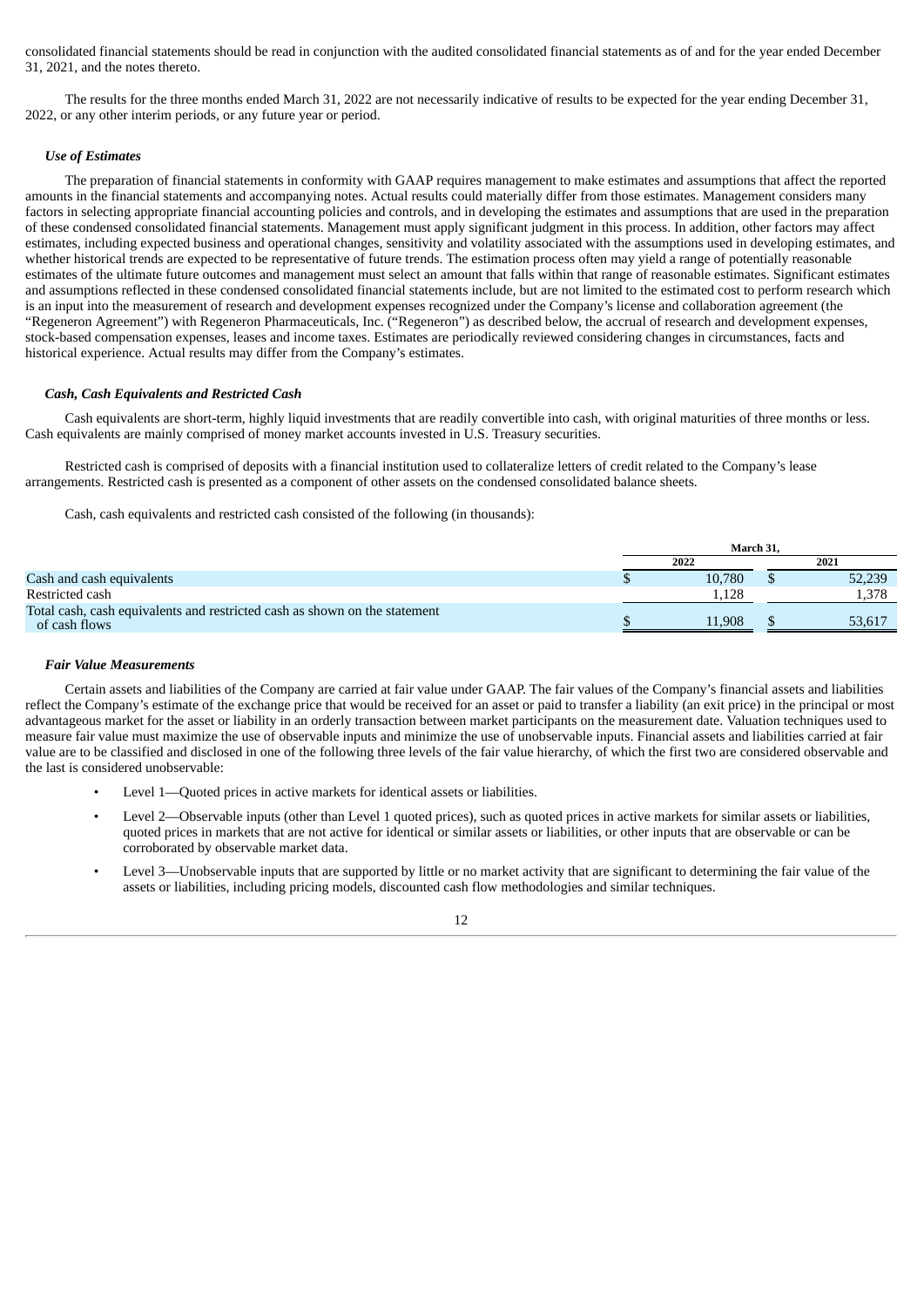To the extent the valuation is based on models or inputs that are less observable or unobservable in the market, the determination of fair value requires more judgment. Accordingly, the degree of judgment exercised by the Company in determining fair value is greatest for instruments categorized in Level 3. A financial instrument's level within the fair value hierarchy is based on the lowest level of any input that is significant to the fair value measurement.

The carrying amounts reflected in the condensed consolidated balance sheets for cash, accounts receivable, prepaid expenses and other current assets, accounts payable and accrued expenses approximate their fair values due to the short-term nature of these assets and liabilities. Items measured at fair value on a recurring basis include cash equivalents and available-for-sales securities as of March 31, 2022 and December 31, 2021.

#### *Stock-Based Compensation*

The Company issues stock-based awards to employees, directors and non-employee consultants, generally in the form of stock options, restricted stock and restricted stock units. The Company accounts for its stock-based compensation awards in accordance with FASB ASC Topic 718, *Compensation —Stock Compensation* ("ASC 718"). ASC 718 requires stock-based payments to employees, qualifying directors and non-employees to be recognized as expense based on the fair value determined on the date of grant.

The Company issues equity awards with service-based and performance-based vesting conditions. Compensation expense related to awards to employees, directors and non-employees with service-based vesting conditions is recognized on a straight-line basis based on the grant date fair value over the associated requisite service period of the award, which is generally the vesting term. Compensation expense related to awards to employees, directors and non-employees with performance-based vesting conditions is recognized when it becomes probable that the performance conditions will be met using the accelerated attribution method. The Company has no awards with market-based conditions. The Company recognizes forfeitures as they occur.

The Company classifies stock-based compensation expense in the condensed consolidated statements of operations and comprehensive income (loss) in the same manner in which the award recipient's salary and related costs are classified or in which the award recipient's service payments are classified, as applicable.

The Company determines the fair value of restricted stock in reference to the fair value of its common stock less any applicable purchase price. The Company estimates the fair value of its stock options using the Black-Scholes option pricing model, which requires inputs of subjective assumptions, including: (i) the expected volatility of its common stock, (ii) the expected term of the award, (iii) the risk-free interest rate, (iv) expected dividends and (v) the fair value of its common stock. Due to the lack of a public market for the trading of its common stock prior to the completion of its IPO and a lack of company-specific historical and implied volatility data, the Company bases the estimate of expected volatility on the historical volatilities of a representative group of publicly traded companies. For these analyses, the Company selects companies with comparable characteristics and with historical share price information that approximates the expected term of the stock-based awards. The Company computes the historical volatility data using the daily closing prices for the selected companies' shares during the equivalent period that approximates the calculated expected term of its stock options. The Company will continue to apply this method until a sufficient amount of historical information regarding the volatility of its own stock price becomes available. The Company estimates the expected term of its stock options granted to employees and directors using the simplified method, whereby the expected term equals the average of the vesting term and the original contractual term of the option. The Company utilizes this method as it does not have sufficient historical exercise data to provide a reasonable basis upon which to estimate the expected term. The expected dividend yield is assumed to be zero, as the Company has no current plans to pay any dividends on its common stock. The Company has elected to use the expected term for stock options granted to non-employees, using the simplified method, as the basis for the expected term assumption. However, the Company may elect to use either the contractual term or the expected term for stock options granted to non-employees on an award-by-award basis.

The fair value of the Company's common stock in connection with its accounting for granted stock options, restricted stock and restricted stock units, is based on the trading price of its common stock on the Nasdaq Global Select Market.

# *Leases*

The Company adopted ASC 842 effective January 1, 2022 using the required modified retrospective approach and utilizing the effective date as its date of initial application. Prior periods are presented in accordance with previous guidance in FASB ASC Topic 840, *Leases*.

The Company evaluates whether an arrangement is or contains a lease at contract inception. If a contract is or contains a lease, lease classification is determined at lease commencement, which represents the date at which the underlying asset is made available for use by the Company. The Company's lease terms are generally measured as the respective lease's noncancelable term and exclude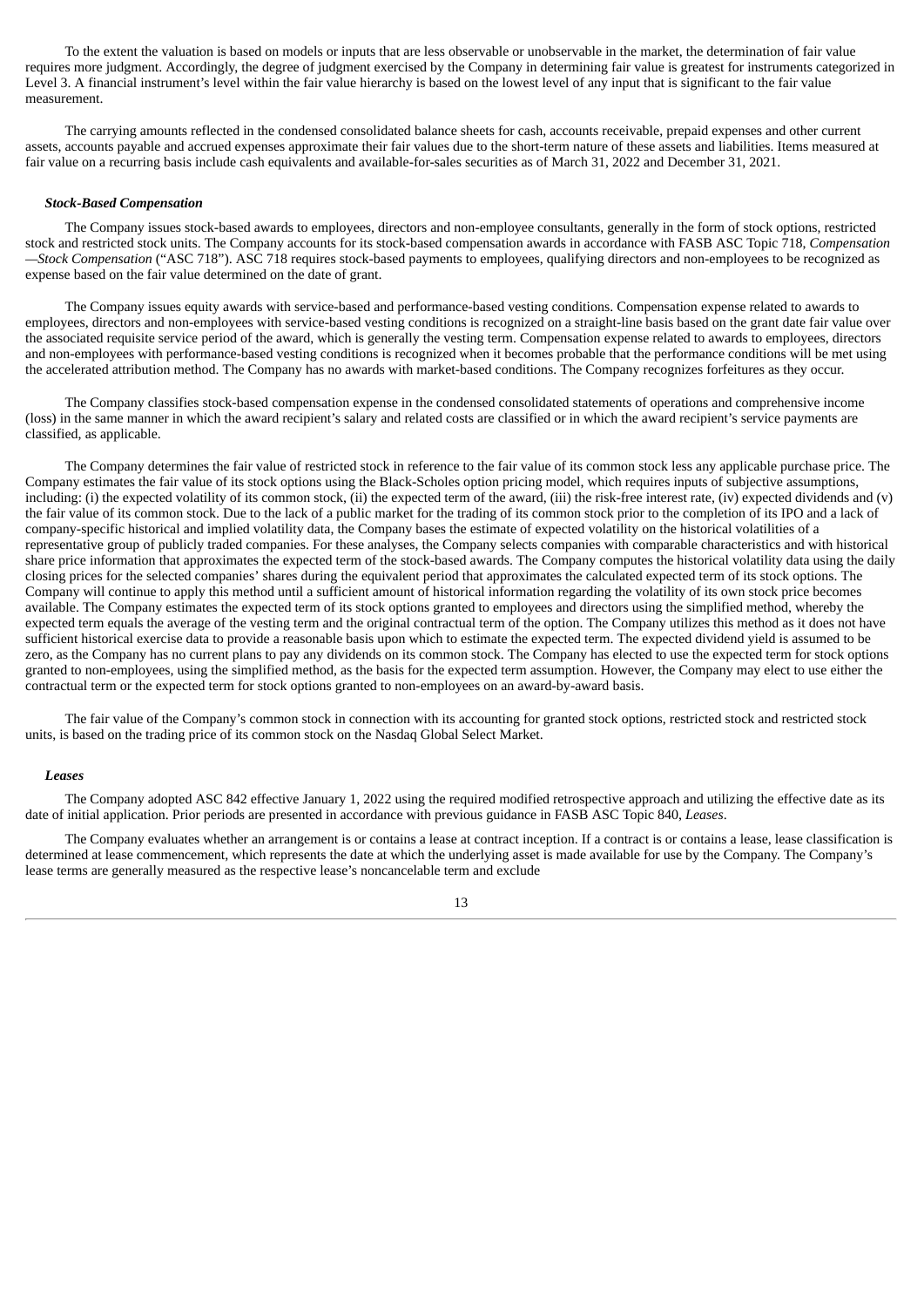any optional extension terms as the Company is not reasonably certain to exercise such options. The Company elected the short-term lease exemption and therefore does not recognize lease liabilities and right-of-use assets for lease arrangements with original lease terms of twelve months or less.

Lease liabilities represent the Company's obligation to make lease payments under a lease arrangement. Lease liabilities are measured as the present value of fixed lease payments, discounted using an incremental borrowing rate, as interest rates implicit in the Company's lease arrangements are generally not readily determinable. The Company elected the practical expedient to not separate lease and non-lease components for its real estate leases and therefore both are considered when determining the lease payments in a lease arrangement. Variable lease costs are expensed as incurred.

The incremental borrowing rate represents the interest rate at which the Company could borrow a fully collateralized amount equal to the lease payments, over a similar term, in a similar economic environment. The Company determines the incremental borrowing rate at lease commencement, generally using a synthetic credit rating based on the Company's financial position and negative cash flows, factoring in adjustments for additional risks based on the Company's economic condition, a survey of comparable companies with similar credit and financial profiles, as well as additional market risks, as may be applicable.

Right-of-use assets represent the Company's right to use an underlying asset over its lease term. Right-of-use assets are initially measured as the associated lease liability, adjusted for prepaid rent and tenant incentives. The Company remeasures right-of-use assets and lease liabilities when a lease is modified, and the modification is not accounted for as a separate contract. A modification is accounted for as a separate contract if the modification grants the Company an additional right of use not included in the original lease agreement and the increase in lease payments is commensurate with the additional right of use. The Company assesses its right-of-use assets for impairment consistent with its policy for impairment of long-lived assets held and used in operations.

#### *Recently Adopted Accounting Pronouncements*

In February 2016, the FASB issued ASU No. 2016-02, *Leases* (*Topic 842*), *Amendments to the FASB Accounting Standards Codification (*"ASC 842"), which replaces the existing guidance for leases. ASC 842 requires the identification of arrangements that should be accounted for as leases by lessees. In general, for lease arrangements exceeding a twelve-month term, these arrangements must now be recognized as assets and liabilities on the balance sheet of the lessee. Under ASC 842, a right-of-use asset and a lease liability will be recorded for all leases, whether operating or financing, while the income statement will reflect lease expense for operating leases and amortization/interest expense for financing leases. The balance sheet amount recorded for existing leases at the date of adoption of ASC 842 must be calculated using the applicable incremental borrowing rate at the date of adoption. The guidance is effective for annual reporting periods beginning after December 15, 2021 and interim periods beginning after December 15, 2022, and early adoption is permitted. The Company adopted ASC 842 using the modified retrospective approach effective January 1, 2022. The Company elected the package of practical expedients which allows entities to not reassess (i) whether an arrangement is or contains a lease, (ii) the classification of its leases, and (iii) the accounting for initial direct costs. Further, the Company elected, by class of underlying asset, the short-term lease exception for leases with terms of twelve months or less. In doing so, the Company will not recognize a lease liability or right-of-use asset on its balance sheets for such short-term leases. Finally, the Company elected, by class of underlying asset, the practical expedient to not separate lease and non-lease components. The impact of adoption is summarized as follows (in thousands):

|                                                         | <b>As Reported</b><br><b>December 31, 2021</b> | <b>Impact of</b><br><b>Adoption</b> | <b>As Adopted</b><br><b>January 1, 2022</b> |
|---------------------------------------------------------|------------------------------------------------|-------------------------------------|---------------------------------------------|
| Operating lease right-of-use assets                     |                                                | 11,485                              | 11,485                                      |
| Finance lease right-of-use assets                       |                                                | 235                                 | 235                                         |
| Property and equipment, net                             | 5,611                                          | (235)                               | 5,376                                       |
| Accrued expenses and other current liabilities          | 7,712                                          | (213)                               | 7,499                                       |
| Deferred rent and lease incentive obligation, current   | 696                                            | (696)                               |                                             |
| Operating lease liabilities, current                    |                                                | 3,484                               | 3,484                                       |
| Finance lease liabilities, current                      |                                                | 213                                 | 213                                         |
| Deferred rent and lease incentive obligation, long-term | 4,208                                          | (4,208)                             |                                             |
| Operating lease liabilities, long-term                  |                                                | 12,905                              | 12,905                                      |
| Finance lease liabilities, long-term                    |                                                | 19                                  | 19                                          |
| Other long-term liabilities                             | 1,611                                          | (19)                                | 1,592                                       |

In December 2019, the FASB issued ASU 2019-12, *Income Taxes (Topic 740): Simplifying the Accounting for Income Taxes* ("ASU 2019-12"), which is intended to simplify the accounting for income taxes. ASU 2019-12 removes certain exceptions related to the approach for intra-period tax allocation, the methodology for calculating income taxes in an interim period and the recognition of deferred tax liabilities for outside basis differences. ASU 2019-12 also clarifies and simplifies other aspects of accounting for income taxes. The Company adopted ASU 2019-12 on January 1, 2022. The adoption did not have a material effect on the Company's condensed consolidated financial statements and related disclosures.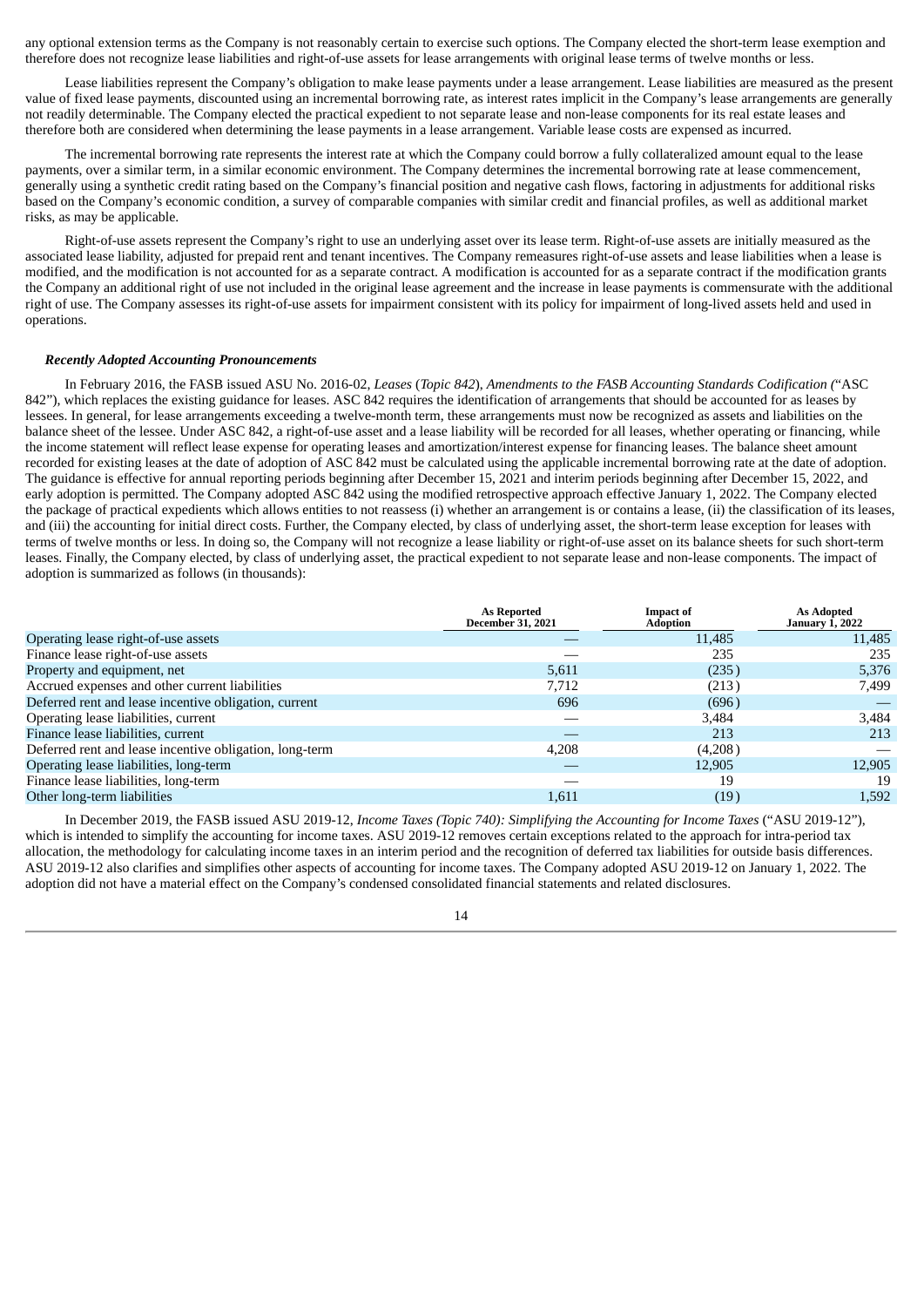In May 2021, the FASB issued ASU No. 2021-04, *Earnings Per Share (Topic 260), Debt — Modifications and Extinguishments (Subtopic 470-50),* Compensation - Stock Compensation (Topic 718), and Derivatives and Hedging - Contracts in Entity's Own Equity (Subtopic 815-40) ("ASU 2021-04"). ASU 2021-04 will have an effective and transition date of January 1, 2022. ASU 2021-04 clarifies and reduces diversity in an issuer's accounting for modifications or exchanges of freestanding equity-classified written call options, including warrants, that remain equity-classified after modification or exchange. ASU 2021-04 requires an entity to treat a modification or an exchange of a freestanding equity-classified written call option that remains equityclassified after the modification or exchange as an exchange of the original instrument for a new instrument and provides guidance on measuring and recognizing the effect of a modification or an exchange. The Company adopted ASU 2021-04 on January 1, 2022. The adoption did not have a material impact on the Company's condensed consolidated financial statements and related disclosures.

In November 2021, the FASB issued ASU No. 2021-10, *Government Assistance (Topic 832): Disclosures by Business Entities about Government Assistance* ("ASU 2021-10"). ASU 2021-10 increases the transparency of transactions with the government that are accounted for by applying a grant or contribution accounting model, and it aims to reduce diversity that currently exists in the recognition, measurement, presentation, and disclosure of government assistance received by business entities due to the lack of specific authoritative guidance in GAAP. ASU 2021-10 requires an entity to provide information regarding the nature of the transaction with a government and the related accounting policy used to account for this transaction, the line item on the condensed consolidated balance sheet and condensed consolidated statement of operations and comprehensive loss that are affected by the transaction and the amounts applicable to each financial statement line item, and the significant terms and conditions of the transaction, including commitments and contingencies. The Company adopted ASU 2021-10 on January 1, 2022 using the prospective approach. The adoption did not have a material effect on the Company's condensed consolidated financial statements and related disclosures.

Refer to Note 2 of the audited consolidated financial statements included in the Company's Annual Report on Form 10-K for the fiscal year ended December 31, 2021 for the Company's summary of recently issued accounting pronouncements that have not yet been adopted.

# **3. Fair Value Measurements**

The Company measures the following financial assets at fair value on a recurring basis. The fair value of these assets was determined as follows (in thousands):

|                                                | <b>Balance at March</b><br>31, 2022 |     | <b>Quoted Prices</b><br>in Active<br><b>Markets</b> for<br><b>Identical Assets</b><br>(Level 1) | Significant<br>Other<br>Observable<br>Inputs<br>(Level 2) |  | <b>Significant</b><br><b>Unobservable</b><br><b>Inputs</b><br>(Level 3) |
|------------------------------------------------|-------------------------------------|-----|-------------------------------------------------------------------------------------------------|-----------------------------------------------------------|--|-------------------------------------------------------------------------|
| <b>Cash equivalents:</b>                       |                                     |     |                                                                                                 |                                                           |  |                                                                         |
| Money market mutual funds                      | 10,130                              |     | 10,130                                                                                          | \$                                                        |  |                                                                         |
| Total cash equivalents                         | 10,130                              |     | 10,130                                                                                          |                                                           |  |                                                                         |
| <b>Available-for-sale securities:</b>          |                                     |     |                                                                                                 |                                                           |  |                                                                         |
| US Treasury securities                         | 108.579                             | \$. |                                                                                                 | \$<br>108,579 \$                                          |  |                                                                         |
| Agency bonds                                   | 15,079                              |     |                                                                                                 | 15,079                                                    |  |                                                                         |
| Total available-for-sale securities            | 123,658                             |     |                                                                                                 | 123,658                                                   |  |                                                                         |
| Available-for-sale securities, long-term:      |                                     |     |                                                                                                 |                                                           |  |                                                                         |
| US Treasury securities                         | 5,003                               |     |                                                                                                 | 5,003                                                     |  |                                                                         |
| Total available-for-sale securities, long-term | 5,003                               |     |                                                                                                 | 5,003                                                     |  |                                                                         |

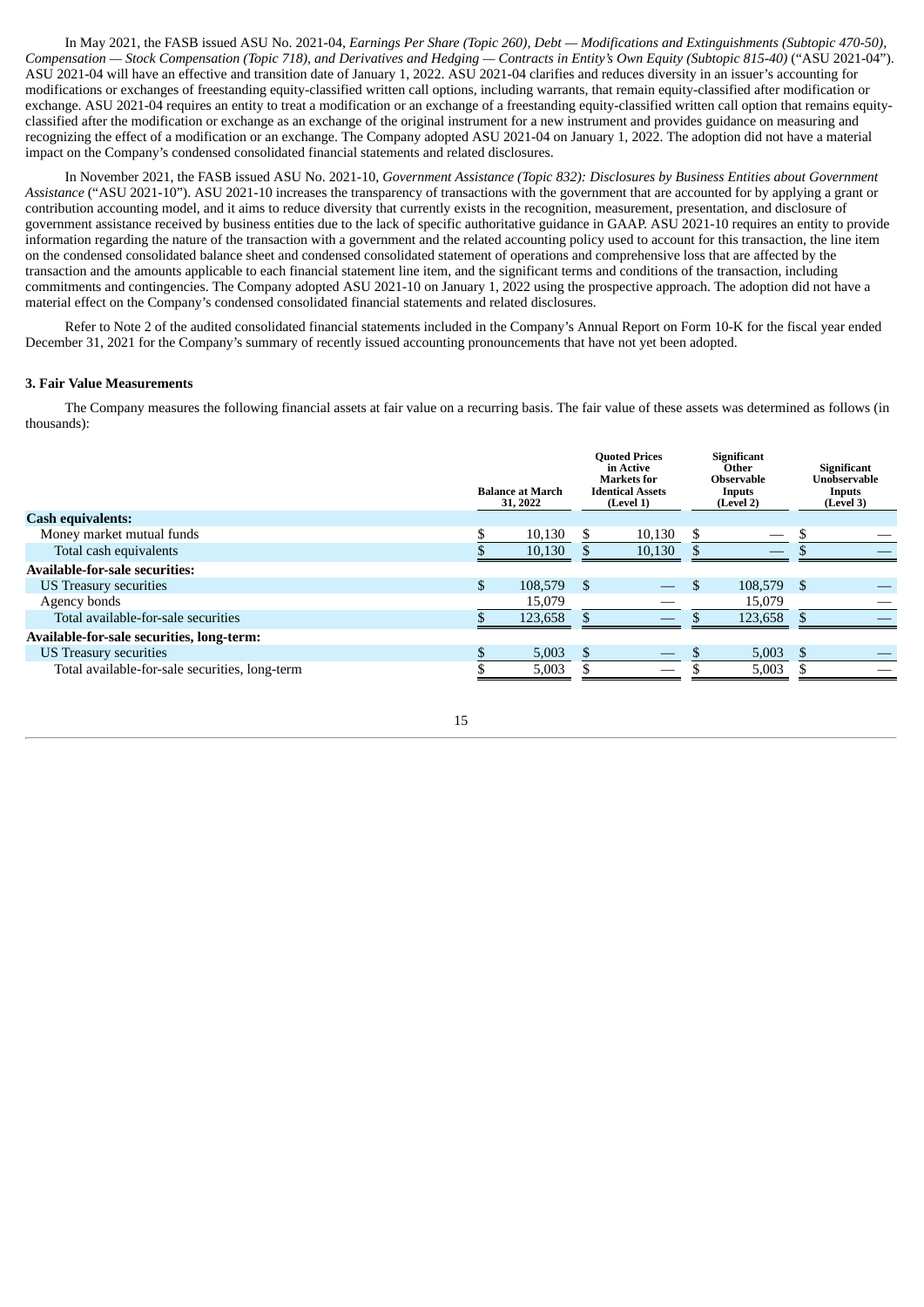| in Active<br><b>Markets</b> for<br><b>Balance</b> at<br><b>Identical Assets</b><br>December 31,<br>2021<br>(Level 1) |  | Other<br><b>Observable</b><br>Inputs<br>(Level 2) |  | <b>Significant</b> |  |  |  |  |  |  |  |  |  |  |  | <b>Significant</b><br>Unobservable<br>Inputs<br>(Level 3) |
|----------------------------------------------------------------------------------------------------------------------|--|---------------------------------------------------|--|--------------------|--|--|--|--|--|--|--|--|--|--|--|-----------------------------------------------------------|
| <b>Cash equivalents:</b>                                                                                             |  |                                                   |  |                    |  |  |  |  |  |  |  |  |  |  |  |                                                           |
| Money market mutual funds<br>31,726<br>31,726<br>\$.                                                                 |  |                                                   |  |                    |  |  |  |  |  |  |  |  |  |  |  |                                                           |
| Total cash equivalents<br>31,726<br>31,726                                                                           |  |                                                   |  |                    |  |  |  |  |  |  |  |  |  |  |  |                                                           |
| <b>Available-for-sale securities:</b>                                                                                |  |                                                   |  |                    |  |  |  |  |  |  |  |  |  |  |  |                                                           |
| \$<br>61,373 \$<br>US Treasury securities                                                                            |  | 61,373 \$                                         |  |                    |  |  |  |  |  |  |  |  |  |  |  |                                                           |
| Corporate debt securities<br>33,806                                                                                  |  | 33,806                                            |  |                    |  |  |  |  |  |  |  |  |  |  |  |                                                           |
| Agency bonds<br>15,114                                                                                               |  | 15,114                                            |  |                    |  |  |  |  |  |  |  |  |  |  |  |                                                           |
| Commercial paper<br>1,999                                                                                            |  | 1,999                                             |  |                    |  |  |  |  |  |  |  |  |  |  |  |                                                           |
| Total available-for-sale securities<br>112,292                                                                       |  | 112,292                                           |  |                    |  |  |  |  |  |  |  |  |  |  |  |                                                           |
| Available-for-sale securities, long-term:                                                                            |  |                                                   |  |                    |  |  |  |  |  |  |  |  |  |  |  |                                                           |
| 13,547<br><b>US Treasury securities</b><br>\$.                                                                       |  | 13,547                                            |  |                    |  |  |  |  |  |  |  |  |  |  |  |                                                           |
| Total available-for-sale securities, long-term<br>13,547                                                             |  | 13,547                                            |  |                    |  |  |  |  |  |  |  |  |  |  |  |                                                           |

Money market funds were valued by the Company using quoted prices in active markets for identical securities, which represent a Level 1 measurement within the fair value hierarchy. During the three months ended March 31, 2022 and the year ended December 31, 2021 there were no transfers between Level 1, Level 2 and Level 3.

# **4. Available-For-Sale Securities**

The following table summarizes the Company's available-for-sale securities (in thousands):

|                                                | March 31, 2022 |                   |   |                             |  |                                           |  |                   |  |
|------------------------------------------------|----------------|-------------------|---|-----------------------------|--|-------------------------------------------|--|-------------------|--|
|                                                |                | Amortized<br>Cost |   | Gross<br>Unrealized<br>Gain |  | <b>Gross</b><br><b>Unrealized</b><br>Loss |  | <b>Fair Value</b> |  |
| <b>Available-for-sale securities:</b>          |                |                   |   |                             |  |                                           |  |                   |  |
| US Treasury securities                         |                | 109.009           | S |                             |  | $(430)$ \$                                |  | 108,579           |  |
| Agency bonds                                   |                | 15,105            |   |                             |  | (26)                                      |  | 15,079            |  |
| Total available-for-sale securities            |                | 124,114           |   |                             |  | (456)                                     |  | 123,658           |  |
| Available-for-sale securities, long-term:      |                |                   |   |                             |  |                                           |  |                   |  |
| US Treasury securities                         |                | 5.074             |   |                             |  | 71`                                       |  | 5,003             |  |
| Total available-for-sale securities, long-term |                | 5.074             |   |                             |  | (71)                                      |  | 5,003             |  |

|                                           | <b>December 31, 2021</b> |      |                                    |  |                             |  |                   |  |
|-------------------------------------------|--------------------------|------|------------------------------------|--|-----------------------------|--|-------------------|--|
|                                           | Amortized<br>Cost        |      | <b>Gross</b><br>Unrealized<br>Gain |  | Gross<br>Unrealized<br>Loss |  | <b>Fair Value</b> |  |
| <b>Available-for-sale securities:</b>     |                          |      |                                    |  |                             |  |                   |  |
| <b>US Treasury securities</b>             | \$<br>61,450             | - \$ |                                    |  | (77) \$                     |  | 61,373            |  |
| Corporate debt securities                 | 33,814                   |      |                                    |  | (8)                         |  | 33,806            |  |
| Agency bonds                              | 15,123                   |      |                                    |  | (9)                         |  | 15,114            |  |
| Commercial paper                          | 1,999                    |      |                                    |  |                             |  | 1,999             |  |
| Total available-for-sale securities       | 112,386                  |      |                                    |  | (94)                        |  | 112,292           |  |
| Available-for-sale securities, long-term: |                          |      |                                    |  |                             |  |                   |  |
| US Treasury securities                    | 13,585                   | \$   |                                    |  | (38)                        |  | 13,547            |  |
| Total available-for-sale securities       | 13,585                   |      |                                    |  | (38)                        |  | 13,547            |  |

The Company had 47 investments in available-for-sale securities in an unrealized loss position as of March 31, 2022 with a fair value of \$128.7 million. The Company had 43 investments in available-for-sale securities in an unrealized loss position as of December 31, 2021 with a fair value of \$120.3 million. These investments were in a loss position for less than 12 months and the Company considered the loss to be temporary in nature. The Company million. considered the decline in market value for these securities to be primarily attributable to economic and market conditions. As of March 31, 2022 and December 31, 2021, the Company did not intend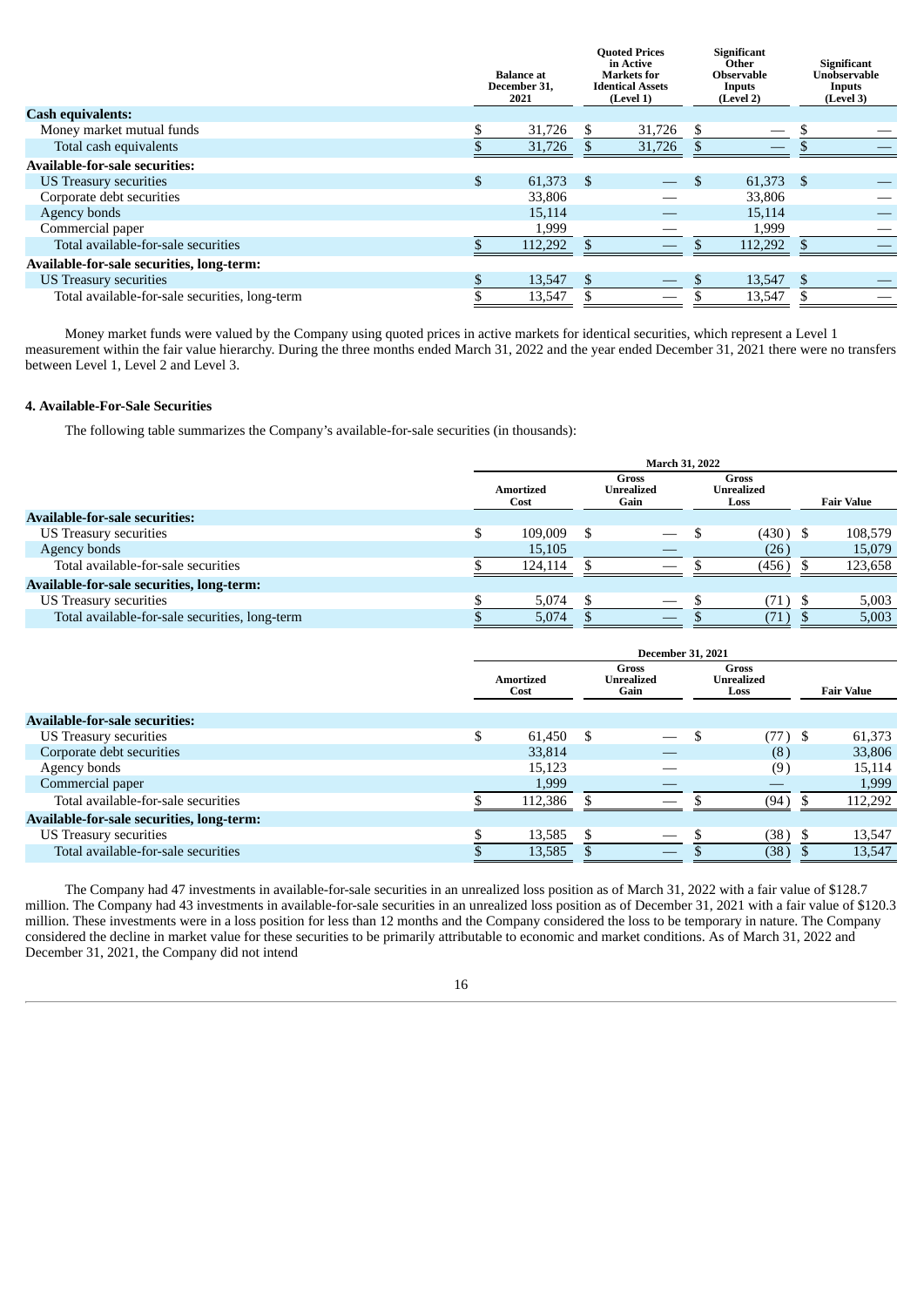to sell, and it was not more likely than not that the Company would be required to sell the investments that were in an unrealized loss position before recovery of their amortized cost basis. Accordingly, the Company did not recognize any other-than-temporary impairments related to its available-for-sale securities in an unrealized loss position. As of March 31, 2022, the Company did not hold any investments that matured beyond five years. During the three months ended March 31, 2022 and the year ended December 31, 2021, the Company did not sell any available-for-sale securities and therefore did not recognize any realized gains or losses.

# **5. Accrued Expenses and Other Current Liabilities:**

Accrued expenses and other current liabilities consisted of the following (in thousands):

|                                             | March 31.<br>2022 | December 31,<br>2021 |       |  |
|---------------------------------------------|-------------------|----------------------|-------|--|
| Accrued research and development expense    | 2,191             |                      | 3,152 |  |
| Accrued payroll and related expenses        | 1.154             |                      | 2,932 |  |
| Accrued professional fees                   | 1,029             |                      | 380   |  |
| Accrued other and other current liabilities | 954               |                      | 1,035 |  |
| Equipment financing, current                |                   |                      | 213   |  |
|                                             | 5,328             |                      | 7.712 |  |

# **6. Leases**

# *Operating Leases*

In July 2016, the Company entered into an operating lease for its facility. Under the terms of the lease agreement, rent payments commenced in June 2017 with base rent in the first lease year of \$2.1 million, subject to annual increases of 3.0% over the lease term through June 2027. The Company is also obligated to pay its ratable portion of operating expenses and taxes. The Company has the right to extend the lease for one additional five-year period at a market rental rate as determined by the landlord and agreed to by the Company. The lease is secured by a letter of credit in the amount of \$0.5 million. In conjunction with the lease, the landlord provided the Company with a \$5.3 million tenant improvement allowance.

In September 2019, the Company entered into an operating lease under which the Company leased additional office space from a third-party tenant under a sublease agreement at its current facility. Under the terms of the lease agreement, rent payments commenced in December 2019 with base rent in the first lease year of \$1.2 million, subject to annual rent escalation over the lease term through January 2027. The sublease is secured by a letter of credit in the amount of \$0.5 million.

In January 2020, the Company entered into a sublease agreement to sublease a portion of its existing office and laboratory space to a third-party. The lease term commenced in March 2020 with an original term of 24 months. Annual base rent was \$1.1 million for each year during the sublease term. The sublessee is obligated to pay its ratable portion of operating expenses during the sublease term. Subject to the Company's consent, the sublease provided the sublessee one option to extend for up to one year, subject to a 3.0% rent increase. In May 2021, the subtenant exercised its right to extend the sublease term through October 31, 2022. Pursuant to the extension, base rent is \$1.7 million for each year during the extension. The sublessee provided a security deposit of \$0.2 million in cash which is presented as a component of accrued expenses and other current liabilities on the condensed consolidated balance sheets. Payments received under the sublease are recorded as a reduction to rent expense in the condensed consolidated statements of operations and comprehensive income (loss).

In January 2022, the Company entered into a sublease agreement to sublease a portion of its existing office space to a third-party. The lease term commenced in February 2022 with an original term of six months. Base rent over the term will total \$0.5 million. The sublease grants the sublessee the right to extend for two terms of three months each at the same base rent per month. The sublessee prepaid the last month's rent of \$0.1 million, which is presented as a component of accrued expenses and other current liabilities on the condensed consolidated balance sheet. Payments received under the sublease are recorded as a reduction to rent expense in the condensed consolidated statements of operations and comprehensive income (loss).

## *Finance Leases*

In July 2020, the Company entered into a financing transaction with a third-party leasing company. Pursuant to the transaction, the Company transferred title and interest in certain laboratory equipment to the third party in exchange for a one-time cash payment

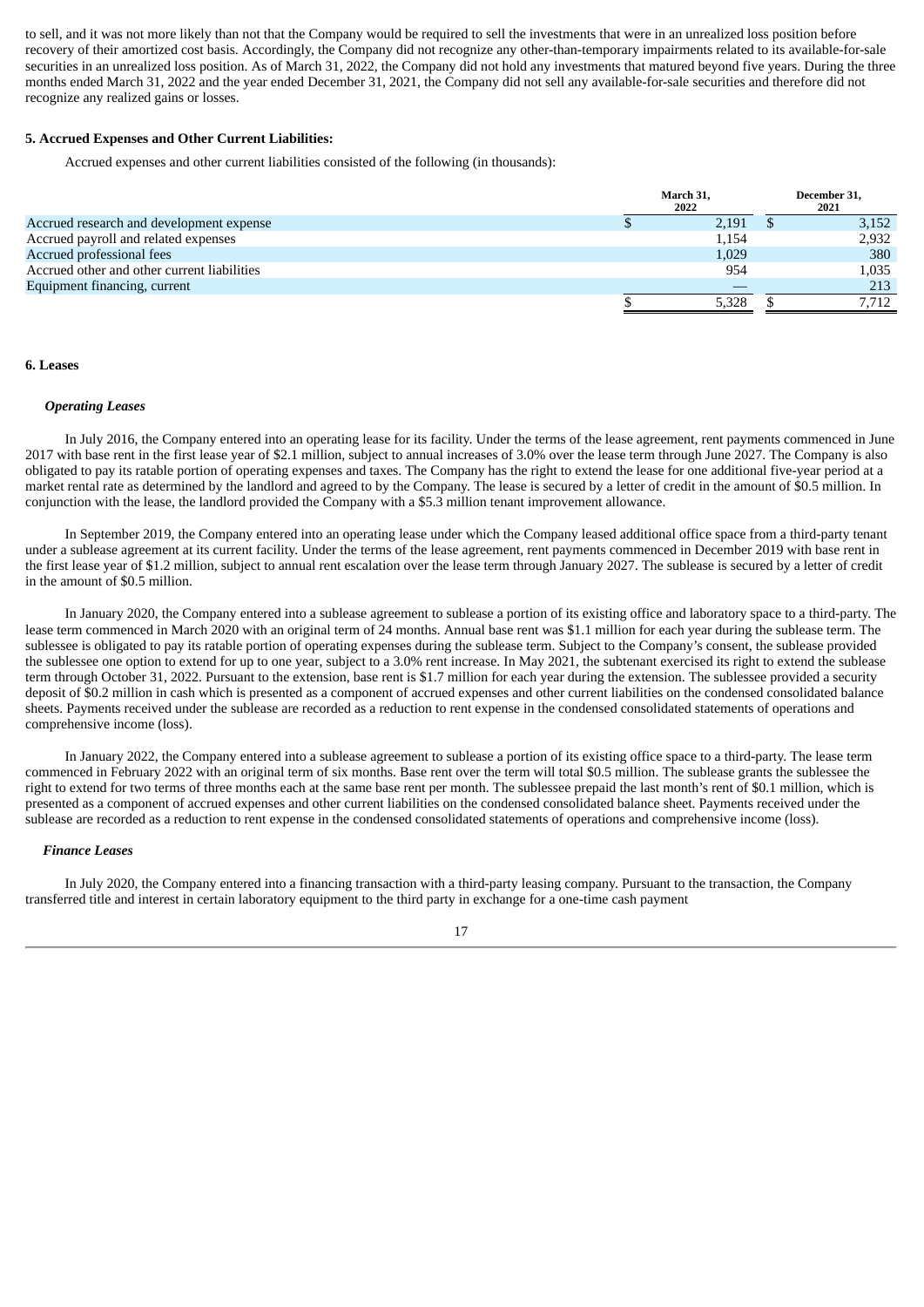of \$0.5 million and agreed to lease the laboratory equipment back from the third party for \$0.2 million per year for 2.5 years. The Company concluded the lease was a capital lease under ASC 840 and a finance lease after the Company's adoption of ASC 842.

The components of lease cost for the three months ended March 31, 2022 were as follows (in thousands):

| Operating lease cost                  | 729   |
|---------------------------------------|-------|
| Variable lease cost                   | 195   |
| Short-term lease cost                 |       |
| Finance lease cost:                   |       |
| Amortization of right-of-use assets   | 51    |
| Interest expense on lease liabilities |       |
| Sublease income                       | (641) |
| Total lease cost                      | 344   |

Supplemental cash flow information related to operating leases for the three months ended March 31, 2022 were as follow (in thousands):

| Cash paid for amounts included in the measurement of lease liabilities |     |
|------------------------------------------------------------------------|-----|
| Operating cash flows from operating leases                             | 895 |
| Operating cash flows from finance leases                               |     |
| Financing cash flows from finance leases                               | 52  |

Future minimum lease payments under the Company's noncancelable leases as of March 31, 2022 were as follows (in thousands):

|                                                        | <b>Operating Leases</b> |         |          | <b>Finance Leases</b> |
|--------------------------------------------------------|-------------------------|---------|----------|-----------------------|
| 2022 (excluding the three months ended March 31, 2022) |                         | 2,723   | <b>S</b> | 170                   |
| 2023                                                   |                         | 3,705   |          | 19                    |
| 2024                                                   |                         | 3,796   |          |                       |
| 2025                                                   |                         | 3,889   |          |                       |
| 2026                                                   |                         | 3,984   |          |                       |
| 2027                                                   |                         | 1,350   |          |                       |
| Total lease payments                                   |                         | 19,447  |          | 189                   |
| Present value adjustment                               |                         | (3,619) |          | (9)                   |
| Present value of lease payments                        |                         | 15,828  |          | 180                   |

As of March 31, 2022, the Company's operating leases had a weighted-average remaining lease term of 5.1 years and weighted average incremental borrowing rate of 8.7%. As of March 31, 2022, the Company's finance lease had a weighted average remaining lease term of 0.8 years and weighted average incremental borrowing rate of 10.0%.

# **7. Commitments and Contingencies**

## *License Agreements*

The Company is a party to a number of license agreements related to certain patent rights used in developing its product candidates. Under such license agreements, the Company paid nominal upfront fees and is obligated to pay certain nominal annual license maintenance fees. The Company is also obligated to make certain payments based on specified clinical and regulatory milestones and royalty payments based on sales volume and milestones. The Company may terminate these agreements by providing prior written notice to the respective counterparty. All payments made have been expensed as research and development expenses in the condensed consolidated statements of operations and comprehensive loss. The condensed consolidated balance sheets as of March 31, 2022 and December 31, 2021 do not include liabilities with respect to these license agreements as the Company has not yet generated revenue and the achievement of the milestones is not probable.

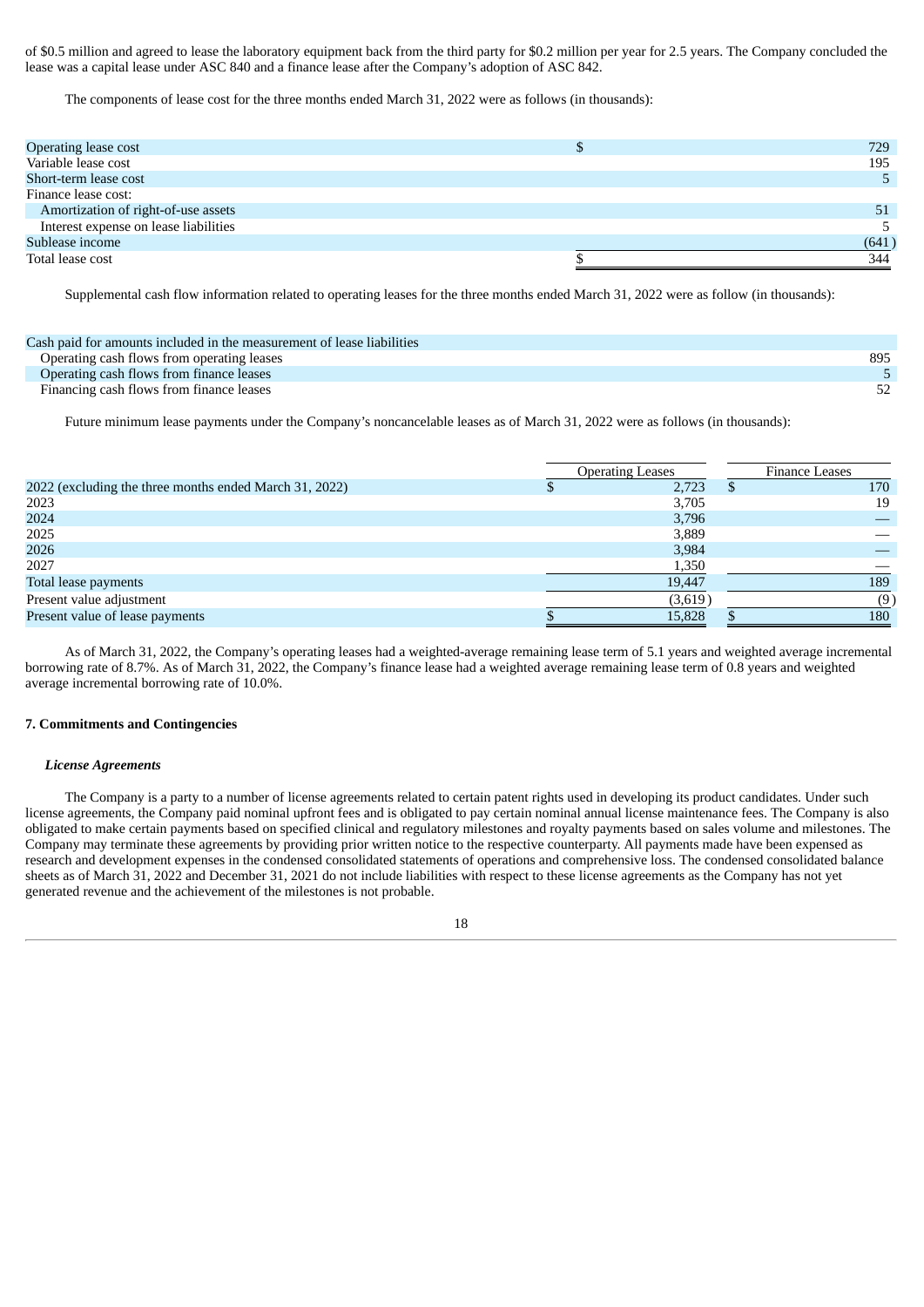# *Indemnification Agreements*

The Company enters into standard indemnification agreements and/or indemnification sections in other agreements in the ordinary course of business. Pursuant to the agreements, the Company indemnifies, holds harmless, and agrees to reimburse the indemnified party for losses suffered or incurred by the indemnified party, generally the Company's business partners. The term of these indemnification agreements is generally perpetual any time after execution of the agreement. The maximum potential amount of future payments the Company could be required to make under these indemnification agreements and/or sections is unlimited. The Company has never incurred costs to defend lawsuits or settle claims related to these indemnification agreements and/or sections. The Company does not believe that the outcome of any claims under indemnification arrangements will have a material effect on its financial position, results of operations or cash flows, and it had not accrued any liabilities related to such obligations in its condensed consolidated financial statements as of March 31, 2022 or December 31, 2021.

# *Legal Proceedings*

From time to time, the Company may become party to litigation or other legal proceedings as part of its ordinary course of business. As of March 31, 2022, the Company was not party to any material legal proceedings. At each reporting date, the Company evaluates whether or not a potential loss amount or a potential range of losses is probable and reasonably estimable under the provisions of FASB ASC Topic 450, *Contingencies*.

## **8. Stockholders' Equity**

As of March 31, 2022 and December 31, 2021, the Company's Certificate of Incorporation authorized the Company to issue 200,000,000 shares of common stock, \$0.001 par value per share and 5,000,000 shares of undesignated preferred stock, \$0.001 par value per share.

Each share of common stock entitles the holder to one vote on all matters submitted to a vote of the Company's stockholders. The holders of shares of common stock are not entitled to receive dividends, unless declared by the Company's board of directors. No dividends have been declared or paid by the Company since its inception.

# *Common Stock Reserved*

The Company had the following shares of common stock reserved for future issuance:

|                                                                                                   | March 31,<br>2022 | December 31,<br>2021 |
|---------------------------------------------------------------------------------------------------|-------------------|----------------------|
| Shares reserved for exercise of outstanding stock options under the 2015 Stock<br>Incentive Plan  | 2,506,469         | 2,540,963            |
| Shares reserved for exercise of outstanding stock options under the 2021 Stock<br>Incentive Plan  | 1,265,374         | 496.500              |
| Shares reserved for vesting of restricted stock units granted under the 2021 Stock Incentive Plan | 312,810           |                      |
| Shares reserved for future awards under the 2021 Stock Incentive Plan                             | 1,172,500         | 1,221,593            |
| Shares reserved for future awards under the 2021 Employee Stock Purchase Plan                     | 815,557           | 566,037              |
| Total common stock reserved                                                                       | 6.072.710         | 4,825,093            |

## **9. Convertible Preferred Stock**

Immediately prior to the closing of its IPO, the Company had an aggregate of 155,398,078 shares of convertible preferred stock issued and outstanding which automatically converted into 16,662,011 shares of common stock upon the closing of its IPO. During the three months ended March 31, 2021, in the period prior to the Company's IPO, \$2.3 million of cumulative dividends were accrued and unpaid on the Company's convertible preferred stock. In connection with the completion of the Company's IPO and the conversion of the outstanding convertible preferred stock into common stock, the \$2.3 million of accrued and unpaid dividends were eliminated.

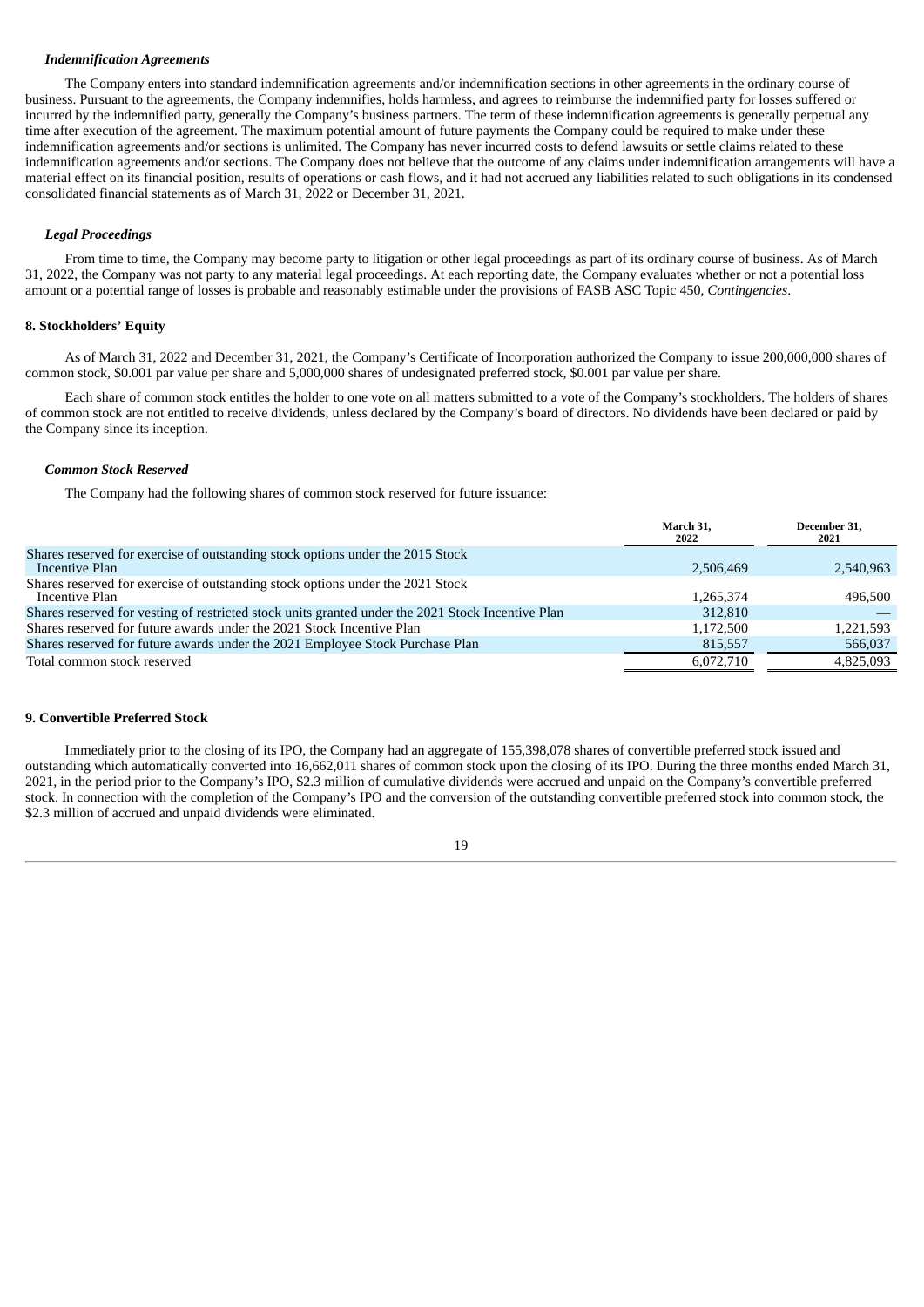Subsequent to the closing of the Company's IPO, no shares of convertible preferred stock were authorized, issued or outstanding and no dividends were accrued.

# **10. Stock-Based Compensation**

# *2015 Stock Incentive Plan*

Prior to the pricing of the Company's IPO on February 11, 2021, the Company granted equity awards to eligible employees, officers, directors, consultants and advisors under the 2015 Stock Incentive Plan (the "2015 Plan") under which the Company could grant equity awards to eligible employees, officers, directors, consultants and advisors. Subsequent to the pricing of the Company's IPO, no further awards can be made under the 2015 Plan; however, awards outstanding under the 2015 Plan continue to be governed by the 2015 Plan.

# *2021 Stock Incentive Plan*

In connection with its IPO, the Company adopted the 2021 Stock Incentive Plan (the "2021 Plan"), which became effective on February 11, 2021. As of December 31, 2021, there were 1,718,093 shares of common stock authorized for issuance under the 2021 Plan. On January 1, 2022, the number of shares of common stock authorized for issuance under the 2021 Plan automatically increased by 998,079 shares. As of March 31, 2022, 1,578,184 shares were reserved for outstanding awards granted under the 2021 Plan and 1,172,500 shares remained available for issuance.

# *2021 Employee Stock Purchase Plan*

As of December 31, 2021, there were 566,037 shares of common stock authorized for issuance under the 2021 Employee Stock Purchase Plan (the "2021 ESPP"). Under the 2021 ESPP, eligible employees are able to purchase shares of common stock at a specified discount. On January 1, 2022, the number of shares of common stock authorized for issuance under the 2021 ESPP automatically increased by 249,520 shares. As of March 31, 2022, no shares have been issued under the 2021 ESPP and as such, 815,557 shares remained available for issuance under the 2021 ESPP.

# *Restricted Stock Awards*

A summary of the Company's restricted stock activity and related information is as follows:

|                                  | <b>Number of</b><br><b>Shares of</b><br><b>Restricted</b><br><b>Stock Awards</b> | Weighted<br>Average<br><b>Grant Date</b><br><b>Fair Value</b> |       |  |
|----------------------------------|----------------------------------------------------------------------------------|---------------------------------------------------------------|-------|--|
| Unvested as of December 31, 2021 | 12,537                                                                           | w                                                             | 24.79 |  |
| Vested                           | (4,573)                                                                          |                                                               | 22.89 |  |
| Canceled/Forfeited               | (18)                                                                             |                                                               | 15.37 |  |
| Unvested as of March 31, 2022    | 7.946                                                                            |                                                               | 25.91 |  |

The aggregate fair value of restricted stock awards that vested during the three months ended March 31, 2022 and 2021 was less than \$0.1 million and \$0.1 million, respectively. As of March 31, 2022, total unrecognized compensation cost related to unvested restricted stock awards was approximately \$0.2 million, which is expected to be recognized over a weighted-average period of 0.5 years.

# *Restricted Stock Units*

A summary of the Company's restricted stock unit activity and related information is as follows:

|                                  | Number of<br><b>Shares of</b><br><b>Restricted</b><br><b>Stock Units</b> | Weighted<br>Average<br><b>Grant Date</b><br><b>Fair Value</b> |
|----------------------------------|--------------------------------------------------------------------------|---------------------------------------------------------------|
| Unvested as of December 31, 2021 |                                                                          |                                                               |
| Granted                          | 313,185                                                                  | 3.50                                                          |
| <b>Vested</b>                    |                                                                          |                                                               |
| Canceled/Forfeited               | (375)                                                                    | 3.50                                                          |
| Unvested as of March 31, 2022    | 312,810                                                                  | 3.50                                                          |

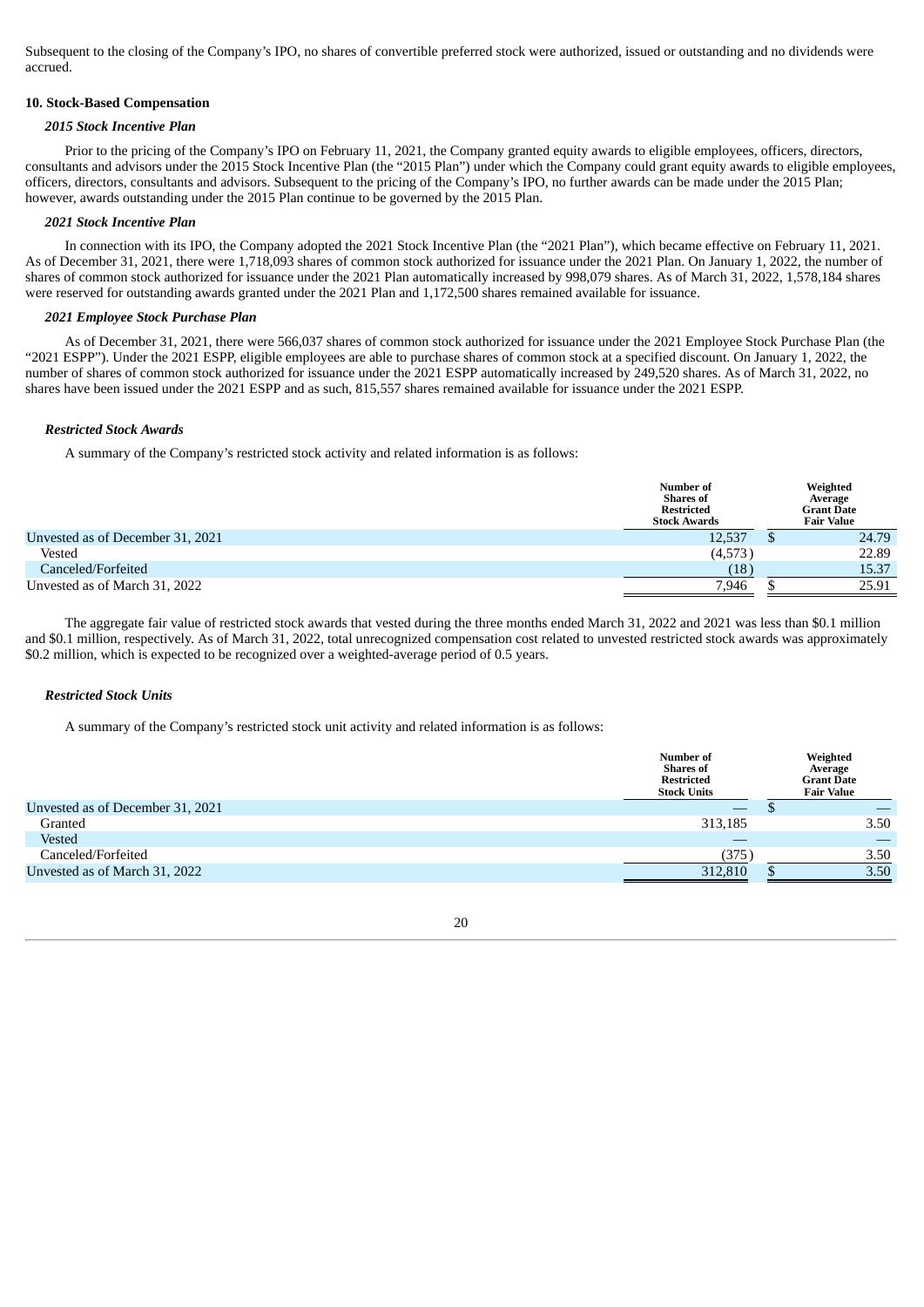The Company has granted restricted stock units ("RSUs") to certain of its employees under the 2021 Plan, as part of its equity compensation program. Pursuant to the terms of the applicable award agreements, each RSU represents the right to receive one share of the Company's common stock. All restricted stock units granted to employees during the three months ended March 31, 2022 will vest, if at all, upon the achievement of specified development milestones associated with the Company's DB-OTO program, provided the applicable employee remains continuously employed with the Company on the vesting date. Upon vesting, shares of the Company's common stock will be delivered to the employee, subject to the payment of applicable withholding taxes. As of March 31, 2022, total unrecognized compensation cost related to the unvested restricted stock units was approximately \$1.1 million, which will not be recognized until it becomes probable that the performance conditions will be met.

# *Stock Options*

A summary of the Company's stock option activity and related information is as follows:

|                                                  | Number of<br><b>Stock Options</b> |               | Weighted<br>Average<br><b>Exercise Price</b> | Weighted<br>Average<br>Remaining<br>Contractual<br>Term | <b>Aggregate</b><br><b>Intrinsic</b><br>Value |
|--------------------------------------------------|-----------------------------------|---------------|----------------------------------------------|---------------------------------------------------------|-----------------------------------------------|
|                                                  |                                   |               |                                              | (In years)                                              | (In thousands)                                |
| Outstanding as of December 31, 2021              | 3,037,463                         | <sup>\$</sup> | 5.34                                         | 8.9                                                     | 629                                           |
| Granted                                          | 790.100                           |               | 3.53                                         |                                                         |                                               |
| Exercised                                        |                                   |               |                                              |                                                         |                                               |
| Cancelled/forfeited                              | (55, 720)                         |               | 8.05                                         |                                                         |                                               |
| Outstanding as of March 31, 2022                 | 3,771,843                         |               | 4.92                                         | 8.8                                                     |                                               |
| Exercisable as of March 31, 2022                 | 1,280,246                         |               | 4.96                                         | 8.5                                                     |                                               |
| Vested and expected to vest as of March 31, 2022 | 3,771,843                         |               | 4.92                                         | 8.8                                                     |                                               |
|                                                  |                                   |               |                                              |                                                         |                                               |

As of March 31, 2022, total unrecognized compensation cost related to unvested stock options was approximately \$9.8 million, which is expected to be recognized over a weighted-average period of 2.9 years. The weighted-average grant-date fair value per share of stock options granted during the three months ended March 31, 2022 and 2021 was \$2.63 and \$14.60, respectively.

# *Stock-Based Compensation Expense*

The following table presents the components and classification of stock-based compensation expense (in thousands):

|                                        | <b>Three Months Ended</b><br>March 31. |      |
|----------------------------------------|----------------------------------------|------|
|                                        | 2022                                   | 2021 |
| Research and development               | 384                                    | 271  |
| General and administrative             | 458                                    | 375  |
| Total stock-based compensation expense | 842                                    | 646  |

# **11. Net Loss per Share**

The following table sets forth the outstanding shares of common stock equivalents, presented based on amounts outstanding at each period end, that were excluded from the calculation of diluted net loss per share attributable to common stockholders for the periods indicated because including them would have been anti-dilutive:

|                                  |           | <b>Three Months Ended March 31.</b> |  |  |
|----------------------------------|-----------|-------------------------------------|--|--|
|                                  | 2022      | 2021                                |  |  |
| <b>Outstanding stock options</b> | 3,771,843 | 2,760,897                           |  |  |
| Unvested restricted stock units  | 312,810   |                                     |  |  |
| Unvested restricted stock awards | 7.946     | 42.539                              |  |  |
|                                  | 4,092,599 | 2,803,436                           |  |  |

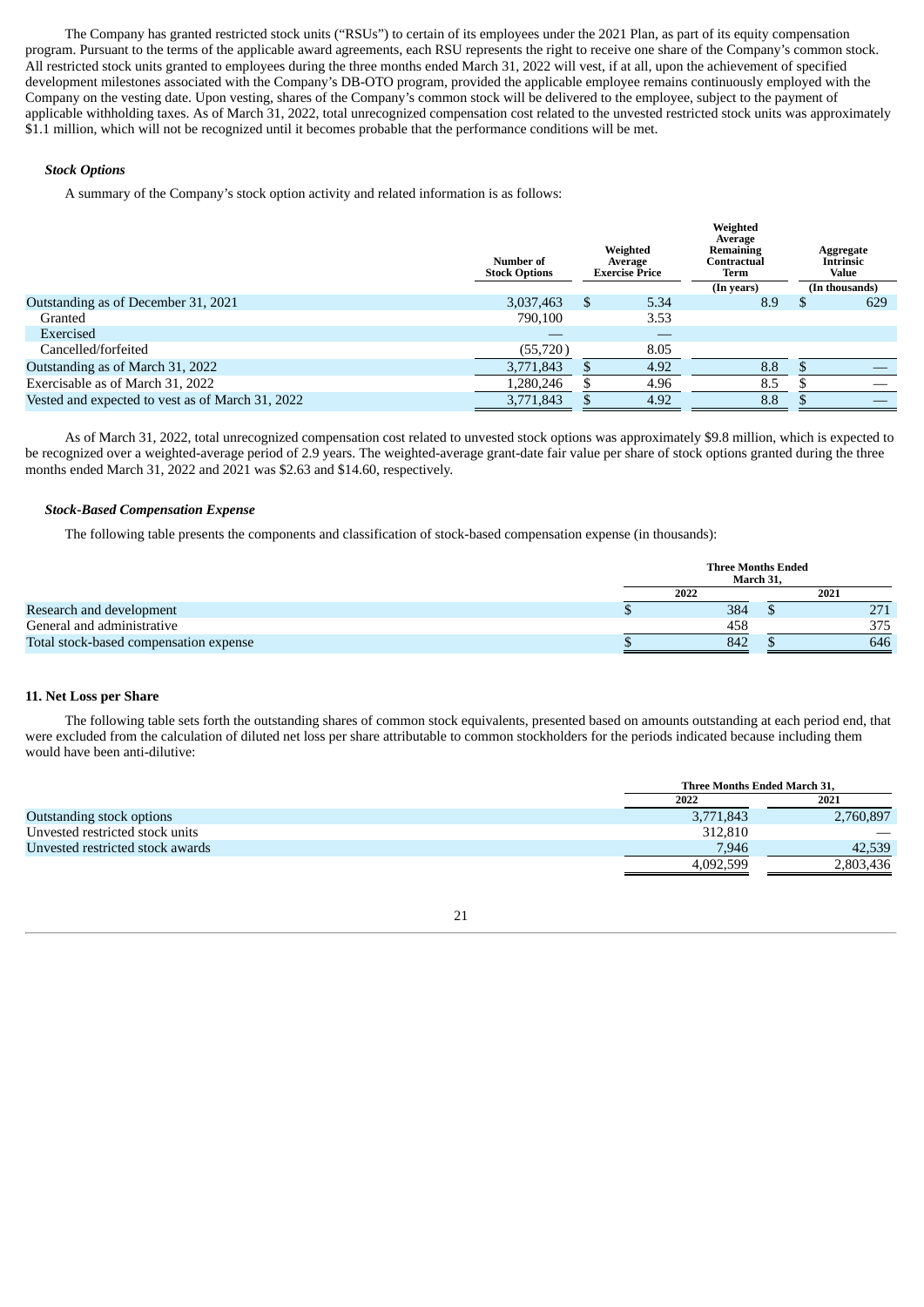# **12. License and Collaboration Agreement with Regeneron**

## *Agreement Overview*

In November 2017, the Company entered into the Regeneron Agreement with Regeneron under which Regeneron made an upfront, nonrefundable \$25.0 million payment to the Company. The parties were to undertake specified activities with respect to the discovery or development of new potential therapies directed to a set of defined collaboration targets. Each party was responsible for its own respective costs and agreed to use commercially reasonable efforts to complete the activities as designated in the agreed-upon research plan. The Company was primarily responsible for the direction and conduct of the research program whereas Regeneron was primarily responsible for the contribution of various technologies and expertise of its own as well as contribution of employees and research services.

In October 2020, the parties amended the Regeneron Agreement pursuant to which, among other things, ATOH1, the target of the DB-ATO program, was removed as a collaboration target and the terms and plans for the DB-OTO and AAV.103 programs were modified. The primary responsibilities of each party remained consistent with those prior to the amendment. In connection with the amendment, the Company issued 10,000,000 shares of Series C Preferred Stock to Regeneron in consideration for its entry into the amendment. Pursuant to the amendment, Regeneron agreed to pay the Company \$0.3 million to fund the Company's ongoing research plan and \$0.5 million to help secure the services of a contract development and manufacturing organization. The \$0.5 million payment was creditable against the milestone associated with the initiation of manufacturing to support Good Laboratory Practices toxicology studies of DB-OTO. Additionally, Regeneron agreed to reimburse the Company for up to \$10.5 million of third-party costs related to investigational new drug ("IND") enabling studies for DB-OTO as such costs are incurred. The Company achieved its first pre-IND milestone of \$4.4 million and its second pre-IND milestone of \$1.1 million in November 2020 and October 2021, respectively.

In November 2021, Regeneron elected to extend the research term of the collaboration. The research term was extended to November 15, 2023 and Regeneron is obligated to pay the Company an extension fee of \$10.0 million in the fourth quarter of 2022. As of March 31, 2022 and December 31, 2021, the Company had unbilled receivables of \$10.0 million and \$11.4 million, respectively, due from Regeneron. Through March 31, 2022, the Company had received an aggregate of \$5.5 million in milestone payments from Regeneron pursuant to the collaboration. As of March 31, 2022, the next milestone that the Company was eligible to receive was in relation to the initiation of manufacturing for its AAV.103 program, or the initiation of a Phase 1 clinical trial of DB-OTO.

# *Accounting Analysis*

The Company accounts for its collaboration with Regeneron in accordance with FASB ASC Topic ASC 808, *Collaborative Arrangements*, and applies FASB ASC Topic 606, *Revenue from Contracts with Customers*, by analogy to determine the measurement and recognition of the consideration received from Regeneron. All research activities under the collaboration are considered a single performance obligation. The transaction price of \$46.9 million consists of (i) \$25.0 million received upfront, (ii) \$0.3 million received to fund the ongoing research plan, (iii) \$5.5 million of aggregate milestones achieved, (iv) \$10.5 million in reimbursements for third-party costs related to IND-enabling studies for DB-OTO, and (v) \$10.0 million as consideration for Regeneron's election to extend the research term, partially offset by the fair value of the Series C convertible preferred stock issued to Regeneron of approximately \$4.4 million. Future milestones are considered variable consideration and are fully constrained until such time as achievement is considered probable. The Company satisfies its performance obligation over time and measures progress towards completion using an input method based on costs incurred.

There are significant judgments and estimates inherent in the determination of the costs to be incurred for the research and development activities related to the collaboration with Regeneron. These estimates and assumptions include a number of objective and subjective factors, including the likelihood that a target will be successfully developed through its IND filing and the estimated costs associated with such development, including the potential thirdparty costs related to each target's IND-enabling study.

The Company concluded the consideration received from Regeneron represents reimbursements of the Company's cost incurred and should therefore be accounted for as contra-research and development in the Company's condensed consolidated statements of operations and comprehensive income (loss). Deferred collaboration liability is classified in the condensed consolidated balance sheets based on the expected timing of when the costs will be recognized in the future.

The Company recognized \$3.0 million and \$1.9 million as contra-research and development expenses for the three months ended March 31, 2022 and 2021, respectively. As of March 31, 2022 and December 31, 2021, there was deferred collaboration liability classified in current liabilities of \$7.9 million and \$8.1 million, respectively, and classified in long-term liabilities of \$13.7 million and \$16.4 million, respectively. As of March 31, 2022 and December 31, 2021, the Company had \$10.0 million and \$11.4 million of unbilled accounts receivable due from Regeneron, respectively, which are classified in accounts receivable from related party on the condensed consolidated balance sheets.

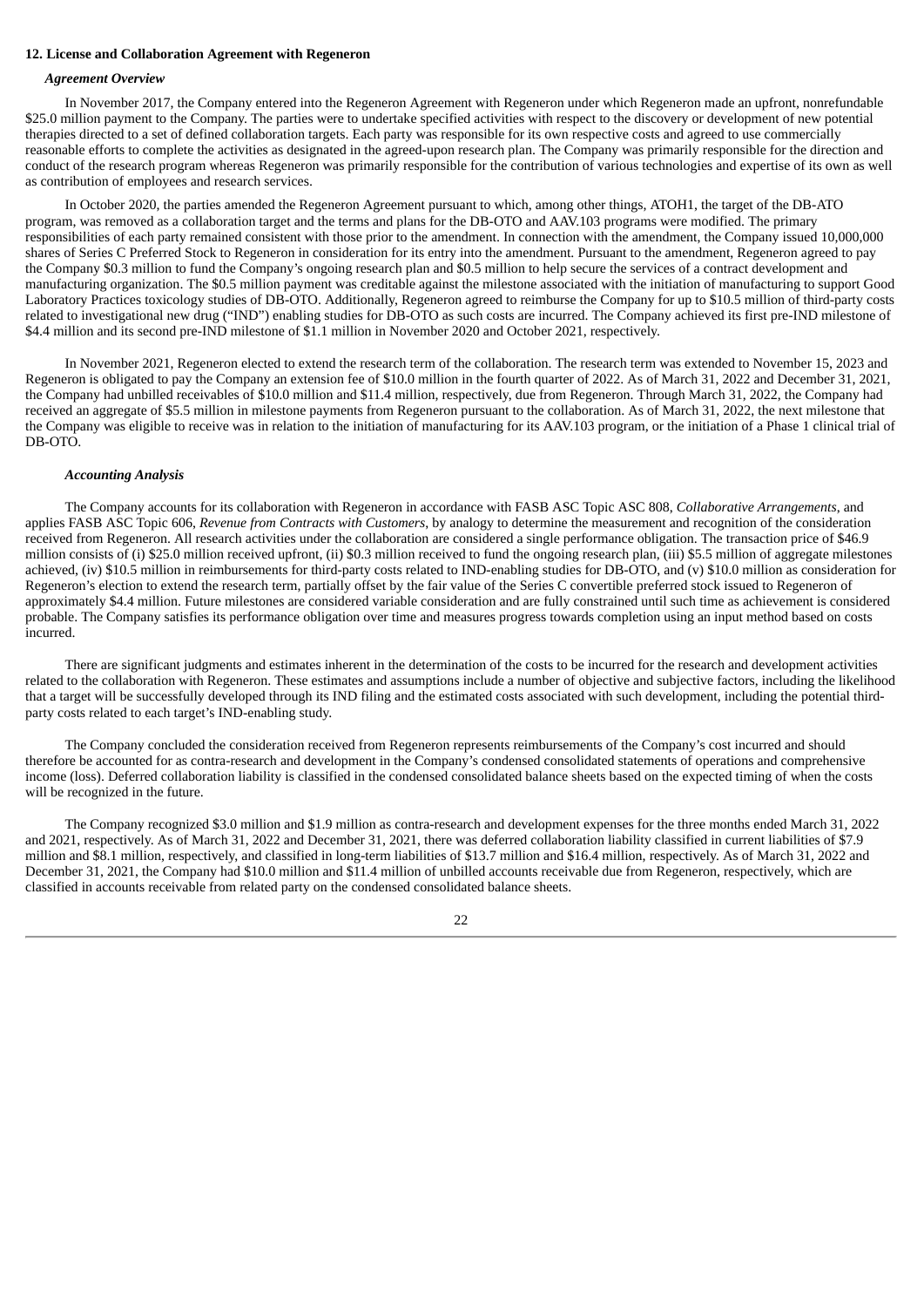# **13. Related Party Transactions**

As of March 31, 2022, Regeneron held 2,097,314 shares of common stock. During the three months ended March 31, 2022 and 2021, the Company recognized \$3.0 million and \$1.9 million as contra-research and development expense, respectively, in its condensed consolidated statements of operations and comprehensive loss based on its progress towards completion of its research activities under the research plan for the Company's collaboration with Regeneron. As of March 31, 2022 and December 31, 2021, the Company had \$10.0 million and \$11.4 million, respectively, of unbilled accounts receivable due from Regeneron. As of March 31, 2022 and December 31, 2021, the Company did not have any amounts due to Regeneron.

For the three months ended March 31, 2022 and 2021, the Company recorded no expenses and \$0.2 million, respectively, of expenses related to consulting services provided by an entity affiliated with a shareholder of the Company and a member of the Company's board of directors. The Company terminated this arrangement effective December 31, 2021. As of March 31, 2022 the Company had no further amounts due to this entity. As of December 31, 2021, the Company had \$0.1 million due to this entity, which was subsequently paid during the three months ended March 31, 2022.

# **14. Tax Provision**

The Company's income tax provision for interim periods is determined using an estimate of the annual effective tax rate, adjusted for discrete items arising during that interim period. The Company's effective tax rate differs from the U.S. statutory tax rate primarily due to the recording of a tax expense related to its Australian subsidiary. The Company continues to maintain a full valuation allowance for its U.S. federal and state deferred tax assets. The Company's effective tax rate for the three months ended March 31, 2022 was (0.42%). During the three months ended March 31, 2022, the Company recorded an income tax expense of \$0.1 million. There was no income tax expense for the three months ended March 31, 2021.

The Company recognized in prior periods a reserve related to an uncertain tax position. For the three months ended March 31, 2022 the Company recorded an insignificant amount of interest expense as a component of income tax expense related to this uncertain tax position.

Income taxes are determined at the applicable tax rates adjusted for non-deductible expenses, research and development tax credits and other permanent differences. The Company's income tax provision may be significantly affected by changes to its estimates.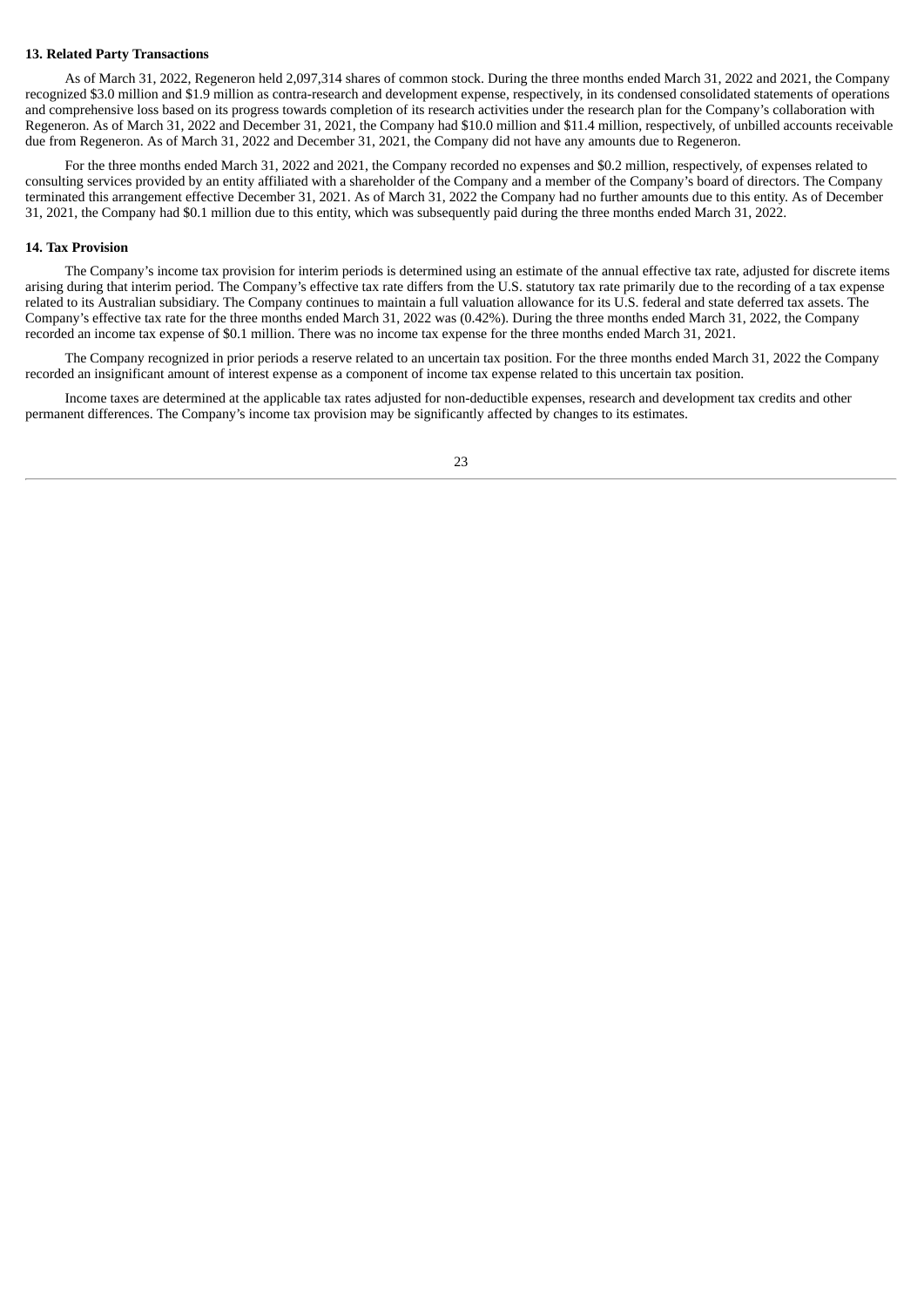# <span id="page-24-0"></span>**Item 2. Management's Discussion and Analysis of Financial Condition and Results of Operations.**

You should read the following discussion and analysis of our financial condition and results of operations together with our condensed consolidated financial statements and related notes thereto appearing elsewhere in this Quarterly Report on Form 10-O, or Quarterly Report, and our audited financial statements and related notes for the year ended December 31, 2021 included in our Annual Report on Form 10-K filed with the Securities and Exchange Commission, or the SEC, on March 18, 2022, which we refer to as the 2021 Annual Report on Form 10-K. Some of the information contained in this discussion and analysis includes forward-looking statements that involve risks and uncertainties. As a result of many factors, including those factors set forth in the section entitled "Risk Factors," our actual results could differ materially from the results described in or implied by the forward-looking statements contained in the following discussion and analysis. Please also see the section entitled "Cautionary Note Regarding Forward-Looking *Statements and Industry Data" of this Quarterly Report.*

#### **Overview**

We are a clinical-stage biotechnology company dedicated to discovering and developing transformative treatments for hearing and balance disorders, one of the largest areas of unmet need in medicine. We aim to restore and improve hearing and balance through the restoration and regeneration of functional hair cells and non-sensory support cells within the inner ear. We have built a proprietary platform that integrates single-cell genomics and bioinformatics analyses, precision gene therapy technologies and our expertise in inner ear biology. We are leveraging our platform to advance our pipeline of preclinical gene therapy programs that are designed to selectively replace genes for the treatment of congenital, monogenic hearing loss and to regenerate inner ear hair cells for the treatment of acquired hearing and balance disorders. We are developing our lead gene therapy product candidate, DB-OTO, to provide hearing to individuals born with profound hearing loss due to mutation of the otoferlin, or OTOF, gene. In addition to DB-OTO, we are advancing AAV.103 to restore hearing in individuals with mutations in the gap junction beta-2, or GJB2, gene and AAV.104 to restore hearing in individuals with mutations in the stereocilin, or STRC, gene. We also have gene therapy programs to convert supporting cells, the cells adjacent to hair cells, into either cochlear or vestibular hair cells in order to restore hearing or balance function. In addition to our gene therapy programs, we are developing DB-020 for the prevention of cisplatin-induced hearing loss, which we are currently evaluating in patients in a Phase 1b clinical trial.

We are developing our lead gene therapy product candidate, DB-OTO, to provide hearing to individuals born with profound hearing loss due to an OTOF deficiency. OTOF is a protein expressed in the inner hair cells of the cochlea that enables communication between sensory cells of the inner ear and the auditory nerve by regulating synaptic transmission. We have designed DB-OTO utilizing a proprietary, cell-selective promoter to provide expression of OTOF that is limited to hair cells. In our preclinical studies, the hair cell-selective expression of OTOF provided by DB-OTO enabled restoration of hearing in mice that was more durable than when OTOF was expressed under the control of a ubiquitous promoter, which is designed to drive expression in all cells. In addition to the loss of durability, we observed that use of a ubiquitous promoter in mice resulted in the loss of inner hair cells throughout the cochlea. DB-OTO is an adeno-associated virus, or AAV, based gene therapy intended to be delivered to patients using the surgical approach employed by neurotologists and pediatric otolaryngologists during a standard cochlear implantation procedure. We believe the cell-selective expression of DB-OTO and its delivery by this established surgical procedure will provide a core competitive advantage important to the success of DB-OTO. Based on feedback from the U.S. Food and Drug Administration, or FDA, we are currently conducting preclinical studies of DB-OTO to support our planned submission of an investigational new drug application, or IND, to the FDA. We have also completed scientific advice meetings with multiple European regulatory authorities to support our planned submission of a clinical trial application, or CTA, within Europe. We plan to submit an IND and/or CTA in 2022. Subject to the acceptance of our IND or CTA, we expect to initiate a Phase 1/2 clinical trial in 2022. The FDA has granted orphan drug designation and rare pediatric disease designation for DB-OTO for the treatment of OTOF-related, congenital hearing loss. In addition to DB-OTO, we are advancing AAV.103 and AAV.104, gene therapy programs targeting hearing loss resulting from other single gene mutations, or monogenic forms of hearing loss. AAV.103 aims to restore hearing in individuals with mutations in the GJB2 gene and AAV.104 aims to restore hearing in individuals with mutations in the STRC gene. We anticipate that we will identify a product candidate for our AAV.103 program in 2022.

We are also using our platform to design and develop a pipeline of gene therapies for hair cell regeneration within the inner ear. We are engineering gene therapies to convert supporting cells, the cells adjacent to hair cells, into either cochlear or vestibular hair cells in order to restore hearing or balance function. These gene therapy programs are designed to express the developmental or reprogramming factors that regulate cell fate and use our proprietary, cell-selective promoters to control expression spatially and temporally.

Our DB-ATO and AAV.201 programs aim to restore balance by promoting regeneration of hair cells in the vestibular system, the sensory system responsible for balance. In these programs, we are focused on the development of a treatment for bilateral vestibulopathy, or BVP, a debilitating, acquired condition that significantly impairs balance, mobility and stability of vision.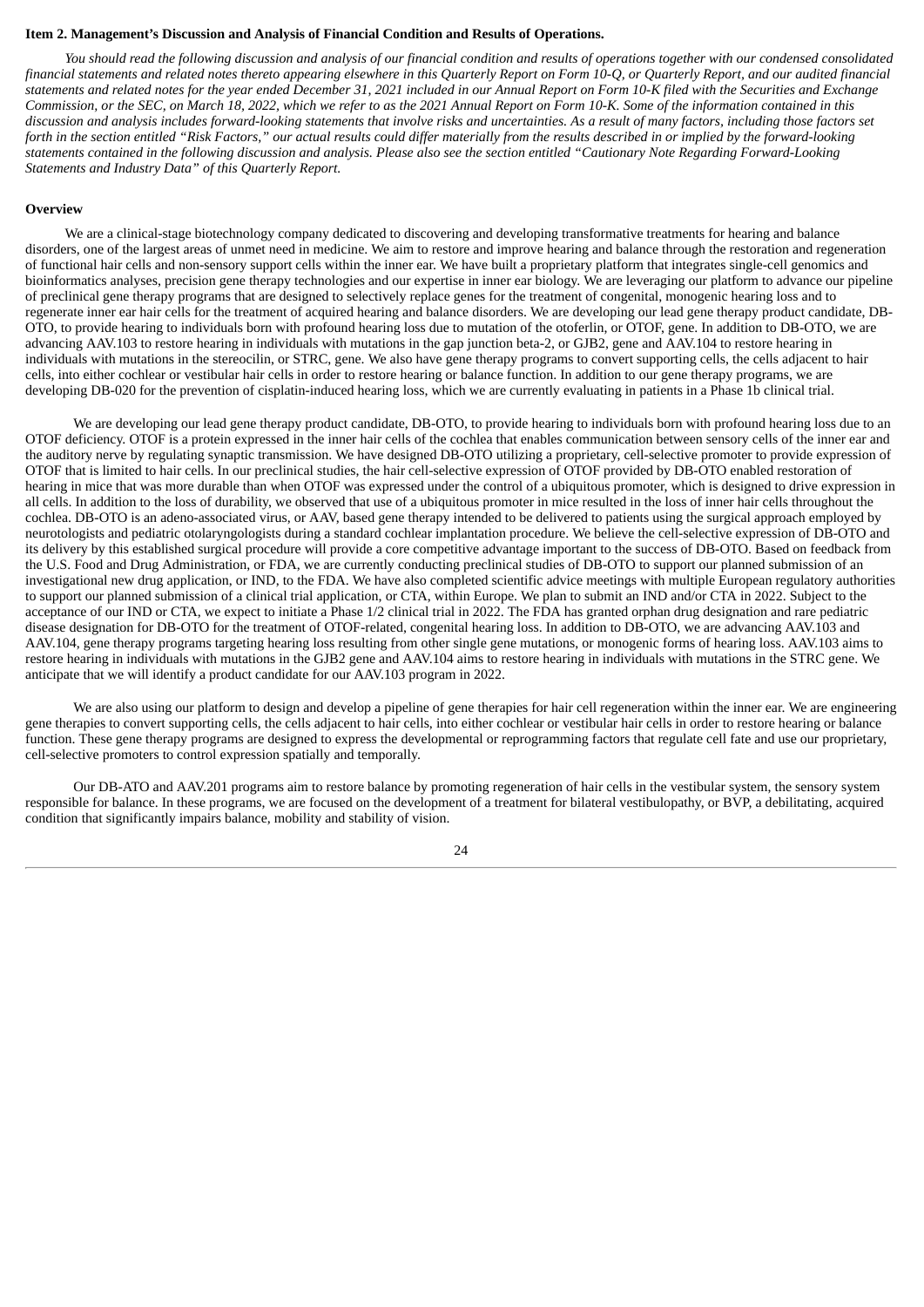DB-ATO is an AAV-based gene therapy that utilizes a proprietary, supporting cell-selective promoter to express ATOH1, a transcription factor required for hair cell differentiation. We are also developing AAV.201, which combines ATOH1 with another reprogramming factor to promote further differentiation of the regenerated cells. In addition, we are advancing our cochlear hair cell regeneration program to treat acquired hearing loss by regenerating cochlear outer hair cells. We plan to announce the targets for AAV.201 and our cochlear hair cell regeneration program in 2022.

In addition to our gene therapy product candidate and programs, we are developing a clinical-stage product candidate, DB-020, for the prevention of cisplatin-induced hearing loss. DB-020 is a novel formulation of sodium thiosulfate, or STS, that we have optimized for local delivery to the ear. STS inactivates cisplatin, a widely used chemotherapy that often leads to hearing loss and related complications in patients being treated for cancer. We are developing DB-020 to prevent cisplatin-induced hearing loss without impacting the beneficial, anti-tumor effect of cisplatin. In 2019, we completed a randomized, double-blind, placebo-controlled Phase 1 clinical trial of DB-020 in healthy volunteers, in which DB-020 was well tolerated. Following the Phase 1 clinical trial, we initiated a randomized, double-blind, placebo-controlled, multicenter Phase 1b clinical trial in 2020 to evaluate the safety and efficacy of DB-020 for the prevention of cisplatin-induced hearing loss. We expect to report results from an interim analysis of the ongoing Phase 1b clinical trial of DB-020 in the second quarter of 2022. The FDA has granted fast track designation for DB-020 for the prevention of cisplatin-related ototoxicity.

Since inception, we have devoted substantially all of our resources on organizing and staffing, business planning, raising capital, establishing our intellectual property portfolio and performing research and development of our product candidates, programs and platform. On February 5, 2021, we issued and sold 15,870,209 shares of our Series D convertible preferred stock for \$27.4 million of aggregate cash proceeds, net of issuance costs. On February 17, 2021, we completed an initial public offering, or IPO, of our common stock in which we issued and sold 7,062,000 shares of our common stock at a public offering price of \$18.00 per share, and on February 24, 2021, we issued and sold an additional 600,000 shares of common stock pursuant to the underwriters' partial exercise of their option to purchase additional shares of common stock, for aggregate net proceeds of \$125.0 million. Upon the closing of our IPO, all of our outstanding shares of convertible preferred stock automatically converted into 16,662,011 shares of common stock. Subsequent to the closing of our IPO, there were no shares of preferred stock outstanding. To date, we have financed our operations primarily with proceeds from sales of our convertible preferred stock (including borrowings under convertible promissory notes, which converted into convertible preferred stock in 2015), payments under our license and collaboration agreement with Regeneron Pharmaceuticals, Inc., or Regeneron, and, most recently, from the sale of common stock in our IPO.

We have not generated any revenue from product sales, and do not expect to generate any revenue from product sales for at least the next several years. All of our programs are still in preclinical and early-stage clinical development. Our ability to generate product revenue sufficient to achieve profitability will depend heavily on the successful development and eventual commercialization of one or more of our product candidates, if approved. Since inception, we have incurred significant operating losses. Our net losses were \$14.0 million for the three months ended March 31, 2022, and \$51.8 million and \$39.3 million for the years ended December 31, 2021 and 2020, respectively. As of March 31, 2022, we had an accumulated deficit of \$228.5 million. We expect to incur significant expenses and operating losses for the foreseeable future. We anticipate that our expenses will increase substantially if and as we:

- submit an IND or CTA, and initiate a planned Phase 1/2 clinical trial of DB-OTO for the treatment of profound hearing loss due to mutation of the OTOF gene;
- continue our current research programs and our preclinical development of DB-OTO, AAV.103, AAV.104, AAV.201, DB-ATO and any product candidates that may arise from our current or future research programs;
- continue our clinical development of DB-020, including our ongoing Phase 1b clinical trial;
- advance additional product candidates into preclinical and clinical development;
- expand the capabilities of and invest in our platform;
- seek marketing approvals for any product candidates that successfully complete clinical trials;
- ultimately establish a sales, marketing and distribution infrastructure to commercialize any products for which we may obtain marketing approval;
- expand, maintain and protect our intellectual property portfolio;
- hire additional clinical, research, development, scientific, regulatory, and quality control personnel;
- establish and maintain agreements with manufacturers for our product candidates; and
- add operational, legal, compliance, financial and management information systems and personnel, including personnel to support our research, product development and future commercialization efforts and support our operations as a public company.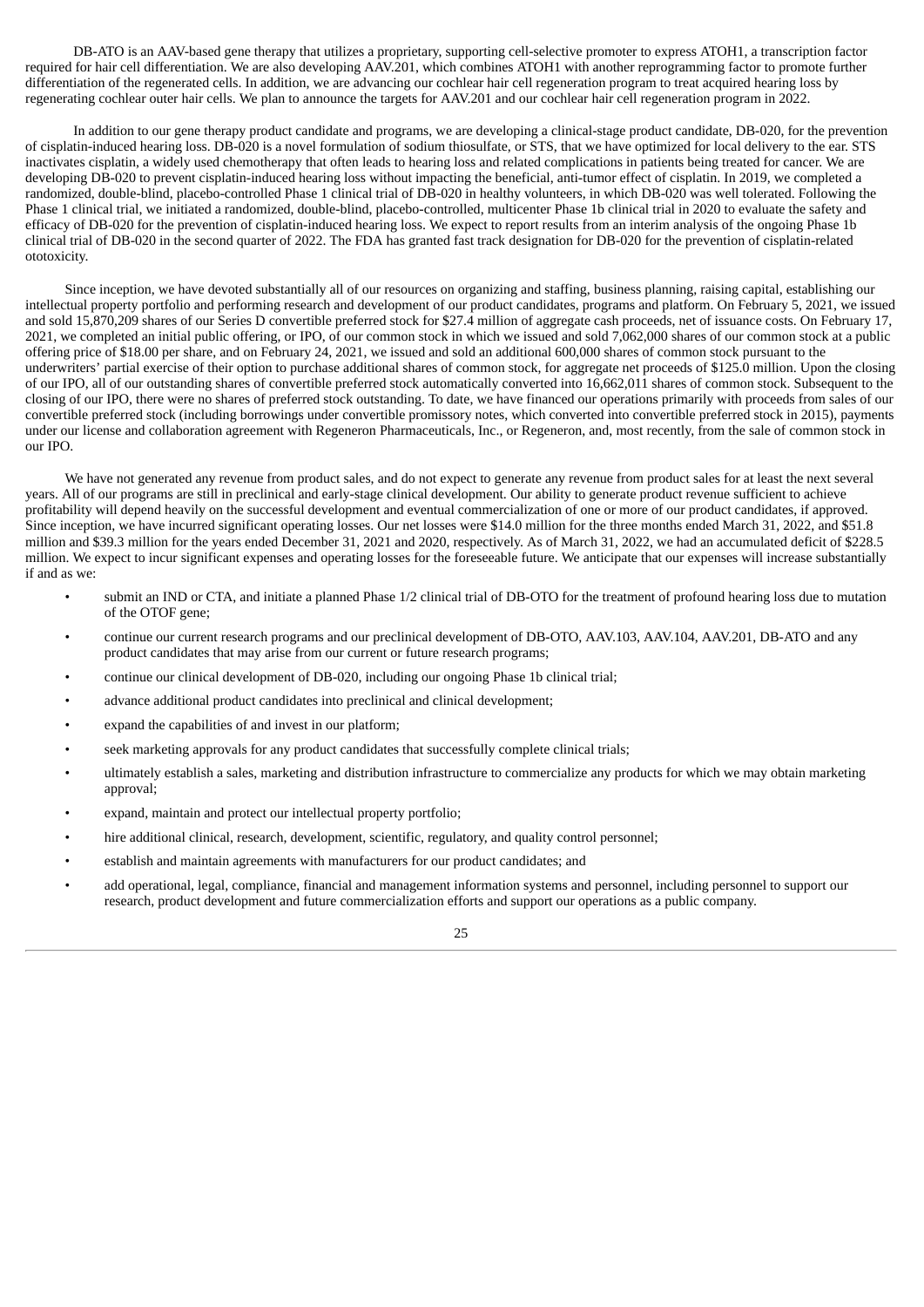In addition, as we progress toward marketing approval for any of our product candidates, we expect to incur significant commercialization expenses related to product manufacturing, marketing, sales and distribution.

As a result, we will need substantial additional funding to support our continuing operations and pursue our strategy. Until such time as we can generate significant revenue from product sales, if ever, we expect to finance our operations through a combination of equity offerings, debt financings and other sources of capital, which may include collaborations with other companies or other strategic transactions. We may be unable to raise additional funds or enter into other collaborations, strategic alliances or licensing arrangements with third parties when needed or on favorable terms, or at all. If we are unable to raise additional funds through equity or debt financings or enter into such other agreements when needed, we may have to significantly delay, reduce or eliminate some or all of our product development or future commercialization efforts, or grant rights to develop and market product candidates that we would otherwise prefer to develop and market ourselves.

Because of the numerous risks and uncertainties associated with product development, we are unable to predict the timing or amount of increased expenses or when or if we will be able to achieve profitability. Even if we are able to generate revenue from product sales, we may not become profitable. If we fail to become profitable or are unable to sustain profitability on a continuing basis, then we may be unable to continue our operations at planned levels and be forced to reduce or terminate our operations.

As of March 31, 2022, we had cash, cash equivalents and available-for-sale securities of \$139.4 million. We believe that our cash, cash equivalents and available-for-sale securities as of March 31, 2022 will enable us to fund our operating expenses and capital expenditure requirements into 2024. We have based this estimate on assumptions that may prove to be wrong, and we could exhaust our available capital resources sooner than we anticipate.

#### **Impact of COVID-19 on Our Business**

The worldwide COVID-19 pandemic has affected and may affect in the future our ability to initiate and complete preclinical studies, delay the initiation and completion of our current and planned clinical trials, disrupt regulatory activities or have other adverse effects on our business, results of operations, financial condition and prospects. In addition, the pandemic has caused substantial disruption to global supply chains and may adversely impact economies worldwide, both of which could adversely affect our business, operations and ability to raise funds to support our operations.

We are following, and plan to continue to follow recommendations from federal, state and local governments regarding workplace policies, practices and procedures. In response to the COVID-19 pandemic and in accordance with direction from state and local governmental authorities, we previously restricted access to our facility to those individuals who must perform critical research, translational medicine and laboratory support activities that must be completed on site, limited the number of such people that can be present at our facility at any one time, and required that most of our employees work remotely. In February 2022 we re-opened our facility to all of our employees. Screening and enrollment in our ongoing Phase 1b clinical trial of DB-020 in Australia and the United States have been adversely impacted by the COVID-19 pandemic. Patient screening and enrollment were paused in the second quarter of 2020 in both Australia and the United States, and screening for enrollment did not resume until early in the third quarter of 2020 in Australia and early in the fourth quarter of 2020 in the United States. We have also experienced delays in site start-up and the withdrawal of some sites in the United States. In addition, we and the third-party manufacturers, contract research organizations, or CROs, and academic collaborators that we engage have faced in the past and may face in the future disruptions that could affect our ability to initiate and complete preclinical studies or clinical trials. This includes disruptions in procuring items and providing adequate resources that are essential for our research and development activities, such as, for example, raw materials used in the manufacture of our product candidates, laboratory supplies for our preclinical studies and clinical trials, or animals that are used for preclinical testing, in each case, for which there may be shortages because of ongoing efforts to address the COVID-19 pandemic, including supply chain disruptions. Due to recent increased quarantine controls in China, the receipt of shipments from some of our vendors has been more difficult and unpredictable. This has caused some delays in preclinical studies for our gene therapy programs. We have been working with our CROs to assess the impact of the increased controls on our activities, and contingency planning is on-going.

We cannot be certain what the overall impact of the COVID-19 pandemic will be on our business. The extent of the impact of COVID-19 on our business will depend on the length and severity of the pandemic, including the extent there is any resurgence of the COVID-19 virus or any variant strains of the virus, the availability and effectiveness of vaccines and the impact of the foregoing on our preclinical studies, current and planned clinical trials, employees and vendors, which is uncertain and cannot be predicted. The pandemic has the potential to adversely affect our business, financial condition, results of operations and prospects.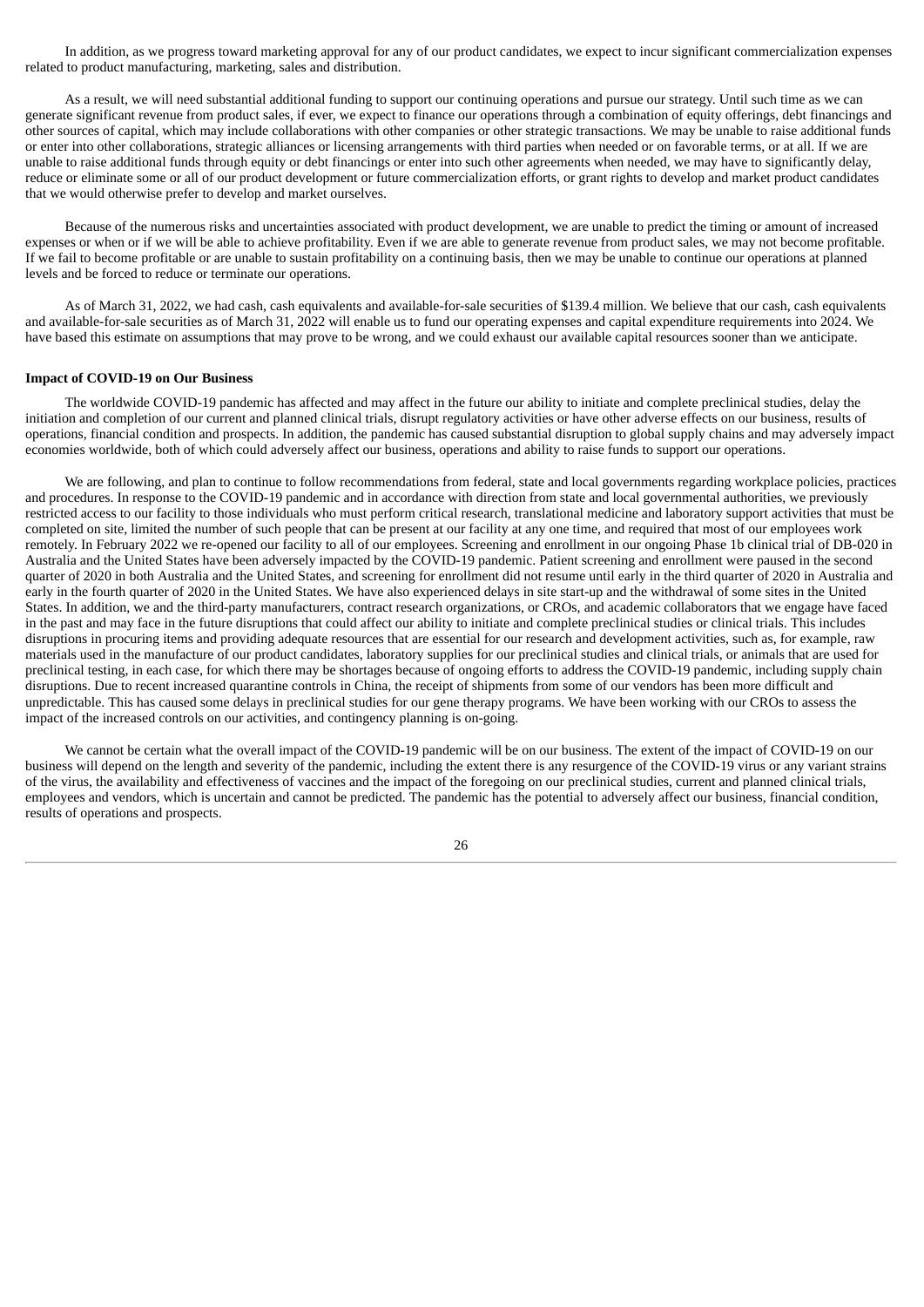# **License and Collaboration Agreement with Regeneron**

In November 2017, we entered into a license and collaboration agreement with Regeneron, or the Regeneron Agreement. The Regeneron Agreement had an original research term of five years and granted Regeneron the right to extend the research term for up to two years in one-year intervals. In November 2021, Regeneron exercised its right to extend the research term and extended the research term by one year to November 2023. The Regeneron Agreement is focused on the discovery and development of new potential therapies directed to a set of defined collaboration targets. We are currently developing DB-OTO, AAV.103 and AAV.104 in collaboration with Regeneron under the Regeneron Agreement. In October 2020, we entered into an amendment to the Regeneron Agreement pursuant to which, among other things, ATOH1, the target of our DB-ATO program, was removed as a collaboration target and the terms and plans for the DB-OTO and AAV.103 programs were modified. We issued 10,000,000 shares of our Series C convertible preferred stock to Regeneron in consideration for its entry into the amendment.

Pursuant to the Regeneron Agreement, Regeneron paid us an upfront fee of \$25.0 million and purchased 12,500,000 shares of our Series B convertible preferred stock at a price per share of \$2.00. Regeneron is provided two options to extend the research term for a one-year period each and is obligated to pay us \$10.0 million for each extension. The first option to extend the research term was exercised by Regeneron in November 2021. The \$10.0 million fee is payable in the fourth quarter of 2022.On a collaboration-product-by-collaboration-product basis, upon achievement of pre-defined milestones which began at initiation of manufacturing to support Good Laboratory Practices, or GLP, toxicology studies and conclude at initiation of a Phase 2 clinical trial, Regeneron is obligated to pay us milestone payments of up to \$35.5 million in aggregate if the collaboration product is a biologic or up to \$33.5 million in aggregate if the collaboration product is a small molecule, which is intended to reflect approximately half of the total cost needed to achieve the next milestone. From and after the initiation of a registration-enabling trial, unless Regeneron decides to opt-out, we have agreed to split development and regulatory costs with Regeneron on an equal basis through the registration-enabling trials. Through March 31, 2022, we had received an aggregate of \$5.5 million in milestone payments from Regeneron pursuant to the collaboration.

Under the Regeneron Agreement, we are required to pay Regeneron tiered royalties on the worldwide net sales of collaboration products at percentages which range from mid-single digit to mid-thirties, with the exact royalty rate depending on the extent to which Regeneron shared in the funding of the collaboration product, the level of net sales of the collaboration product, the nature of any intellectual property contributed by Regeneron included in the collaboration product and whether the product is sold inside or outside the field. In the case of collaboration products for which Regeneron does not opt-out, our obligation to pay tiered royalties on the worldwide net sales ranges from percentages in the mid-twenties to mid-thirties. In the case of collaboration products for which Regeneron opts-out, our obligation to pay tiered royalties on the worldwide net sales ranges from percentages in the midsingle digits to mid-twenties. Our obligation to make royalty payments to Regeneron on account of worldwide net sales of collaboration products continues so long as we, our affiliates, licensees or sublicensees sell collaboration products. To date, we have not made any royalty or other payments to Regeneron under the Regeneron Agreement.

Pursuant to the amendment to the Regeneron Agreement, Regeneron agreed to pay us \$0.3 million to fund our ongoing research program and \$0.5 million to help secure the services of a contract development and manufacturing organization, or CDMO. The \$0.5 million payment was creditable against the milestone associated with the initiation of manufacturing to support GLP toxicology studies of DB-OTO. Additionally, Regeneron agreed to reimburse us for up to \$10.5 million of third-party costs related to the GLP toxicology studies of DB-OTO as such costs are incurred, and we agreed that the aggregate potential milestone payments for DB-OTO would be reduced by \$15.0 million. In addition, notwithstanding its removal from the collaboration, for DB-ATO, we agreed to pay to Regeneron a royalty calculated as a low-to mid-single digit percentage of net sales of DB-ATO, on a country-by-country basis, until the latest of the expiration of the last patent covering DB-ATO in such country, the expiration of all applicable regulatory exclusivities for DB-ATO in such country and the tenth anniversary of the first commercial sale of DB-ATO in such country.

As of March 31, 2022, we had unbilled receivables of \$10.0 million due from Regeneron, relating to Regeneron exercising its right to extend the research term by one year to November 2023.

Because we consider Regeneron a collaborative partner that is subject to the significant risks and rewards under the Regeneron Agreement, we have accounted for the Regeneron Agreement under FASB ASC Topic 808, *Collaborative Arrangements*, or ASC 808. Under ASC 808, we view all consideration received from Regeneron as reimbursement of our costs under the Regeneron Agreement. These costs are accounted for as research and development expenses in our condensed consolidated statements of operations and comprehensive income (loss). As such, we are recognizing total consideration of \$46.9 million, comprised of the \$25.0 million upfront payment, the additional payment of \$0.3 million received from Regeneron pursuant to the amendment, the reimbursement of \$10.5 million of third-party costs related to the GLP toxicology studies of DB-OTO, the \$5.5 million of cumulative milestone payments received, and the \$10.0 million extension payment due in the fourth quarter of 2022, net of the \$4.4 million in fair value of the Series C convertible preferred stock issued to Regeneron, over the research term as a reduction to research and development expenses (contra-research and development expense) in our condensed consolidated statements of operations and comprehensive income (loss) based on our progress toward completion of our research activities under the research plan. Any future

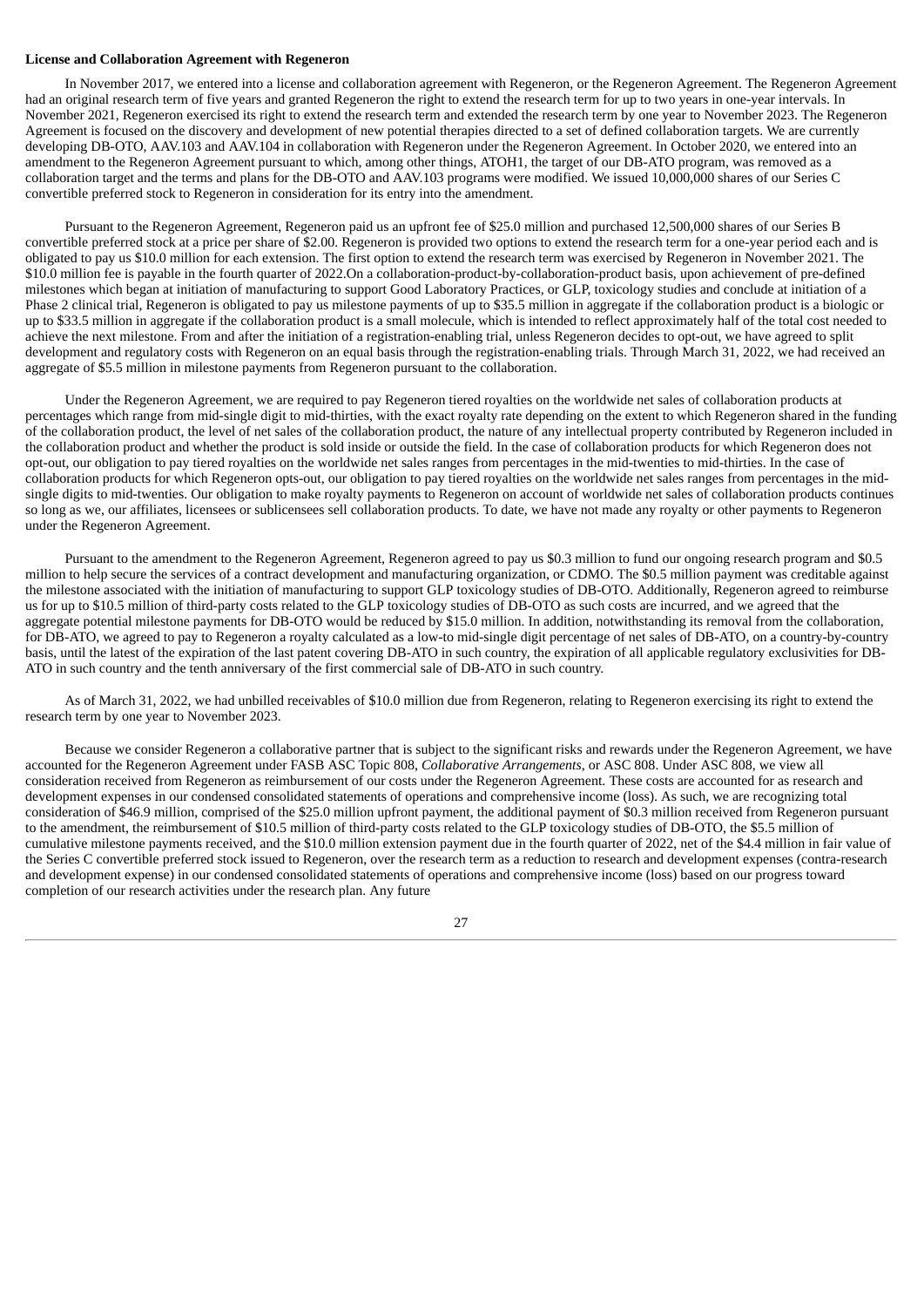milestone payments will be included in the measurement of contra-research and development expense if and when achieved. We recognized \$3.0 million and \$1.9 million as contra-research and development expenses during the three months ended March 31, 2022 and 2021, respectively. As of March 31, 2022, we had \$10.0 million of unbilled accounts receivable due from Regeneron. As of March 31, 2022, we had deferred collaboration liabilities of \$21.5 million on our condensed consolidated balance sheet, which consisted of \$7.9 million classified as current deferred collaboration liabilities and \$13.7 million classified as long-term collaboration liabilities. See Note 12 to our condensed consolidated financial statements appearing elsewhere in this Quarterly Report.

# **Financial Operations Overview**

# *Revenue*

We have not generated any revenue since inception and do not expect to generate any revenue from the sale of products for at least the next several years. If our development efforts for our current or future product candidates are successful and result in marketing approval or if we enter into collaboration or license agreements with third parties, we may generate revenue in the future from product sales or payments from third-party collaborators or licensors.

#### *Operating Expenses*

# *Research and Development Expenses*

Research and development expenses consist primarily of costs incurred for our research activities and development of our programs and product candidates. These expenses include:

- personnel-related expenses, including salaries, benefits and stock-based compensation expense for employees engaged in research and development functions;
- expenses incurred under agreements with third parties, such as consultants and investigative sites that conduct our preclinical studies and clinical trials and in-licensing arrangements;
- costs incurred to maintain compliance with regulatory requirements;
- costs incurred with third-party CDMOs to acquire, develop and manufacture materials for preclinical and clinical studies;
- costs associated with our technology and our intellectual property portfolio;
- expenses incurred for the procurement of materials, laboratory supplies and non-capital equipment used in the research and development process; and
- depreciation, amortization and other direct and allocated expenses, including rent, insurance and other operating costs, incurred as a result of our research and development activities.

We use our employee and infrastructure resources for the advancement of our platform and for discovering and developing programs and product candidates. We track direct research and development costs, consisting primarily of external costs, such as fees paid to CDMOs, CROs, and consultants in connection with our preclinical studies, clinical trials and experiments by program after a development candidate has been identified. Due to the number of ongoing programs and our ability to use resources across several projects, personnel-related expenses and indirect or shared operating costs incurred for our research and development programs are not recorded or maintained on a program-by-program basis, nor are our external program costs incurred for our programs prior to the identification of a development candidate for such program.

The following table sets forth our research and development expense, including direct program-specific expense summarized by program, personnel-related expenses and indirect or shared operating costs recognized during each period presented (in thousands):

|                                                        |      | Three Months Ended March 31. |  |       |  |
|--------------------------------------------------------|------|------------------------------|--|-------|--|
|                                                        | 2022 |                              |  | 2021  |  |
| DB-OTO                                                 |      | 4.171                        |  | 3,038 |  |
| DB-020                                                 |      | 598                          |  | 295   |  |
| Personnel-related (including stock-based compensation) |      | 3,232                        |  | 2.103 |  |
| Other indirect research and development expenses       |      | (535)                        |  | 584   |  |
| Total research and development expenses                |      | 7,466                        |  | 6.020 |  |

Consideration we receive under the Regeneron Agreement is being recognized as a reduction to research and development expense (contra-research and development expense) in our condensed consolidated statements of operations and comprehensive income (loss) based on our progress towards completion of our research activities under the research plan for the collaboration. For

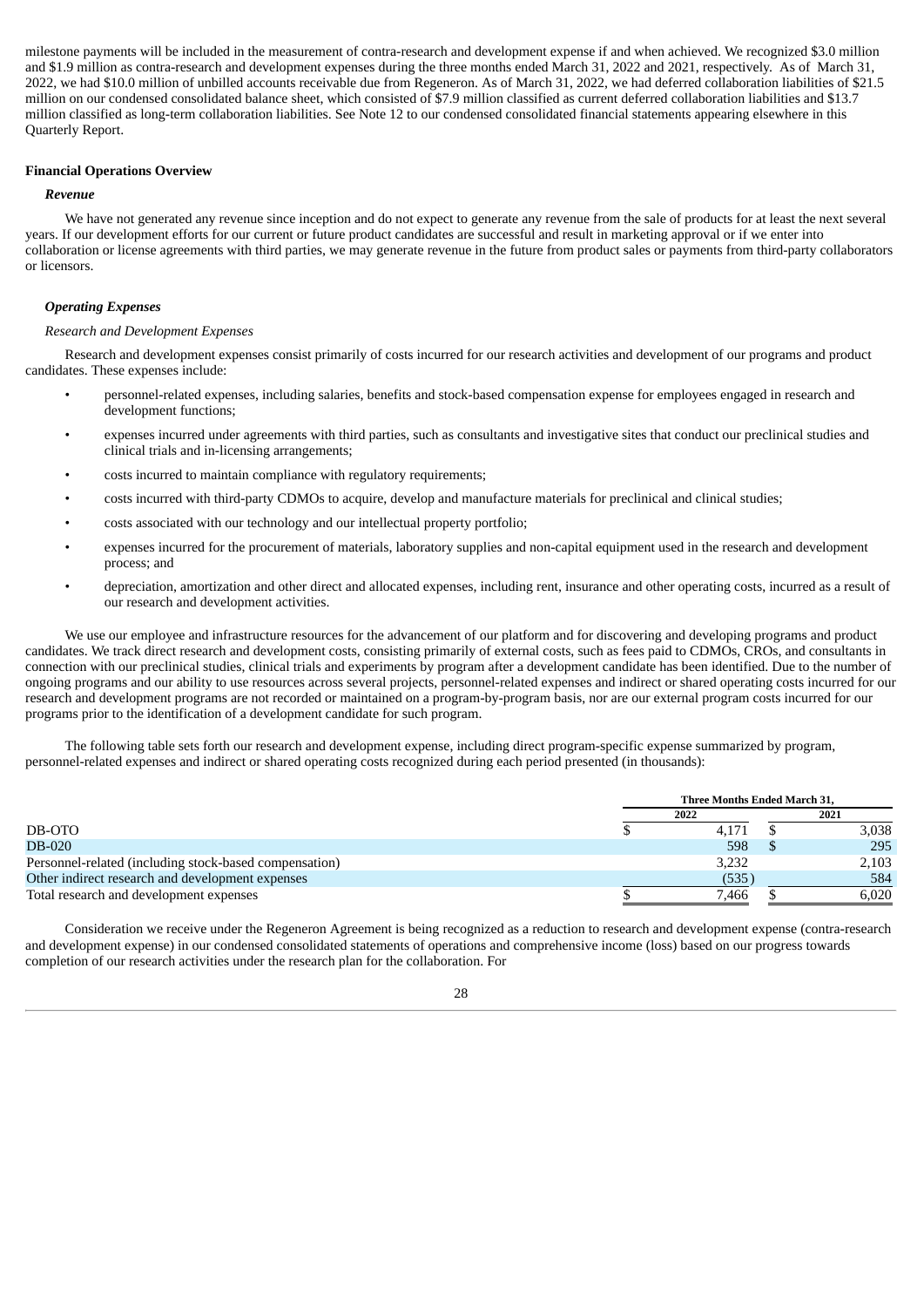purposes of the table above, recognition of consideration received from Regeneron is included as a reduction of other indirect research and development expenses. For the three months ended March 31, 2022 and 2021, we recognized contra-research and development expense of approximately \$3.0 million and \$1.9 million, respectively, related to consideration received from Regeneron.

Research and development activities are central to our business model. Product candidates in later stages of clinical development generally have higher costs than those in earlier stages of clinical development, primarily due to the increased size and duration of later-stage clinical trials. We expect that our research and development expenses will continue to increase for the foreseeable future as we advance our programs and product candidates into and through the development phase, and as we continue to develop additional product candidates. We also expect our discovery research efforts and our related personnel costs will increase and, as a result, we expect our research and development expenses, including costs associated with stock-based compensation, will increase above historical levels. In addition, we may incur additional expenses related to milestone and royalty payments payable to third parties with whom we may enter into license, acquisition and option agreements to acquire the rights to future product candidates.

At this time, we cannot reasonably estimate or know the nature, timing and estimated costs of the efforts that will be necessary to complete the development of, and obtain regulatory approval for, any of our product candidates or programs. This is due to the numerous risks and uncertainties associated with drug development, including the uncertainty of:

- the timing and progress of preclinical and clinical development activities;
- the number and scope of preclinical and clinical programs we decide to pursue;
- our ability to successfully complete clinical trials with safety, potency and purity profiles that are satisfactory to the FDA or any comparable foreign regulatory authority;
- our ability to successfully develop, obtain regulatory approval for, and then successfully commercialize, our product candidates;
- our ability to hire and retain key research and development personnel;
- our successful enrollment in and completion of clinical trials;
- the costs associated with the development of any additional product candidates we develop or acquire through collaborations;
- our ability to establish and maintain agreements with third-party manufacturers for clinical supply for our clinical trials and commercial manufacturing, if our product candidates are approved;
- the terms and timing of any collaboration, license or other arrangement, including the terms and timing of any milestone payments thereunder;
- our ability to obtain and maintain patent, trade secret and other intellectual property protection and regulatory exclusivity for our product candidates if and when approved;
- our receipt of marketing approvals from applicable regulatory authorities;
- our ability to commercialize products, if and when approved, whether alone or in collaboration with others;
- the continued acceptable safety profiles of the product candidates following approval; and
- the effects of the COVID-19 pandemic on our research and development employees, contractors and those who may participate in our studies.

A change in any of these variables with respect to the progress of any of our product candidates would significantly change the costs, timing and viability associated with the development of that product candidate. We may never succeed in obtaining regulatory approval for any product candidate we may develop.

# *General and Administrative Expense*

General and administrative expenses consist primarily of personnel-related costs, including salaries, benefits and stock-based compensation, for personnel in our executive, finance, legal, business development, human resources and administrative functions. General and administrative expenses also include legal fees relating to corporate matters and costs to secure and defend our intellectual property; professional fees for accounting, auditing, tax, human resources and administrative consulting services; insurance costs; administrative travel expenses and facility-related expenses, which include direct depreciation costs and allocated expenses for office rent and other operating costs. These costs relate to the operation of the business, unrelated to the research and development function, or any individual program.

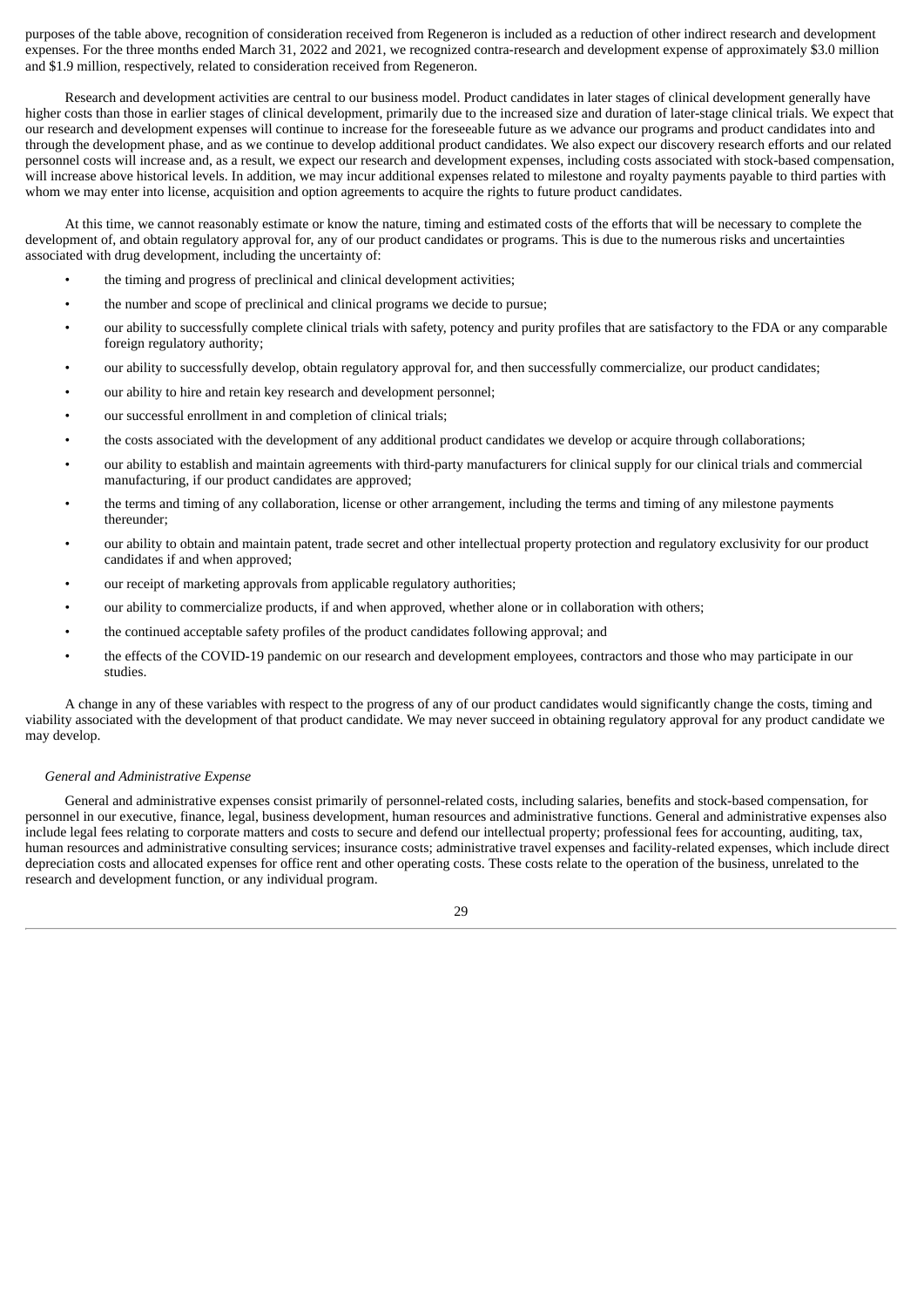We anticipate that our general and administrative expenses will increase in the future as we increase our headcount to support the expected growth in our research and development activities and the potential commercialization of our product candidates. We also expect to continue to incur increased expenses associated with being a public company, including increased costs of accounting, audit, legal, regulatory and tax-related services associated with maintaining compliance with exchange listing and SEC requirements, director and officer insurance costs and investor and public relations costs. We also expect to incur additional intellectual property-related expenses as we file patent applications to protect innovations arising from our research and development activities.

# *Interest Income*

Interest income consists of interest income earned from our cash, cash equivalents and available-for-sale securities.

# *Income Taxes*

Since our inception, we have not recorded any U.S. federal, foreign, or state income tax benefits for the net losses we have incurred in each year or for our earned research and development tax credits as it is more likely-than-not that these benefits will not be realized. We have U.S. federal and state net operating loss carryforwards and research and development tax credit carryforwards to offset future taxable income. We have recognized a reserve for a foreign uncertain tax position and recorded a foreign tax provision.

Income taxes are determined at the applicable tax rates adjusted for non-deductible expenses, research and development tax credits and other permanent differences. Our income tax provision may be significantly affected by changes to our estimates.

# **Results of Operations**

#### *Comparison of the three months ended March 31, 2022 and 2021*

The following tables summarizes our results of operations for each period presented (in thousands):

|                                            |  | <b>Three Months Ended March 31,</b> |     |           |  |  |
|--------------------------------------------|--|-------------------------------------|-----|-----------|--|--|
|                                            |  | 2022                                |     | 2021      |  |  |
| Operating expenses:                        |  |                                     |     |           |  |  |
| Research and development                   |  | 7,466                               | \$. | 6,020     |  |  |
| General and administrative                 |  | 6,553                               |     | 4,883     |  |  |
| Total operating expenses                   |  | 14,019                              |     | 10,903    |  |  |
| Loss from operations                       |  | (14, 019)                           |     | (10,903)  |  |  |
| Other income:                              |  |                                     |     |           |  |  |
| Interest income                            |  | 63                                  |     | 33        |  |  |
| Total other income, net                    |  | 63                                  |     | 33        |  |  |
| Net loss before provision for income taxes |  | (13,956)                            |     | (10, 870) |  |  |
| Provision for income taxes                 |  | (60)                                |     |           |  |  |
| Net loss                                   |  | (14, 016)                           |     | (10, 870) |  |  |

#### *Research and Development Expenses*

The following tables summarizes our research and development expenses for each period presented (in thousands):

|                                                        | <b>Three Months Ended March 31.</b> |  |       |          |
|--------------------------------------------------------|-------------------------------------|--|-------|----------|
|                                                        | 2022                                |  | 2021  | Change   |
| DB-OTO                                                 | 4.171                               |  | 3,038 | 1,133    |
| <b>DB-020</b>                                          | 598                                 |  | 295   | 303      |
| Personnel-related (including stock-based compensation) | 3.232                               |  | 2.103 | 1,129    |
| Other indirect research and development expenses       | (535)                               |  | 584   | (1, 119) |
| Total research and development expenses                | 466'                                |  | 6.020 | ,446     |

Research and development expenses for the three months ended March 31, 2022 were \$7.5 million, compared to \$6.0 million for the three months ended March 31, 2021. The increase of \$1.5 million was primarily attributable to the following:

• \$1.1 million increase in expenses incurred to advance our DB-OTO program, primarily attributable to an increase of \$0.7 million in preparation for clinical trials and translational research costs, as well as an increase of \$0.7 million related to external support for research and development consultants, partially offset by a \$0.2 million decrease in expenses related to internal research costs;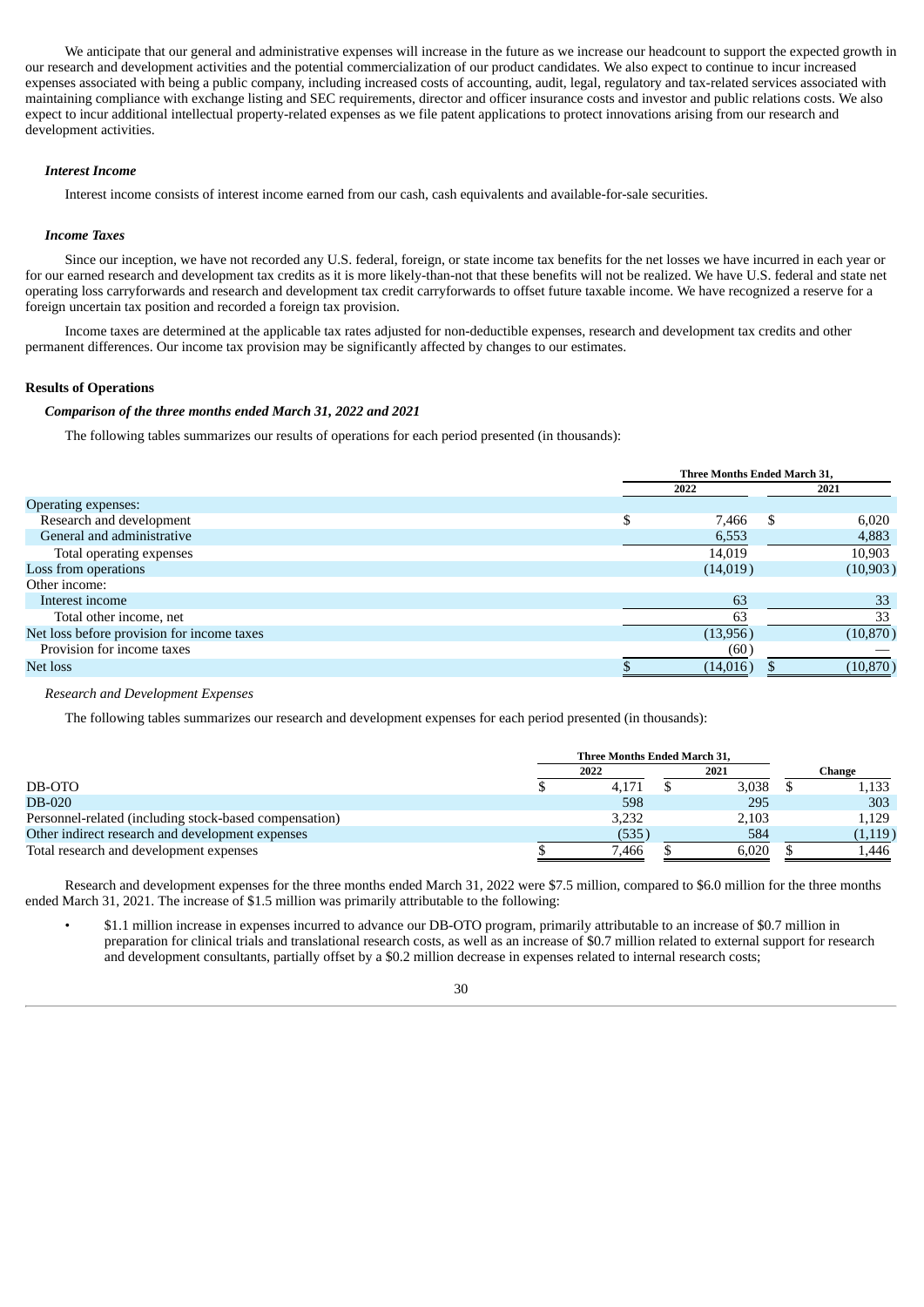- \$0.3 million increase in expenses to advance our DB-020 program, driven primarily by increased clinical trial costs due to additional enrollment in our Phase 1b clinical trial of DB-020 during the three months ended March 31, 2022;
- \$1.1 million increase in personnel-related costs due to increased headcount and wages within the research and development function, as well as increased stock-based compensation expense; and
- \$1.1 million net decrease in other indirect research and development expenses, driven primarily by a \$1.1 million increase in contra-research and development expenses under the Regeneron Agreement. Included as reductions to other indirect research and development expenses were \$3.0 million and \$1.9 million of contra-research and development expenses for the three months ended March 31, 2022 and 2021, respectively, recognized pursuant to the Regeneron Agreement.

# *General and Administrative Expense*

General and administrative expenses for the three months ended March 31, 2022 were \$6.6 million, compared to \$4.9 million for the three months ended March 31, 2021. The increase of \$1.7 million was primarily attributable to the following:

- \$1.1 million increase in professional fees, driven primarily by expenses related to consulting, accounting advisory and audit services; and
- \$0.6 million increase in personnel-related costs primarily due to an increase in headcount and wages within the general and administrative function, as well as increased stock-based compensation expense.

# *Interest Income*

The increase in interest income in the three months ended March 31, 2022 primarily consisted of interest income from our investments in availablefor-sale securities.

# *Provision for Income Taxes*

The provision for income taxes in the three months ended March 31, 2022, was due to the recognition of \$0.1 million related to a foreign tax provision and interest expense related to a previously established foreign tax provision.

# **Liquidity and Capital Resources**

# *Sources of Liquidity and Capital*

Since our inception, we have incurred significant operating losses and negative cash flows from operations. We have not yet commercialized any of our product candidates, which are in various phases of preclinical and clinical development, and we do not expect to generate revenue from sales of any products for several years, if at all. Through March 31, 2022, we funded our operations primarily from net proceeds of \$219.5 million from the issuance and sale of our convertible preferred stock, \$39.9 million from the Regeneron Agreement and \$125.0 million from the issuance and sale of our common stock in our IPO.

In March 2022, we filed a universal shelf registration on Form S-3 to register for sale from time to time up to \$200.0 million of common stock, preferred stock, debt securities, warrants and/or units in one or more offerings. Further, in March 2022, we entered into an Open Market Sale Agreement<sup>SM</sup> with Jefferies LLC, or Jefferies, pursuant to which, from time to time, we may offer and sell shares of our common stock having an aggregate offering price of up to \$20.0 million after such time as the universal shelf registration statement is declared effective by the SEC. Sales of common stock through Jefferies may be made by any method that is deemed an "at-the-market" offering as defined in Rule 415(a)(4) under the Securities Act of 1933, as amended.

# *Cash Flows*

The following table provides information regarding our cash flows for each period presented (in thousands):

|                                                                       | <b>Three Months Ended March 31.</b> |      |            |  |
|-----------------------------------------------------------------------|-------------------------------------|------|------------|--|
|                                                                       | 2022                                | 2021 |            |  |
| Net cash provided by (used in):                                       |                                     |      |            |  |
| Operating activities                                                  | (22,007)                            |      | (16,306)   |  |
| Investing activities                                                  | (3,616)                             |      | (112, 443) |  |
| <b>Financing activities</b>                                           | (52)                                |      | 153,148    |  |
| Net increase (decrease) in cash, cash equivalents and restricted cash | (25, 675)                           |      | 24,399     |  |

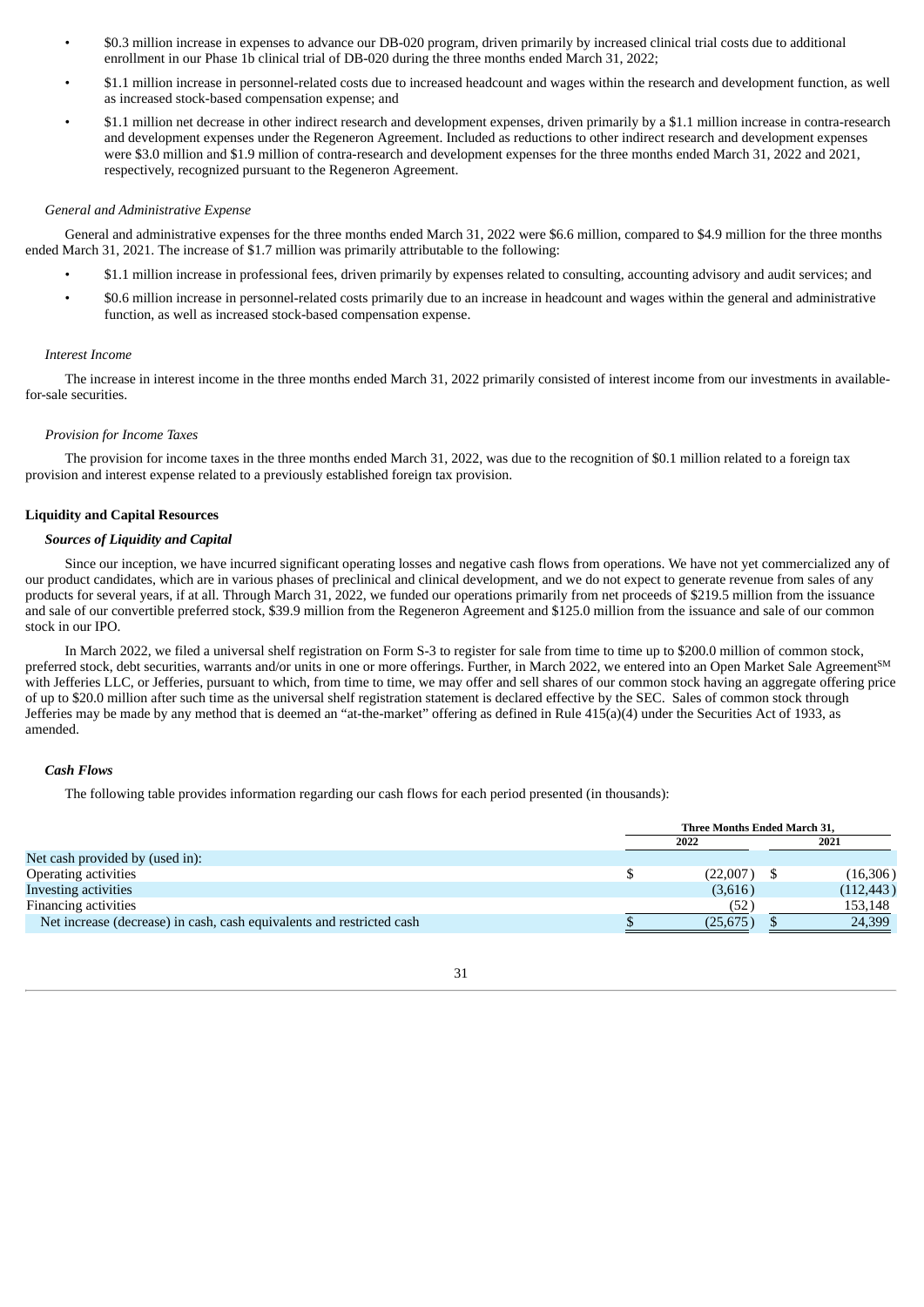# *Operating Activities*

Our cash flows from operating activities are greatly influenced by our use of cash for operating expenses and working capital requirements to support the business. We have historically experienced negative cash flows from operating activities as we invested in developing our pipeline, platform, drug discovery efforts and related infrastructure. The cash used in operating activities resulted primarily from our net losses adjusted for non-cash charges, which are generally attributable to stock-based compensation, depreciation and amortization and accretion of discounts on available-for-sale securities, as well as changes in components of operating assets and liabilities, which are generally attributable to increased expenses, timing of vendor payments and performance under the Regeneron Agreement.

During the three months ended March 31, 2022, net cash used in operating activities of \$22.0 million was primarily due to our net loss of \$14.0 million as well as changes in operating assets and liabilities of \$9.9 million, partially offset by net non-cash expenses of \$1.9 million.

During the three months ended March 31, 2021, net cash used in operating activities of \$16.3 million was primarily due to our net loss of \$10.9 million and changes in operating assets and liabilities of \$6.6 million, partially offset by net non-cash expenses of \$1.2 million.

## *Investing Activities*

During the three months ended March 31, 2022, net cash used in investing activities of \$3.6 million was primarily due to purchases of available-forsale securities of \$39.3 million and purchases of property and equipment of \$0.1 million, partially offset by maturities of available-for-sale securities of \$35.7 million.

During the three months ended March 31, 2021, net cash used in investing activities of \$112.4 million was primarily due to purchases of availablefor-sale securities of \$116.2 million and purchases of property and equipment of \$0.1 million, partially offset by maturities of available-for-sale securities of \$3.8 million.

# *Financing Activities*

During the three months ended March 31, 2022, net cash used in financing activities of \$0.1 million consisted of principal payments on our finance lease liability.

During the three months ended March 31, 2021, net cash provided by financing activities of \$153.1 million consisted primarily of proceeds from the issuance and sale of common stock, net of cash paid for offering costs, in connection with our IPO of \$125.8 million and proceeds from the issuance and sale of our Series D convertible preferred stock of \$27.4 million, net of cash paid for offering costs.

## *Funding Requirements*

We expect our expenses to increase substantially in connection with our ongoing research and development activities, particularly as we advance the preclinical activities and clinical trials of our product candidates. In addition, we expect to continue to incur additional costs associated with operating as a public company. As a result, we expect to incur substantial operating losses and negative operating cash flows for the foreseeable future.

As of March 31, 2022, we had cash, cash equivalents and available-for-sale securities of \$139.4 million. We believe that our cash, cash equivalents and available-for-sale securities as of March 31, 2022 will enable us to fund our operating expenses and capital expenditure requirements into 2024. We have based this estimate on assumptions that may prove to be wrong, and we could exhaust our available capital resources sooner than we anticipate.

Because of the numerous risks and uncertainties associated with product development, and because the extent to which we may enter into collaborations with third parties for the development of our product candidates is unknown, we may incorrectly estimate the timing and amounts of increased capital outlays and operating expenses associated with completing the research and development of our product candidates. Our funding requirements and timing and amount of our operating expenditures will depend on many factors, including, but not limited to:

- the progress, costs and results of our ongoing preclinical development, our planned Phase 1/2 clinical trial of DB-OTO and any future clinical development of DB-OTO;
- the progress, costs and results of clinical development of DB-020, including our ongoing Phase 1b clinical trial;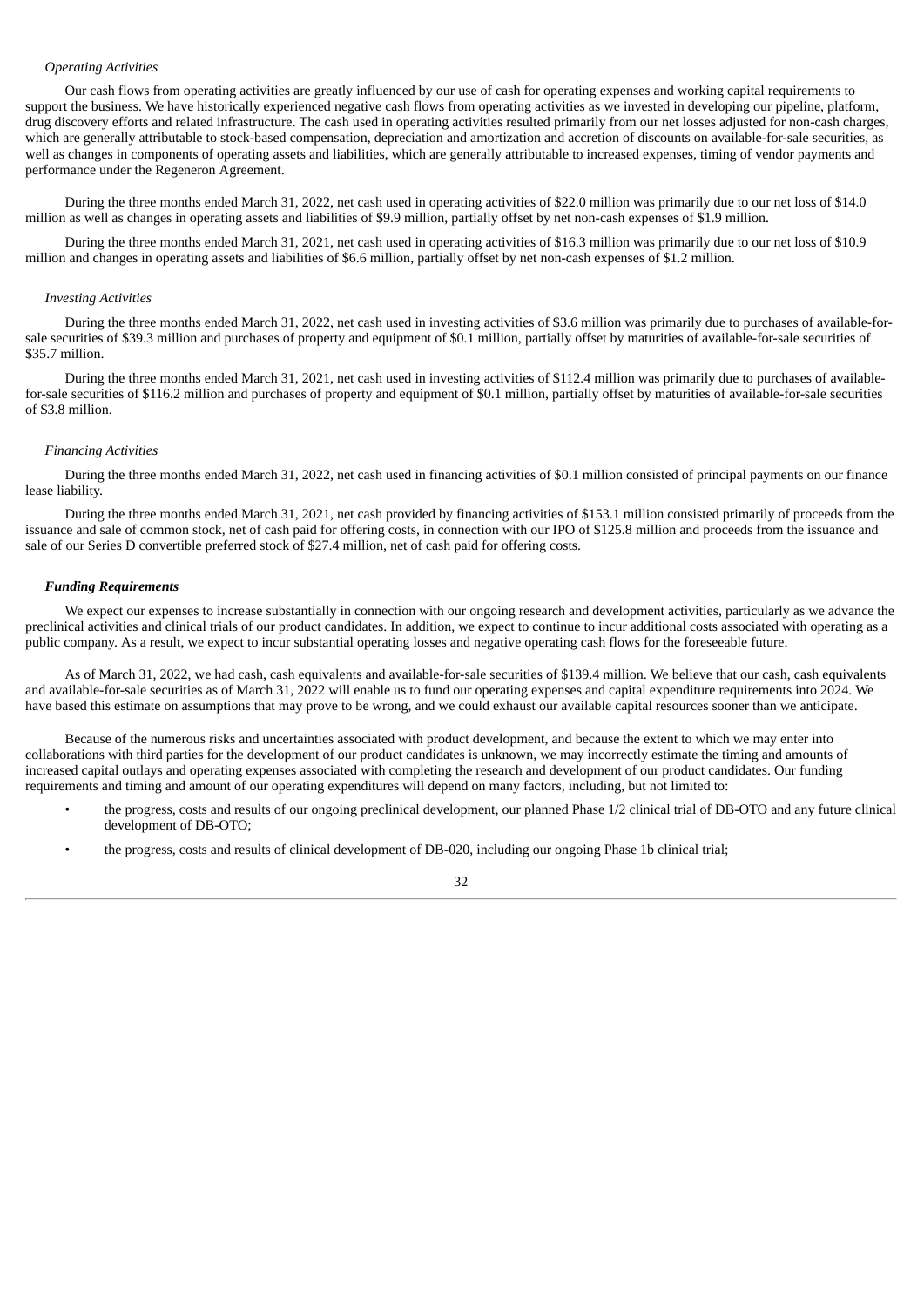- the scope, progress, costs and results of preclinical and clinical development for our other product candidates and programs, including AAV.103, AAV.104, AAV.201 and DB-ATO;
- the number of, and development requirements for, other product candidates that we may identify and develop;
- the scope, costs, timing and outcome of regulatory review of our product candidates;
- the cost and timing of completion of commercial-scale manufacturing activities;
- the success of our collaboration with Regeneron;
- the payment or receipt of milestones and of other collaboration-based revenues, if any;
- our ability to establish and maintain additional strategic collaborations, licensing or other arrangements and the financial terms of such arrangements;
- the costs and timing of future commercialization activities, including product manufacturing, marketing, sales and distribution, for any of our product candidates for which we receive marketing approval;
- the amount and timing of revenue, if any, received from commercial sales of our product candidates for which we receive marketing approval;
- the costs and timing of preparing, filing and prosecuting patent applications, maintaining and enforcing our intellectual property and proprietary rights and defending any intellectual property-related claims;
- the extent to which we may acquire or in-license other products, product candidates and technologies;
- the impacts of the COVID-19 pandemic;
- the ability to receive additional non-dilutive funding, including grants from organizations and foundations; and
- the costs of operating as a public company.

Identifying potential product candidates and conducting preclinical testing and clinical trials is a time consuming, expensive and uncertain process that takes years to complete, and we may never generate the necessary data or results required to obtain marketing approval and achieve product sales. In addition, our product candidates, if approved, may not achieve commercial success. Our commercial revenues, if any, will be derived from sales of products that we do not expect to be commercially available for several years, if ever. Accordingly, we will need to obtain substantial additional funds to achieve our business objectives.

Our expectation with respect to our ability to fund current planned operations is based on estimates that are subject to risks and uncertainties. Our operating plan may change as a result of many factors currently unknown to management and there can be no assurance that the current operating plan will be achieved in the time frame anticipated by us, and we may need to seek additional funds sooner than planned.

Adequate additional funds may not be available to us on acceptable terms, or at all. We do not have any committed external source of funds, other than amounts we are entitled to under the Regeneron Agreement. As of March 31, 2022, we had \$10.0 million of unbilled receivables from Regeneron, reflecting the amount owed for Regeneron's one-year extension of the research term under the Regeneron Agreement. Market volatility resulting from the COVID-19 pandemic or other factors could also adversely impact our ability to access capital as and when needed. To the extent that we raise additional capital through the sale of equity or convertible debt securities, the ownership interests of our stockholders will be diluted, and the terms of these securities may include liquidation or other preferences that adversely affect the rights of holders of our common stock. Additional debt financing and preferred equity financing, if available, may involve agreements that include covenants limiting or restricting our ability to take specific actions, such as incurring additional debt, making capital expenditures or declaring dividends and may require the issuance of warrants, which could potentially dilute the ownership interests of holders of our common stock.

We may be unable to raise additional funds or enter into other collaborations, strategic alliances or licensing arrangements with third parties when needed on favorable terms, or at all. If we are unable to raise additional funds through equity or debt financings or enter into such agreements when needed, we may have to significantly delay, reduce or eliminate some or all of our product development or future commercialization efforts, or grant rights to develop and market product candidates that we would otherwise prefer to develop and market ourselves or on terms that may not be favorable to us.

# **Material Cash Requirements**

There have been no material changes to our material cash requirements described in our 2021 Annual Report on Form 10-K.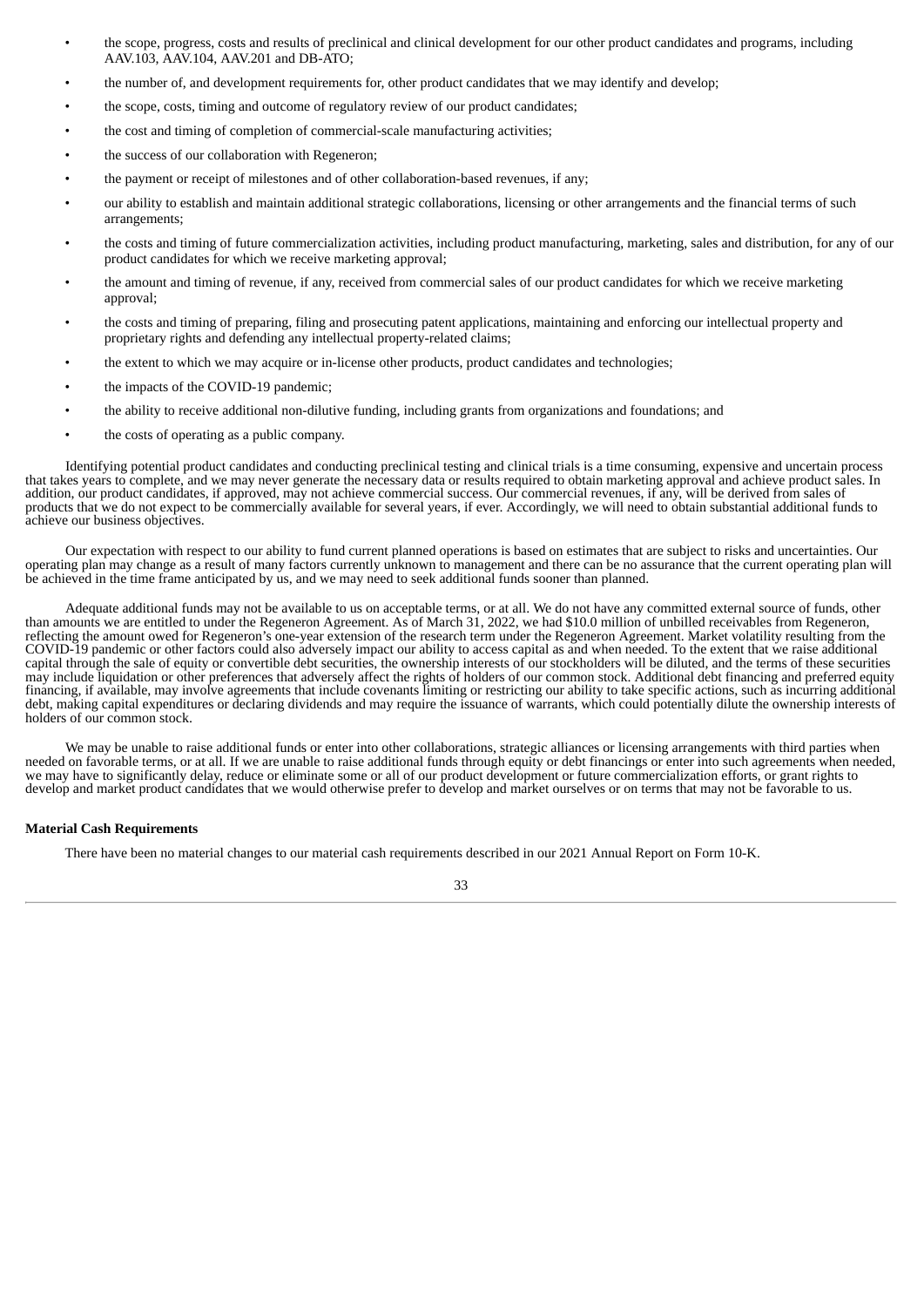# **Critical Accounting Estimates and Significant Judgments**

Our management's discussion and analysis of our financial condition and results of operations is based on our condensed consolidated financial statements, which have been prepared in accordance with accounting principles generally accepted in the United States of America. The preparation of these condensed consolidated financial statements requires us to make estimates and assumptions that affect the reported amounts of assets and liabilities and the disclosure of contingent assets and liabilities at the date of the condensed consolidated financial statements, as well as the reported expenses incurred during the reporting periods. Our estimates are based on our historical experience and on various other factors that we believe are reasonable under the circumstances, the results of which form the basis for making judgments about the carrying value of assets and liabilities that are not readily apparent from other sources. Actual results may differ from these estimates under different assumptions or conditions.

There have been no material changes to our critical accounting estimates from those described in our 2021 Annual Report on Form 10-K.

# **Emerging Growth Company and Smaller Reporting Company Status**

We are an "emerging growth company" as defined in the Jumpstart Our Business Startups Act, or the JOBS Act, enacted in April 2012. As a result, we may take advantage of reduced reporting requirements that are otherwise applicable to public companies. In particular, the JOBS Act provides that an emerging growth company can take advantage of an extended transition period for complying with new or revised accounting standards. We have elected not to "opt out" of such extended transition period, which means that when a standard is issued or revised and it has different application dates for public or private companies, we can adopt the new or revised standard at the time private companies adopt the new or revised standard and may do so until such time that we either (1) irrevocably elect to "opt out" of such extended transition period or (2) no longer qualify as an emerging growth company.

We are also a "smaller reporting company" as defined in Rule 12b-2 under the Securities and Exchange Act of 1934, as amended. We may continue to be a smaller reporting company if either (i) the market value of our shares held by non-affiliates is less than \$250 million or (ii) our annual revenue was less than \$100 million during the most recently completed fiscal year and the market value of our shares held by non-affiliates is less than \$700 million. If we are a smaller reporting company at the time we cease to be an emerging growth company, we may continue to rely on exemptions from certain disclosure requirements that are available to smaller reporting companies.

#### **Recently Issued Accounting Pronouncements**

We have reviewed all recently issued accounting pronouncements and have determined that, other than as disclosed in Note 2 to our consolidated financial statements included in our 2021 Annual Report on Form 10-K, such standards will not have a material impact on our financial statements or do not otherwise apply to our current operations.

# <span id="page-34-0"></span>**Item 3. Quantitative and Qualitative Disclosures About Market Risk.**

# *Interest Rate Fluctuation Risk*

We are exposed to market risk related to changes in interest rates. Our primary exposure to market risk is interest income sensitivity, which is affected by changes in the general level of U.S. interest rates, particularly because our cash equivalents are invested in short-term U.S. Treasury obligations and our available-for-sale securities are invested in corporate obligations. However, because of the short-term nature of the instruments in our portfolio, an immediate change in market interest rates of 100 basis points would not have a material impact on the fair market value of our investment portfolio or on our financial position or results of operations.

#### *Foreign Currency Fluctuation Risk*

We are not currently exposed to significant market risk related to changes in foreign currency exchange rates; however, we have contracted with and may continue to contract with foreign vendors. Our operations may be subject to fluctuations in foreign currency exchange rates in the future.

# *Inflation Fluctuation Risk*

Inflation generally affects us by increasing our cost of labor. We do not believe that inflation had a material effect on our business, financial condition or results of operations during the three months ended March 31, 2022.

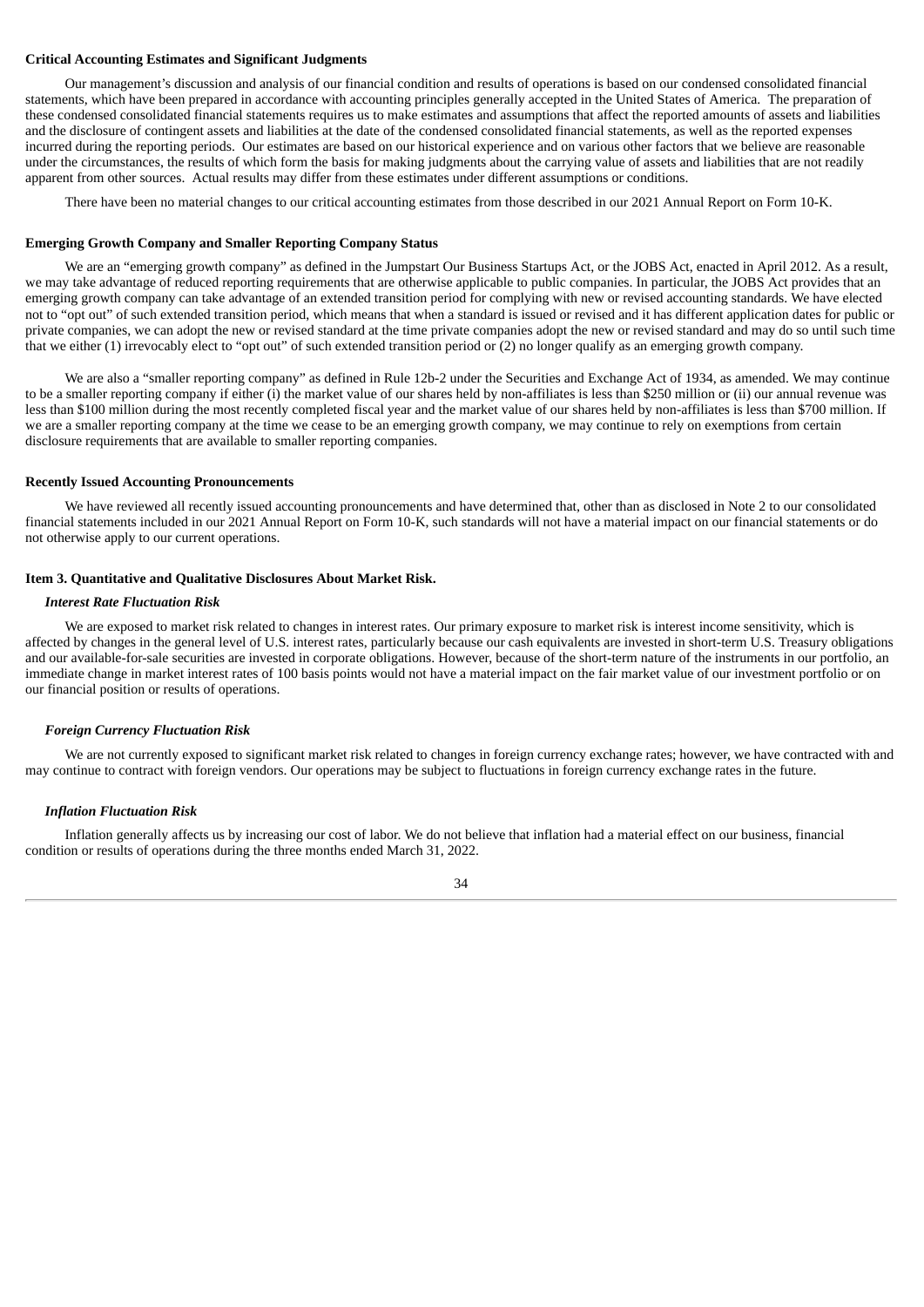# <span id="page-35-0"></span>**Item 4. Controls and Procedures.**

# *Evaluation of Disclosure Controls and Procedures*

We maintain "disclosure controls and procedures" as defined in Rules 13a-15(e) and 15d-15(e) under the Exchange Act that are designed to ensure that information required to be disclosed in the reports we file or submit under the Exchange Act is recorded, processed, summarized and reported within the time periods specified in the SEC's rules and forms. Disclosure controls and procedures include, without limitation, controls and procedures designed to ensure that information required to be disclosed by us in the reports we file or submit under the Exchange Act is accumulated and communicated to our management, including our principal executive officer and principal financial officer, as appropriate to allow timely decisions regarding required disclosure. In designing and evaluating our disclosure controls and procedures, management recognizes that any controls and procedures, no matter how well designed and operated, can provide only reasonable assurance of achieving their objectives, and management necessarily applies its judgment in evaluating the benefits of possible controls and procedures relative to their costs.

Our management, with the participation of our chief executive officer and chief financial officer, who serve as our principal executive officer and principal financial officer, respectively, has evaluated the effectiveness of our disclosure controls and procedures as of March 31, 2022. Based on such evaluation, our chief executive officer and chief financial officer have concluded that our disclosure controls and procedures were effective at the reasonable assurance level as of March 31, 2022.

# **Changes in Internal Control Over Financial Reporting**

There were no changes in our internal control over financial reporting (as defined in Rules 13a-15(f) and 15d-15(f) under the Exchange Act) that occurred during the fiscal quarter ended March 31, 2022 that have materially affected, or are reasonably likely to materially affect, our internal control over financial reporting.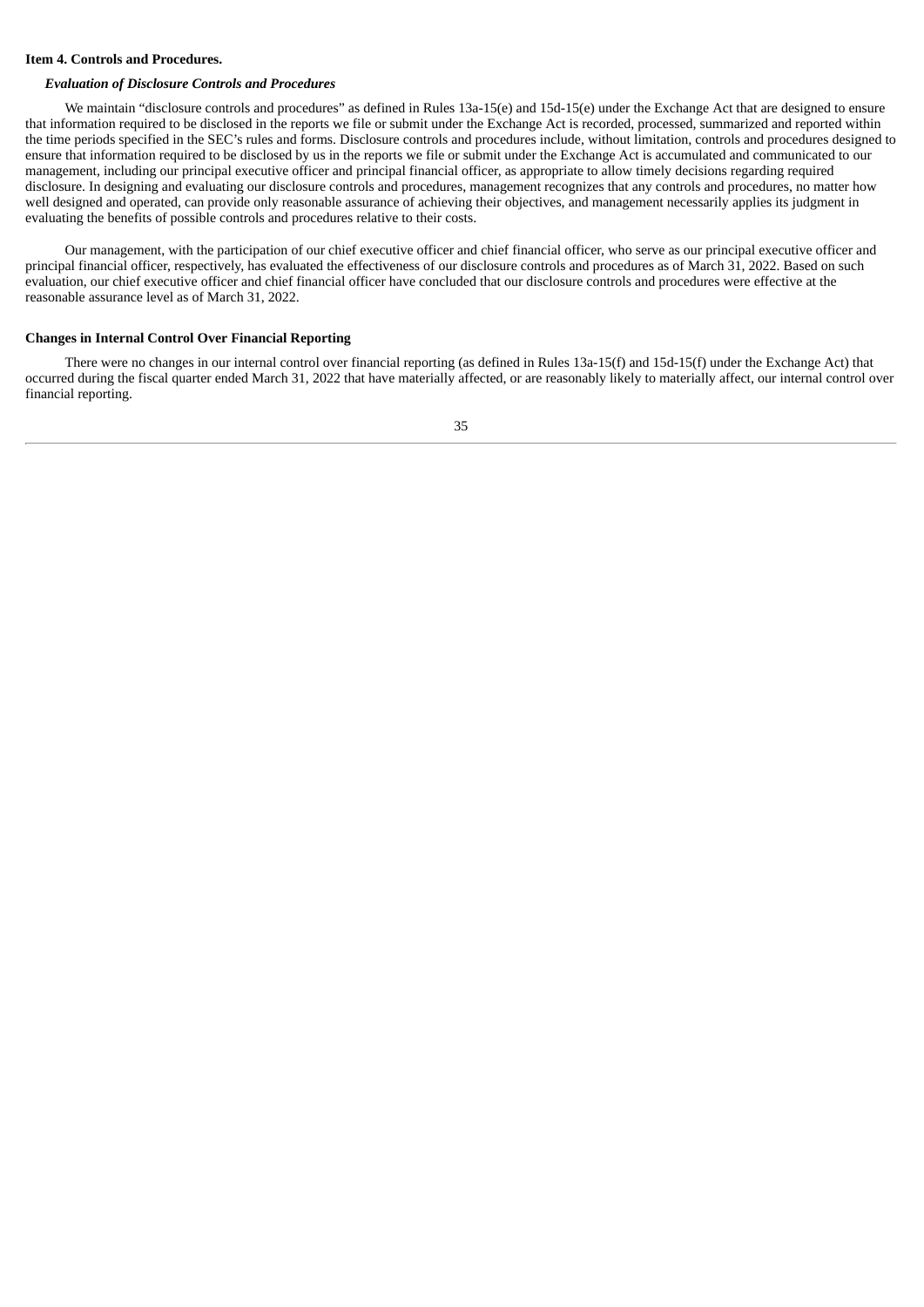### **PART II—OTHER INFORMATION**

#### **Item 1. Legal Proceedings.**

From time to time, we may become involved in legal proceedings arising in the ordinary course of our business. We are not currently subject to any material legal proceedings.

# **Item 1A. Risk Factors.**

Our business is subject to a number of risks. You should carefully consider the risks and uncertainties described below together with all of the other information contained in this Quarterly Report on Form 10-O, including the Management's Discussion and Analysis of Financial Condition and Results of Operations section and the condensed consolidated financial statements and the related notes thereto in evaluating our company. The risks described below are not the only risks facing us. The occurrence of any of the following risks, or of additional risks and uncertainties not presently known to us or that we currently believe to be immaterial, could cause our business, prospects, results of operations and financial condition to suffer materially.

# **Risks Related to Our Financial Position and Need for Additional Capital**

# We have incurred significant losses since our inception, have no products approved for sale and we expect to incur substantial losses for the foreseeable *future and may never achieve or maintain profitability.*

Since inception, we have incurred significant operating losses. Our net losses were \$14.0 million for the three months ended March 31, 2022, and \$51.8 million and \$39.3 million for the years ended December 31, 2021 and 2020, respectively. As of March 31, 2022, we had an accumulated deficit of \$228.5 million. To date, we have financed our operations primarily with proceeds from sales of preferred stock (including borrowings under convertible promissory notes, which converted into preferred stock in 2015), payments under the license and collaboration agreement, or the Regeneron Agreement, to which we are a party with Regeneron Pharmaceuticals, Inc., or Regeneron, and, most recently, from the sale of common stock in our initial public offering, or IPO. Since inception, we have devoted substantially all of our resources on organizing and staffing, business planning, raising capital, establishing our intellectual property portfolio and performing research and development of our product candidates, programs and platform. We are still in the early stages of development of our product candidates, and we have not completed development of any product candidates. We expect to continue to incur significant expenses and operating losses over the next several years. Our operating expenses and net losses may fluctuate significantly from quarter to quarter and year to year. We anticipate that our expenses and capital expenditures will increase substantially if and as we:

- submit an investigational new drug application, or IND, or clinical trial application, or CTA, and initiate a planned Phase 1/2 clinical trial of our lead gene therapy product candidate, DB-OTO, for the treatment of profound hearing loss due to mutation of the otoferlin, or OTOF, gene;
- continue our current research programs and our preclinical development of DB-OTO, AAV.103, AAV.104, AAV.201, DB-ATO and any product candidates that may arise from our current or future research programs;
- continue our clinical development of DB-020, including our ongoing Phase 1b clinical trial;
- advance additional product candidates into preclinical and clinical development;
- expand the capabilities of and invest in our platform;
- seek marketing approvals for any product candidates that successfully complete clinical trials;
- ultimately establish a sales, marketing and distribution infrastructure to commercialize any products for which we may obtain marketing approval;
- expand, maintain and protect our intellectual property portfolio;
- hire additional clinical, research, development, scientific, regulatory and quality control personnel;
- establish and maintain agreements with manufacturers for our product candidates; and
- add operational, legal, compliance, financial and management information systems and personnel, including personnel to support our research, product development and future commercialization efforts and support our operations as a public company.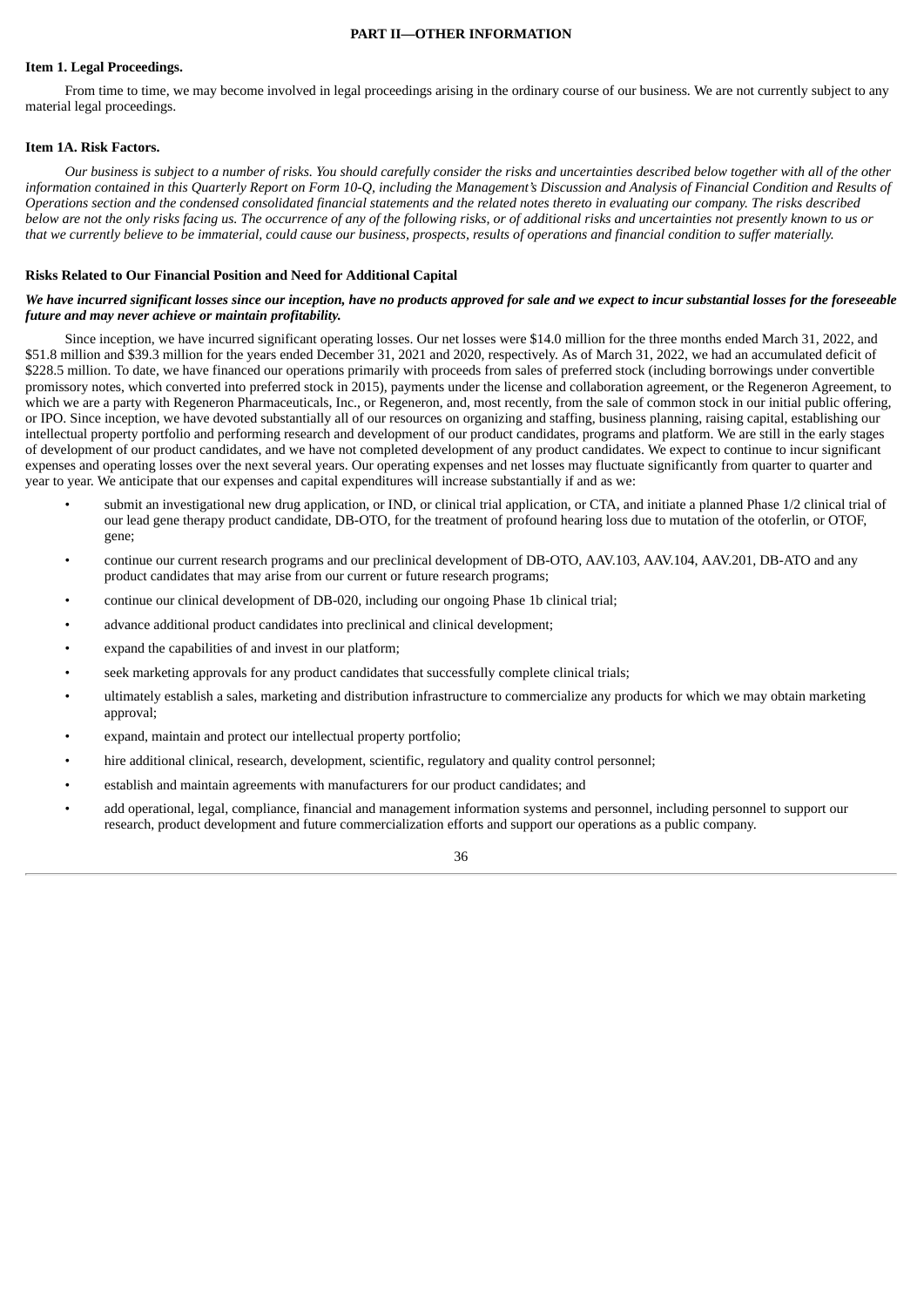In addition, our expenses will increase if, among other things:

- we are required by the U.S. Food and Drug Administration, or the FDA, the European Medicines Agency, or the EMA, or other regulatory authorities to perform trials or studies in addition to, or different than, those expected;
- there are any delays in completing our clinical trials or the development of any of our product candidates; or
- there are any third-party challenges to our intellectual property or we need to defend against any intellectual property-related claim.

We have no products for which we have obtained marketing approval and have not generated any revenue from product sales. Even if we obtain marketing approval of and are successful in commercializing one or more of our product candidates, we expect to incur substantial research and development and other expenditures to develop and market additional product candidates. We may encounter unforeseen expenses, difficulties, complications, delays and other unknown factors that may adversely affect our business. The size of our future net losses will depend, in part, on the rate of future growth of our expenses and our ability to generate revenue.

# *We have never generated revenue from product sales and may never achieve or maintain profitability.*

We have never generated revenue from product sales and our most advanced product candidate is in early clinical trials. We expect that it will be many years, if ever, before we have a product candidate ready for commercialization. To become and remain profitable, we must succeed in developing, and eventually commercializing, a product or products that generate significant revenue. The ability to achieve this success will require us to be effective in a range of challenging activities, including completing preclinical testing and clinical trials of our product candidates, discovering additional product candidates, obtaining marketing approval for these product candidates and manufacturing, marketing and selling any products for which we may obtain marketing approval. We are only in the preliminary stages of these activities. We may never succeed in these activities and, even if we do, may never generate revenues that are significant enough to achieve profitability. Because of the numerous risks and uncertainties associated with biopharmaceutical product development, we are unable to accurately estimate or know the nature, timing or costs of the efforts that will be necessary to complete the preclinical and clinical development and commercialization of our product candidates or when, or if, we will be able to generate revenues or achieve profitability.

Our ability to generate revenue from product sales and achieve profitability depends on our ability to successfully develop and obtain the marketing approvals necessary to commercialize our product candidates. We do not have any products approved for sale and do not anticipate generating revenue from product sales for the next several years, if ever. Our ability to generate future revenue from product sales depends heavily on our success in:

- completing preclinical and clinical development of our product candidates in a timely manner and identifying and developing new product candidates;
- seeking and obtaining marketing approvals for any of our product candidates;
- commercializing product candidates for which we obtain marketing approval by establishing a sales force, marketing, medical affairs and distribution infrastructure or, alternatively, collaborating with a commercialization partner;
- achieving formulary status in hospitals and adequate coverage and reimbursement by government and third-party payors for our product candidates, if approved;
- establishing and maintaining supply and manufacturing relationships with third parties that can provide adequate products and services, in both amount and quality, to support clinical development and the market demand for our product candidates, if approved;
- obtaining market acceptance of our product candidates, if approved, as viable treatment options;
- addressing any competing technological and market developments;
- negotiating favorable terms in any collaboration, licensing or other arrangements into which we may enter and performing our obligations in such collaborations;
- maintaining, protecting and expanding our portfolio of intellectual property rights, including patents, trade secrets and know-how;
- defending against third-party interference or infringement claims, if any; and
- attracting, hiring and retaining qualified personnel.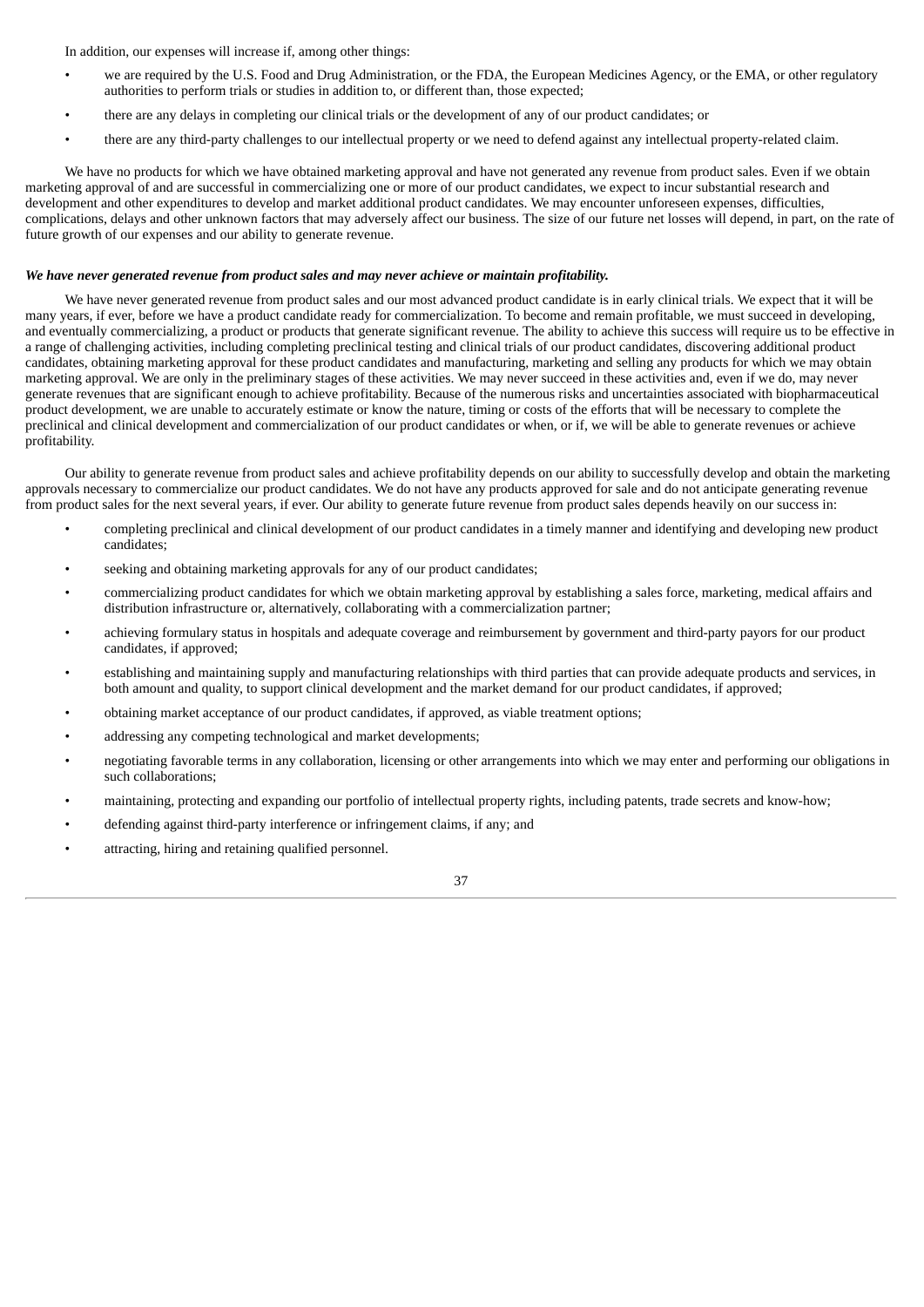Even if one or more of our product candidates is approved for commercial sale, we anticipate incurring significant costs in commercializing any approved product candidate. Our expenses could increase beyond expectations if we are required by the FDA, EMA or other regulatory agencies to perform clinical trials or studies in addition to those that we currently anticipate. Even if we are able to generate revenue from the sale of any approved products, we may not become profitable and may need to obtain additional funding to continue operations.

Even if we do achieve profitability, we may not be able to sustain or increase profitability on a quarterly or annual basis as we expect to continue to engage in substantial research and development activities and to incur substantial expenses to develop and commercialize product candidates.

Our failure to become and remain profitable would depress our market value and could impair our ability to raise capital, expand our business, maintain our research and development efforts, diversify our pipeline of product candidates or even continue our operations. A decline in the value of our company could also cause our stockholders to lose all or part of their investment.

### We will need substantial additional funding. If we are unable to raise capital when needed, we could be forced to delay, reduce or eliminate our *research and development programs or commercialization efforts.*

Since inception, we have used substantial amounts of cash. The development of biopharmaceutical product candidates is capital intensive and we expect that we will continue to expend substantial resources for the foreseeable future in connection with our ongoing activities. In particular, substantial resources will be required as we continue to conduct additional preclinical studies and prepare for and initiate our planned Phase 1/2 clinical trial of DB-OTO, continue research and development, initiate preclinical testing and clinical trials of AAV.103, AAV.104, AAV.201, DB-ATO and any product candidates that may arise from our current or future research programs, continue our clinical development of DB-020, including our ongoing Phase 1b clinical trial, and advance our platform. Identifying potential product candidates, conducting preclinical testing and clinical trials and potentially submitting approvals of our product candidates is a time-consuming, expensive and uncertain process that takes years to complete, and we may never generate the necessary data or results required to obtain regulatory approval and achieve product sales. In addition, if we obtain marketing approval for any of our product candidates, we expect to incur significant commercialization expenses related to product manufacturing, marketing, sales and distribution. Furthermore, we have incurred and expect to continue to incur additional costs associated with operating as a public company. Accordingly, we will need to obtain substantial additional funding in connection with our continuing operations. If we are unable to raise capital or obtain adequate funds when needed or on acceptable terms, we may be required to delay, limit, reduce or terminate our research and development programs or any future commercialization efforts or grant rights to develop and market product candidates that we would otherwise prefer to develop and market ourselves.

We believe that our cash, cash equivalents and available-for-sale securities as of March 31, 2022 will enable us to fund our operating expenses and capital expenditure requirements into 2024. However, we have based this estimate on assumptions that may prove to be wrong, and our operating plan may change as a result of many factors currently unknown to us. As a result, we could deplete our capital resources sooner than we currently expect.

Our future capital requirements will depend on many factors, including:

- the progress, costs and results of our ongoing preclinical development, our planned Phase 1/2 clinical trial of DB-OTO and any future clinical development of DB-OTO;
- the progress, costs and results of clinical development of DB-020, including our ongoing Phase 1b clinical trial;
- the scope, progress, costs and results of preclinical and clinical development for our other product candidates and programs, including AAV.103, AAV.104, AAV.201 and DB-ATO;
- the number of, and development requirements for, other product candidates that we may identify and develop;
- the scope, costs, timing and outcome of regulatory review of our product candidates;
- the cost and timing of completion of commercial-scale manufacturing activities;
- the success of our collaboration with Regeneron;
- the payment or receipt of milestones and of other collaboration-based revenues, if any;
- our ability to establish and maintain additional strategic collaborations, licensing or other arrangements and the financial terms of such arrangements;
- the costs and timing of future commercialization activities, including product manufacturing, marketing, sales and distribution, for any of our product candidates for which we receive marketing approval;

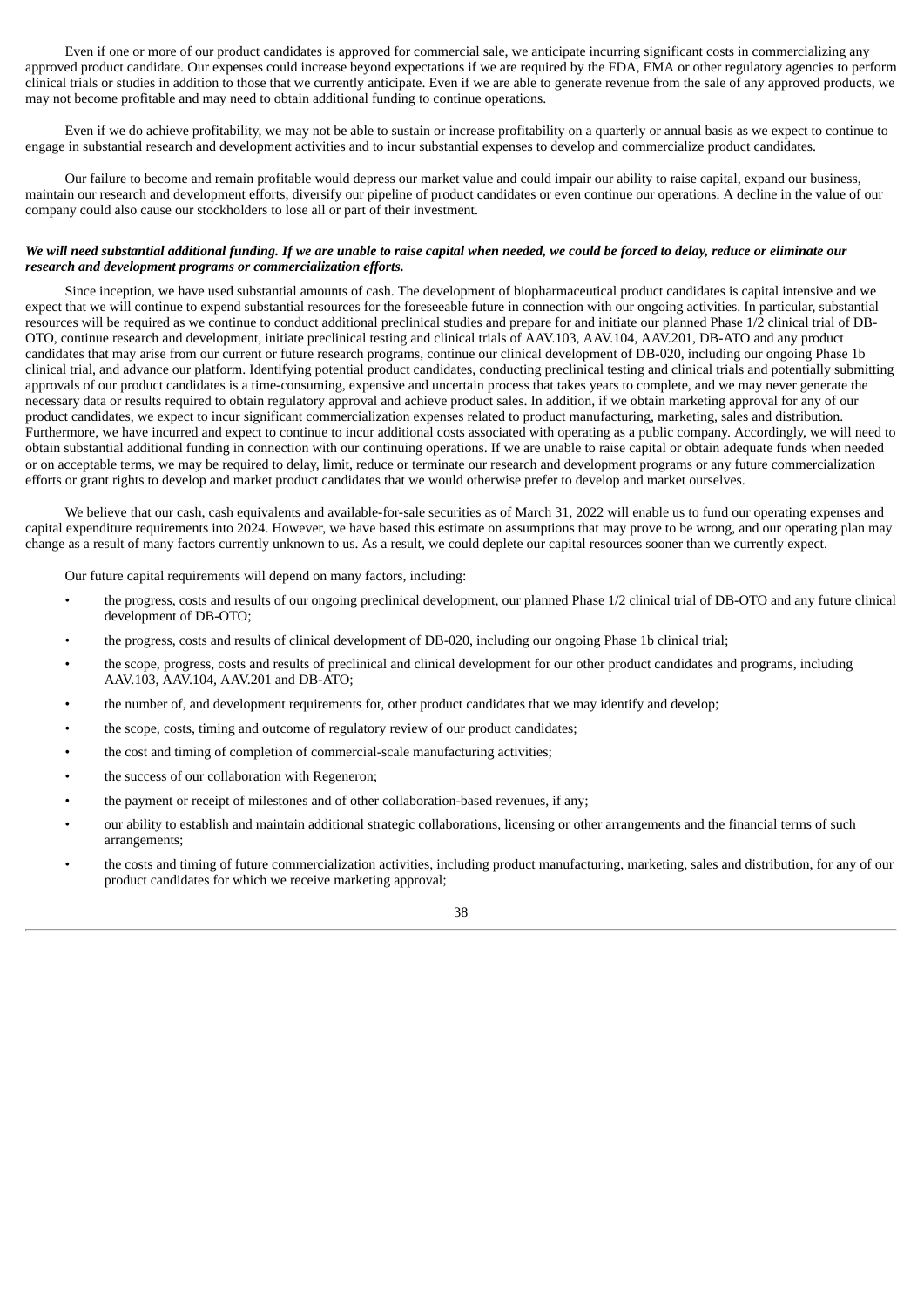- the amount and timing of revenue, if any, received from commercial sales of our product candidates for which we receive marketing approval;
- the costs and timing of preparing, filing and prosecuting patent applications, maintaining and enforcing our intellectual property and proprietary rights and defending any intellectual property-related claims;
- the extent to which we may acquire or in-license other products, product candidates and technologies;
- the impacts of the COVID-19 pandemic;
- the ability to receive additional non-dilutive funding, including grants from organizations and foundations; and
- the costs of operating as a public company.

# Raising additional capital may cause dilution to our stockholders, restrict our operations or require us to relinguish rights to our technologies or *product candidates.*

Until such time, if ever, as we can generate substantial revenues from product sales, we expect to finance our cash needs through a combination of equity offerings, debt financings, collaborations, strategic alliances and marketing, distribution or licensing arrangements. We do not have any committed external source of funds, other than the funds to which we are entitled under the Regeneron Agreement. As of March 31, 2022 we had \$10.0 million of unbilled receivables from Regeneron, reflecting the amount owed for Regeneron's one-year extension of the research term under the Regeneron Agreement. To the extent that we raise additional capital through the sale of equity or convertible debt securities, our stockholders' ownership interest will be diluted, and the terms of these securities may include liquidation or other preferences that adversely affect their rights as a common stockholder. Debt financing and preferred equity financing, if available, may involve agreements that include covenants limiting or restricting our ability to take specific actions, such as incurring additional debt, selling or licensing our assets, making capital expenditures or declaring dividends. Such restrictions could adversely impact our ability to conduct our operations and execute our business plan. In addition, securing financing could require a substantial amount of time and attention from our management and may divert a disproportionate amount of their attention away from day-to-day activities, which may adversely affect our management's ability to oversee the development of our product candidates.

If we raise additional funds through collaborations, strategic alliances or marketing, distribution or licensing arrangements with third parties, we may have to relinquish valuable rights to our technologies, future revenue streams, research programs or product candidates or grant licenses on terms that may not be favorable to us. If we are unable to raise additional funds through equity or debt financings or other arrangements when needed or on terms acceptable to us, we may be required to delay, limit, reduce or terminate our product development or future commercialization efforts or grant rights to develop and market product candidates that we would otherwise prefer to develop and market ourselves.

#### Our limited operating history may make it difficult for stockholders to evaluate the success of our business to date and to assess our future viability.

We commenced operations in 2013, and our operations to date have been limited to organizing and staffing our company, business planning, raising capital, conducting research and development activities, identifying potential product candidates, soliciting input from regulators regarding development of these product candidates, securing intellectual property rights and undertaking preclinical studies and clinical trials. All of our gene therapy product candidates are still in the research or preclinical stage of development. We have not yet demonstrated our ability to successfully develop any product candidate, obtain marketing approvals, manufacture a commercial scale product, arrange for a third party to do so on our behalf, or conduct sales, marketing and distribution activities necessary for successful product commercialization. Consequently, any predictions about our future success or viability may not be as accurate as they could be if we had a longer operating history or a history of successfully developing and commercializing products.

In addition, as our business grows, we may encounter unforeseen expenses, difficulties, complications, delays and other known and unknown factors. We will need to transition at some point from a company with a research and development focus to a company capable of supporting commercial activities. We may not be successful in such a transition.

We expect our financial condition and operating results to fluctuate significantly from quarter-to-quarter and year-to-year due to a variety of factors, many of which are beyond our control. Accordingly, stockholders should not rely upon the results of any quarterly or annual periods as indications of future operating performance.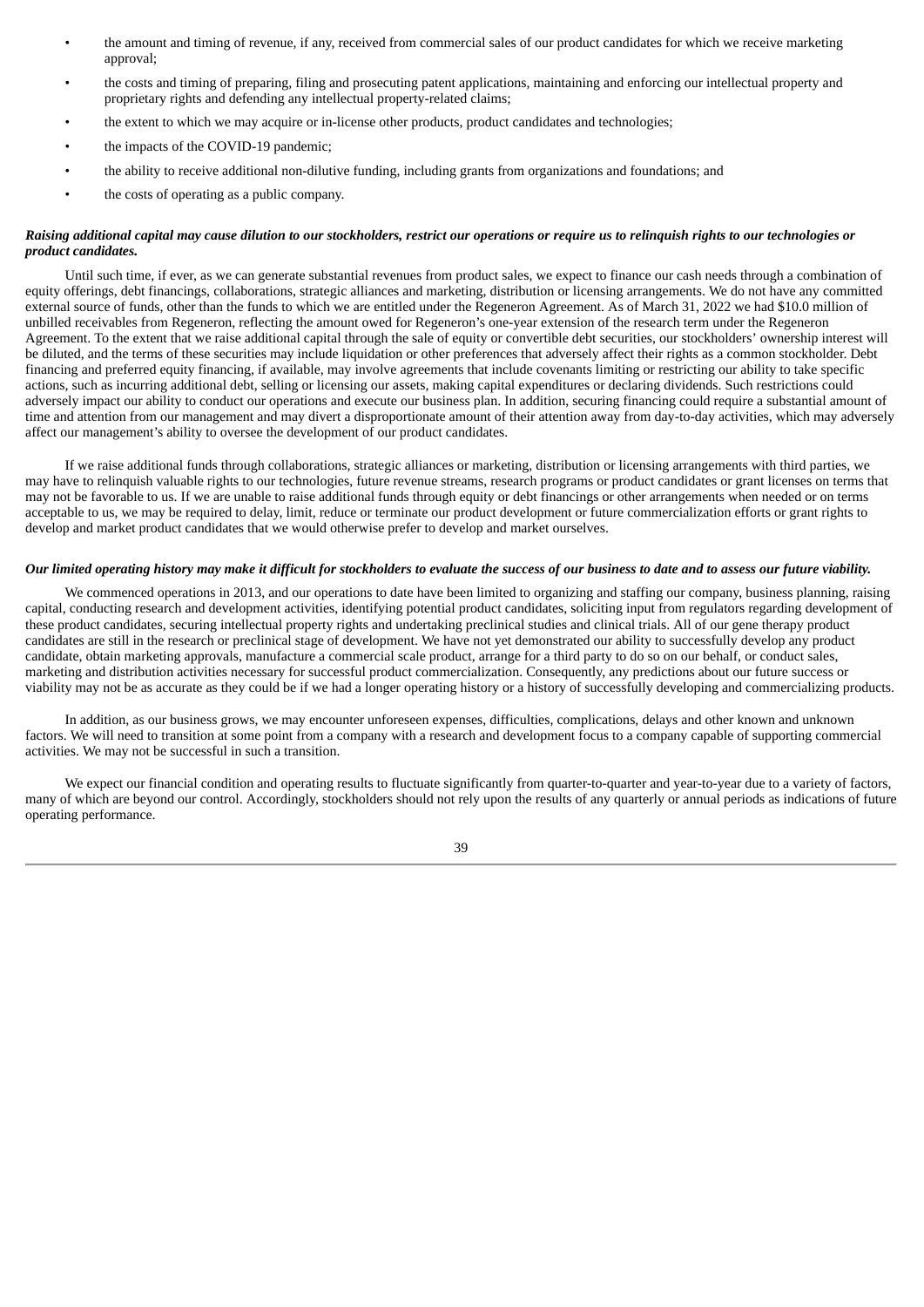# Our ability to use our NOLs and research and development tax credit carryforwards to offset future taxable income may be subject to certain *limitations.*

As of December 31, 2021, we had U.S. federal net operating loss carryforwards of approximately \$196.3 million to offset future federal taxable income. Federal net operating losses, or NOLs, of \$41.7 million will expire beginning in 2033. As of December 31, 2021, we had NOLs of \$154.6 million which had an indefinite life. As of December 31, 2021, we had state net operating loss carryforwards of \$187.9 million to offset future state taxable income, which will begin to expire in 2035. As of December 31, 2021, we had foreign net operating loss carryforwards of approximately \$3.0 million to offset future foreign taxable income, which do not expire. As of December 31, 2021, we had federal research and development tax credit carryforwards of \$1.2 million, which expire beginning in 2033, and state research and development tax credit carryforwards of \$0.8 million, which expire beginning in 2032. These net operating loss and tax credit carryforwards could expire unused and be unavailable to offset future income tax liabilities.

We have a history of cumulative losses and anticipate that we will continue to incur significant losses in the foreseeable future; thus, we do not know whether or when we will generate taxable income necessary to utilize our NOLs or research and development tax credit carryforwards.

In general, under Section 382 of the Code and corresponding provisions of state law, a corporation that undergoes an "ownership change," generally defined as a greater than 50 percentage point change (by value) in its equity ownership by certain stockholders over a three-year period, is subject to limitations on its ability to utilize its pre-change NOLs and research and development tax credit carryforwards to offset future taxable income. We have not conducted a study to assess whether any such ownership changes have occurred. We may have experienced such ownership changes in the past and may experience such ownership changes in the future as a result of subsequent changes in our stock ownership (which may be outside our control). As a result, if, and to the extent that, we earn net taxable income, our ability to use our pre-change NOLs and research and development tax credit carryforwards to offset such taxable income may be subject to limitations. Our NOLs or credits may also be impaired under state law.

There is also a risk that due to regulatory changes, such as suspensions on the use of NOLs, or other unforeseen reasons, our existing NOLs could expire or otherwise become unavailable to offset future income tax liabilities. As described below in "Changes in tax laws or in their implementation or interpretation may adversely affect our business and financial condition," the Tax Cuts and Jobs Act of 2017, or TCJA, includes changes to U.S. federal tax rates and the rules governing NOL carryforwards that may significantly impact our ability to utilize our NOLs to offset taxable income in the future. For these reasons, even if we attain profitability, we may be unable to use a material portion of our NOLs and other tax attributes.

# **Risks Related to Discovery and Development**

We are very early in our development efforts. Our business is dependent on our ability to advance our lead gene therapy product candidate, DB-OTO, and our other current and future product candidates through preclinical studies and clinical trials, obtain marketing approval and ultimately commercialize them. If we are unable to complete clinical development, obtain regulatory approval for or commercialize our product candidates, or *experience significant delays in doing so, our business will be materially harmed.*

We are very early in our development efforts. We have advanced only one product candidate, DB-020, into clinical trials, and it is still in early clinical trials. In addition, we have identified only one gene therapy product candidate, DB-OTO, which is in preclinical development. We expect to submit an IND to the FDA or a CTA within Europe with respect to DB-OTO in 2022. Additionally, we have a portfolio of programs that are in earlier stages of preclinical development and may never identify another gene therapy product candidate or advance a gene therapy product candidate to clinical-stage development. Our ability to generate product revenue, which we do not expect will occur for many years, if ever, will depend heavily on the successful development, marketing approval and eventual commercialization of our product candidates, which may never occur. We have not sought regulatory approval for DB-OTO or any other product candidate and do not expect to be in a position to do so for the foreseeable future. We currently generate no revenue from sales of any product, and we may never be able to develop or commercialize a marketable product.

The clinical and commercial success of our product candidates will depend on several factors, including the following:

- timely and successful completion of preclinical studies, including IND-enabling studies;
- effective INDs or comparable foreign applications that allow commencement of our planned clinical trials or future clinical trials for our product candidates;
- successful enrollment and completion of clinical trials, including under the FDA's Good Clinical Practices, or GCPs, Good Laboratory Practices, or GLPs, and any additional regulatory requirements from foreign regulatory authorities;

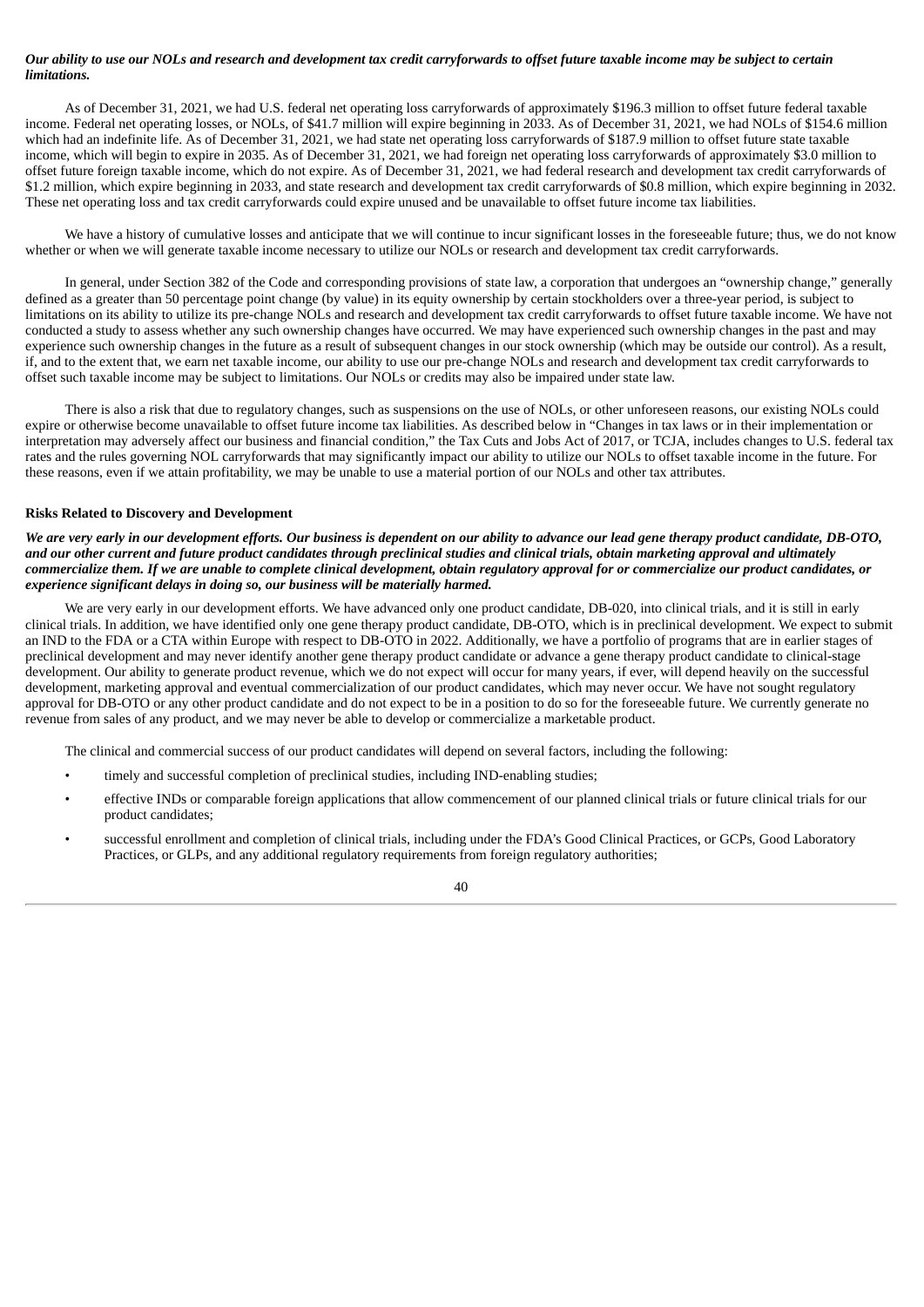- positive results from our future clinical programs that support a finding of safety and effectiveness and an acceptable risk-benefit profile of our product candidates in the intended populations;
- receipt of marketing approvals from the FDA and other applicable regulatory authorities;
- establishment of arrangements for clinical supply and, where applicable, commercial manufacturing capabilities, including with third-party manufacturers;
- commercial launch of our product candidates, if approved, whether alone or in collaboration with others;
- acceptance of the benefits and use of our product candidates, including method of administration, if and when approved, by patients, the medical community and third-party payors;
- effective competition with other therapies;
- establishment and maintenance of healthcare coverage and adequate reimbursement and patients' willingness to pay out-of-pocket in the absence of such coverage and adequate reimbursement;
- procurement of intellectual property protection and regulatory exclusivity for our product candidates, and enforcement and defense of intellectual property rights and claims; and
- maintenance of a continued acceptable safety, tolerability and efficacy profile of our product candidates following approval.

Many of these factors are beyond our control, including preclinical and clinical outcomes, the regulatory review process, potential threats to our intellectual property rights and the manufacturing, marketing, distribution and sales efforts of any collaborator. If we do not succeed in one or more of these factors in a timely manner or at all, we could experience significant delays or an inability to successfully develop and commercialize our product candidates, which would materially harm our business. If we are unable to advance our gene therapy product candidates to clinical development, obtain regulatory approval and ultimately commercialize our product candidates, or experience significant delays in doing so, our business will be materially harmed. Our limited experience in conducting clinical development activities, including with respect to gene therapies, may adversely impact the likelihood that we will be successful in advancing our product candidates or programs.

### *We are heavily dependent on the success of our lead gene therapy product candidate, DB-OTO.*

We currently have no products that are approved for commercial sale and may never be able to develop marketable products. We expect that a substantial portion of our efforts and expenditures for the foreseeable future will be devoted to DB-OTO. Accordingly, our business currently depends heavily on the successful development, regulatory approval and commercialization of DB-OTO. We cannot be certain that DB-OTO will receive regulatory approval or be successfully commercialized even if we receive regulatory approval. If we were required to discontinue development of DB-OTO, or if DB-OTO does not receive regulatory approval, fails to achieve significant market acceptance or fails to receive reimbursement, we would be delayed in our ability to achieve profitability, if ever.

## Clinical development involves a lengthy and expensive process with uncertain outcomes, and results of earlier studies and trials may not be predictive of future clinical trial results. If our preclinical studies and clinical trials are not sufficient to support regulatory approval of any of our product candidates, we may incur additional costs or experience delays in completing, or ultimately be unable to complete, the development of such product *candidate***.**

All of our product candidates are in preclinical development or early clinical trials and their risk of failure is high. Clinical testing is expensive, is difficult to design and implement, can take many years to complete and is uncertain as to outcome. We cannot guarantee that any of our clinical trials will be conducted as planned or completed on schedule, or at all. A failure of one or more clinical trials can occur at any stage of testing, which may result from a multitude of factors, including, but not limited to, flaws in trial design, dose selection issues, participant enrollment criteria and failure to demonstrate favorable safety or efficacy traits.

Before we can commence clinical trials for a product candidate, we must complete extensive preclinical testing and studies that support our planned INDs and other regulatory filings in the United States and abroad. We cannot be certain of the timely completion or outcome of our preclinical testing and studies and cannot predict if regulatory authorities will accept our proposed clinical programs or if the outcome of our preclinical testing and studies will ultimately support the further advancement of any product candidates. Our preclinical studies, particularly in our regeneration programs, are in the early stage, and we may not identify development candidates for IND-enabling studies or product candidates for clinical development when anticipated or at all. As a result, we cannot be sure that we will be able to submit INDs or corresponding regulatory filings for our preclinical programs on the timelines we expect, if at all,

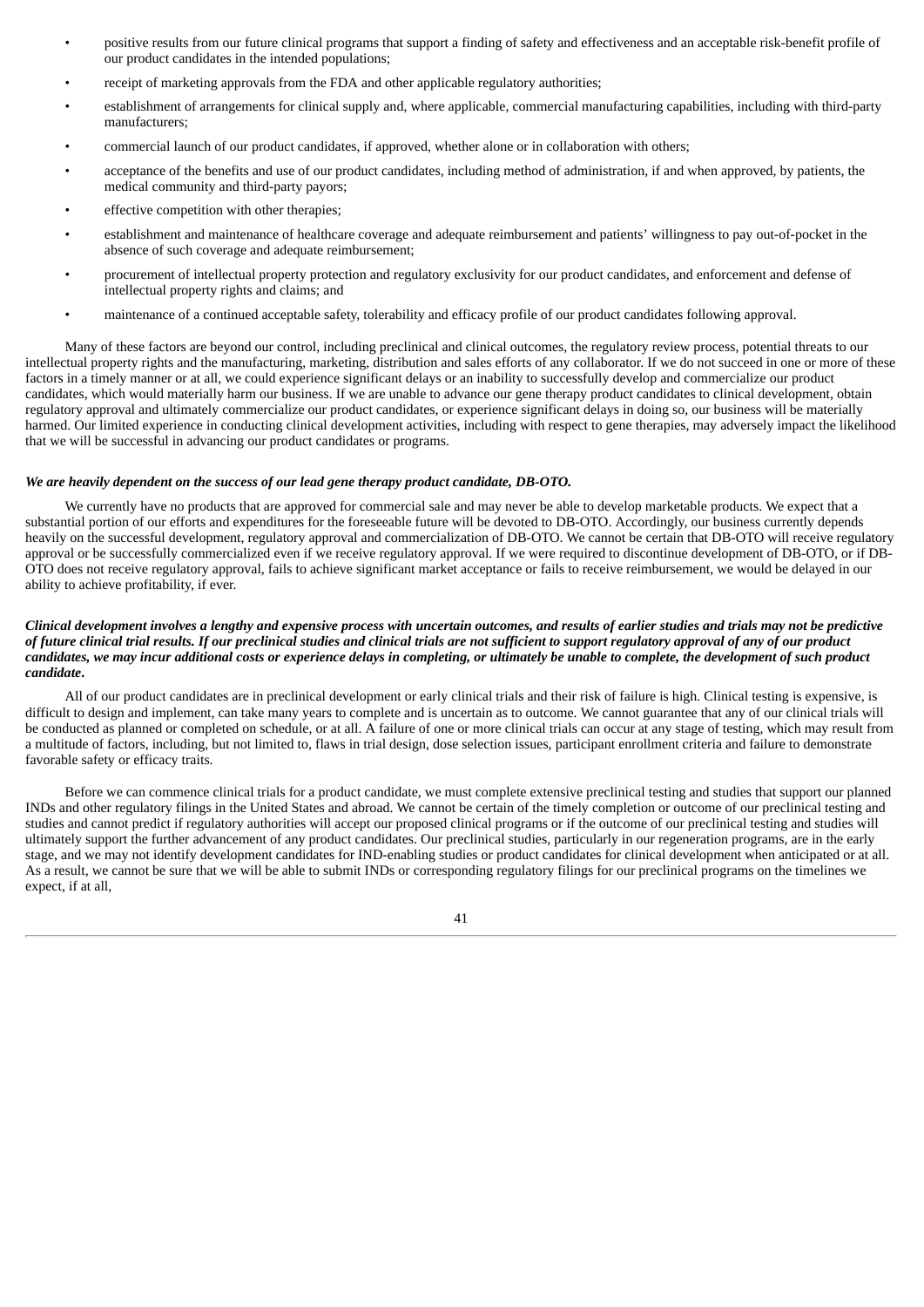and we cannot be sure that submission of INDs or these regulatory filings will result in regulatory authorities allowing clinical trials to begin.

The time required to obtain approval from the FDA, EMA or other comparable foreign regulatory authorities is unpredictable but typically takes many years following the commencement of clinical trials and depends upon numerous factors, including the substantial discretion of regulatory authorities. Before obtaining marketing approval from regulatory authorities for the sale of any product candidate, we must complete preclinical development and then conduct extensive clinical trials to demonstrate the safety and efficacy of our product candidates in humans. We have not yet completed a clinical trial of any of our product candidates other than the Phase 1 clinical trial of DB-020 in healthy volunteers. Clinical trials may fail to demonstrate that our product candidates are safe for humans and effective for indicated uses. Even if the clinical trials are successful, changes in marketing approval policies during the development period, changes in or the enactment or promulgation of additional statutes, regulations or guidance or changes in regulatory review for each submitted product application may cause delays in the approval or rejection of an application.

Furthermore, product candidates are subject to continued preclinical safety studies, which may be conducted concurrently with our clinical testing. The outcomes of these safety studies may delay the launch of or enrollment in future clinical trials and could impact our ability to continue to conduct our clinical trials.

Other events that may prevent successful or timely completion of clinical development include:

- inability to generate sufficient preclinical, toxicology or other in vivo or in vitro data to support the initiation of clinical trials;
- delays in reaching a consensus with regulatory authorities on trial design;
- delays in reaching agreement on acceptable terms with prospective contract research organizations, or CROs, and clinical trial sites;
- delays related to COVID-19 disruptions at CROs, contract development and manufacturing organizations, or CDMOs, and/or clinical trial sites;
- delays in opening clinical trial sites or obtaining required institutional review board, or IRB, or institutional biosafety committee, or IBC, approval, or the equivalent review groups for sites outside the United States, at each clinical trial site;
- imposition of a clinical hold by regulatory authorities, including as a result of a serious adverse event or after an inspection of our clinical trial operations or trial sites;
- failure by us, any CROs we engage or any other third parties to adhere to clinical trial requirements;
- failure to perform in accordance with GCPs;
- failure by investigators and clinical sites to adhere to protocols leading to variable results;
- failure of our delivery approach in humans;
- delays in the testing, validation, manufacturing and delivery of our product candidates to the clinical sites, including delays by third parties with whom we have contracted to perform certain of those functions;
- failure of our third-party contractors to comply with regulatory requirements or to meet their contractual obligations to us in a timely manner, or at all;
- inability to enroll participants or delays in having enrolled participants complete their participation in a trial or return for post-administration follow-up;
- clinical trial sites or participants dropping out of a trial;
- selection of clinical endpoints that require prolonged periods of clinical observation or analysis of the resulting data;
- clinical trials of our product candidates may produce negative or inconclusive results, and we may decide, or regulators may require us, to conduct additional clinical trials or abandon development programs;
- occurrence of serious adverse events associated with the product candidate or administration of the product candidate that are viewed to outweigh its potential benefits;
- occurrence of serious adverse events or other unexpected events in trials of the same class of agents conducted by other sponsors;
- changes in regulatory requirements and guidance that require amending or submitting new clinical trial protocols;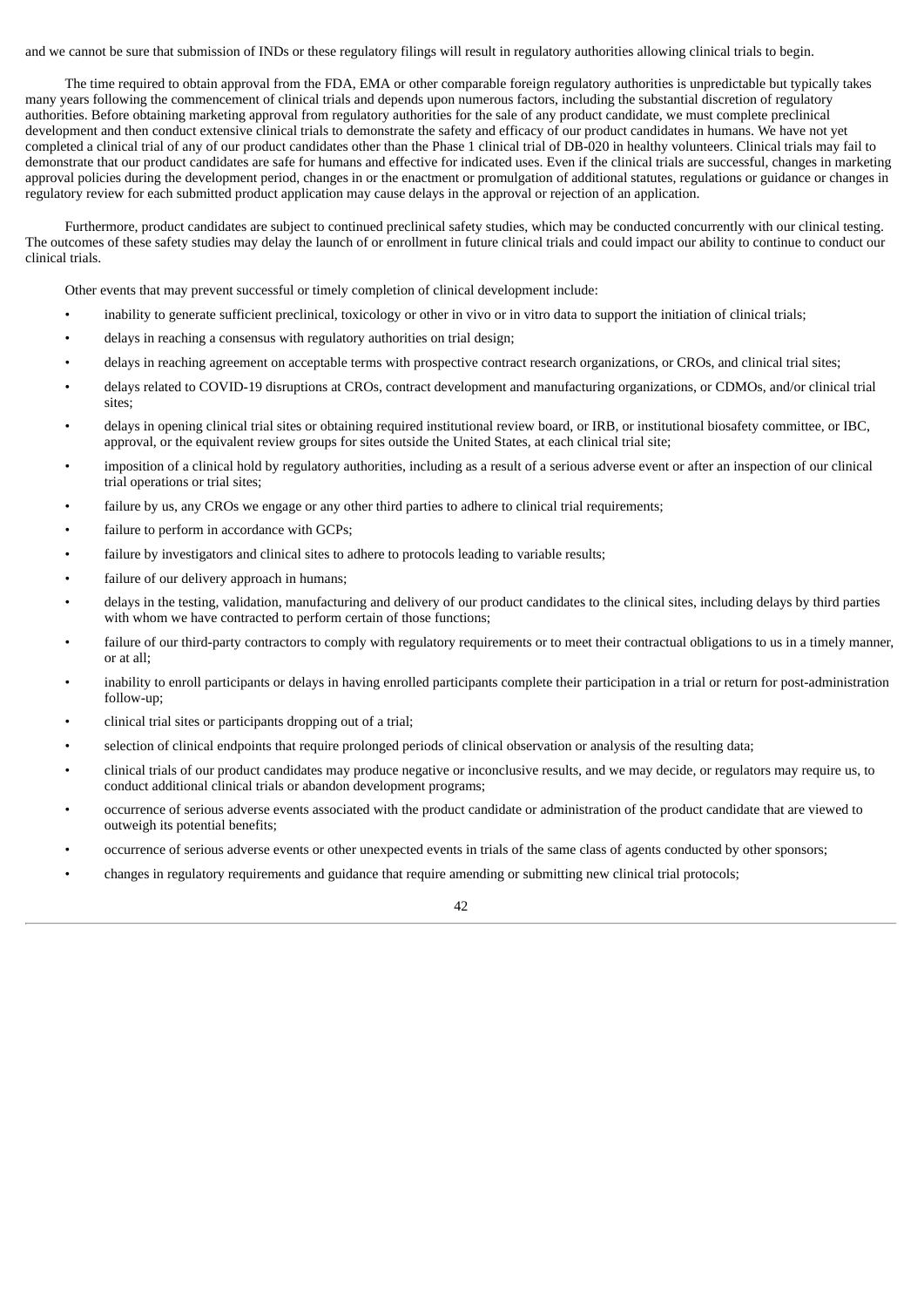- changes in the legal or regulatory regimes domestically or internationally related to patient rights and privacy; or
- lack of adequate funding to continue the clinical trial.

Any inability to successfully complete preclinical studies and clinical trials could result in additional costs to us or impair our ability to generate revenues from product sales, regulatory and commercialization milestones and royalties. In addition, if we make manufacturing or formulation changes to our product candidates, we may need to conduct additional preclinical studies or clinical trials to bridge our modified product candidates to earlier versions. Clinical trial delays also could shorten any periods during which we may have the exclusive right to commercialize our product candidates or allow our competitors to bring products to market before we do, which could impair our ability to successfully commercialize our product candidates and may harm our business, financial condition, results of operations and prospects.

# Gene therapy is an emerging field of drug development that poses many risks. We have only limited prior experience in gene therapy research and no prior experience in gene therapy clinical development. Our lack of experience and the limited patient populations for our gene therapy programs may *limit our ability to be successful or may delay our development efforts.*

Gene therapy is an emerging field of drug development with a limited number of gene therapies having received regulatory approval to date. Our gene therapy programs are at an early stage and there remain several areas of drug development risk, which pose particular uncertainty for our programs given the relatively limited development history of, and our limited prior experience with, gene therapies. Translational science, manufacturing materials and processes, safety concerns, regulatory pathway and clinical trial design and execution all pose particular risk to our drug development activities. Furthermore, the medical community's understanding of the genetic causes of many diseases continues to evolve and further research may change the medical community's views on what therapies and approaches are most effective for addressing certain diseases.

As an organization, we have not previously conducted any clinical trials of gene therapies. We have begun to establish our own gene therapy technical capabilities, but we will need to continue to expand those capabilities by either hiring internally or seeking assistance from outside service providers. Gene therapy is an area of significant investment by biotechnology and pharmaceutical companies and there may be a scarcity of talent available to us in these areas. If we are not able to expand our gene therapy capabilities, we may not be able to develop in the way we intend or desire any promising product candidates that emerge from our program or our other collaborative gene therapy sponsored research programs, which would limit our prospects for future growth. We may require more time and incur greater costs than our competitors and may not succeed in obtaining regulatory approvals of gene therapy product candidates that we develop. Failure to commence or complete, or delays in, our planned clinical trial or future clinical trials of gene therapy product candidates could prevent us from or delay us in commercializing our gene therapy product candidates.

As we prepare for the potential initiation of our first gene therapy clinical trial, we will need to build our internal and external capabilities in designing and executing a gene therapy clinical trial. There are many known and unknown risks involved in translating preclinical development of gene therapies to clinical development, including selecting appropriate endpoints and dosage levels for dosing humans based on preclinical data. If we are unable to initiate and conduct our gene therapy clinical trials in a manner that satisfies our expectations or regulatory requirements, the value of our gene therapy programs may be diminished.

### Our gene therapy product candidates and programs are based on a relatively novel technology, which makes it difficult to predict the time and cost of *development and of subsequently obtaining regulatory approval, if at all.*

We are concentrating our therapeutic product research and development efforts primarily on our gene therapy programs. Our future success is almost entirely dependent on this therapeutic approach. Because our gene therapy product candidates are based on relatively novel technology, development problems we experience in the future related to our gene therapy platform may be difficult to solve and may cause delays and unanticipated costs. We may also experience delays in developing a sustainable, reproducible and scalable manufacturing process or transferring that process to commercial partners, which may prevent us from initiating or conducting clinical trials or commercializing our products on a timely or profitable basis, if at all.

Our gene therapy product candidates will need to meet purity, potency and safety standards applicable to any new biologic under the regulatory framework administered by the FDA. In addition to FDA oversight and oversight by IRBs, under guidelines promulgated by the U.S. National Institutes of Health, or NIH, gene therapy clinical trials may also be subject to review and oversight by an IBC, a local institutional committee that reviews and oversees research utilizing recombinant or synthetic nucleic acid molecules at that institution. Although the FDA decides whether individual gene therapy protocols may proceed, the review process and determinations of other reviewing bodies can impede or delay the initiation of a clinical trial, even if the FDA has reviewed the trial and approved its initiation.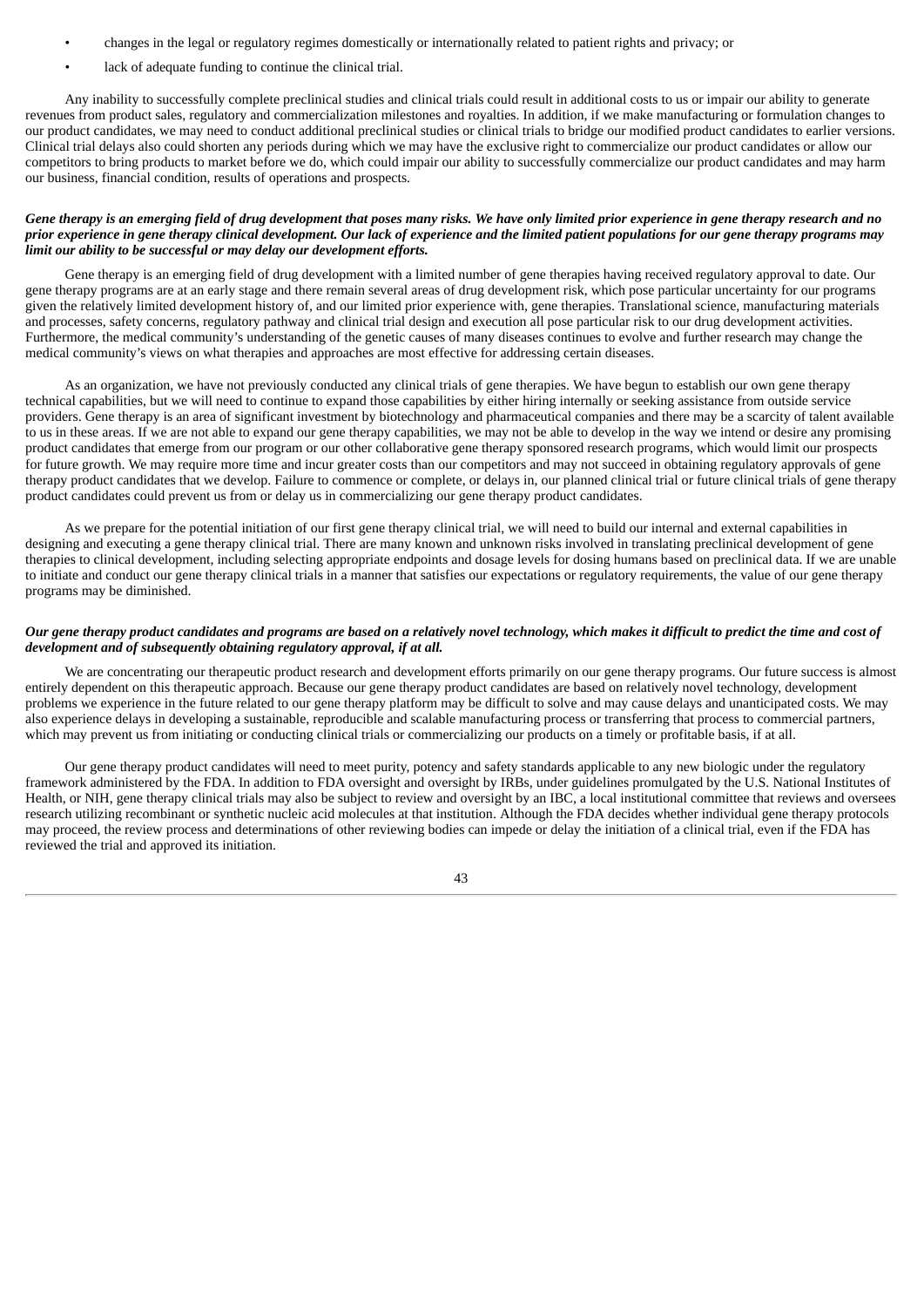In the European Union, the EMA's Committee for Advanced Therapies, or CAT, is responsible for assessing the quality, safety and efficacy of advanced-therapy medicinal products. Advanced-therapy medicinal products include gene therapy medicines, somatic-cell therapy medicines and tissueengineered medicines. The role of the CAT is to prepare a draft opinion on an application for marketing authorization for a gene therapy medicinal candidate that is submitted to the EMA. In the European Union, the development and evaluation of a gene therapy product must be considered in the context of the relevant European Union guidelines. The EMA may issue new guidelines concerning the development and marketing authorization for gene therapy products and require that we comply with these new guidelines. As a result, the procedures and standards applied to gene therapy products and cell therapy products may be applied to any gene therapy product candidate we may develop, but that remains uncertain at this point.

Adverse developments in preclinical studies or clinical trials of gene therapies conducted by others may cause the FDA, the EMA and other regulatory bodies to revise the requirements for approval of any gene therapy product candidates we may develop or limit the use of products utilizing gene regulation technologies, either of which could harm our business. The regulatory approval process for gene therapy product candidates such as ours can be more expensive and take longer than for other, better known, or more extensively studied pharmaceutical or other product candidates. Further, as we are developing novel potential treatments for diseases in which, in some cases, there is little clinical experience with potential new endpoints and methodologies, there is heightened risk that the FDA, the EMA or other regulatory bodies may not consider the clinical trial endpoints to provide clinically meaningful results, and the resulting clinical data and results may be more difficult to analyze. Any natural history studies that we may conduct or rely upon in our clinical development may not be accepted by the FDA, EMA or other regulatory authorities. Regulatory agencies administering existing or future regulations or legislation may not allow production and marketing of gene therapy products in a timely manner or under technically or commercially feasible conditions. In addition, regulatory action or private litigation could result in expenses, delays, or other impediments to our research programs or the commercialization of resulting products. Further, approvals by one regulatory agency may not be indicative of what other regulatory agencies may require for approval.

The regulatory review committees and advisory groups described above and the new guidelines they promulgate may lengthen the regulatory review process, require us to perform additional preclinical studies or clinical trials, increase our development costs, lead to changes in regulatory positions and interpretations, delay or prevent approval and commercialization of these treatment candidates, or lead to significant post-approval limitations or restrictions. As we advance our research programs and develop future product candidates, we will be required to consult with these regulatory and advisory groups and to comply with applicable guidelines. If we fail to do so, we may be required to delay or discontinue development of any product candidates we identify and develop. These additional processes may result in a review and approval process that is longer than we otherwise would have expected. Delays as a result of an increased or lengthier regulatory approval process or further restrictions on the development of our product candidates can be costly and could negatively impact our ability to complete clinical trials and commercialize our current and future product candidates in a timely manner, if at all. The first approvals of gene therapy products by the FDA only occurred in 2017. As a result, it is difficult to determine how long it will take or how much it will cost to obtain regulatory approvals for our product candidates in either the United States or the European Union, or how long it will take to commercialize any product candidate that receives marketing approval.

#### The outcome of preclinical studies and earlier-stage clinical trials may not be predictive of future results or the success of later-stage clinical trials.

The results of preclinical studies may not be predictive of the results of clinical trials, and the results of any early-stage clinical trials may not be predictive of the results of the later-stage clinical trials or from clinical trials of the same product candidates in other indications. In addition, initial success in clinical trials may not be indicative of results obtained when such trials are completed. For example, the results of the Phase 1 clinical trial of DB-020 in healthy volunteers may not be indicative of the results of the ongoing Phase 1b clinical trial. In addition, if successful, the results of our planned Phase 1/2 clinical trial of DB-OTO may not be predictive of the results of further clinical trials of this product candidate or any other gene therapy product candidates. Moreover, preclinical and clinical data are often susceptible to varying interpretations and analyses, and many companies that have believed their product candidates performed satisfactorily in preclinical studies and clinical trials have nonetheless failed to obtain marketing approval of their products. Our future clinical trials may not ultimately be successful or support further clinical development of any of our product candidates. There is a high failure rate for product candidates proceeding through clinical trials, and because our gene therapy product candidates are based on a relatively novel technology, the likelihood of success is harder to determine. A number of companies in the pharmaceutical and biotechnology industries have suffered significant setbacks in clinical development even after achieving encouraging results in earlier studies. Any such setbacks in our clinical development could materially harm our business, financial condition, results of operations and prospects.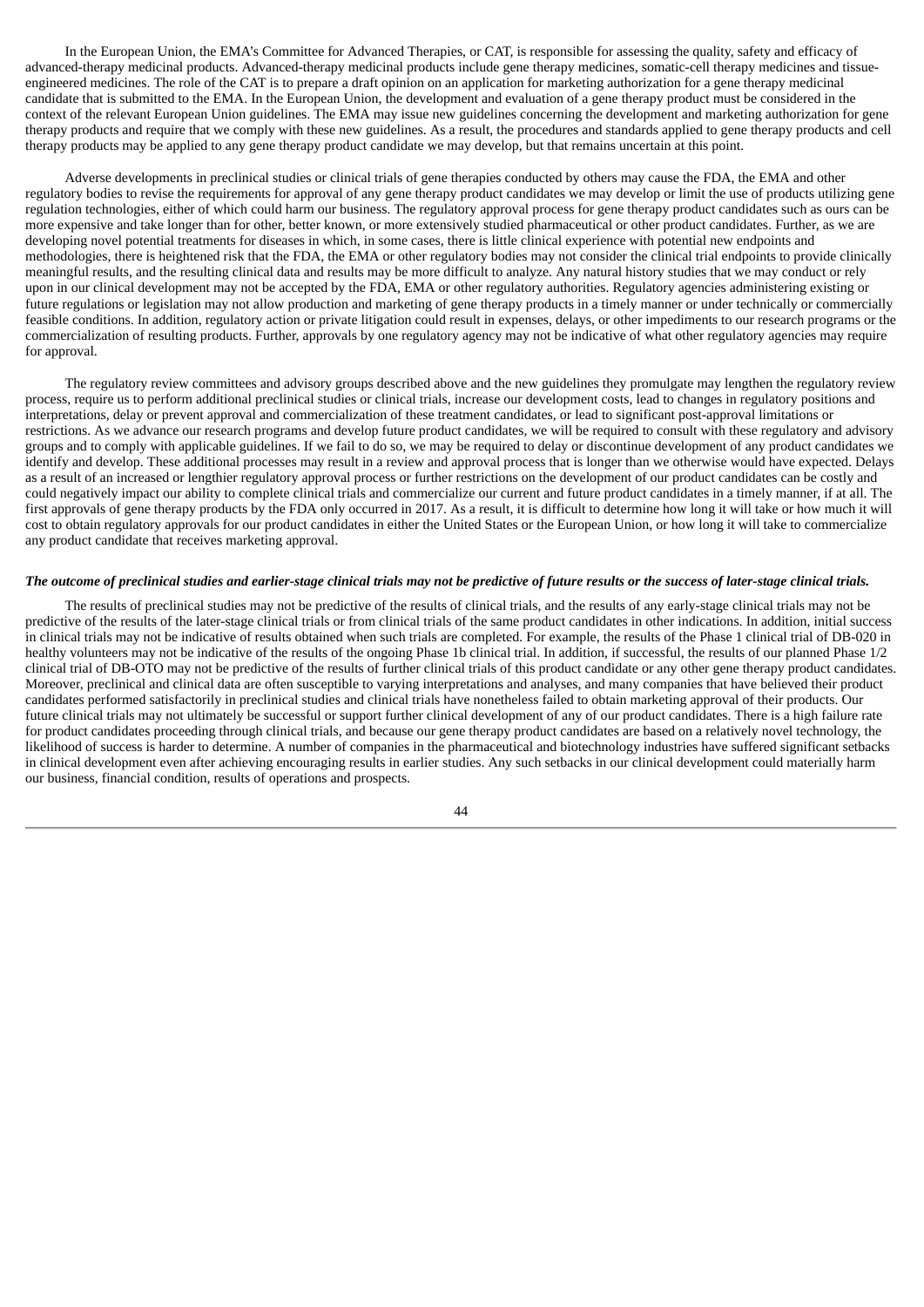# Interim and preliminary results from our clinical trials that we announce or publish from time to time may change as more participant data become available and are subject to audit and verification procedures, which could result in material changes in the final data.

From time to time, we may publish interim or preliminary results from our clinical trials. Interim results from clinical trials that we may complete are subject to the risk that one or more of the clinical outcomes may materially change as participant enrollment continues and more participant data become available. We also make assumptions, estimations, calculations and conclusions as part of our analyses of data, and we may not have received or had the opportunity to fully evaluate all data. Preliminary or top-line results also remain subject to audit and verification procedures that may result in the final data being materially different from the preliminary data we previously published. Additionally, preliminary data from clinical trials that we may complete are subject to the risk that one or more of the clinical outcomes may materially change as patient enrollment continues and more patient data become available. As a result, interim and preliminary data should be viewed with caution until the final data are available. Differences between preliminary or interim data and final data could be material and could significantly harm our reputation and business prospects and may cause the trading price of our common stock to fluctuate significantly.

# If we experience delays or difficulties in participant enrollment for clinical trials, our research and development efforts and the receipt of necessary *regulatory approvals could be significantly delayed or prevented.*

Identifying and qualifying individuals to participate in clinical trials is critical to our success. We may not be able to identify, recruit and enroll a sufficient number of participants, or those with required or desired characteristics, to complete our clinical trials in a timely manner. Any delay or difficulty in participant enrollment could significantly delay or otherwise hinder our research and development efforts and delay or prevent receipt of necessary regulatory approvals.

Participant enrollment and trial completion is affected by factors including:

- perceived risks and benefits in the case of our gene therapy product candidates, of a small virus commonly used in gene therapy, known as adeno-associated virus, or AAV, for the potential treatment of hearing loss and balance disorders;
- size of the patient population, including for rare diseases such as the rare diseases on which our gene therapy programs are currently focused, and process for identifying potential trial participants;
- the potential direct or indirect impact of the COVID-19 pandemic;
- design of the trial;
- inclusion and exclusion criteria;
- perceived risks and benefits of the product candidate;
- availability of competing therapies and clinical trials;
- severity of the disorder under investigation;
- availability of genetic testing for potential participants;
- proximity and availability of clinical trial sites for potential participants;
- ability to obtain and maintain informed consent;
- risk that enrolled participants will drop out before completion of the trial;
- the commitment of our clinical investigators to identify potential participants;
- patient referral practices of physicians;
- ability to monitor participants adequately during and after product candidate administration; and
- ability to recruit and retain trial participants due to other unforeseen circumstances.

For example, due to the continued impact of the COVID-19 pandemic on the pace of patient screening and enrollment and the closure of trial sites in the United States that we had expected to re-open, we previously experienced a delay in when we expected to report results from an interim analysis of our ongoing Phase 1b clinical trial of DB-020.

Our gene therapy programs are initially targeting orphan diseases with relatively small populations, which limits the pool of potential participants for our gene therapy clinical trials. Because gene therapy trials generally require participants who have not previously received any other gene therapy or potentially other pharmacological therapeutics for the same indication or treatment with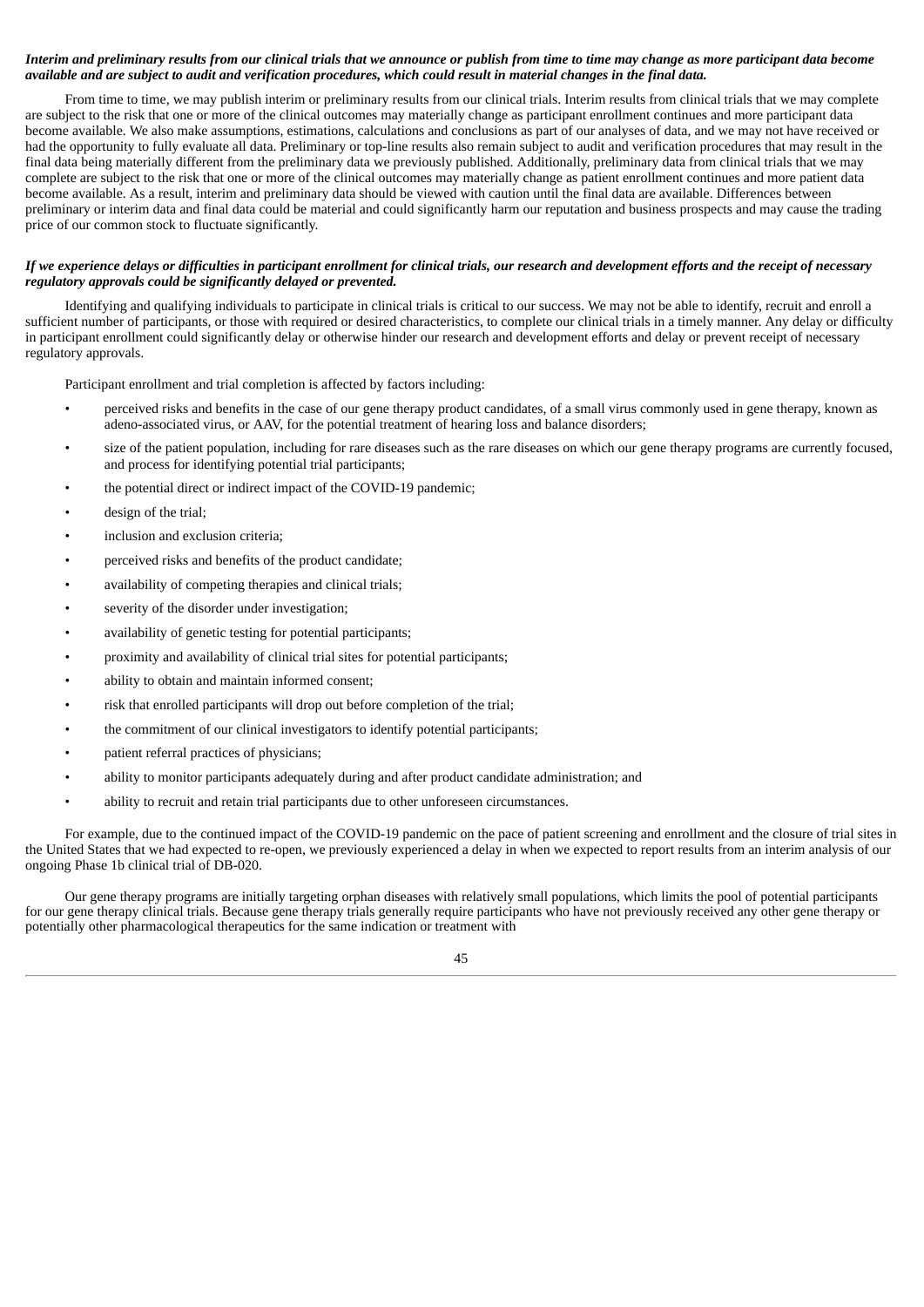medical devices (for example, cochlear implants), we will also need to compete with others who are also developing gene therapies or pharmacologic therapeutics for these same indications for the same group of potential clinical trial participants. This competition could reduce the number and types of potential participants available to us, as some potential participants who might have opted to enroll in our clinical trials may instead opt to enroll in one being conducted by one of our competitors. In addition, individuals may also be unwilling to participate in our clinical trials because of negative publicity from adverse events in the biotechnology or biopharmaceutical industries, particularly to the extent that such negative publicity is related to gene therapy. Challenges in recruiting and enrolling sufficient numbers of suitable participants in clinical trials could increase costs, affect the timing and outcome of our planned clinical trial or future clinical trials and result in delays to our current development plan for our product candidates. If we have difficulty enrolling a sufficient number of individuals to conduct our clinical trials as planned, we may need to delay, limit or terminate ongoing or planned clinical trials, any of which would harm our business, financial condition, results of operations and prospects.

### Our product candidates or the process for administering our product candidates may cause undesirable side effects or have other properties that could delay or prevent their regulatory approval, limit their commercial potential or result in significant negative consequences following any potential *marketing approval.*

We have only conducted a clinical trial of DB-020 and have not conducted clinical trials in any of our gene therapy programs.

In past clinical trials that were conducted by others with non-AAV vectors, several significant side effects were caused by gene therapy product candidates, including reported cases of leukemia and death. Other potential side effects associated with both AAV and non-AAV vectors could include immunologic reactions or insertional oncogenesis, which is the process whereby the insertion of a functional gene near a gene that is important in cell growth or division results in uncontrolled cell division, which could potentially enhance the risk of malignant transformation. If our gene therapy product candidates demonstrate a similar adverse effect, or other adverse events, we may be required to halt or delay further clinical development of our gene therapy product candidates.

In addition to side effects caused by the product candidate itself, the administration process also can cause side effects. Although the procedure we have developed to deliver our gene therapy product candidate is based on the surgical approach employed by neurotologists and pediatric otolaryngologists during a standard cochlear implantation procedure, any surgical procedure runs risks related to infection and damage to parts of the body adjacent to the treated area. In addition, until we are able to test the procedure on humans, we cannot be certain that our delivery mechanism will be successful. If side effects were to occur in connection with the surgical procedure during our planned clinical trials or if we fail to successfully apply our delivery approach in humans, our clinical trials could be suspended or terminated.

If, in the future, we are unable to demonstrate that trial side effects were not caused by our product candidates or the related procedures, the FDA, the EMA or other regulatory authorities could order us to cease further development of, or deny approval of, our product candidates for any or all targeted indications. Even if we are able to demonstrate that any future serious adverse events are not product-related, and regulatory authorities do not order us to cease further development of our product candidates, such occurrences could cause our reputation to suffer and affect patient recruitment or the ability of enrolled participants to complete the trial. Moreover, if we elect, or are required, to delay, suspend or terminate any clinical trial of any of our product candidates, the commercial prospects of such product candidates may be harmed and our ability to generate product revenues from any of these product candidates may be delayed or eliminated. Any of these occurrences may harm our ability to develop other product candidates, and may harm our business, financial condition, results of operations and prospects significantly.

Regulatory approval of and/or demand for our potential products will depend in part on public acceptance of the use of gene therapies for the prevention or treatment of human diseases. Public attitudes may be influenced by claims that gene therapies are unsafe, unethical or immoral and, consequently, our products may not gain the acceptance of the public or the medical community. Adverse public attitudes may adversely impact our ability to enroll clinical trials. Moreover, our success will depend upon physicians prescribing, and their patients being willing to receive, treatments that involve the use of product candidates we may develop. In 1999, there was public backlash against the field of gene therapy following the death of a participant in a clinical trial, which utilized a different type of gene therapy product candidate vector, from an extreme type of immune response that can be lifethreatening. Any of these events could prevent us from achieving or maintaining market acceptance of our product candidates and could significantly harm our business, financial condition, results of operations and prospects.

#### *We may not be successful in our efforts to identify or discover additional potential product candidates.*

A key element of our strategy is to apply our proprietary platform to expand our pipeline of gene therapies for the treatment of acquired hearing and balance disorders. The discovery activities that we are conducting may not be successful in identifying product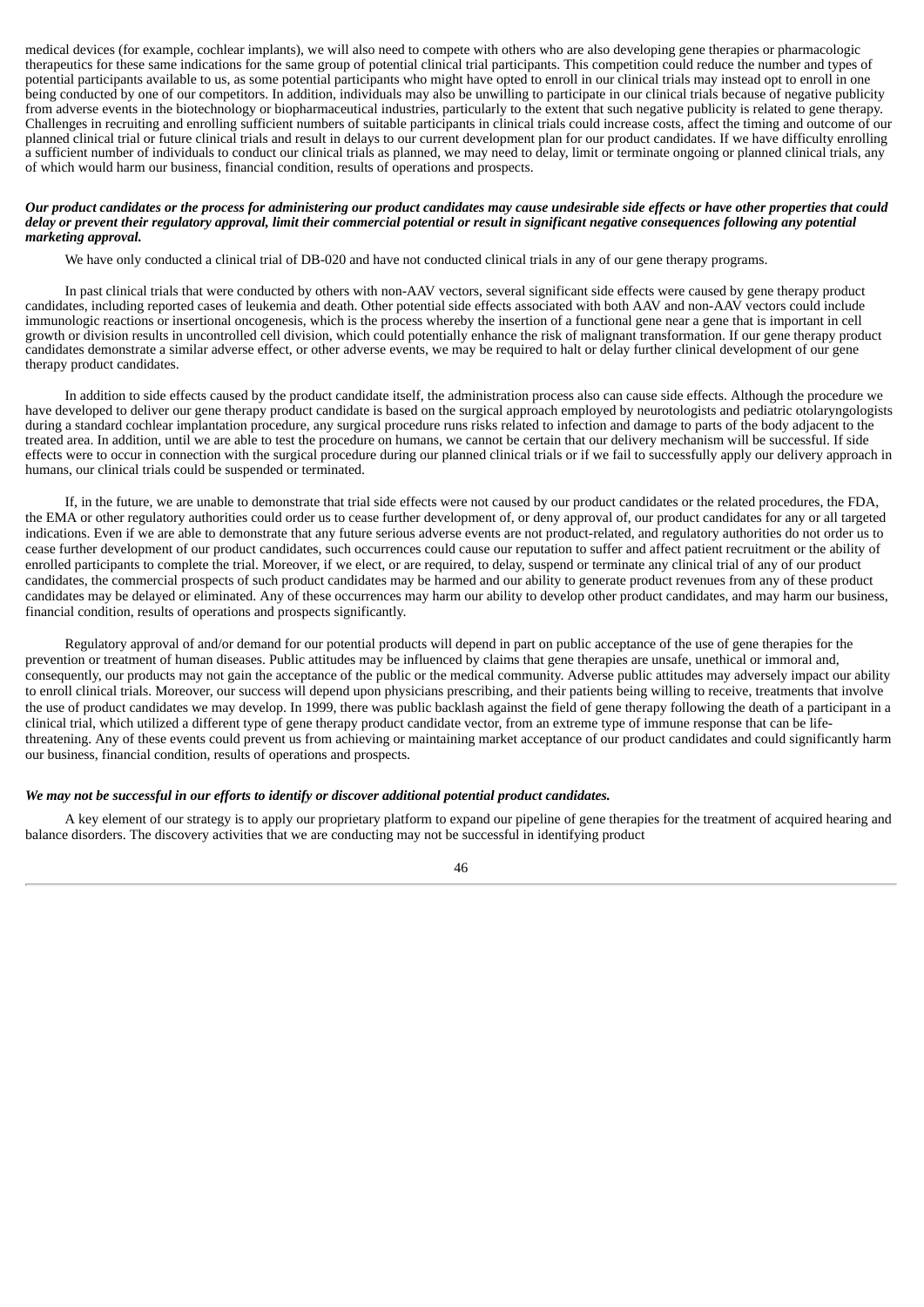candidates that are useful in restoring or improving hearing or balance. The process by which we identify product candidates may fail to yield product candidates for clinical development for a number of reasons, including those discussed in these risk factors and also:

- we may not be able to assemble sufficient resources to acquire or discover additional product candidates;
- competitors may develop alternatives that render our potential product candidates obsolete or less attractive;
- potential product candidates we develop may nevertheless be covered by third parties' patents or other exclusive rights;
- potential product candidates may, on further study, be shown to have harmful side effects, toxicities or other characteristics that indicate that they are unlikely to be products that will receive marketing approval and achieve market acceptance;
- potential product candidates may not be effective in treating their targeted disorders;
- the market for a potential product candidate may change so that the continued development of that product candidate is no longer reasonable;
- a potential product candidate may not be capable of being produced in commercial quantities at an acceptable cost, or at all; or
- the regulatory pathway for a potential product candidate may be too complex and difficult to navigate successfully or economically.

## We may expend our limited resources to pursue a particular program, product candidate or indication and fail to capitalize on programs, product candidates or indications that may be more profitable or for which there is a greater likelihood of success.

Because we have limited financial and managerial resources, we focus on research programs and expect to focus on product candidates that we identify for specific indications among many potential options. As a result, we may forego or delay pursuit of opportunities with other product candidates or for other indications that later prove to have greater commercial potential, or we may choose to focus our efforts and resources on a potential product candidate that ultimately proves to be unsuccessful. Our resource allocation decisions may cause us to fail to capitalize on viable commercial products or profitable market opportunities. Our spending on current and future research and development programs and product candidates for specific indications may not yield any commercially viable medicines. If we do not accurately evaluate the commercial potential or target market for a particular product candidate, we may relinquish valuable rights to that product candidate through collaboration, licensing or other royalty arrangements in cases in which it would have been more advantageous for us to retain sole development and commercialization rights to such product candidate. Any such event could have a material adverse effect on our business, financial condition, results of operations and prospects.

### Clinical trial and product liability lawsuits against us could divert our resources, cause us to incur substantial liabilities and limit commercialization of *our product candidates.*

We face an inherent risk of clinical trial and product liability exposure related to the testing of product candidates in clinical trials, and we will face an even greater risk if we commercially sell any products that we may develop. While we currently have no products that have been approved for commercial sale, the current and future use of product candidates by us in clinical trials, and the sale of any approved products in the future, may expose us to liability claims. These claims might be made by patients that use the product, healthcare providers, pharmaceutical companies or others selling such products. If we cannot successfully defend ourselves against claims that our product candidates or products caused injuries, we will incur substantial liabilities. Regardless of merit or eventual outcome, liability claims may result in:

- decreased demand for our product candidates;
- injury to our reputation and significant negative media attention;
- withdrawal of clinical trial participants;
- significant costs to defend any related litigation;
- substantial monetary awards to trial participants or patients;
- loss of revenue;
- reduced resources of our management to pursue our business strategy; and
- the inability to commercialize our product candidates.

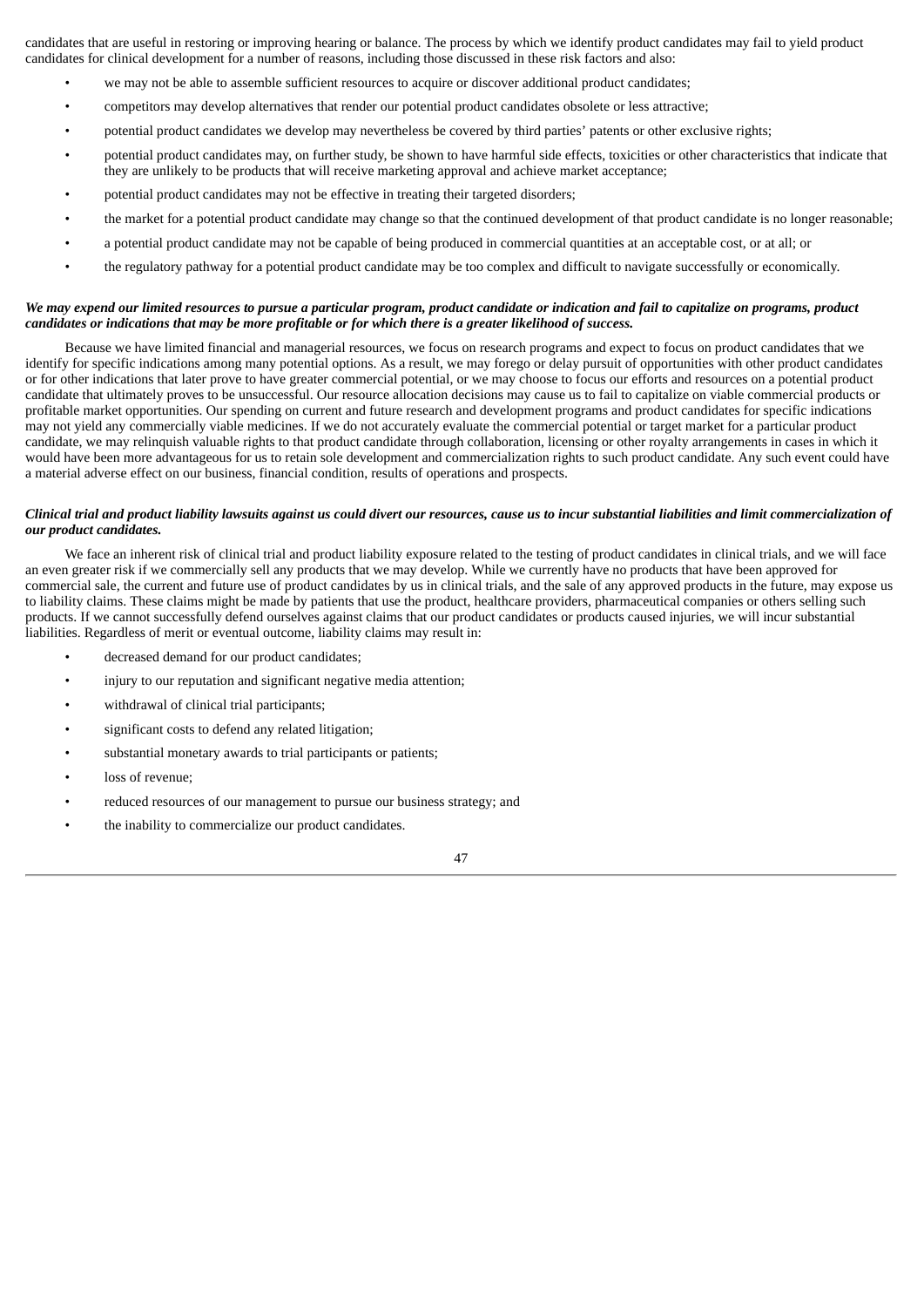We will need to increase our insurance coverage as we expand our clinical trials or if we commence commercialization of any product candidates. Insurance coverage is increasingly expensive. We may not be able to maintain insurance coverage at a reasonable cost or in an amount adequate to satisfy any liability that may arise. If a successful clinical trial or product liability claim or series of claims is brought against us for uninsured liabilities or in excess of insured liabilities, our assets may not be sufficient to cover such claims and our business operations could be impaired.

### **Risks Related to Manufacturing**

The manufacture of gene therapy products is complex and difficult and is subject to a number of scientific and technical risks, some of which are common to the manufacture of drugs and biologics and others of which are unique to the manufacture of gene therapies. We could experience *manufacturing problems that result in delays in our gene therapy development or commercialization programs.*

Gene therapy drug products are complex and difficult to manufacture. For our IND-enabling studies of DB-OTO and our planned Phase 1/2 clinical trial of DB-OTO, we intend to rely on the manufacturing facility of Catalent Maryland, Inc., or Catalent, for supply of the product candidate. In addition to Catalent, we also rely upon other CROs and CDMOs for providing certain materials for the manufacturing process.

We believe that the high demand for clinical gene therapy material and a scarcity of potential contract manufacturers may cause long lead times for establishing manufacturing capabilities for gene therapy drug development activities. Even after a manufacturer is engaged, any problems that arise during manufacturing process development may result in unanticipated delays to our timelines, including delays attributable to securing additional manufacturing slots. There may also be long lead times to manufacture or procure starting materials such as plasmids and cell lines, especially for high-quality starting materials that are current good manufacturing process, or cGMP, compliant. In particular, plasmids, cell lines and other starting materials for gene therapy manufacture are usually sole sourced, as there are a limited number of qualified suppliers. The progress of our gene therapy programs is highly dependent on these suppliers providing us or our contract manufacturers with the necessary starting materials that meet our requirements in a timely manner. A failure to procure or a shortage of necessary starting materials likely would delay our manufacturing and development timelines.

Problems with the manufacturing process, including even minor deviations from the normal process, could result in product defects or manufacturing failures that result in lot failures, product recalls, product liability claims and insufficient inventory. If we successfully develop product candidates, we may encounter problems achieving adequate quantities and quality of clinical-grade materials that meet FDA or other applicable standards or specifications with consistent and acceptable production yields and costs.

A number of factors common to the manufacturing of biologics and small molecules could also cause production issues or interruptions for gene therapies, including raw material or starting material variability in terms of quality, cell line viability, productivity or stability issues, shortages of any kind, shipping, distribution, storage and supply chain failures, growth media contamination, equipment malfunctions, operator errors, facility contamination, labor problems, natural disasters, public health epidemics, disruption in utility services, terrorist activities or "acts of God" that are beyond our or our contract manufacturers' control. It is often the case that early-stage process development is conducted with materials that are not manufactured using cGMP starting materials, techniques or processes and which are not subject to the same level of analysis that would be required for clinical grade material. We may encounter difficulties in translating the manufacturing processes used to produce research grade materials to cGMP compliant processes, and any changes in the manufacturing process may affect the safety and efficacy profile of our product candidates.

In addition, the FDA and comparable regulatory authorities in other jurisdictions may require us to submit samples of any lot of any approved biological product together with the protocols showing the results of applicable tests at any time. Under some circumstances, the FDA or comparable regulatory authorities in other jurisdictions may prohibit the distribution of a lot until the agency authorizes its release. Slight deviations in the manufacturing process, including those affecting quality attributes and stability, may result in unacceptable changes in the product that could result in lot failures and product recalls.

Given the nature of biologics manufacturing, there is a risk of contamination during manufacturing. Any contamination could materially harm our ability to produce product candidates on schedule and could harm our results of operations and cause reputational damage. Some of the raw materials that we anticipate will be required in our manufacturing process are derived from biologic sources. Such raw materials are difficult to procure and may be subject to contamination or recall. A material shortage, contamination, recall or restriction on the use of biologically derived substances in the manufacture of any product candidates we may develop could adversely impact or disrupt the commercial manufacturing or the production of clinical material, which could materially harm our development timelines and our business, financial condition, results of operations and prospects.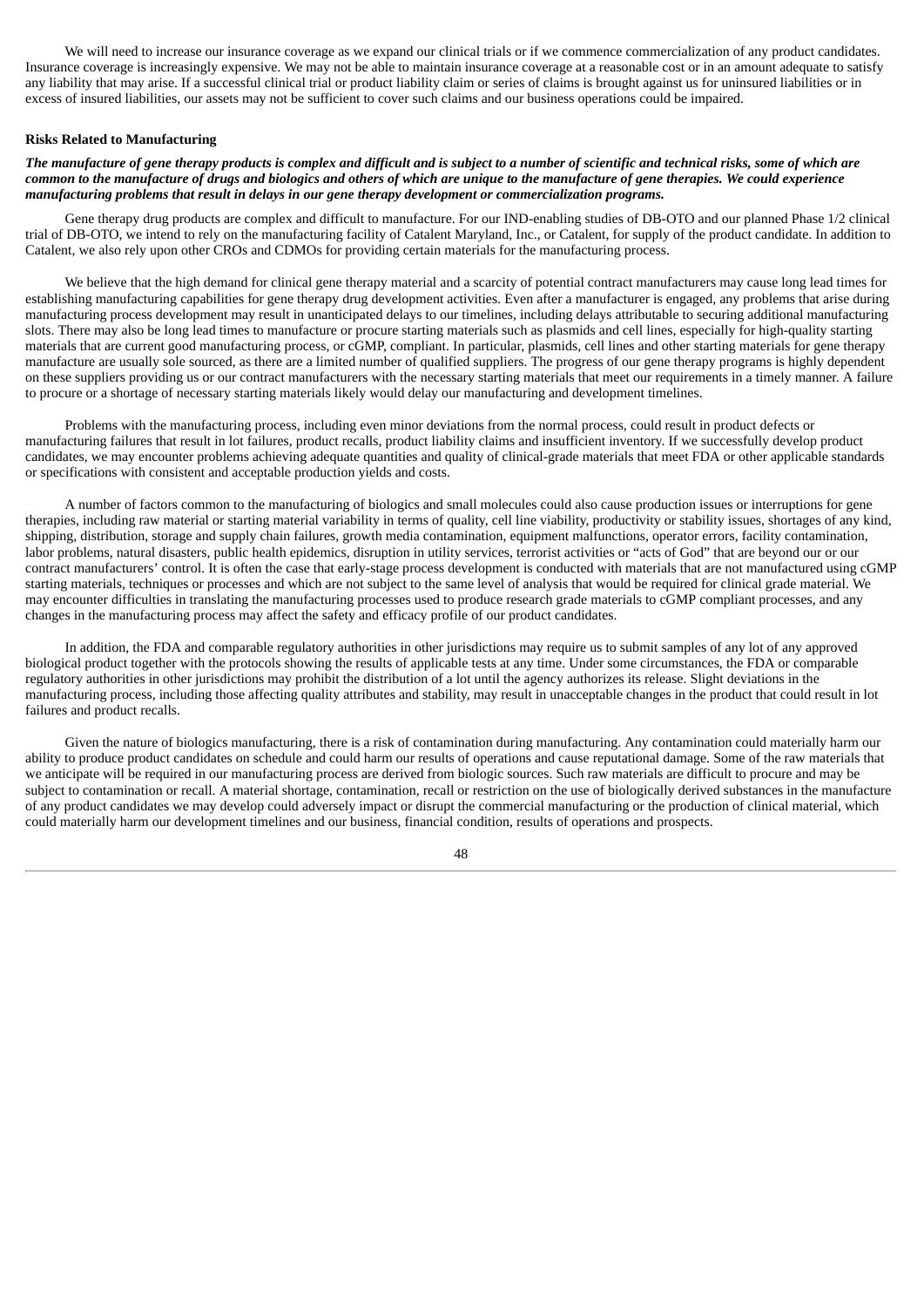An important part of manufacturing drug products is performing analytical testing. Analytical testing of gene therapies involves tests that are more numerous, more complex in scope and take a longer time to develop and to conduct as compared to traditional drugs. We and our contract manufacturers need to expend considerable time and resources to develop assays and other analytical tests for our gene therapy product candidates, including assays to assess the titer and potency of our gene therapy product candidates. Some assays need to be outsourced to specialized testing laboratories. Even when assays are developed, they need to be further tested, qualified or validated depending on the nature of the assay and the stage of product candidate development, which may take substantial time and resources. Because of the lagging nature of analytical testing, we may proceed with additional manufacturing and other development activities without having first fully characterized our manufactured materials. If the results of the testing fail to meet our expectations, we may need to delay or repeat certain manufacturing and development activities.

#### *Changes in methods of product candidate manufacturing or formulation may result in additional costs or delay.*

As product candidates proceed through preclinical studies to late-stage clinical trials towards potential approval and commercialization, it is common that various aspects of the program, such as manufacturing methods and formulation, are altered along the way in an effort to optimize processes and results. Such changes carry the risk that they will not achieve these intended objectives. Any of these changes could cause our product candidates to perform differently and affect the results of our planned clinical trial or future clinical trials conducted with the materials manufactured using altered processes. Such changes may also require additional testing, FDA notification or FDA approval. This could delay completion of clinical trials, require the conduct of bridging clinical trials or the repetition of one or more clinical trials, increase clinical trial costs, delay approval of our product candidates and jeopardize our ability to commence sales and generate revenue.

### We depend on third-party suppliers for materials used in the manufacture of our product candidates, and the loss of these third-party suppliers or their *inability to supply us with adequate materials could harm our business.*

We rely on third-party suppliers for certain materials and components required for the production of our product candidates. Our dependence on these third-party suppliers and the challenges we may face in obtaining adequate supplies of materials involve several risks, including limited control over pricing, availability and quality and delivery schedules. There is substantial demand and limited supply for certain of the raw materials used to manufacture gene therapy products. As a small company, our negotiation leverage is limited, and we are likely to get lower priority than other companies that are larger than we are. We cannot be certain that our suppliers will continue to provide us with the quantities of these raw materials that we require or satisfy our anticipated specifications and quality requirements. Any supply interruption in limited or sole sourced raw materials could materially harm our ability to manufacture our product candidates until a new source of supply, if any, could be identified and qualified. We may be unable to find a sufficient alternative supply channel in a reasonable time or on commercially reasonable terms. Any performance failure on the part of our suppliers could delay the development and potential commercialization of our product candidates, including limiting supplies necessary for clinical trials and regulatory approvals, which would have a material adverse effect on our business.

### **Risks Related to Our Dependence on Third Parties**

# We and our contract manufacturers are subject to significant regulation with respect to manufacturing our products. The manufacturing facilities on *which we rely may not continue to meet regulatory requirements and have limited capacity.*

All entities involved in the preparation of therapeutics for clinical trials or commercial sale, including our existing contract manufacturers for our product candidates, are subject to extensive regulation. Components of a finished therapeutic product approved for commercial sale or used in late-stage clinical trials must be manufactured in accordance with cGMP. These regulations govern manufacturing processes and procedures (including record keeping) and the implementation and operation of quality systems to control and assure the quality of investigational products and products approved for sale. Poor control of production processes can lead to the introduction of adventitious agents or other contaminants or to inadvertent changes in the properties or stability of our product candidates that may not be detectable in final product testing. We or our contract manufacturers must supply all necessary documentation in support of a new drug application, or NDA, or biologics license application, or BLA, on a timely basis and must adhere to the FDA's GLP and cGMP regulations enforced by the FDA through its facilities inspection program. Our facilities and quality systems and the facilities and quality systems of some or all of our third-party contractors must pass a pre-approval inspection for compliance with the applicable regulations as a condition of regulatory approval of our product candidates or any of our other potential products. In addition, the regulatory authorities may, at any time, audit or inspect a manufacturing facility involved with the preparation of our product candidates or our other potential products or the associated quality systems for compliance with the regulations applicable to the activities being conducted. If these facilities do not pass a pre-approval plant inspection, FDA approval of the products will not be granted.

The regulatory authorities also may, at any time following approval of a product for sale, audit our manufacturing facilities or those of our thirdparty contractors. If any such inspection or audit identifies a failure to comply with applicable regulations or if a

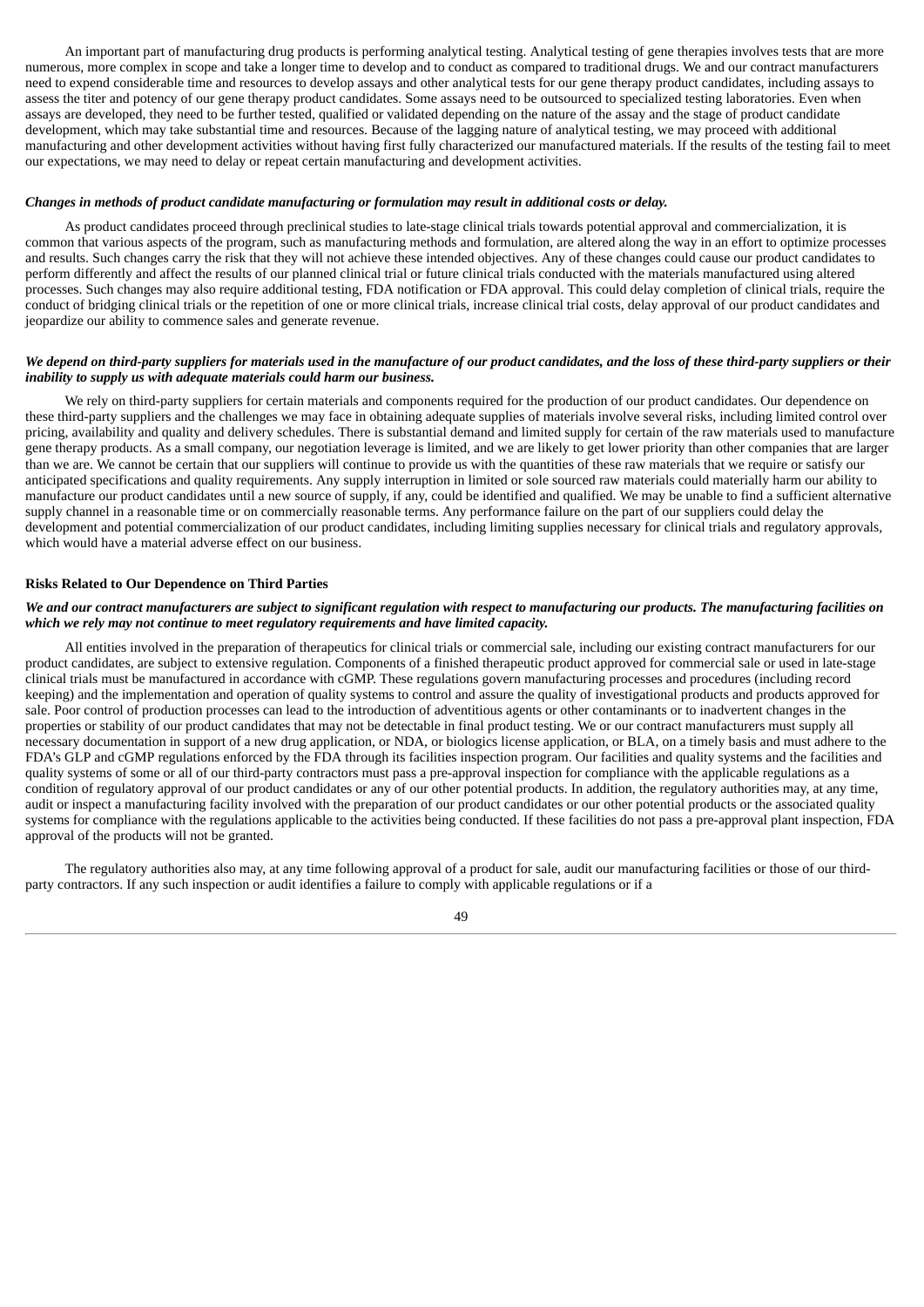violation of our product specifications or applicable regulations occurs independent of such an inspection or audit, we or the relevant regulatory authority may require remedial measures that may be costly and/or time-consuming for us or a third party to implement and that may include the temporary or permanent suspension of a clinical trial or commercial sales or the temporary or permanent closure of a facility. Any such remedial measures imposed upon us or third parties with whom we contract could materially harm our business.

If we or any of our third-party manufacturers fail to maintain regulatory compliance, the FDA can impose regulatory sanctions including, among other things, refusal to approve a pending application for a new drug product or biologic product, or revocation of a pre-existing approval. As a result, our business, financial condition, results of operations and prospects may be materially harmed.

Additionally, if supply from one approved manufacturer is interrupted, there could be a significant disruption in supply. An alternative manufacturer would need to be qualified through an NDA or BLA supplement, which could result in further delay. The regulatory agencies may also require additional studies or trials if a new manufacturer is relied upon for commercial production. Switching manufacturers may involve substantial costs and is likely to result in a delay in our desired clinical and commercial timelines.

These factors could cause the delay of clinical trials, regulatory submissions, required approvals or commercialization of our product candidates, cause us to incur higher costs and prevent us from commercializing our products successfully. Furthermore, if our suppliers fail to meet contractual requirements, and we are unable to secure one or more replacement suppliers capable of production at a substantially equivalent cost, our clinical trials may be delayed or we could lose potential revenue.

### We rely, and expect to continue to rely, on third parties to conduct, supervise and monitor our clinical trials, and if these third parties perform in an *unsatisfactory manner, it may harm our business.*

We rely, and expect to continue to rely, on CROs and clinical trial sites to ensure our clinical trials are conducted properly and on time and we expect to have limited influence over their actual performance. We control only certain aspects of our CROs' activities. Nevertheless, we are responsible for ensuring that each of our clinical trials is conducted in accordance with the applicable protocol, legal, regulatory and scientific standards, and our reliance on the CROs does not relieve us of our regulatory responsibilities.

We and our CROs are required to comply with GCPs for conducting, recording and reporting the results of clinical trials to assure that the data and reported results are credible and accurate and that the rights, integrity and confidentiality of clinical trial participants are protected. The FDA enforces these GCPs through periodic inspections of sponsors, principal investigators and clinical sites. If we or our CROs fail to comply with applicable GCPs, the clinical data generated in our clinical trials may be deemed unreliable and the FDA may require us to perform additional clinical trials before approving any marketing applications. Upon inspection, the FDA may determine that our clinical trials did not comply with GCPs. In addition, our clinical trials will require a sufficient number of participants to evaluate the safety and effectiveness of our product candidates. Accordingly, if our CROs fail to comply with these regulations or fail to recruit a sufficient number of participants, we may be required to repeat such clinical trials, which would delay the regulatory approval process.

Our CROs are not our employees, and we are therefore unable to directly monitor whether or not they devote sufficient time and resources to our clinical programs. These CROs may also have relationships with other commercial entities, including our competitors, for whom they may also be conducting clinical trials or other drug development activities that could harm our competitive position. If our CROs do not successfully carry out their contractual duties or obligations, fail to meet expected deadlines, or if the quality or accuracy of the clinical data they obtain is compromised due to the failure to adhere to our clinical protocols or regulatory requirements, or for any other reasons, our clinical trials may be extended, delayed or terminated, and we may not be able to obtain regulatory approval for, or successfully commercialize, our product candidates. As a result, our financial results and the commercial prospects for our product candidates would be harmed, our costs could increase and our ability to generate revenues could be delayed.

The federal Health Insurance Portability and Accountability Act of 1996, as amended by the Health Information Technology for Economic and Clinical Health Act of 2009, and their respective implementing regulations, impose obligations on "covered entities," including certain healthcare providers, health plans and healthcare clearinghouses, as well as their respective "business associates" that create, receive, maintain or transmit individually identifiable health information for or on behalf of a covered entity, with respect to safeguarding the privacy, security and transmission of individually identifiable health information. Such obligations may require us to pass certain obligations on to our CROs or other third parties with whom we do business, including transferal of personal information or individually identifiable health information.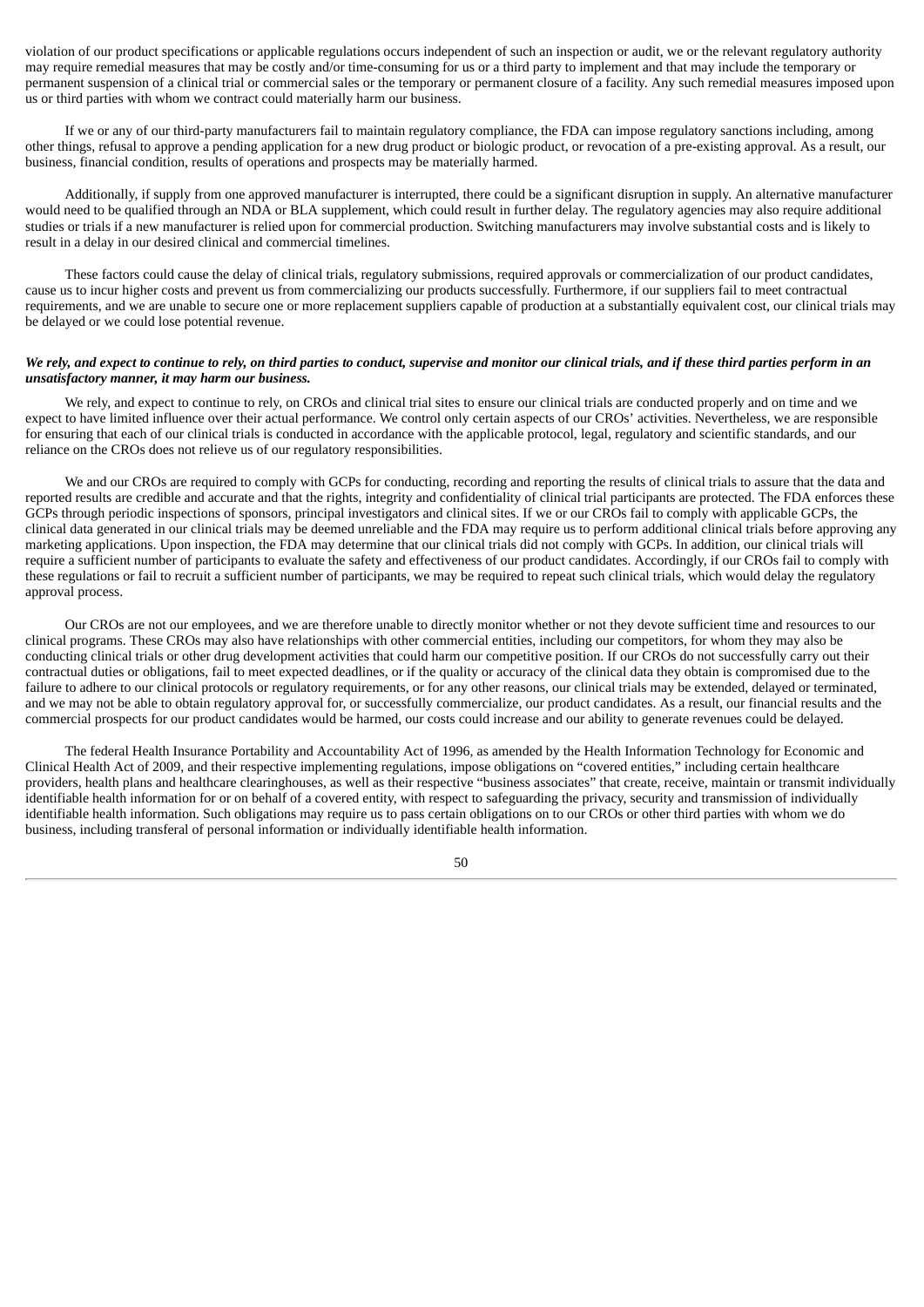### We depend on single-source suppliers for some of the components and materials used in our product candidates.

We depend on single-source suppliers for some of the components and materials used in our product candidates. We cannot ensure that these suppliers or service providers will remain in business, have sufficient capacity or supply to meet our needs or that they will not be purchased by one of our competitors or another company that is not interested in continuing to work with us. Our use of single-source suppliers of raw materials, components, key processes and finished goods exposes us to several risks, including disruptions in supply, price increases or late deliveries. There are, in general, relatively few alternative sources of supply for substitute components. These vendors may be unable or unwilling to meet our future demands for our clinical trials or commercial sale. Establishing additional or replacement suppliers for these components, materials and processes could take a substantial amount of time and it may be difficult to establish replacement suppliers who meet regulatory requirements. Any disruption in supply from any single-source supplier or service provider could lead to supply delays or interruptions, which would damage our business, financial condition, results of operations and prospects.

If we have to switch to a replacement supplier, the manufacture and delivery of any product candidates we may develop could be interrupted for an extended period, which could adversely affect our business. Establishing additional or replacement suppliers, if required, may not be accomplished quickly. If we are able to find a replacement supplier, the replacement supplier would need to be qualified and may require additional regulatory authority approval, which could result in further delay. While we seek to maintain adequate inventory of the single source components and materials used in our products, any interruption or delay in the supply of components or materials, or our inability to obtain components or materials from alternate sources at acceptable prices in a timely manner, could impair our ability to meet the demand for our product candidates.

# We expect to depend on collaborations with third parties for the research, development, manufacture and commercialization of programs or product *candidates. If these collaborations are not successful, our business could be adversely affected.*

As part of our strategy, we intend to maximize the value of our pipeline and our platform by exploring strategic collaborations. If we enter into such arrangements with any third parties, we will likely have limited control over the amount and timing of resources that our collaborators dedicate to the development or commercialization of any product candidates we develop or commercialize with them. Our ability to generate revenue from these arrangements will depend on our collaborators' abilities to successfully perform the functions assigned to them in these arrangements. For instance, under the Regeneron Agreement, we are dependent on Regeneron to contribute various technologies, employees and research services.

Collaborations that we enter into may not be successful, and any success will depend heavily on the efforts and activities of our collaborators. For example, in September 2018, we entered into a collaboration and license agreement with Oricula Therapeutics, LLC, but in September 2019, we terminated the agreement. Collaborations pose a number of risks, including the following:

- collaborators have significant discretion in determining the amount and timing of efforts and resources that they will apply to these collaborations;
- collaborators may not perform their obligations as expected;
- collaborators may not pursue development of our product candidates or may elect not to continue or renew programs based on results of clinical trials or other studies, changes in the collaborators' strategic focus or available funding, or external factors, such as an acquisition, that divert resources or create competing priorities;
- collaborators may not pursue commercialization of any product candidates that achieve regulatory approval or may elect not to continue or renew commercialization programs based on results of clinical trials or other studies, changes in the collaborators' strategic focus or available funding, or external factors, such as an acquisition, that may divert resources or create competing priorities;
- collaborators may delay programs, preclinical studies or clinical trials, provide insufficient funding for programs, preclinical studies or clinical trial programs, stop a preclinical study or clinical trial or abandon a product candidate, repeat or conduct new clinical trials or require a new formulation of a product candidate for clinical testing;
- we may not have access to, or may be restricted from disclosing, certain information regarding product candidates being developed or commercialized under a collaboration and, consequently, may have limited ability to inform our stockholders about the status of such product candidates on a discretionary basis;
- collaborators could independently develop, or develop with third parties, products that compete directly or indirectly with our product candidates and products if the collaborators believe that the competitive products are more likely to be successfully developed or can be commercialized under terms that are more economically attractive than ours;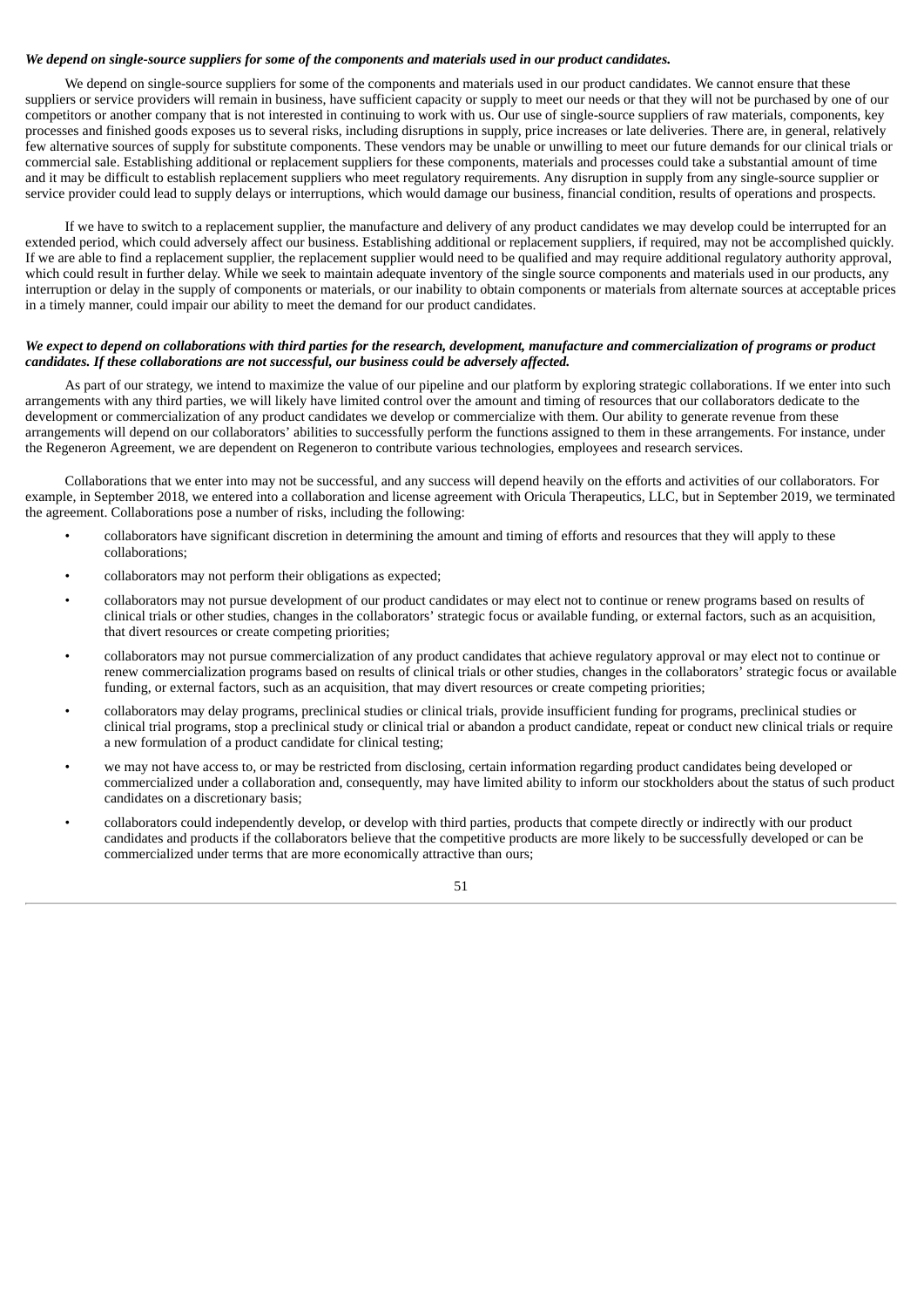- product candidates discovered in collaboration with us may be viewed by our collaborators as competitive with their own product candidates or products, which may cause collaborators to cease to devote resources to the commercialization of our product candidates;
- a collaborator may fail to comply with applicable regulatory requirements regarding the development, manufacture, distribution or marketing of a product candidate or product;
- a collaborator with marketing and distribution rights to one or more of our product candidates that achieve regulatory approval may not commit sufficient resources to the marketing and distribution of such product or products;
- disagreements with collaborators, including disagreements over intellectual property or proprietary rights, contract interpretation or the preferred course of development, might cause delays or terminations of the research, development or commercialization of product candidates, might lead to additional responsibilities for us with respect to product candidates, or might result in litigation or arbitration, any of which would be time-consuming and expensive;
- collaborators may not properly obtain, maintain, enforce, defend or protect our intellectual property or proprietary rights or may use our proprietary information in such a way as to potentially lead to disputes or legal proceedings that could jeopardize or invalidate our intellectual property or proprietary information or expose us to potential litigation;
- disputes may arise with respect to the ownership of intellectual property developed pursuant to our collaborations;
- collaborators may infringe, misappropriate or otherwise violate the intellectual property or proprietary rights of third parties, which may expose us to litigation and potential liability; and
- collaborations may be terminated, and, if terminated, we could be required to raise additional capital to pursue further development or commercialization of the applicable product candidates.

Collaboration agreements may not lead to development or commercialization of product candidates in the most efficient manner, or at all. If any collaborations that we enter into do not result in the successful development and commercialization of products or if one of our collaborators terminates its agreement with us, we may not receive any future research funding or milestone or royalty payments under the collaboration. If we do not receive the funding we expect under these agreements, our development of our product candidates could be delayed and we may need additional resources to develop our product candidates. All of the risks relating to product development, regulatory approval and commercialization described in this Quarterly Report on Form 10-Q also apply to the activities of our collaborators.

Additionally, subject to its contractual obligations to us, if a collaborator of ours is involved in a business combination, the collaborator might deemphasize or terminate the development or commercialization of any product candidate licensed to it by us. If one of our collaborators terminates its agreement with us, we may find it more difficult to attract new collaborators and our perception in the business and financial communities could be adversely affected.

# If conflicts arise between us and our current or future collaborators, these parties may act in a manner adverse to us and could limit our ability to *implement our strategies.*

If conflicts arise between us and Regeneron or any future collaborators, the other party may act in a manner adverse to us and could limit our ability to implement our strategies. Our collaborators may develop, either alone or with others, products in related fields that are competitive with our product candidates that are the subject of these collaborations with us. Competing products, either developed by the collaborators or to which the collaborators have rights, may result in the withdrawal of support for our product candidates.

Some of our future collaborators could also become our competitors. Our collaborators could develop competing products, preclude us from entering into collaborations with their competitors, fail to obtain timely regulatory approvals, terminate their agreements with us prematurely, fail to devote sufficient resources to the development and commercialization of products, or merge with or be acquired by a third party who may do any of these things. Any of these factors could harm our product development efforts.

# If we are not able to establish or maintain collaborations on commercially reasonable terms, we may have to alter our development and *commercialization plans and our business could be adversely affected.*

We face significant competition in attracting appropriate collaborators, and a number of more established companies may also be pursuing strategies to license or acquire third-party intellectual property rights that we consider attractive. These established companies may have a competitive advantage over us due to their size, financial resources and greater clinical development and commercialization capabilities. In addition, companies that perceive us to be a competitor may be unwilling to assign or license rights to us. Whether we reach a definitive agreement for a collaboration will depend, among other things, upon our assessment of the

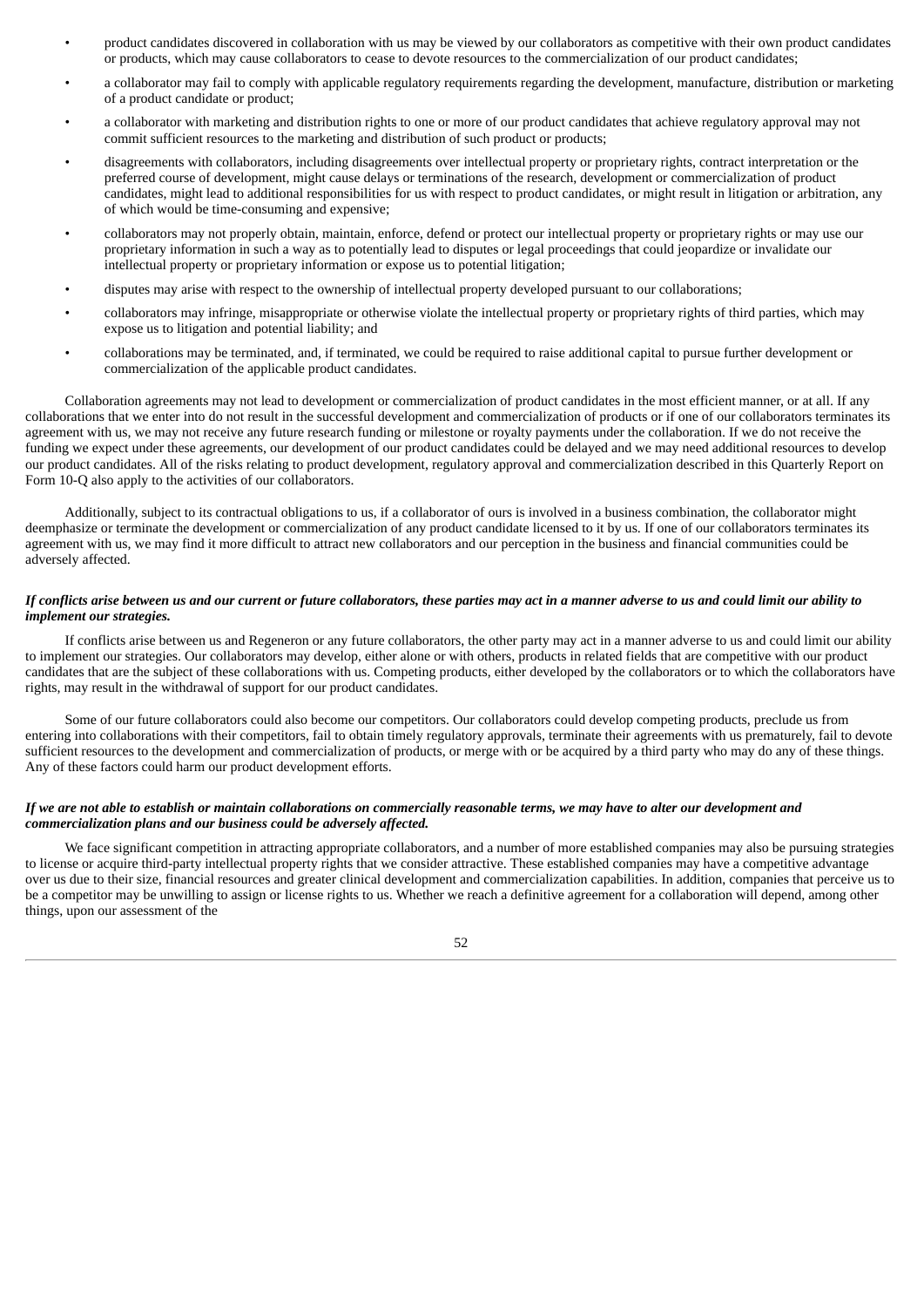collaborator's resources and expertise, the terms and conditions of the proposed collaboration and the proposed collaborator's evaluation of a number of factors. Those factors may include the design or results of clinical trials, the likelihood of approval by the FDA, EMA or other regulatory authorities, the potential market for the subject product candidate, the costs and complexities of manufacturing and delivering such product candidate to patients, the potential of competing products, the existence of uncertainty with respect to our ownership of technology, which can exist if there is a challenge to such ownership without regard to the merits of the challenge, the terms of any existing collaboration agreements, and industry and market conditions generally. The collaborator may also have the opportunity to collaborate on other product candidates or technologies for similar indications and will have to evaluate whether such a collaboration could be more attractive than the one with us for our product candidate.

Collaborations are complex and time-consuming to negotiate, document and execute. In addition, consolidation among large pharmaceutical and biotechnology companies has reduced the number of potential future collaborators.

We may not be able to negotiate additional collaborations on a timely basis, on acceptable terms or at all. If we are unable to do so, we may have to curtail the development of the product candidate for which we are seeking to collaborate, reduce or delay its program or one or more of our other programs, delay its potential commercialization or reduce the scope of any sales or marketing activities, or increase our expenditures and undertake development or commercialization activities at our own expense. If we elect to fund and undertake development or commercialization activities on our own, we may need to obtain additional expertise and additional capital, which may not be available to us on acceptable terms or at all. If we fail to enter into collaborations and do not have sufficient funds or expertise to undertake the necessary development and commercialization activities, we may not be able to further develop our product candidates or bring them to market or continue to develop our platform.

### **Risks Related to Commercialization**

### We face substantial competition, which may result in others discovering, developing or commercializing products before or more successfully than we *do.*

The development and commercialization of new drug products is highly competitive. We face competition with respect to our product candidates from major pharmaceutical companies, specialty pharmaceutical companies and biotechnology companies worldwide. There are a number of large pharmaceutical and biotechnology companies that currently market and sell products or are pursuing the development of products for the treatment of many of the disorders for which we are developing our product candidates. Some of these competitive products and therapies are based on scientific approaches that are the same as or similar to our approach, and others are based on entirely different approaches. Potential competitors also include academic institutions, government agencies and other public and private research organizations that conduct research, seek patent protection and establish collaborative arrangements for research, development, manufacturing and commercialization.

We expect to face competition from existing products and product candidates in development for each of our programs. There are currently no approved drugs for the treatment of hearing loss or balance disorders.

We expect that our product candidates and programs for congenital, monogenic hearing loss and for acquired hearing loss will compete with product candidates and programs being advanced by:

- Akouos, Inc., which is developing AK-OTOF, a gene therapy for profound hearing loss resulting from deficiency in OTOF, which is in preclinical development and has preclinical gene therapy programs targeting GJB2 and Usher Syndrome Type 3A and for treatment of sensorineural hearing loss through hair cell regeneration. Akouos, Inc. has announced that it plans to submit an IND to the FDA for AK-OTOF in the first half of 2022;
- Frequency Therapeutics, Inc., or Frequency, which is developing small molecule therapeutics intended to treat sensorineural hearing loss through regeneration of cochlear hair cells through activation of inner ear progenitor cells. Frequency's lead program, FX-322, is currently in Phase 2 clinical trials. In 2019, Frequency announced a partnership with Astellas Pharma, Inc., or Astellas, under which Astellas agreed to oversee development and commercialization of its lead program worldwide, except in the United States, where Frequency will assume those responsibilities;
- Otonomy, Inc., or Otonomy, and Applied Genetic Technologies Corporation, which are collaborating on the development of an AAV-based gene therapy to restore hearing in individuals with profound hearing loss caused by mutation of the GJB2 gene. Otonomy has announced that it plans to submit an IND to the FDA for OTO-825 in the first half of 2023; and
- Sensorion SA, or Sensorion, which has three gene therapy programs targeting GJB2-mediated hearing loss, Usher Syndrome Type I and OTOF-deficiency in preclinical development.

We are aware of product candidates in development to protect against chemotherapy-induced ototoxicity, including PEDMARK, a formulation of sodium thiosulfate delivered via systemic injection, being developed by Fennec Pharmaceuticals, Inc., or Fennec, for the prevention of platinum-induced ototoxicity in pediatric cancer patients with localized, non-metastatic, solid tumors.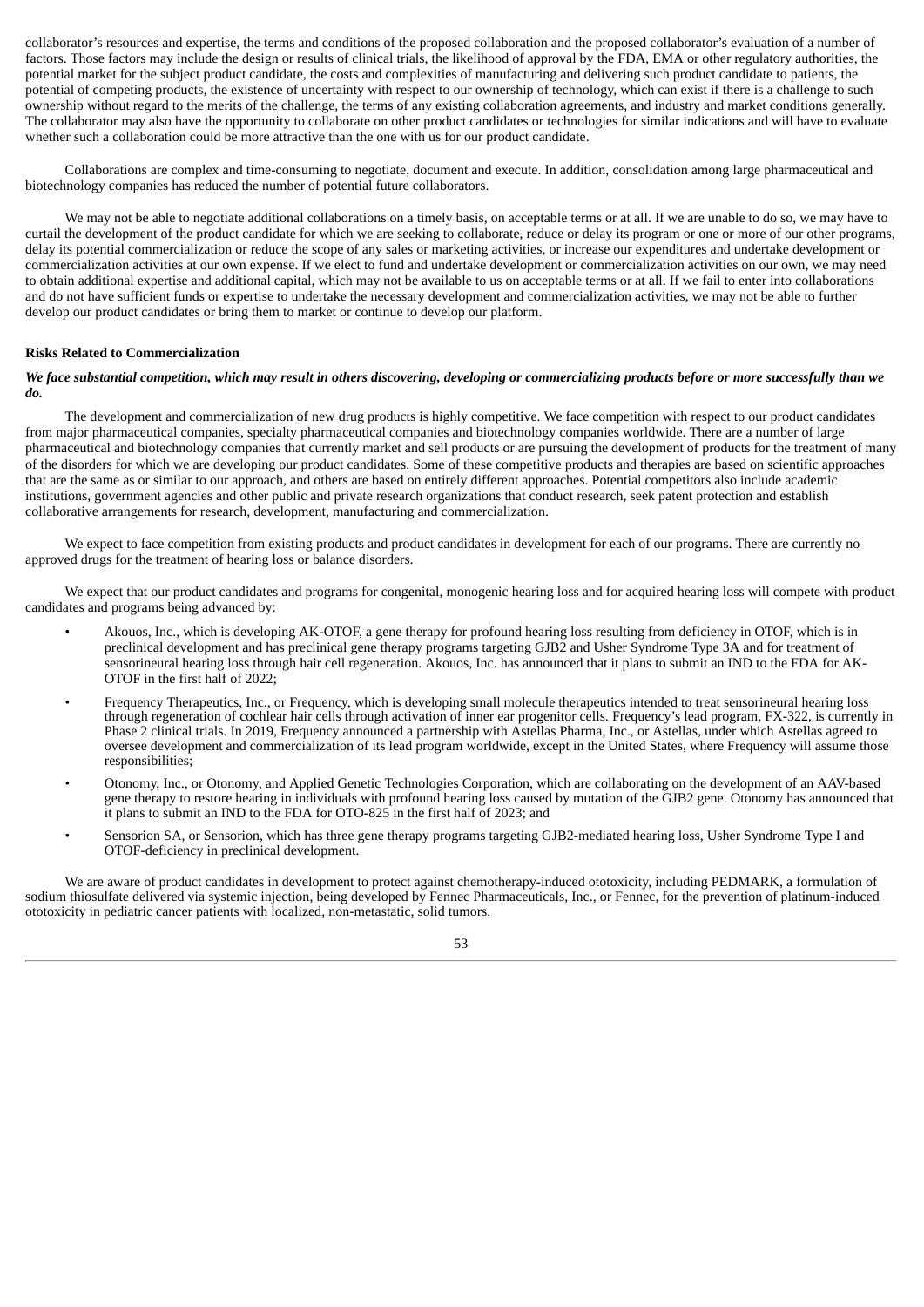In August 2020 and in November 2021, Fennec received complete response letters from the FDA for its NDA for PEDMARK. In April 2022, Fennec announced FDA acceptance of its NDA resubmission for PEDMARK. We are also aware of SENS-401, a small molecule being developed by Sensorion that is in Phase 2 clinical trials for prevention of chemotherapy related hearing loss, LPT99, a small molecule being developed by Spiral Therapeutics, Inc. that is in Phase 1 clinical trials for prevention of chemotherapy related hearing loss, D-methionine, an amino acid that has been shown to protect against hearing loss in experimental settings, and SPI-3005, an oral agent primarily being developed by Sound Pharmaceuticals, Inc. for noise and age-related hearing loss that is in Phase 2 clinical trials for chemotherapy related hearing loss. We are also aware of additional therapeutic approaches in preclinical development that may target prevention of hearing loss in patients receiving cisplatin chemotherapy. We are also aware that Sound Pharmaceuticals, Inc. is pursuing treatments for Meniere's Disease, a balance disorder.

Our commercial opportunity could be reduced or eliminated if our competitors develop and commercialize products that are safer, more effective, have fewer or less severe side effects, are more convenient or are less expensive than our product candidates, or that would render any product candidates that we may develop obsolete or non-competitive. Our competitors also may obtain FDA or other regulatory approval for their product candidates more rapidly than we may obtain approval for ours, or may obtain regulatory exclusivity, any of which could result in our competitors establishing a strong market position before we are able to enter the market. Additionally, technologies developed by our competitors may render our product candidates uneconomical or obsolete, and we may not be successful in marketing any product candidates we may develop against competitors.

Many of the companies against which we are competing or against which we may compete in the future have significantly greater financial resources and expertise in research and development, manufacturing, preclinical testing, conducting clinical trials, obtaining regulatory approvals and marketing approved products than we do. Furthermore, mergers and acquisitions in the pharmaceutical and biotechnology industries may result in even more resources being concentrated among a smaller number of our competitors.

# The market opportunities for our product candidates may be smaller than we anticipated or may be limited to those patients who are ineligible for or have failed prior treatments. If we encounter difficulties enrolling patients in our clinical trials, our clinical development activities could be delayed or *otherwise adversely affected.*

Our current and future target patient populations are based on our beliefs and estimates regarding the incidence or prevalence of certain types of the indications that may be addressable by our product candidates, which is derived from a variety of sources, including scientific literature and surveys of clinics. Our projections may prove to be incorrect and the number of potential patients may turn out to be lower than expected. The total addressable market opportunity for our product candidates will ultimately depend upon a number of factors including the diagnosis and treatment criteria included in the final label, if approved for sale in specified indications, acceptance by the medical community, patient access and product pricing and reimbursement. Even if we obtain significant market share for our product candidates, because the potential target populations could be small, we may never achieve profitability without obtaining regulatory approval for additional indications.

# Negative public opinion of gene therapy and increased regulatory scrutiny of gene therapy and genetic research may adversely impact the development *or commercial success of our current and future product candidates.*

Our potential therapeutic products involve introducing genetic material into a patient's cells. The clinical and commercial success of our potential products will depend in part on public acceptance of the use of gene therapy and gene regulation for the prevention or treatment of human diseases. Public attitudes may be influenced by claims that gene therapy and gene regulation are unsafe, unethical or immoral, and consequently, our products may not gain the acceptance of the public or the medical community. Adverse public attitudes may adversely impact our ability to enroll clinical trials. Moreover, our success will depend upon physicians prescribing, and their patients being willing to receive, treatments that involve the use of product candidates we may develop in lieu of, or in addition to, existing treatments with which they are already familiar and for which greater clinical data may be available.

More restrictive government regulations or negative public opinion would have a negative effect on our business or financial condition and may delay or impair the development and commercialization of our product candidates or demand for any products once approved. For example, in 2003, trials using early versions of murine gamma-retroviral vectors, which integrate with, and thereby alter, the host cell's DNA, have led to several well-publicized adverse events, including reported cases of leukemia. Although none of our current product candidates utilizes murine gamma-retroviral vectors, our product candidates use AAV viral vectors. Among the risks in any gene therapy product based on viral vectors are the risks of immunogenicity, elevated liver enzymes and insertional oncogenesis. If any of our vectors demonstrate a similar effect, we may decide or be required to halt or delay further clinical development of any product candidates that utilize that vector. Adverse events in our or others' clinical trials, even if not ultimately attributable to our product candidates, and the resulting publicity could result in increased governmental regulation, unfavorable public perception, potential regulatory delays in the testing or approval of our product candidates, stricter labeling requirements for those product candidates that are approved and a decrease in demand for any such product candidates. The risk of cancer remains a concern

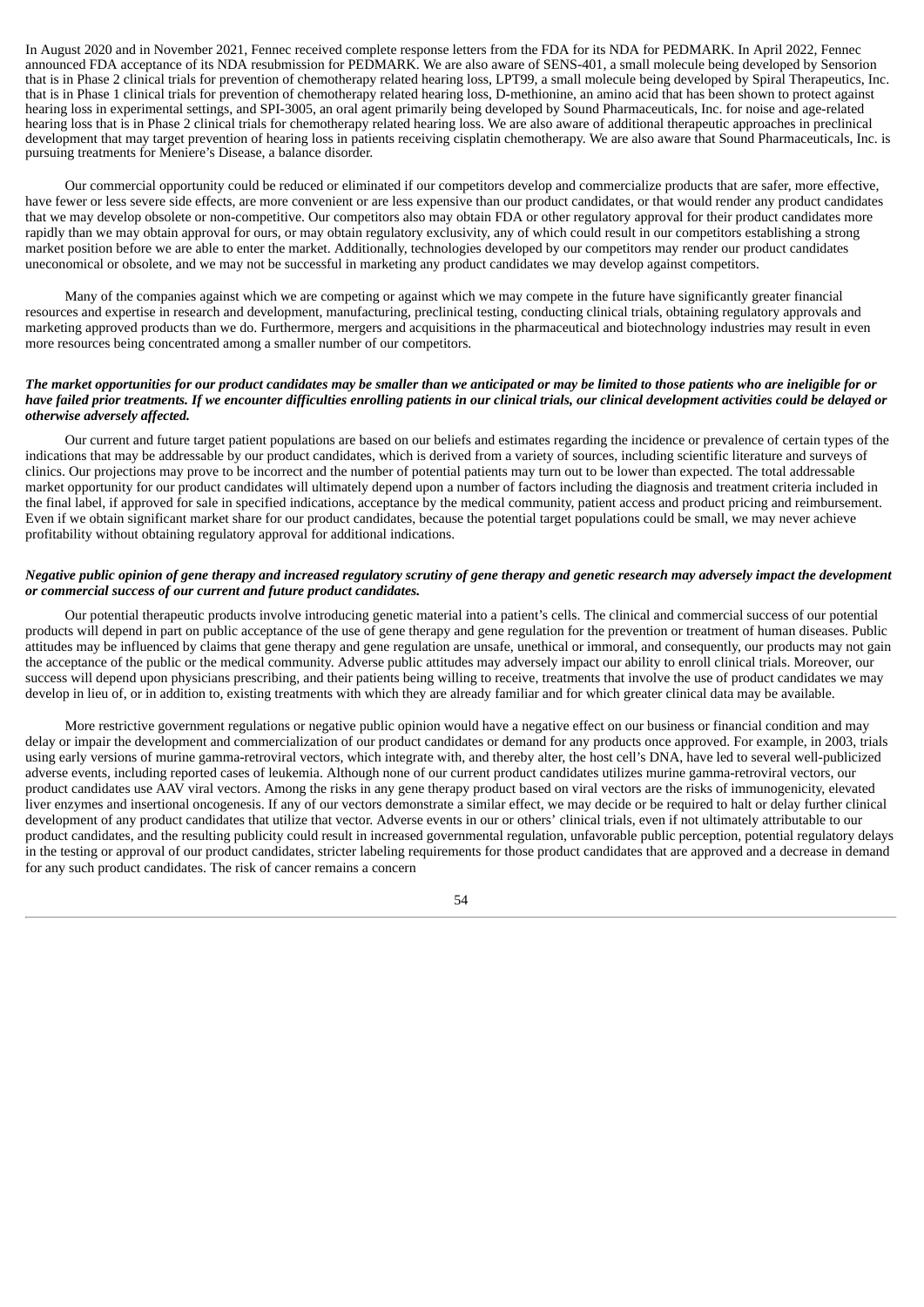for gene therapy and we cannot assure that it will not occur in any of our planned or future clinical trials or in any clinical trials conducted by other companies. In addition, there is the potential risk of delayed adverse events following exposure to gene therapy products due to persistent biological activity of the genetic material or other components of products used to carry the genetic material.

# Even if any product candidate we develop receives marketing approval, it may fail to achieve the degree of market acceptance by physicians, patients, *patient advocacy groups, third-party payors and others in the medical community necessary for commercial success.*

If any product candidate we develop receives marketing approval, it may nonetheless fail to gain sufficient market acceptance by physicians, patients, patient advocacy groups, third-party payors and others in the medical community. Sales of medical products depend in part on the willingness of physicians to prescribe the treatment, which is likely to be based on a determination by these physicians that the products are safe, therapeutically effective and cost-effective. In addition, the inclusion or exclusion of products from treatment guidelines established by various physician groups and the viewpoints of influential physicians can affect the willingness of other physicians to prescribe the treatment. We cannot predict whether physicians, physicians' organizations, hospitals, other healthcare providers, government agencies or private insurers will determine that our product is safe, therapeutically effective and cost-effective as compared with competing treatments. Efforts to educate those in the medical community and third-party payors on the benefits of our product candidates may require significant resources and may not be successful. If our product candidates do not achieve an adequate level of acceptance, we may not generate significant product revenues and we may not become profitable. The degree of market acceptance of our product candidates, if approved for commercial sale, will depend on a number of factors, including:

- the efficacy and potential advantages compared to alternative treatments;
- the effectiveness of sales and marketing efforts:
- the cost of treatment in relation to alternative treatments;
- the clinical indications for which the product is approved;
- the convenience and ease of administration compared to alternative treatments;
- the willingness of the target patient population to try new therapies and of physicians to prescribe these therapies;
- the strength of marketing and distribution support;
- the timing of market introduction of competitive products;
- the availability of third-party coverage and adequate reimbursement, and patients' willingness to pay out of pocket for required co-payments or in the absence of third-party coverage or adequate reimbursement;
- the prevalence and severity of any side effects;
- publication of any post-approval data on the effectiveness and safety of the product; and
- any restrictions on the use of our products, if approved, together with other medications.

### If we are unable to establish sales, marketing and distribution capabilities or enter into sales, marketing and distribution agreements with third parties, *we may not be successful in commercializing our product candidates if and when they are approved.*

We currently have no sales, marketing or commercial product distribution capabilities and have no experience in commercializing products. To achieve commercial success for any product for which we have obtained marketing approval, we will need to establish a sales, marketing and distribution organization, either ourselves or through collaborations or other arrangements with third parties.

In the future, we expect to build a sales and marketing infrastructure to market some of our product candidates. There are costs and risks involved with establishing our own sales, marketing and distribution capabilities. For example, recruiting and training a sales force is expensive and time-consuming and could delay any product launch. If the commercial launch of a product candidate for which we recruit a sales force and establish marketing capabilities is delayed or does not occur for any reason, we would have prematurely or unnecessarily incurred these commercialization expenses. These efforts may be costly, and our investment would be lost if we cannot retain or reposition our sales and marketing personnel. We must also compete with other biotechnology and biopharmaceutical companies to recruit, hire, train and retain marketing and sales personnel.

Factors that may inhibit our efforts to commercialize our products on our own include: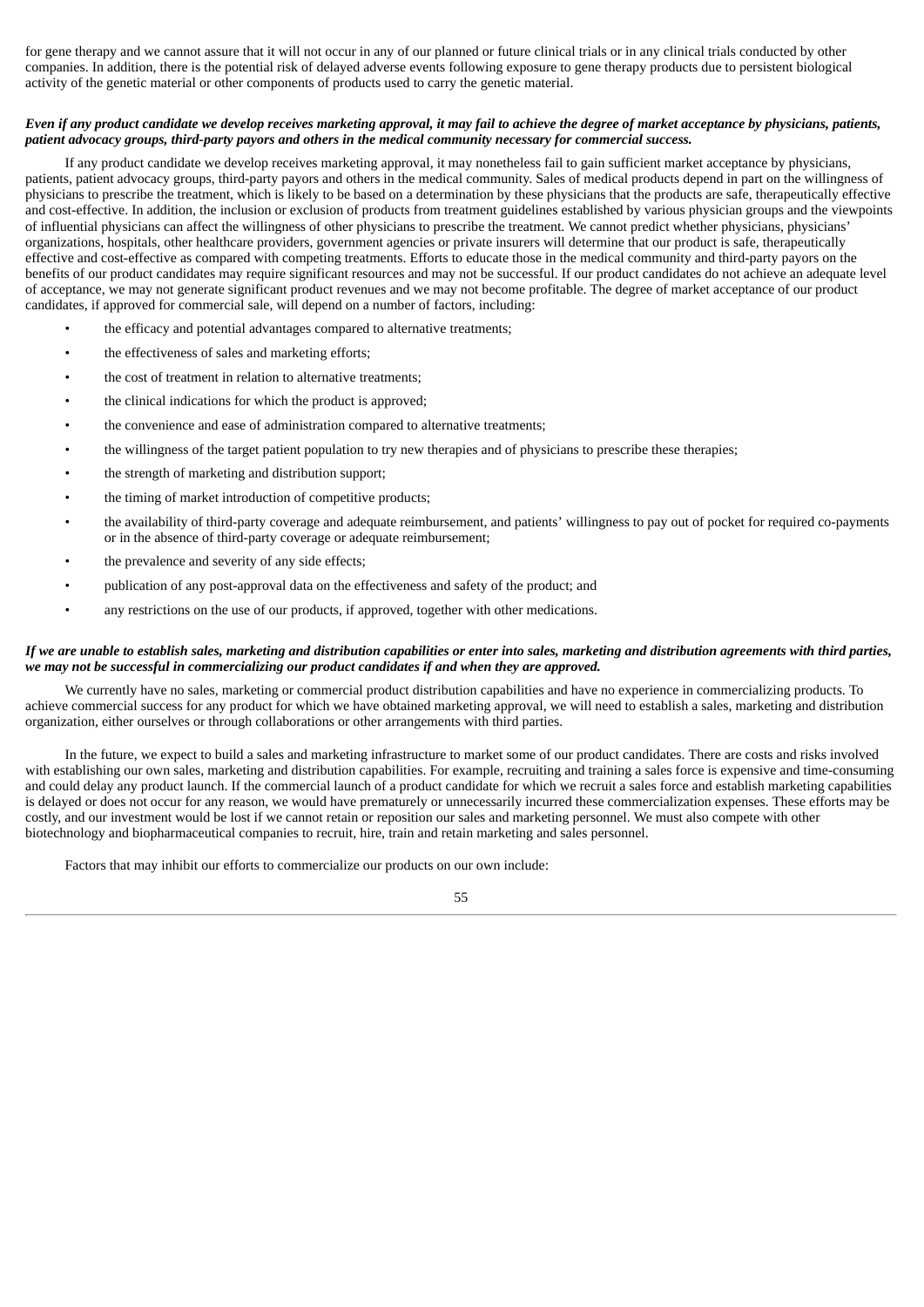- our inability to recruit, train and retain adequate numbers of effective sales, marketing, coverage or reimbursement, customer service, medical affairs and other support personnel;
- the inability of sales personnel to educate adequate numbers of physicians on the benefits of any future products;
- the inability of reimbursement professionals to negotiate arrangements for formulary access, reimbursement and other acceptance by payors;
- the inability to price our products at a sufficient price point to ensure an adequate and attractive level of profitability;
- restricted or closed distribution channels that make it difficult to distribute our products to segments of the patient population;
- the lack of complementary products to be offered by sales personnel, which may put us at a competitive disadvantage relative to companies with more extensive product lines;
- unforeseen costs and expenses associated with creating an independent sales and marketing organization; and
- unforeseen issues impacting supply, distribution, sales and marketing.

If we are unable to establish our own sales, marketing and distribution capabilities and we enter into arrangements with third parties to perform these services, our product revenues and our profitability, if any, are likely to be lower than if we were to market, sell and distribute any products that we develop ourselves. In addition, we may not be successful in entering into arrangements with third parties to sell, market and distribute our product candidates or may be unable to do so on terms that are acceptable to us. We likely will have little control over such third parties, and any of them may fail to devote the necessary resources and attention to sell and market our products effectively. There can be no assurance that we will be able to develop in-house sales, marketing and distribution capacities or establish or maintain relationships with third parties to perform these services. As a result, we may not successfully commercialize any product in any jurisdiction.

### If any of our product candidates receives marketing approval and we, or others, later discover that the drug is less effective than previously believed or causes undesirable side effects that were not previously identified, our ability to market the drug could be compromised.

Clinical trials of our product candidates are conducted in carefully defined subsets of patients who have agreed to enter into clinical trials. Consequently, it is possible that our clinical trials may indicate an apparent positive effect of a product candidate that is greater than the actual positive effect, if any, or alternatively fail to identify undesirable side effects. If one or more of our product candidates receives regulatory approval, and we, or others, later discover that they are less effective or less durable than previously believed, or cause undesirable side effects, a number of potentially significant negative consequences could result, including:

- withdrawal or limitation by regulatory authorities of approvals of such product;
- seizure of the product by regulatory authorities;
- recall of the product;
- restrictions on the marketing of the product or the manufacturing process for any component thereof;
- requirement by regulatory authorities of additional warnings on the label, such as a "black box" warning or contraindication;
- requirement that we implement a Risk Evaluation and Mitigation Strategy, or REMS, or create a medication guide outlining the risks of such side effects for distribution to patients;
- commitment to expensive post-marketing studies as a prerequisite of approval by regulatory authorities of such product;
- the product may become less competitive;
- initiation of regulatory investigations and government enforcement actions;
- initiation of legal action against us to hold us liable for harm caused to patients; and
- harm to our reputation and resulting harm to physician or patient acceptance of our products.

Any of these events could prevent us from achieving or maintaining market acceptance of a particular product candidate, if approved, and could significantly harm our business, financial condition, and results of operations.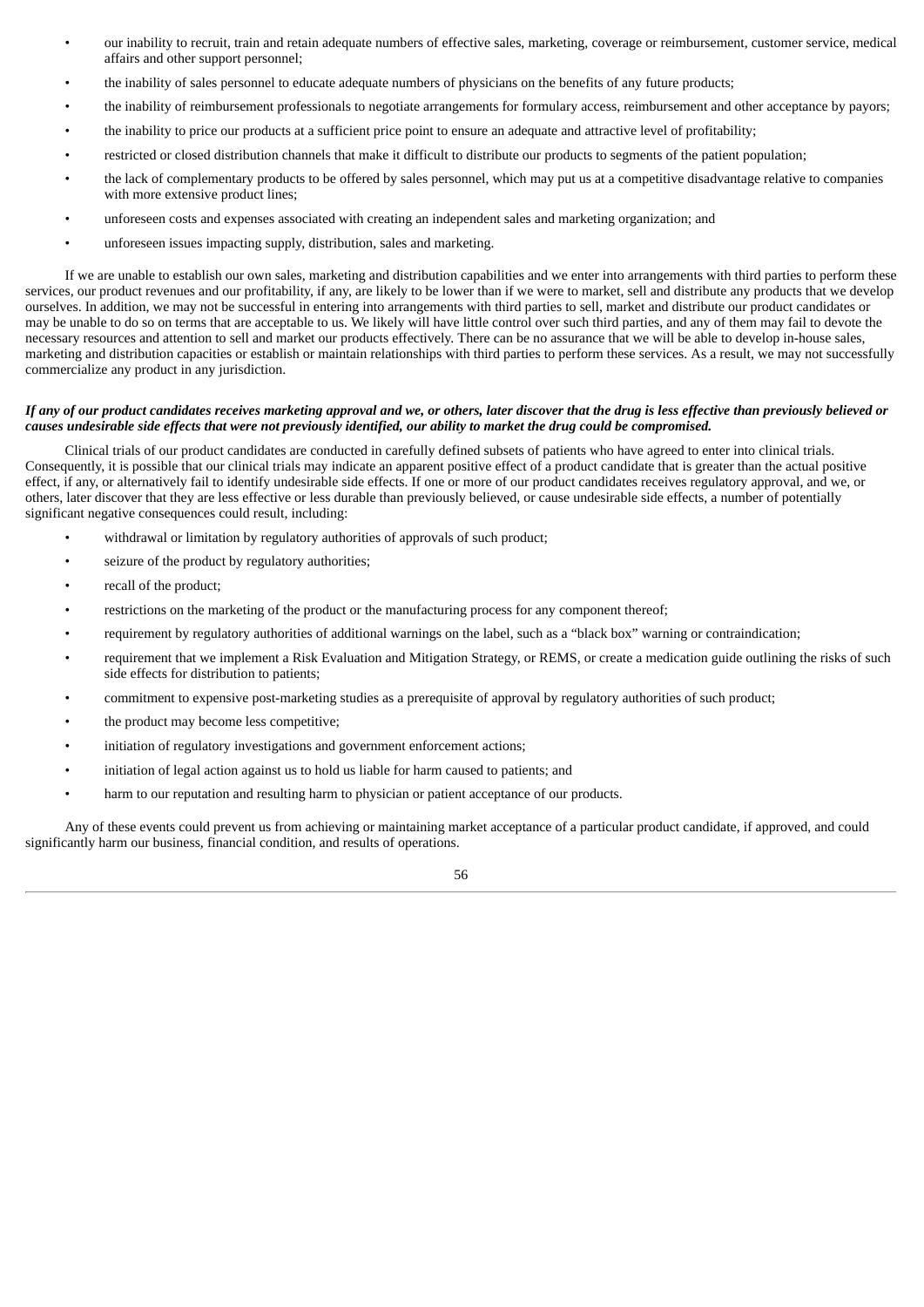# Our future growth depends, in part, on our ability to penetrate foreign markets, where we would be subject to additional regulatory burdens and other *risks and uncertainties that, if they materialize, could harm our business.*

Our future profitability will depend, in part, on our ability to commercialize our product candidates in markets outside of the United States. If we commercialize our product candidates in foreign markets, we will be subject to additional risks and uncertainties, including:

- economic weakness, including inflation, or political instability in particular economies and markets;
- the burden of complying with complex and changing foreign regulatory, tax, accounting and legal requirements, many of which vary between countries;
- different medical practices and customs in foreign countries affecting acceptance in the marketplace;
- tariffs and trade barriers, as well as other governmental controls and trade restrictions;
- other trade protection measures, import or export licensing requirements or other restrictive actions by U.S. or foreign governments;
- longer accounts receivable collection times;
- longer lead times for shipping;
- compliance with tax, employment, immigration and labor laws for employees living or traveling abroad;
- workforce uncertainty in countries where labor unrest is common;
- language barriers for technical training;
- reduced protection of intellectual property rights in some foreign countries;
- foreign currency exchange rate fluctuations and currency controls;
- differing foreign reimbursement landscapes;
- uncertain and potentially inadequate reimbursement of our products; and
- the interpretation of contractual provisions governed by foreign laws in the event of a contract dispute.

If risks related to any of these uncertainties materializes, it could have a material adverse effect on our business.

### **Risks Related to Our Intellectual Property**

Our rights to develop and commercialize any product candidates are subject and may in the future be subject, in part, to the terms and conditions of licenses aranted to us by third parties. If we fail to comply with our obligations under our current or future intellectual property license agreements or otherwise experience disruptions to our business relationships with our current or any future licensors, we could lose intellectual property rights that *are important to our business.*

We are and expect to continue to be reliant upon third-party licensors for certain patent and other intellectual property rights that are important or necessary to the development of our technology and product candidates. For example, we rely on licenses from the University of California, San Francisco, the University of Florida and the University of Missouri to certain patent rights. These license agreements impose, and we expect that any future license agreement will impose, specified diligence, milestone payment, royalty, commercialization, development and other obligations on us and require us to meet development timelines, or to exercise diligent or commercially reasonable efforts to develop and commercialize licensed products, in order to maintain the licenses.

Furthermore, our licensors have, or may in the future have, the right to terminate a license if we materially breach the agreement and fail to cure such breach within a specified period or in the event we undergo certain bankruptcy events. For example, such a termination may occur if we fail to meet specified development, regulatory and commercialization milestones by specified dates under our license agreements with the University of California, San Francisco, the University of Florida and the University of Missouri. In spite of our best efforts, our current or any future licensors might conclude that we have materially breached our license agreements and might therefore terminate the license agreements. If our license agreements are terminated, we may lose our rights to develop and commercialize product candidates and technology, lose patent protection, experience significant delays in the development and commercialization of our product candidates and technology, and incur liability for damages. If these in-licenses are terminated, or if the underlying intellectual property fails to provide the intended exclusivity, our competitors or other third parties could have the freedom to seek regulatory approval of, and to market, products and technologies identical or competitive to ours and we may be required to cease our development and commercialization of certain of our product candidates and technology. In addition, we may

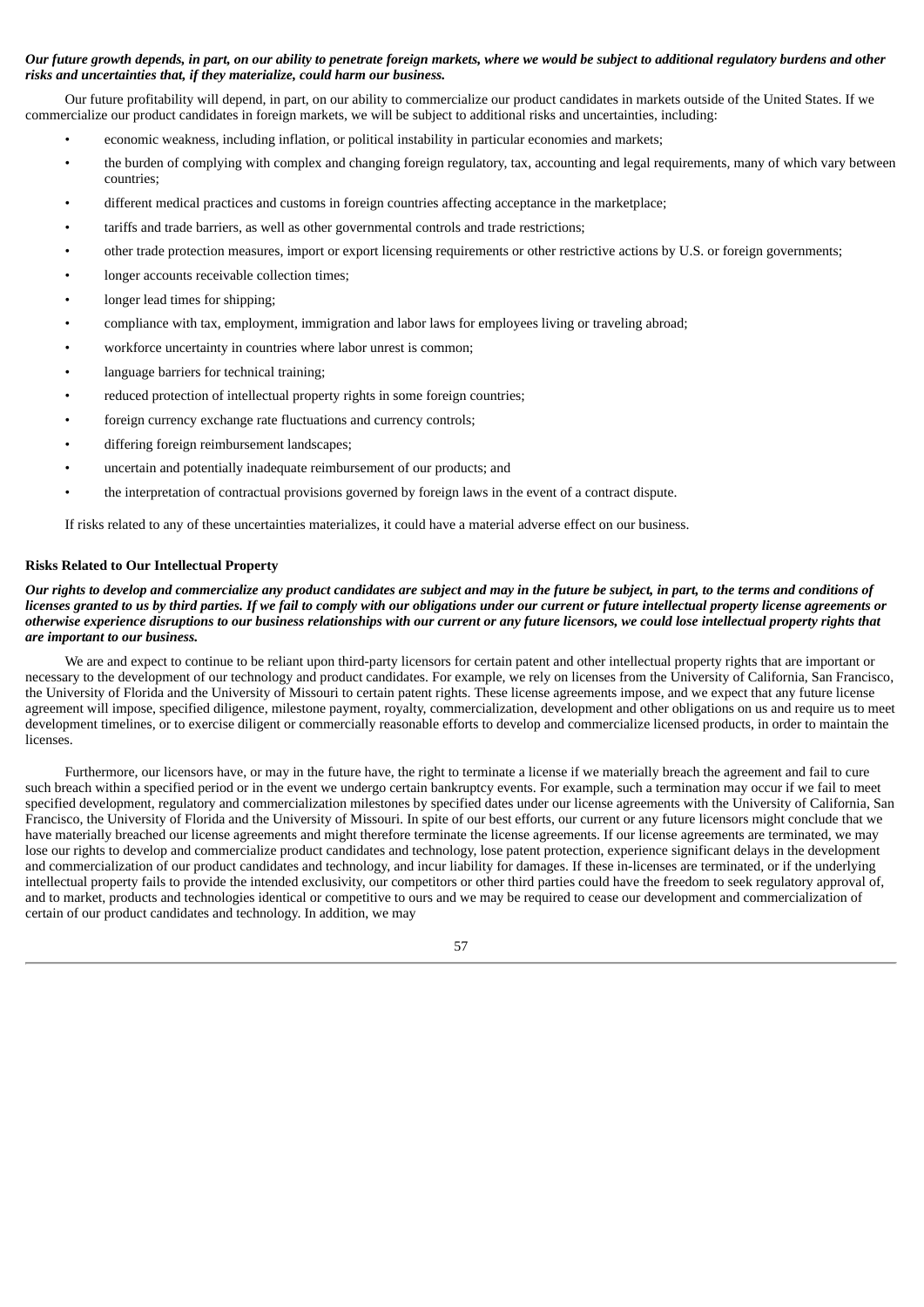seek to obtain additional licenses from our licensors and, in connection with obtaining such licenses, we may agree to amend our existing licenses in a manner that may be more favorable to the licensors, including by agreeing to terms that could enable third parties, including our competitors, to receive licenses to a portion of the intellectual property that is subject to our existing licenses and to compete with any product candidates we may develop and our technology. Any of the foregoing could have a material adverse effect on our competitive position, business, financial condition, results of operations and prospects.

Disputes may arise regarding intellectual property subject to a licensing agreement, including:

- the scope of rights granted under the license agreement and other interpretation-related issues;
- our or our licensors' ability to obtain, maintain and defend intellectual property and to enforce intellectual property rights against third parties;
- the extent to which our technology, product candidates and processes infringe, misappropriate or otherwise violate the intellectual property of the licensor that is not subject to the license agreement;
- the sublicensing of patent and other intellectual property rights under our license agreements;
- our diligence, development, regulatory, commercialization, financial or other obligations under the license agreement and what activities satisfy those diligence obligations;
- the inventorship and ownership of inventions and know-how resulting from the joint creation or use of intellectual property by our current or future licensors and us and our partners; and
- the priority of invention of patented technology.

In addition, our license agreements are, and future license agreements are likely to be, complex, and certain provisions in such agreements may be susceptible to multiple interpretations. The resolution of any contract interpretation disagreement that may arise could narrow what we believe to be the scope of our rights to the relevant intellectual property or technology, or increase what we believe to be our diligence, development, regulatory, commercialization, financial or other obligations under the relevant agreement. In addition, if disputes over intellectual property that we have licensed or any other dispute related to our license agreements prevent or impair our ability to maintain our current license agreements on commercially acceptable terms, we may be unable to successfully develop and commercialize the affected product candidates and technology. Any of the foregoing could have a material adverse effect on our business, financial condition, results of operations and prospects.

License agreements we may enter into in the future may be non-exclusive. Accordingly, third parties may also obtain non-exclusive licenses from such licensors with respect to the intellectual property licensed to us under such license agreements. Accordingly, these license agreements may not provide us with exclusive rights to use such licensed patent and other intellectual property rights, or may not provide us with exclusive rights to use such patent and other intellectual property rights in all relevant fields of use and in all territories in which we may wish to develop or commercialize our technology and any product candidates we may develop in the future.

Moreover, some of our in-licensed patent and other intellectual property rights may in the future be subject to third-party interests such as coownership. If we are unable to obtain an exclusive license to such third-party co-owners' interest, in such patent and other intellectual property rights, such third-party co-owners may be able to license their rights to other third parties, including our competitors, and our competitors could market competing products and technology. We or our licensors may need the cooperation of any such co-owners of our licensed patent and other intellectual property rights in order to enforce them against third parties, and such cooperation may not be provided to us or our licensors.

Additionally, we may not have complete control over the preparation, filing, prosecution, maintenance, enforcement and defense of patents and patent applications that we license from third parties. It is possible that our licensors' filing, prosecution and maintenance of the licensed patents and patent applications, enforcement of patents against infringers or defense of such patents against challenges of validity or claims of enforceability may be less vigorous than if we had conducted them ourselves, and accordingly, we cannot be certain that these patents and patent applications will be prepared, filed, prosecuted, maintained, enforced and defended in a manner consistent with the best interests of our business. If our licensors fail to file, prosecute, maintain, enforce and defend such patents and patent applications, or lose rights to those patents or patent applications, the rights we have licensed may be reduced or eliminated, our right to develop and commercialize any of our technology and any product candidates we may develop that are the subject of such licensed rights could be adversely affected and we may not be able to prevent competitors or other third parties from making, using and selling competing products.

Furthermore, our owned and in-licensed patent rights may be subject to a reservation of rights by one or more third parties. When new technologies are developed with government funding, in order to secure ownership of patent rights related to the

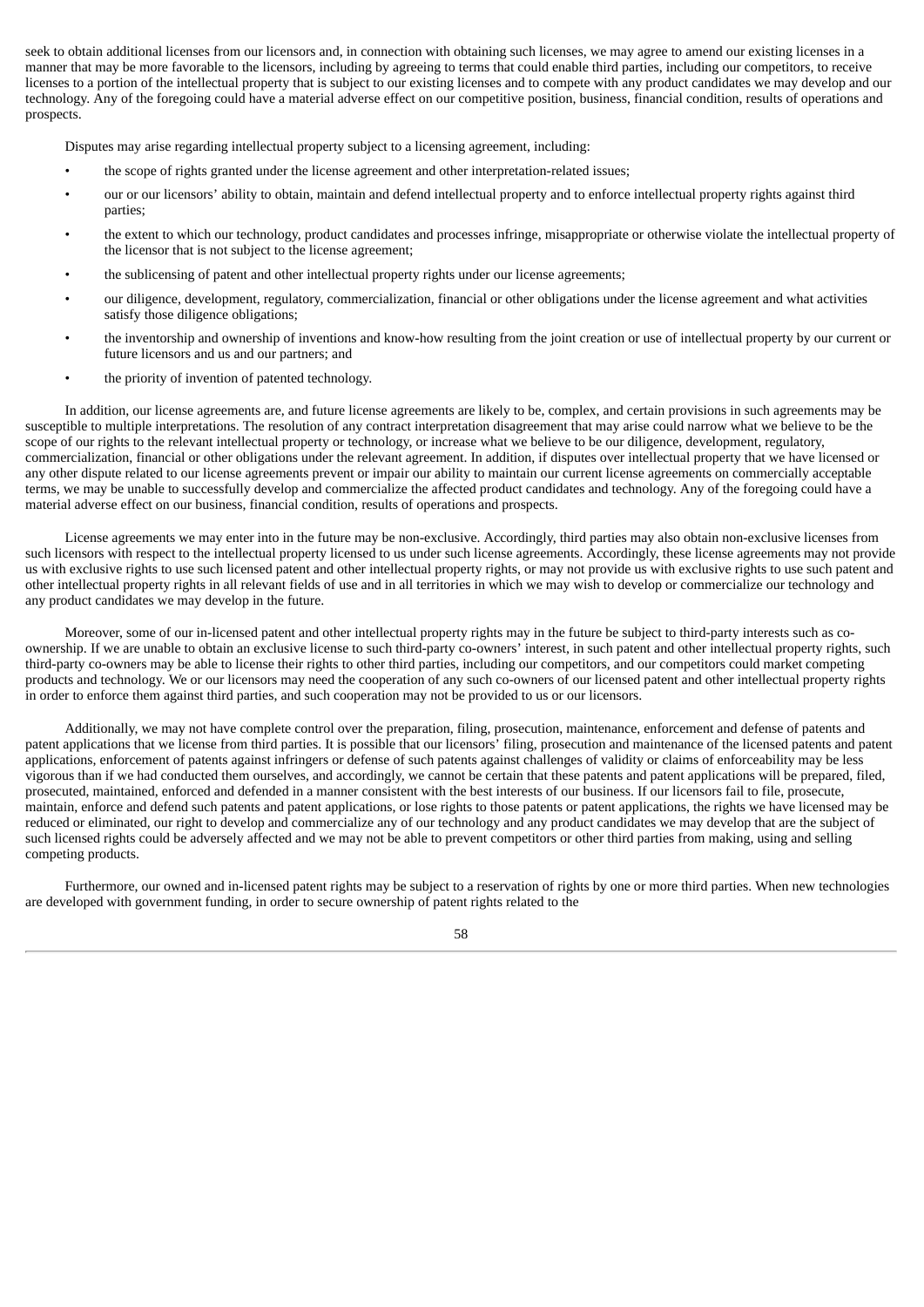technologies, the recipient of such funding is required to comply with certain government regulations, including timely disclosing the inventions claimed in such patent rights to the U.S. government and timely electing title to such inventions. A failure to meet these obligations may lead to a loss of rights or the unenforceability of relevant patents or patent applications. In addition, the U.S. government may have certain rights in such patent rights, including a nonexclusive license authorizing the U.S. government to use the invention or to have others use the invention on its behalf. If the U.S. government decides to exercise these rights, it is not required to engage us as its contractor in connection with doing so. The U.S. government's rights may also permit it to disclose the funded inventions and technology, which may include our confidential information, to third parties and to exercise march-in rights to use or allow third parties to use the technology that was developed using U.S. government funding. The U.S. government may exercise its march-in rights if it determines that action is necessary because we or our licensors failed to achieve practical application of the U.S. government-funded technology, because action is necessary to alleviate health or safety needs, to meet requirements of federal regulations, or to give preference to U.S. industry. These march-in rights would be applicable to our in-licensed patent rights relating to DB-OTO and potentially applicable to our in-licensed patent rights relating to AAV.104. In addition, our rights in such U.S. government-funded inventions may be subject to certain requirements to manufacture any product candidates we may develop embodying such inventions in the United States. Any of the foregoing could harm our business, financial condition, results of operations and prospects significantly.

# If we are unable to obtain, maintain and defend adequate intellectual property protection and regulatory exclusivity for our products and technology, or if the scope of the intellectual property protection and regulatory exclusivity obtained is not sufficiently broad, our competitors could develop and commercialize products and technology similar or identical to ours, and our ability to ultimately successfully commercialize our products and *technology may be adversely affected.*

Our success depends, in large part, on our and our licensors' ability to obtain and maintain intellectual property protection in the United States and other countries with respect to our proprietary technology and product candidates. We and our licensors have sought, and we intend to continue to seek, to protect our proprietary position by filing patent and trademark applications in the United States and abroad related to many of our novel technologies and product candidates that are important to our business.

The patent prosecution process is expensive, time-consuming and complex, and we and our licensors may not be able to file, prosecute, maintain, defend, enforce or license all necessary or desirable patent applications at a reasonable cost or in a timely manner. For example, in some cases, the work of certain academic researchers has entered the public domain, which may compromise our ability to obtain patent protection for certain inventions related to or building upon such prior work. Consequently, we may not be able to obtain any patents to prevent others from using such technology for, and developing and marketing competing products to treat, certain indications. It is also possible that we will fail to identify patentable aspects of our research and development output before it is too late to obtain patent protection. Although we enter into non-disclosure and confidentiality agreements with parties who have access to confidential or patentable aspects of our research and development output, such as our employees, corporate collaborators, outside scientific collaborators, contract manufacturers, consultants, advisors and other third parties, any of these parties may breach these agreements and disclose such output before a patent application is filed, thereby jeopardizing our ability to seek patent protection. Consequently, we would not be able to prevent any third party from using any of our technology that is in the public domain to compete with any product candidates we may develop.

The patent position of biotechnology and pharmaceutical companies generally is highly uncertain, involves complex legal and factual questions and has, in recent years, been the subject of much litigation. As a result, the issuance, scope, validity, enforceability and commercial value of our patent rights are highly uncertain. Our pending and future owned and licensed patent applications may not result in patents being issued which protect our technology or product candidates or which effectively prevent others from commercializing competitive technologies and product candidates. Changes in either the patent laws or interpretation of the patent laws in the United States and other countries may diminish the value of our patents or narrow the scope of our patent protection.

Third parties have developed technologies that may be related or competitive to our own technologies and product candidates and may have filed or may file patent applications, or may have obtained issued patents, claiming inventions that may overlap or conflict with those claimed in our owned or licensed patent applications or issued patents. We may not be aware of all third-party intellectual property rights potentially relating to our product candidates and technology. Publications of discoveries in the scientific literature often lag the actual discoveries, and patent applications in the United States and other jurisdictions are typically not published until 18 months after filing or, in some cases, not at all. Therefore, we cannot be certain whether the inventors of our owned or licensed patents and patent applications were the first to make the inventions claimed in any owned or any licensed patents or pending patent applications, or that we were the first to file for patent protection of such inventions. If a third party can establish that we or our licensors were not the first to make or the first to file for patent protection of such inventions, our owned or licensed patent applications may not issue as patents and even if issued, may be challenged and invalidated or ruled unenforceable.

Even if the patent applications we license or may own in the future do issue as patents, they may not issue in a form that will provide us with any meaningful protection, prevent competitors or other third parties from competing with us or otherwise provide us

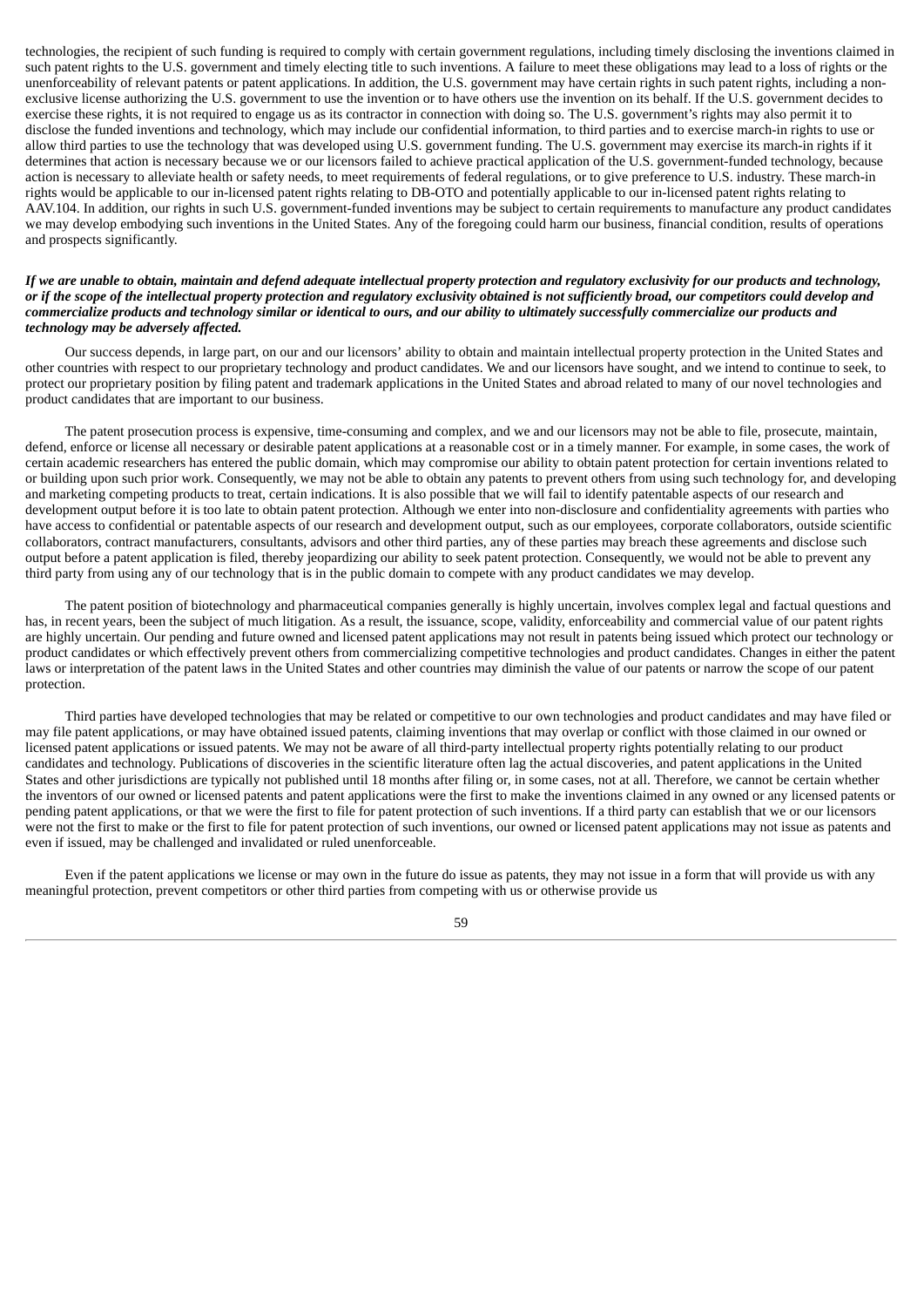with any competitive advantage. Our competitors or other third parties may be able to circumvent our patents by developing similar or alternative technologies or products in a non-infringing manner.

The issuance of a patent is not conclusive as to its inventorship, scope, validity or enforceability, and our owned and licensed patents may be challenged in the courts or patent offices in the United States and abroad. Such challenges may result in loss of patent rights, exclusivity or in patent claims being narrowed, invalidated or held unenforceable, which could limit our ability to stop others from using or commercializing similar or identical technology and products, or limit the duration of the patent protection of our technology and product candidates.

In addition, given the amount of time required for the development, testing and regulatory review of new product candidates, patents protecting such candidates might expire before or shortly after such candidates are commercialized. As a result, our intellectual property may not provide us with sufficient rights to exclude others from commercializing products similar or identical to ours. Any of the foregoing could have a material adverse effect on our competitive position, business, financial condition, results of operations and prospects.

We also rely on regulatory exclusivity for protection of our products. Implementation and enforcement of regulatory exclusivity, which may consist of regulatory data protection and market protection, varies widely from country to country. Failure to qualify for regulatory exclusivity, or failure to obtain or maintain the extent or duration of such protections that we expect in each of the markets for our products due to challenges, changes or interpretations in the law or otherwise, could ultimately adversely affect our ability to successfully commercialize any products and technology.

# We may not be successful in obtaining necessary rights to our product candidates through acquisitions and in-licenses. In addition, if we are unable to obtain licenses from third parties on commercially reasonable terms or fail to comply with our obligations under such agreements, our business could *be harmed.*

We currently have rights to certain intellectual property, through licenses from third parties, to develop and commercialize our product candidates. Because our programs may require the use of additional intellectual property rights held by third parties, the growth of our business likely will depend, in part, on our ability to acquire, in-license or use these intellectual property rights. However, we may be unable to secure such licenses or otherwise acquire or in-license any compositions, methods of use, processes or other intellectual property rights from third parties that we identify as necessary for our product candidates.

The licensing or acquisition of third-party intellectual property rights is a competitive area, and several more established companies may pursue strategies to license or acquire third-party intellectual property rights that we may consider attractive. These established companies may have a competitive advantage over us due to their size, capital resources and greater clinical development and commercialization capabilities. In addition, companies that perceive us to be a competitor may be unwilling to assign or license rights to us. We also may be unable to license or acquire third-party intellectual property rights on terms that would allow us to make an appropriate return on our investment.

We sometimes collaborate with non-profit and academic institutions to accelerate our preclinical research or development under written agreements with these institutions. Typically, these institutions provide us with an option to negotiate a license to any of the institution's rights in technology resulting from the collaboration. Regardless of such option, we may be unable to negotiate a license within the specified timeframe or under terms that are acceptable to us. If we are unable to do so, the institution may offer the intellectual property rights to other parties, potentially blocking our ability to pursue our program and develop and commercialize our product candidates.

If we are unable to successfully obtain rights to required third-party intellectual property rights or maintain the existing intellectual property rights we have, we may be required to expend significant time and resources to redesign our product candidates or the methods for manufacturing them or to develop or license replacement technology, all of which may not be feasible on a technical or commercial basis. If we are unable to do so, we may be unable to develop or commercialize the affected product candidates, which could harm our business significantly.

If we are unable to license such intellectual property, or if we are forced to license such intellectual property on unfavorable terms, our business could be materially harmed. If we are unable to obtain a necessary license, we may be unable to develop or commercialize the affected product candidates, which could materially harm our business and the third parties owning such intellectual property rights could seek either an injunction prohibiting our sales or an obligation on our part to pay royalties and/or other forms of compensation. Even if we are able to obtain a license, it may be non-exclusive, thereby giving our competitors access to the same intellectual property licensed to us, and the applicable licensors could require us to make substantial licensing and royalty payments.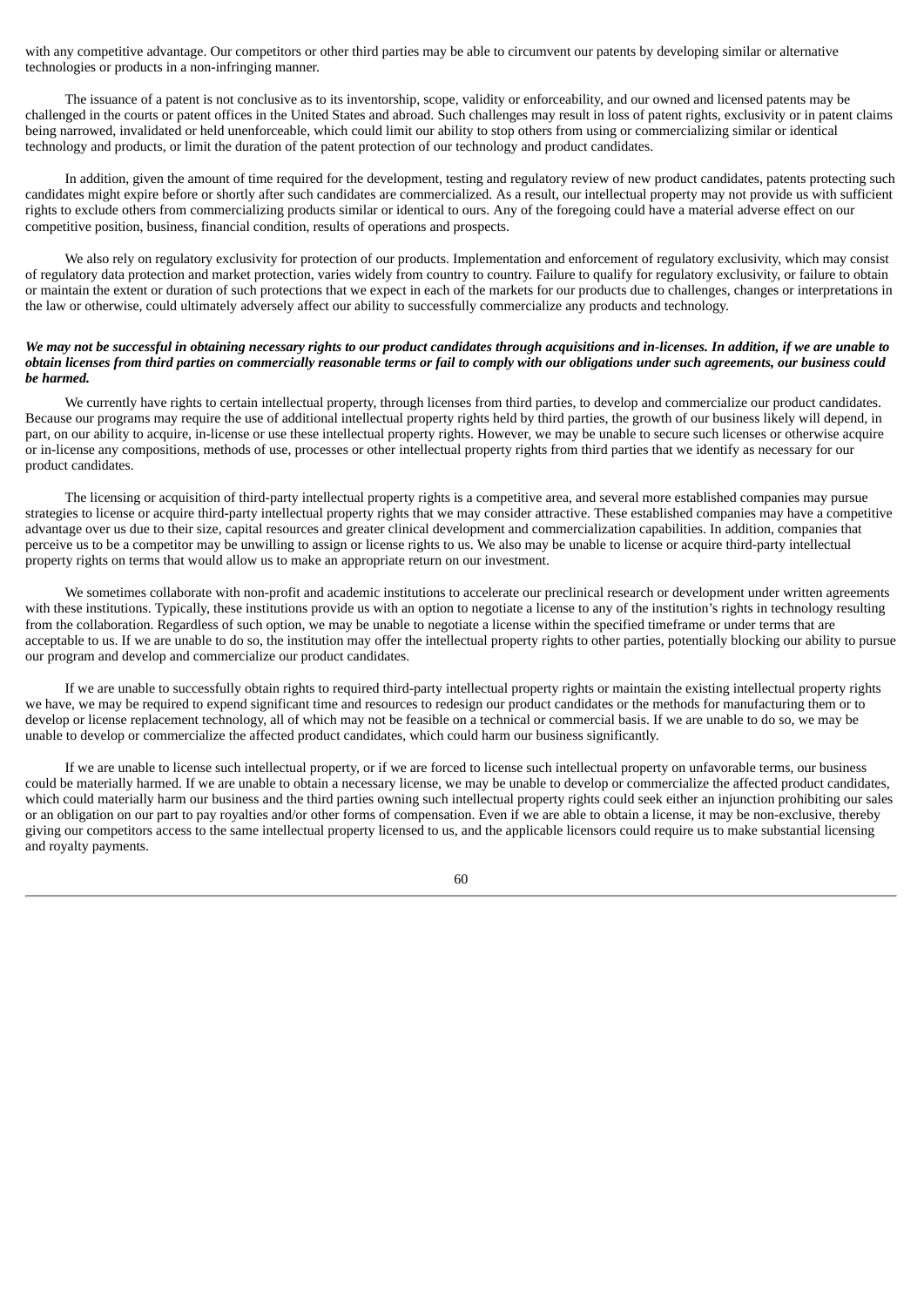#### *We may not be able to protect our intellectual property rights throughout the world.*

Filing, prosecuting, maintaining, enforcing and defending patents and other intellectual property rights on our technology and any product candidates in all countries throughout the world would be prohibitively expensive, and our intellectual property rights in some countries outside the United States could be less extensive than those in the United States. In addition, the laws of some foreign countries do not protect intellectual property rights to the same extent as federal and state laws in the United States.

Consequently, we and our licensors may not be able to obtain issued patents or other intellectual property rights covering our product candidates and our technology in all countries outside the United States and, as a result, may not be able to prevent third parties from practicing our and our licensors' inventions in all countries outside the United States, or from selling or importing products made using our inventions in and into the United States or other jurisdictions. Competitors may use our technologies in jurisdictions where we and our licensors have not obtained patent or other protection to develop their own products and, further, may export otherwise infringing, misappropriating or violating products to territories where we have patent or other intellectual property protection, but enforcement is not as strong as that in the United States. These products may compete with our products or technology and our or our licensors' patents or other intellectual property rights may not be effective or sufficient to prevent them from competing.

Additionally, many companies have encountered significant problems in protecting and defending intellectual property rights in foreign jurisdictions. The legal systems of certain countries, particularly certain developing countries, do not favor the enforcement of patents, trade secrets and other intellectual property protection, particularly those relating to biotechnology products, which could make it difficult for us to stop the infringement, misappropriation or other violation of our patent and other intellectual property rights or marketing of competing products in violation of our proprietary rights generally.

Proceedings to enforce our or our licensors' patent and other intellectual property rights in foreign jurisdictions could result in substantial costs and divert our efforts and attention from other aspects of our business, could put our patent and other intellectual property rights at risk of being invalidated or interpreted narrowly and our patent applications at risk of not issuing and could provoke third parties to assert claims against us. We or our licensors may not prevail in any lawsuits that we initiate, and the damages or other remedies awarded, if any, may not be commercially meaningful. We may choose not to initiate proceedings in certain cases or we may not have the resources to do so. Accordingly, our efforts to enforce our intellectual property rights around the world may be inadequate to obtain a significant commercial advantage from the intellectual property that we develop or license.

Many countries have compulsory licensing laws under which a patent owner may be compelled to grant licenses to third parties. In addition, many countries limit the enforceability of patents against government agencies or government contractors. In these countries, the patent owner may have limited remedies, which could materially diminish the value of such patent. If we or any of our licensors is forced to grant a license to third parties with respect to any patents relevant to our business, our competitive position may be impaired, and our business, financial condition, results of operations and prospects may be adversely affected.

### *If we do not obtain patent term extension for our product candidates, our business may be harmed.*

Depending upon the timing, duration and specifics of any FDA marketing approval of our product candidates, one or more of our U.S. patents may be eligible for limited patent term extension under the Drug Price Competition and Patent Term Restoration Act of 1984, or Hatch-Waxman Amendments. The Hatch-Waxman Amendments permit a patent extension term of up to five years as compensation for patent term lost during the FDA regulatory review process. In the United States, a patent term extension cannot extend the remaining term of a patent beyond a total of 14 years from the date of product approval, only one patent may be extended and only those claims covering the approved drug, a method for using it or a method for manufacturing it may be extended. The European Union also provides for patent term extension through Supplementary Protection Certificates, or SPCs. The rules and requirements for obtaining a SPC are similar to those in the United States. An SPC may extend the term of a patent for up to five years after its originally scheduled expiration date but cannot extend the remaining term of a patent beyond a total of fifteen years from the marketing approval. Although SPCs are available throughout the European Union, sponsors must apply on a country-by-country basis. Similar patent term extension rights exist in certain other foreign jurisdictions outside the European Union. However, we may not be granted an extension because of lack of availability of extension or, for example, failing to exercise due diligence during the testing phase or regulatory review process, failing to apply within applicable deadlines, failing to apply prior to expiration of relevant patents or otherwise failing to satisfy applicable requirements.

Moreover, the applicable time period or the scope of patent protection afforded could be less than we request. If we are unable to obtain patent term extension or the term of any such extension is less than we request, our competitors may obtain approval of competing products following our patent expiration, and our business, financial condition, results of operations and prospects could be materially harmed.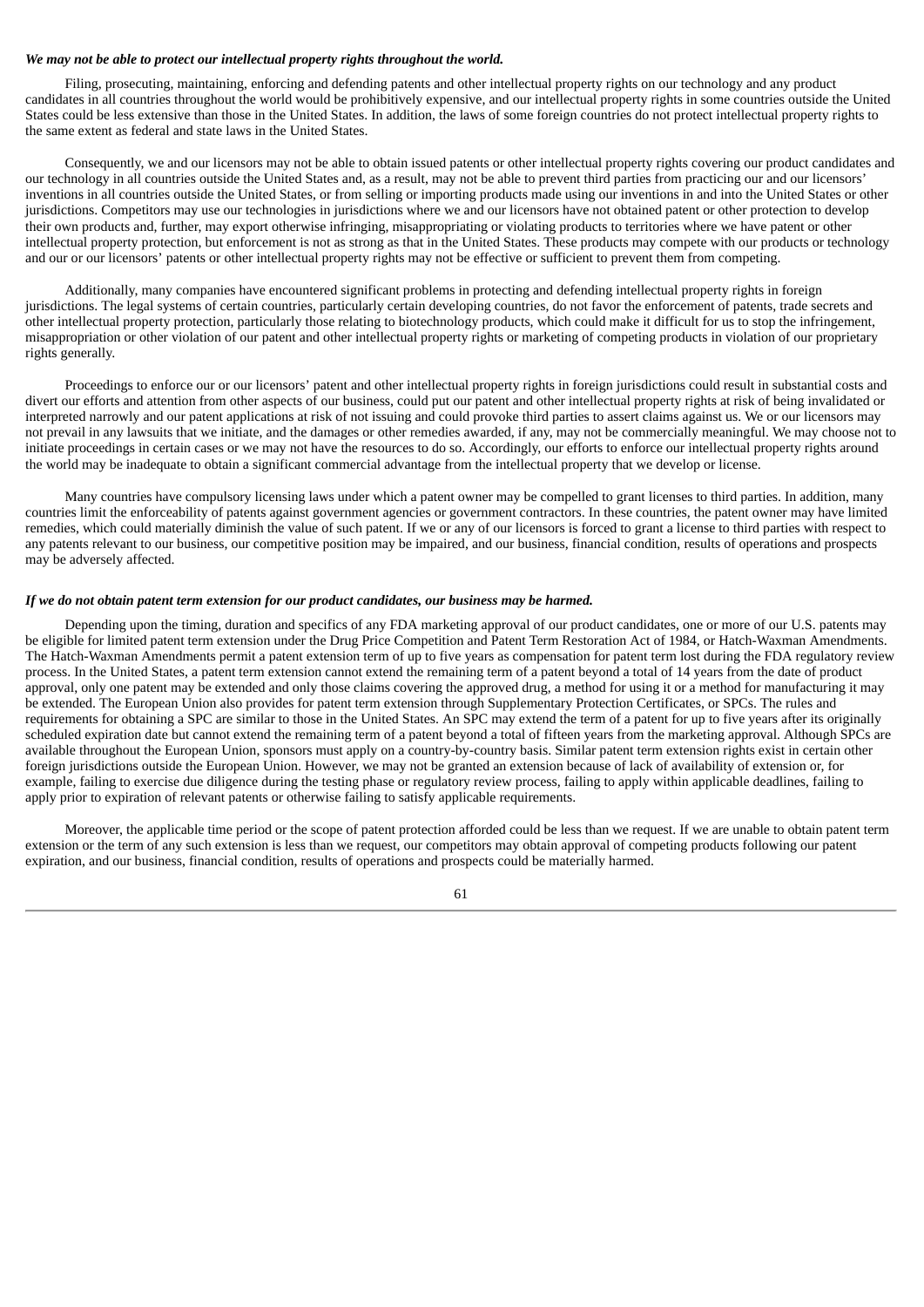#### Obtaining and maintaining our patent protection depends on compliance with various procedural, document submission, fee payment and other requirements imposed by government patent agencies, and our patent protection could be reduced or eliminated for non-compliance with these *requirements.*

Periodic maintenance fees, renewal fees, annuity fees and various other government fees on patents and/or patent applications will be due to be paid to the United States Patent and Trademark Office, or USPTO, and various government patent agencies outside of the United States over the lifetime of our owned or licensed patents and/or patent applications and any patent rights we may own in the future. We rely on our outside counsel and other professionals or our licensing partners to pay these fees due to the USPTO and non-U.S. government patent agencies. The USPTO and various non-U.S. government patent agencies also require compliance with several procedural, documentary and other similar provisions during the patent application process. We rely on our outside counsel and other professionals to help us comply and we are also dependent on our licensors to take the necessary action to comply with these requirements with respect to our licensed intellectual property. In many cases, an inadvertent lapse can be cured by payment of a late fee or by other means in accordance with the applicable rules. There are situations, however, in which non-compliance can result in abandonment, loss of priority or lapse of the patent or patent application, resulting in partial or complete loss of patent rights in the relevant jurisdiction. In such an event, potential competitors might be able to enter the market and this circumstance could harm our competitive positions, business, financial condition, results of operations and prospects.

# Issued patents covering our product candidates could be found invalid or unenforceable if challenged. We may not be able to protect our trade secrets *in court.*

If we or one of our licensors initiates legal proceedings against a third party to enforce a patent covering one of our product candidates or our technology, the defendant could counterclaim that the patent covering our product candidate or technology is invalid or unenforceable. In patent litigation in the United States, defendant counterclaims alleging invalidity or unenforceability are commonplace. Grounds for a validity challenge could be an alleged failure to meet any of several statutory requirements, including lack of novelty, obviousness, lack of written description or non-enablement. Grounds for an unenforceability assertion could be an allegation that someone connected with prosecution of the patent withheld information material to patentability from the USPTO, or made a misleading statement, during prosecution. Third parties also may raise similar claims before administrative bodies in the United States or abroad, even outside the context of litigation. Such mechanisms include re-examination, interference proceedings, post grant review, inter partes review and equivalent proceedings such as opposition, invalidation and revocation proceedings in foreign jurisdictions. Such proceedings could result in the revocation or cancellation of or amendment to our patents in such a way that they no longer cover our product candidates or our technology. The outcome following legal assertions of invalidity and unenforceability is unpredictable. With respect to the validity question, for example, we cannot be certain that there is no invalidating prior art, of which the patent examiner and we or our licensing partners were unaware during prosecution. If a defendant were to prevail on a legal assertion of invalidity or unenforceability, we could lose at least part, and perhaps all, of the patent protection on one or more of our product candidates or technology. Such a loss of patent protection could harm our business, financial condition, results of operations and prospects.

In addition to the protection afforded by patents, we rely on trade secret protection and confidentiality agreements to protect proprietary know-how that is not patentable or that we elect not to patent, processes for which patents are difficult to enforce and any other elements of our product candidate discovery and development processes that involve proprietary know-how, information, or technology that is not covered by patents. However, trade secrets can be difficult to protect, and some courts inside and outside the United States are less willing or unwilling to protect trade secrets. We seek to protect our proprietary technology and processes, in part, by entering into confidentiality agreements with our employees, consultants, scientific advisors, contractors and other parties who have access to such technology and processes. However, we may not be able to prevent the unauthorized disclosure or use of our technical know-how or other trade secrets by the parties to these agreements. Monitoring unauthorized uses and disclosures is difficult, and we do not know whether the steps we have taken to protect our proprietary technologies will be effective. If any of the collaborators, scientific advisors, employees and consultants who are parties to these agreements breach or violate the terms of any of these agreements, we may not have adequate remedies for any such breach or violation. As a result, we could lose our trade secrets and third parties could use our trade secrets to compete with any product candidates we may develop and our technology. Additionally, we cannot guarantee that we have entered into such agreements with each party that may have or has had access to our trade secrets or proprietary technology and processes. We also seek to preserve the integrity and confidentiality of our data and trade secrets by maintaining physical security of our premises and physical and electronic security of our information technology systems; however, such systems and security measures may be breached, and we may not have adequate remedies for any breach. In addition, our trade secrets may otherwise become known or be independently discovered.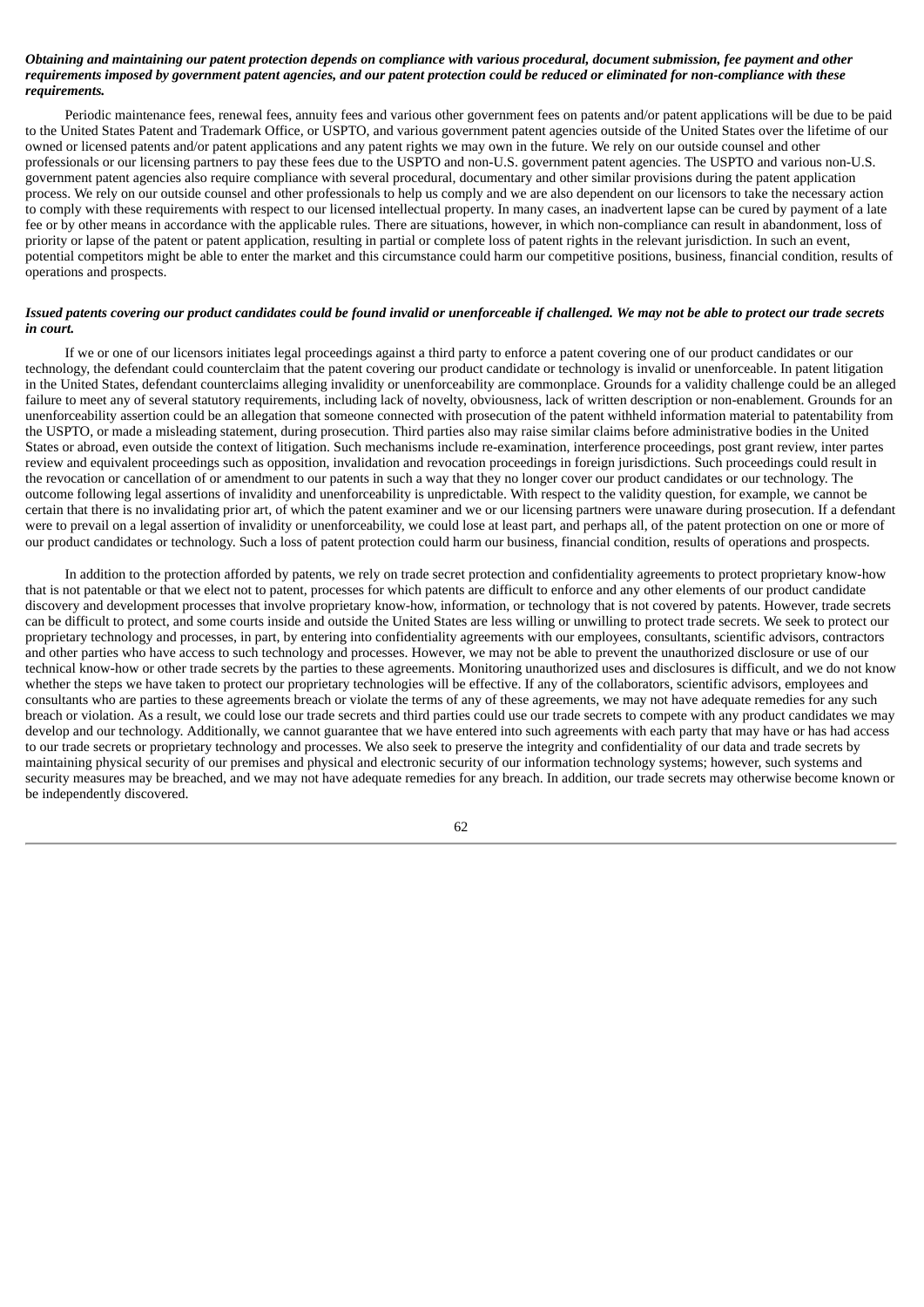# Third parties may initiate legal proceedings alleging that we are infringing, misappropriating or otherwise violating their intellectual property rights, *the outcome of which would be uncertain and could harm our business.*

Our commercial success depends upon our ability and the ability of our collaborators to research, develop, manufacture, market and sell our product candidates and use our proprietary technologies without infringing, misappropriating or otherwise violating the intellectual property rights of third parties. The biotechnology and pharmaceutical industries are characterized by extensive and complex litigation regarding patents and other intellectual property rights.

It is possible that we have failed to identify relevant third-party patents or applications that our product candidates and programs may infringe. Because patent applications can take many years to issue, may be confidential for 18 months or more after filing and can be revised before issuance, there may be applications now pending which may later result in issued patents that may be infringed by the manufacture, use, sale or importation of any product candidates we may develop or our technology, and we may not be aware of such patents. Furthermore, applications filed before November 29, 2000 and certain applications filed after that date that will not be filed outside the United States may remain confidential until a patent issues. Moreover, it is difficult for industry participants, including us, to identify all third-party patent rights that may be relevant to any product candidates we may develop and our technologies because patent searching is imperfect due to differences in terminology among patents, incomplete databases and the difficulty in assessing the meaning of patent claims. We may fail to identify relevant patents or patent applications or may identify pending patent applications of potential interest but incorrectly predict the likelihood that such patent applications may issue with claims of relevance to our technology. In addition, we may incorrectly conclude that a third-party patent is invalid, unenforceable or not infringed by our activities. Additionally, pending patent applications that have been published can, subject to certain limitations, be later amended in a manner that could cover our technologies, any product candidates we may develop or the use of any product candidates we may develop.

Third parties may assert infringement claims against us based on existing patents or patents that may be granted in the future, regardless of their merit. There is a risk that third parties may choose to engage in litigation with us to enforce or to otherwise assert their patent rights against us. Even if we believe such claims are without merit, a court of competent jurisdiction could hold that these third-party patents are valid, enforceable and infringed, which could adversely affect our ability to commercialize our product candidates or any other of our product candidates or technologies covered by the asserted third-party patents. In order to successfully challenge the validity of any such U.S. patent in federal court, we would need to overcome a presumption of validity. As this burden is a high one requiring us to present clear and convincing evidence as to the invalidity of any such U.S. patent claim, there is no assurance that a court of competent jurisdiction would invalidate the claims of any such U.S. patent. If we are found to infringe, misappropriate or otherwise violate a third party's valid and enforceable intellectual property rights, we could be required to obtain a license from such third party to continue developing, manufacturing and marketing our product candidates and technology. However, we may not be able to obtain any required license on commercially reasonable terms or at all. Even if we were able to obtain a license, it could be non-exclusive, thereby giving our competitors and other third parties access to the same technologies licensed to us, and it could require us to make substantial licensing and royalty payments. We could be forced, including by court order, to cease developing, manufacturing and commercializing the infringing technology or product candidates. In addition, we could be found liable for monetary damages, including treble damages and attorneys' fees, if we are found to have willfully infringed a patent or other intellectual property right and may be required to indemnify our customers or collaborators. A finding of infringement could prevent us from manufacturing and commercializing our product candidates or force us to cease some of our business operations, which could harm our business. Claims that we have misappropriated the confidential information or trade secrets of third parties could have a similar negative impact on our business, financial condition, results of operations and prospects.

# Intellectual property litigation or other proceedings relating to intellectual property could cause us to spend substantial resources and distract our *personnel from their normal responsibilities.*

Competitors may challenge the validity and enforceability of our patent rights or those of our licensing partners, infringe, misappropriate or otherwise violate our or our licensors' patent and other intellectual property rights, or we may be required to defend against claims of infringement, misappropriation or other violation. Litigation and other proceedings in connection with any of the foregoing claims can be unpredictable, expensive and time-consuming. Even if resolved in our favor, litigation or other proceedings relating to intellectual property claims may cause us to incur significant expenses and could distract our technical and management personnel from their normal responsibilities. In addition, there could be public announcements of the results of hearings, motions or other interim proceedings or developments and if securities analysts or investors perceive these results to be negative, it could have a substantial adverse effect on the price of our common stock. Such litigation or proceedings could substantially increase our operating losses and reduce the resources available for development activities or any future sales, marketing or distribution activities. We may not have sufficient financial or other resources to conduct such litigation or proceedings adequately. Some of our competitors may be able to sustain the costs of such litigation or proceedings more effectively than we can because of their greater financial resources and more mature and developed intellectual property portfolios. Uncertainties resulting from the initiation and continuation of intellectual

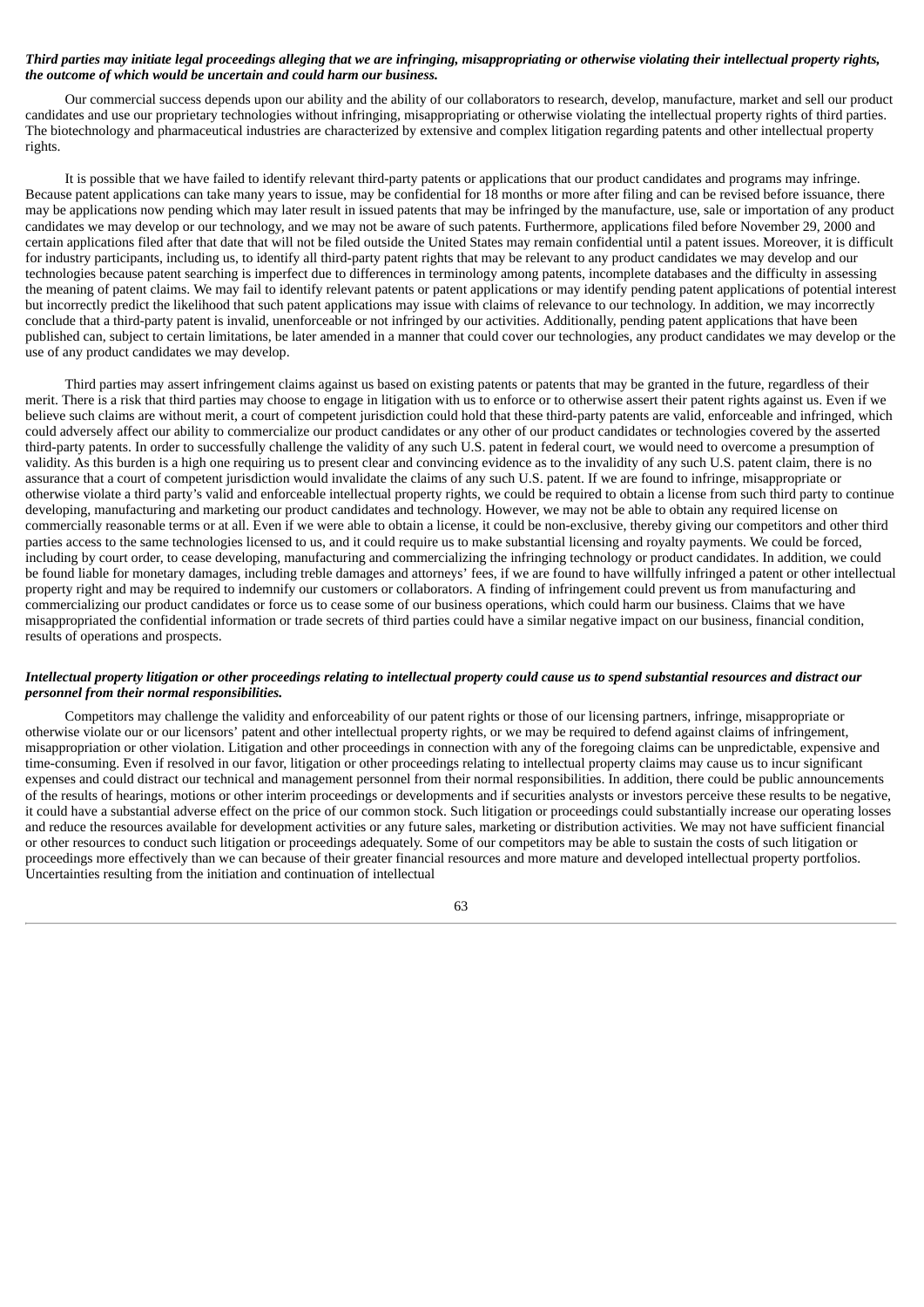property litigation or other proceedings could adversely affect our ability to compete in the marketplace and could have a material adverse effect on our business, financial condition, results of operations and prospects.

We may be subject to claims asserting that our employees, consultants or advisors have wrongfully used or disclosed alleged trade secrets of their current or former employers or claims asserting ownership of what we regard as our own intellectual property.

Many of our employees, consultants or advisors are currently, or were previously, employed at universities or other biotechnology or pharmaceutical companies, including our competitors or potential competitors. Although we try to ensure that our employees, consultants and advisors do not use the proprietary information or know-how of others in their work for us, we may be subject to claims that these individuals or we have used or disclosed intellectual property, including trade secrets or other proprietary information, of any such individual's current or former employer. Litigation may be necessary to defend against these claims. If we fail in defending any such claims, in addition to paying monetary damages, we may lose valuable intellectual property rights or be required to obtain licenses to such intellectual property rights, which may not be available on commercially reasonable terms or at all. An inability to incorporate such intellectual property rights would harm our business and may prevent us from successfully commercializing any product candidates we may develop or at all. In addition, we may lose personnel as a result of such claims and any such litigation or the threat thereof may adversely affect our ability to hire employees or contract with independent contractors. A loss of key personnel or their work product could hamper or prevent our ability to commercialize any product candidates we may develop and our technology, which would have a material adverse effect on our business, results of operations, financial condition and prospects. Even if we are successful in defending against such claims, litigation could result in substantial costs and be a distraction to management.

In addition, while it is our policy to require our employees, contractors and advisors who may be involved in the conception or development of intellectual property to execute agreements assigning such intellectual property to us, we may be unsuccessful in executing such an agreement with each party who, in fact, conceives or develops intellectual property that we regard as our own. The assignment of intellectual property rights may not be selfexecuting or the assignment agreements may be breached, and we may be forced to bring claims against third parties, or defend claims that they may bring against us, to determine the ownership of what we regard as our intellectual property.

In addition, we or our licensors may in the future be subject to claims by former employees, consultants or other third parties asserting an ownership right in our owned or licensed patent rights. An adverse determination in any such submission or proceeding may result in loss of exclusivity or freedom to operate or in patent claims being narrowed, invalidated or held unenforceable, in whole or in part, which could limit our ability to stop others from using or commercializing similar technology and therapeutics, without payment to us, or could limit the duration of the patent protection covering our technology and any product candidates we may develop. Such challenges may also result in our inability to develop, manufacture or commercialize our technology and product candidates without infringing third-party patent rights. In addition, if the breadth or strength of protection provided by our owned or licensed patent rights are threatened, it could dissuade companies from collaborating with us to license, develop or commercialize current or future technology and product candidates. Any of the foregoing could have a material adverse effect on our business, financial condition, results of operations and prospects.

### Changes in patent law in the United States or worldwide could diminish the value of patents in general, thereby impairing our ability to protect our *products.*

Changes in either the patent laws or interpretation of patent laws in the United States and worldwide, including patent reform legislation such as the Leahy-Smith America Invents Act, or the Leahy-Smith Act, could increase the uncertainties and costs surrounding the prosecution of our owned and inlicensed patent applications and the maintenance, enforcement or defense of our owned and in-licensed issued patents. The Leahy-Smith Act includes a number of significant changes to U.S. patent law. These changes include provisions that affect the way patent applications are prosecuted, redefine prior art, provide more efficient and cost-effective avenues for competitors to challenge the validity of patents, and enable third-party submission of prior art to the USPTO during patent prosecution and additional procedures to attack the validity of a patent at USPTO-administered post-grant proceedings, including post-grant review, inter partes review, and derivation proceedings. Assuming that other requirements for patentability are met, prior to March 2013, in the United States, the first to invent the claimed invention was entitled to the patent, while outside the United States, the first to file a patent application was entitled to the patent. After March 2013, under the Leahy-Smith Act, the United States transitioned to a first-to-file system in which, assuming that the other statutory requirements for patentability are met, the first inventor to file a patent application will be entitled to the patent on an invention regardless of whether a third party was the first to invent the claimed invention. As such, the Leahy-Smith Act and its implementation could increase the uncertainties and costs surrounding the prosecution of our patent applications and the enforcement or defense of our issued patents, all of which could have a material adverse effect on our business, financial condition, results of operations and prospects.

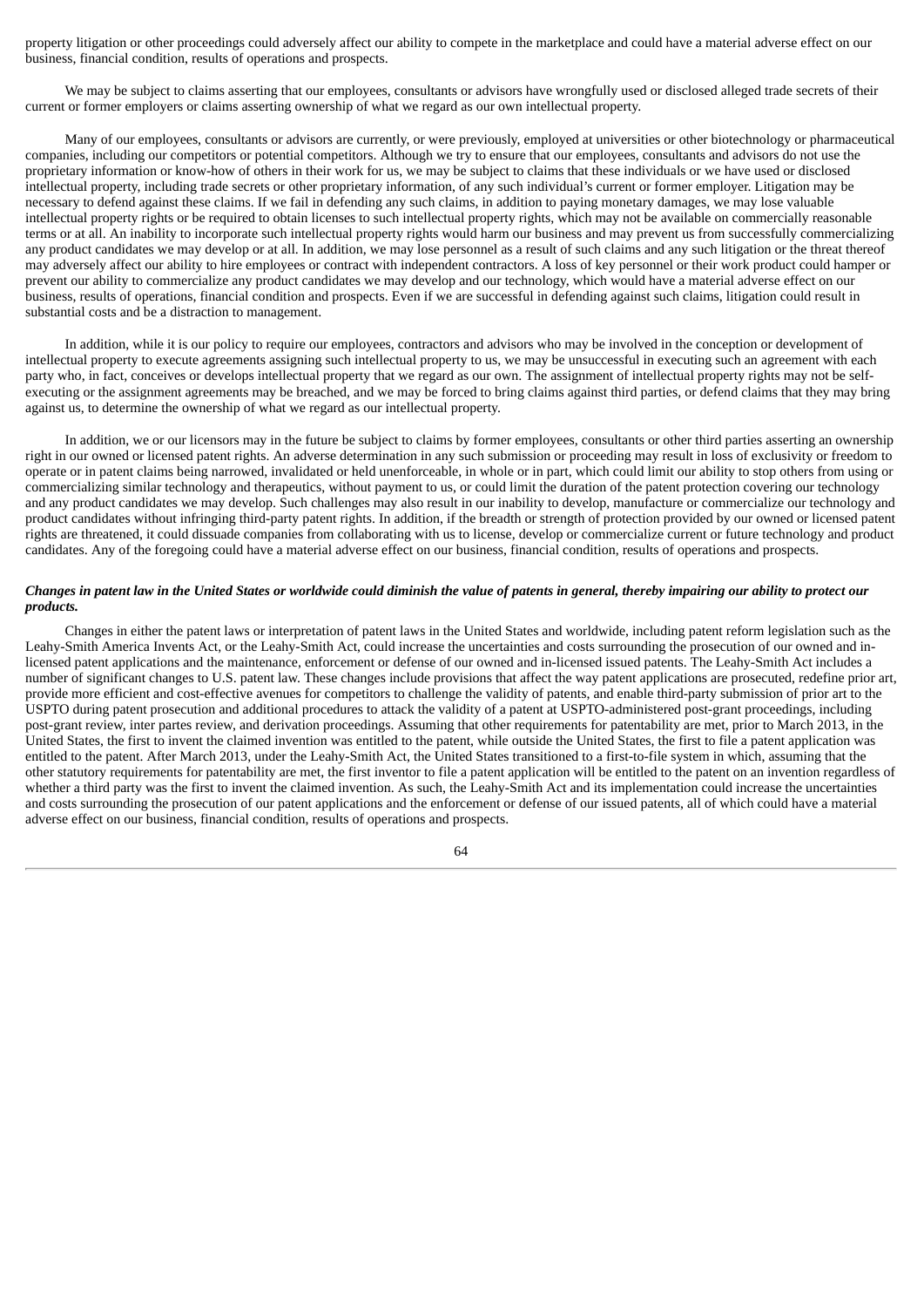In addition, the patent positions of companies in the development and commercialization of biologics and pharmaceuticals are particularly uncertain. Recent U.S. Supreme Court rulings have narrowed the scope of patent protection available in certain circumstances and weakened the rights of patent owners in certain situations. This combination of events has created uncertainty with respect to the validity and enforceability of patents once obtained. Depending on future actions by the U.S. Congress, the federal courts, and the USPTO, the laws and regulations governing patents could change in unpredictable ways that could have a material adverse effect on our patent rights and our ability to protect, defend and enforce our patent rights in the future.

#### We may be subject to claims challenging the inventorship or ownership of our patents and other intellectual property.

We or our licensors may be subject to claims that former employees, collaborators or other third parties have an interest in our owned or in-licensed patents, trade secrets or other intellectual property as an inventor or co-inventor. For example, we or our licensors may have inventorship disputes arise from conflicting obligations of employees, consultants or others who are involved in developing any product candidates or technology. Litigation may be necessary to defend against these and other claims challenging inventorship or our or our licensors' ownership of our owned or in-licensed patents, trade secrets or other intellectual property. If we or our licensors fail in defending any such claims, in addition to paying monetary damages, we may lose valuable intellectual property rights or personnel, which could have a material adverse effect on our competitive business position and prospects. Such intellectual property rights could be awarded to a third party, and we could be required to obtain a license from such third party to commercialize our technology or products, which license may not be available on commercially reasonable terms, or at all, or such license may be non-exclusive. Even if we are successful in defending against such claims, litigation could result in substantial costs and be a distraction to management and other employees. Any of the foregoing could have a material adverse effect on our business, financial condition, results of operations and prospects.

# If our trademarks and trade names are not adequately protected, then we may not be able to build name recognition in our markets of interest and our *business may be adversely affected.*

Any registered trademarks or trade names may be challenged, infringed, circumvented or declared generic or determined to be infringing on other marks. We may not be able to protect our rights to these trademarks and trade names, which we need to build name recognition among potential partners or customers in our markets of interest. At times, competitors may adopt trade names or trademarks similar to ours, thereby impeding our ability to build brand identity and possibly leading to market confusion. In addition, there could be potential trade name or trademark infringement claims brought by owners of other registered trademarks or trademarks that incorporate variations of our registered or unregistered trademarks or trade names. Over the long term, if we are unable to establish name recognition based on our trademarks and trade names, then we may not be able to compete effectively, and our business may be adversely affected. Our efforts to enforce or protect our proprietary rights related to trademarks, trade secrets, domain names, copyrights or other intellectual property may be ineffective and could result in substantial costs and diversion of resources and could adversely impact our business, financial condition, results of operations or prospects.

# *Intellectual property rights do not necessarily address all potential threats.*

The degree of future protection afforded by our intellectual property rights is uncertain because intellectual property rights have limitations and may not adequately protect our business or permit us to maintain our competitive advantage. For example:

- others may be able to make products that are similar to our product candidates but that are not covered by the claims of the patents that we license or own currently or in the future;
- we, or our license partners or current or future collaborators, might not have been the first to make the inventions covered by the issued patent or pending patent applications that we license or own currently or in the future;
- we, or our license partners or current or future collaborators, might not have been the first to file patent applications covering certain of our or their inventions;
- others may independently develop similar or alternative technologies or duplicate any of our technologies without infringing, misappropriating or otherwise violating our owned or in-licensed intellectual property rights;
- it is possible that our pending patent applications or those that we may own or in-license in the future will not lead to issued patents;
- issued patents that we hold rights to may be held invalid or unenforceable, including as a result of legal challenges by third parties;
- third parties might conduct research and development activities in countries where we do not have patent or other intellectual property rights and then use the information learned from such activities to develop competitive products for sale in our major commercial markets;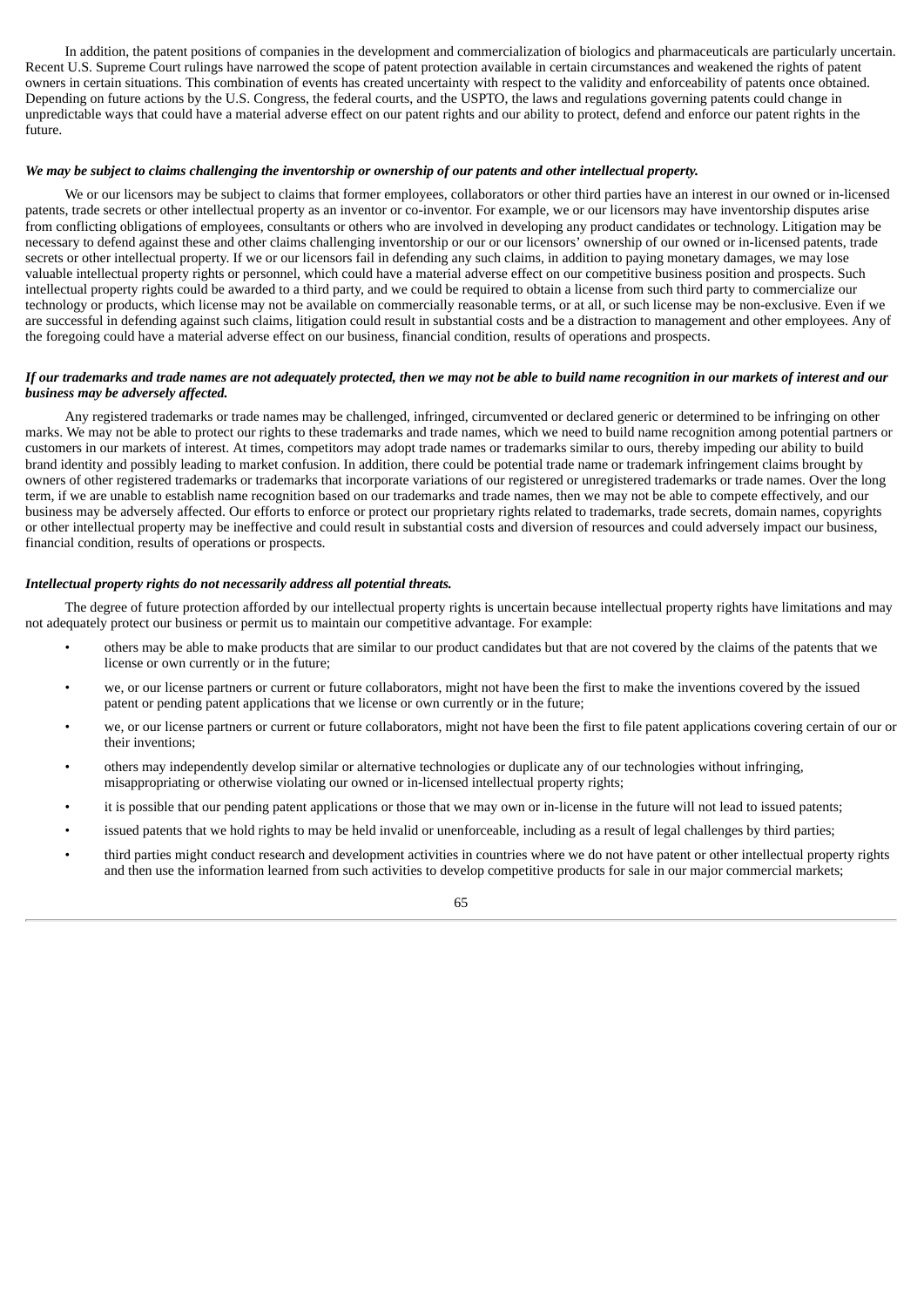- we cannot ensure that any of our patents, or any of our pending patent applications, if issued, will include claims having a scope sufficient to protect our product candidates;
- we cannot ensure that any patents issued to us will provide a basis for an exclusive market for our commercial viable product candidates or will provide us with any competitive advantages;
- we cannot ensure that our commercial activities or product candidates will not infringe upon the patents of others;
- we may not develop additional proprietary technologies that are patentable;
- we cannot ensure that we will be able to successfully commercialize our product candidates on a substantial scale, if approved, before our relevant patents expire;
- the patents or other intellectual property rights of others may have an adverse effect on our business; and
- we may choose not to file a patent for certain trade secrets or know-how, and a third party may subsequently file a patent covering such intellectual property.

Should any of these events occur, they could have a material adverse effect on our business, financial condition, results of operations and prospects.

# Our reliance on third parties requires us to share our trade secrets, which increases the possibility that a competitor will discover them or that our trade *secrets will be misappropriated or disclosed.*

Because we currently rely on certain third parties to manufacture all or part of our product candidates and to perform quality testing, and because we collaborate with various organizations and academic institutions for the advancement of our product engine and pipeline, we must, at times, share our proprietary technology and confidential information, including any trade secrets we have, with them. We seek to protect our proprietary technology, in part, by entering into confidentiality agreements and, if applicable, material transfer agreements, sponsored research agreements, collaborative research agreements, consulting agreements or other similar agreements with our collaborators, advisors, employees and consultants prior to beginning research or disclosing proprietary information. These agreements typically limit the rights of the third parties to use or disclose our confidential information, including our trade secrets. Despite the contractual provisions employed when working with third parties, the need to share trade secrets and other confidential information increases the risk that such trade secrets become known by our competitors or other third parties, are inadvertently incorporated into the technology of others or are disclosed or used in violation of these agreements. Given that our proprietary position is based, in part, on our know-how and any trade secrets we have, a competitor's discovery of our proprietary technology and confidential information or other unauthorized use or disclosure would impair our competitive position and may harm our business, financial condition, results of operations and prospects.

Despite our efforts to protect our trade secrets, our competitors may discover our trade secrets, either through breach of these agreements, independent development or publication of information including our trade secrets by third parties. A competitor's discovery of our trade secrets would impair our competitive position and have an adverse impact on our business, financial condition, results of operations and prospects.

# **Risks Related to Regulatory Approval and Other Legal Compliance Matters**

### Even if we complete the necessary preclinical studies and clinical trials, the marketing approval process is expensive, time-consuming, and uncertain and may prevent us from obtaining approvals for the commercialization of any product candidates we develop. If we are not able to obtain, or if there are delays in obtaining, required regulatory approvals, we will not be able to commercialize, or will be delayed in commercializing, product candidates *we develop, and our ability to generate revenue will be materially impaired.*

Any product candidates we develop and the activities associated with their development and commercialization, including their design, testing, manufacture, safety, efficacy, recordkeeping, labeling, storage, approval, advertising, promotion, sale and distribution, are subject to comprehensive regulation by the FDA and other regulatory authorities in the United States, and by comparable authorities in other countries. Failure to obtain marketing approval for a product candidate will prevent us from commercializing the product candidate in a given jurisdiction. We have not received approval to market any product candidates from regulatory authorities in any jurisdiction. We have only limited experience in filing and supporting the applications necessary to gain marketing approvals and expect to rely on third-party CROs to assist us in this process. Securing regulatory approval requires the submission of extensive preclinical and clinical data and supporting information to the various regulatory authorities for each therapeutic indication to establish the biologic product candidate's safety, purity and potency or the drug product candidate's safety and efficacy. Securing regulatory approval also requires the submission of information about the product manufacturing process to, and inspection of manufacturing facilities by, the relevant regulatory authority. Any product candidates we develop may not be effective, may be only moderately

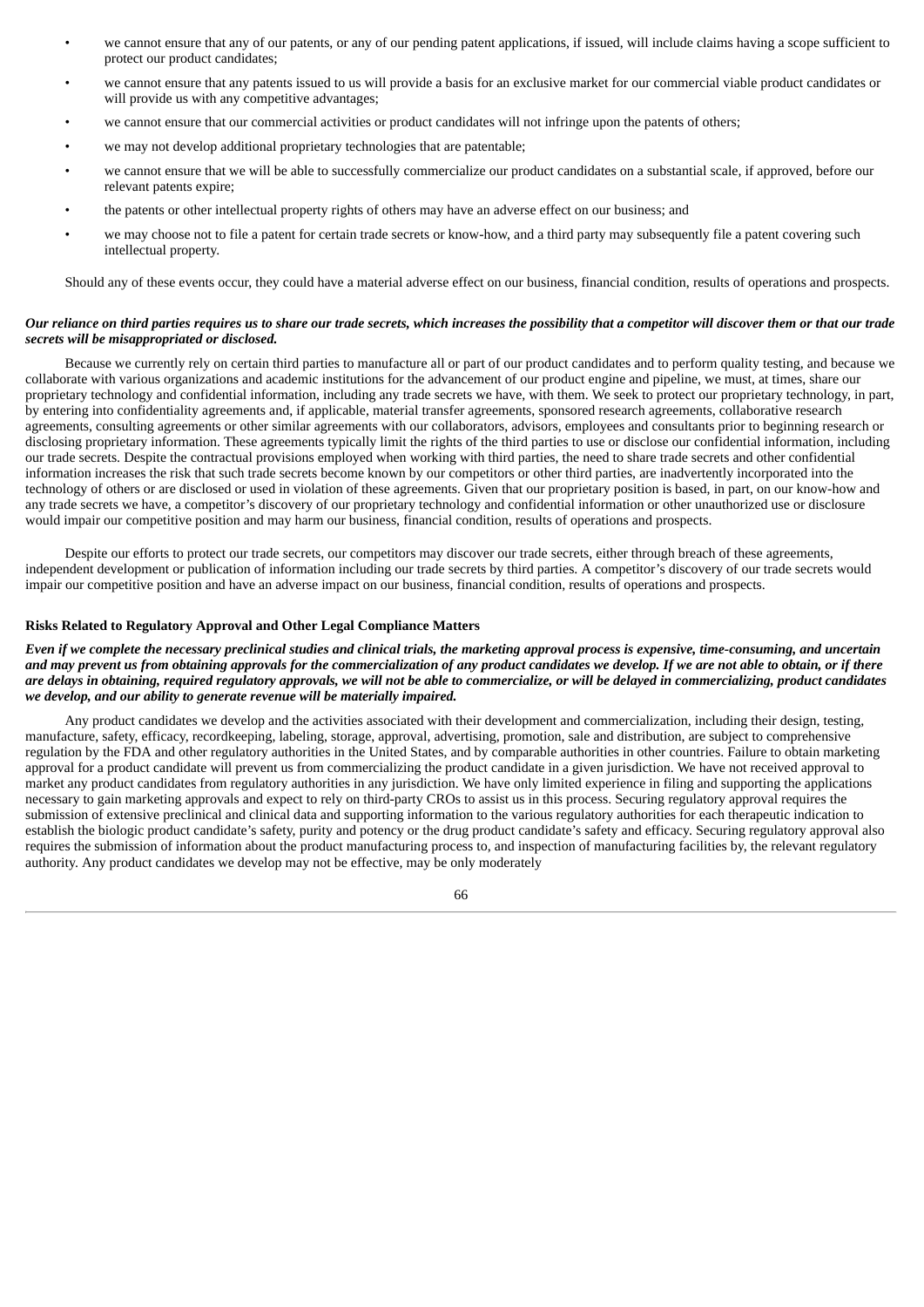effective, or may prove to have undesirable or unintended side effects, toxicities, or other characteristics that may preclude our obtaining marketing approval or prevent or limit commercial use.

The process of obtaining marketing approvals, both in the United States and outside the United States, is expensive, may take many years if additional clinical trials are required, if approval is obtained at all, and can vary substantially based upon a variety of factors, including the type, complexity, and novelty of the product candidates involved. Changes in marketing approval policies during the development period, changes in or the enactment of additional statutes or regulations, or changes in regulatory review for each submitted product application, may cause delays in the approval or rejection of an application. The FDA and comparable authorities in other countries have substantial discretion in the approval process and may refuse to accept any application or may decide that our data is insufficient for approval and require additional preclinical, clinical, or other studies. In addition, varying interpretations of the data obtained from preclinical and clinical testing could delay, limit, or prevent marketing approval of a product candidate. Any marketing approval we ultimately obtain may be limited or subject to restrictions or post-approval commitments that render the approved medicine not commercially viable.

If we experience delays in obtaining approval or if we fail to obtain approval of any product candidates we develop, the commercial prospects for those product candidates may be harmed, and our ability to generate revenues will be materially impaired.

### Failure to obtain marketing approval in foreign jurisdictions would prevent any product candidates we develop from being marketed in such *jurisdictions, which, in turn, would materially impair our ability to generate revenue.*

In order to market and sell any product candidates we develop in the European Union and many other foreign jurisdictions, we or our collaborators must obtain separate marketing approvals and comply with numerous and varying regulatory requirements. The approval procedure varies among countries and can involve additional testing. The time required to obtain approval may differ substantially from that required to obtain FDA approval. The regulatory approval process outside the United States generally includes all of the risks associated with obtaining FDA approval. In addition, in many countries outside the United States, it is required that the product be approved for reimbursement before the product can be approved for sale in that country. We or these third parties may not obtain approvals from regulatory authorities outside the United States on a timely basis, if at all. Approval by the FDA does not ensure approval by regulatory authorities in other countries or jurisdictions, and approval by one regulatory authority outside the United States does not ensure approval by regulatory authorities in other countries or jurisdictions or by the FDA. We may not be able to file for marketing approvals and may not receive necessary approvals to commercialize our medicines in any jurisdiction, which would materially impair our ability to generate revenue.

Additionally, we could face heightened risks with respect to seeking marketing approval in the United Kingdom as a result of the withdrawal of the United Kingdom from the European Union, commonly referred to as Brexit. The United Kingdom is no longer part of the European Single Market and European Union Customs Union. As of January 1, 2021, the Medicines and Healthcare products Regulatory Agency, or the MHRA, became responsible for supervising medicines and medical devices in Great Britain, comprising of England, Scotland and Wales, under domestic law, whereas Northern Ireland will continue to be subject to European Union rules under the Northern Ireland Protocol. The MHRA will rely on the Human Medicines Regulations 2012 (SI 2012/1916) (as amended), or the HMR, as the basis for regulating medicines. The HMR has incorporated into the domestic law of the body of European Union law instruments governing medicinal products that pre-existed prior to the United Kingdom's withdrawal from the European Union. Any delay in obtaining, or an inability to obtain, any marketing approvals, as a result of Brexit or otherwise, may force us to restrict or delay efforts to seek regulatory approval in the United Kingdom for our product candidates, which could significantly and materially harm our business.

### Regulatory requirements governing gene therapy products are periodically updated and may continue to change in the future.

Regulatory requirements governing gene and cell therapy products have changed frequently and may continue to change in the future. For example, the FDA has established the Office of Tissues and Advanced Therapies (formerly the Office of Cellular, Tissue and Gene Therapies) within its Center for Biologics Evaluation and Research, or CBER, to consolidate the review of gene therapy and related products, and the Cellular, Tissue and Gene Therapies Advisory Committee to advise CBER on its review. Additionally, gene therapy clinical trials conducted at institutions that receive funding for recombinant DNA research from NIH also are potentially subject to oversight by a committee within the NIH's Office of Science Policy called the Novel and Exceptional Technology and Research Advisory Committee; however, as of 2019, the charter of this review group has evolved to focus public review on clinical trials that cannot be evaluated by standard oversight bodies and pose unusual risks.

These regulatory review committees and advisory groups and the new guidelines they promulgate may lengthen the regulatory review process, require us to perform additional studies, increase our development costs, lead to changes in regulatory positions and interpretations, delay or prevent approval and commercialization of these product candidates or lead to significant post-approval limitations or restrictions. As we advance our product candidates, we will be required to consult with these regulatory and advisory

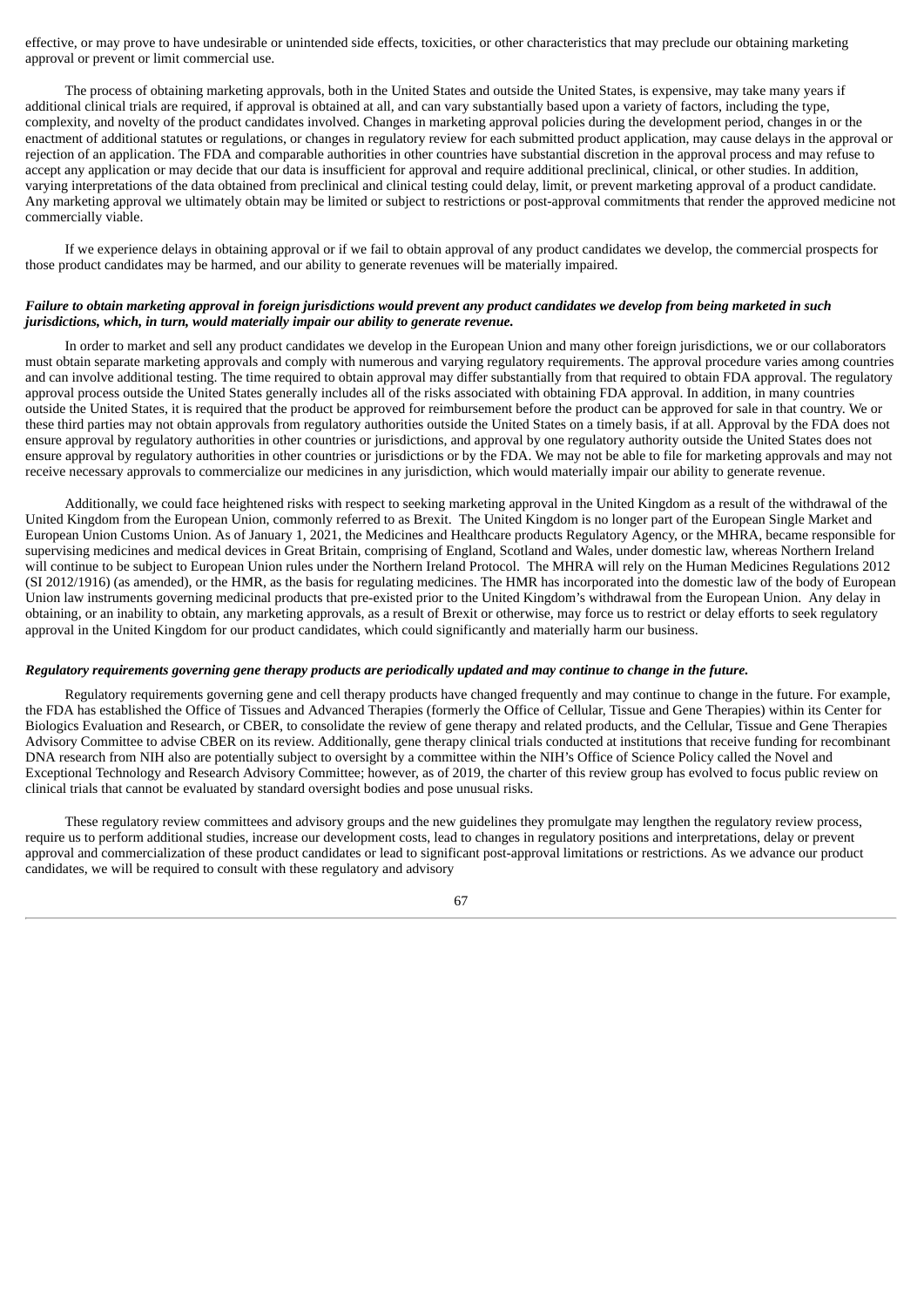groups and comply with applicable guidelines. If we fail to do so, we may be required to delay or discontinue development of our product candidates. Delay or failure to obtain, or unexpected costs in obtaining, the regulatory approval necessary to bring a potential product to market could decrease our ability to generate sufficient product revenue to maintain our business.

The FDA decides whether individual gene therapy protocols may proceed and it can put an IND on a clinical hold. If we were to engage an NIHfunded institution to conduct a clinical trial, that institution's IRB would need to review the proposed clinical trial to assess the safety of the trial. In addition, adverse developments in clinical trials of gene therapy products conducted by others may cause the FDA or other oversight bodies to change the requirements for approval of our product candidates. Similarly, the EMA may issue new guidelines concerning the development and marketing authorization for gene therapy products and require that we comply with these new guidelines.

In addition, ethical, social and legal concerns about gene therapy, genetic testing and genetic research could result in additional regulations or prohibiting the processes we may use. Federal and state agencies, congressional committees and foreign governments have expressed their intentions to further regulate biotechnology. More restrictive regulations or claims that our product candidates are unsafe or pose a hazard could prevent us from commercializing any products. New government requirements may be established that could delay or prevent regulatory approval of our product candidates under development. It is impossible to predict whether legislative changes will be enacted, regulations, policies or guidance changed, or interpretations by agencies or courts changed, or what the impact of such changes, if any, may be.

As we advance our product candidates through clinical development, we will be required to consult with these regulatory and advisory groups, and comply with applicable guidelines. These regulatory review committees and advisory groups and any new guidelines they promulgate may lengthen the regulatory review process, require us to perform additional studies, increase our development costs, lead to changes in regulatory positions and interpretations, delay or prevent approval and commercialization of our product candidates or lead to significant post-approval limitations or restrictions. Delay or failure to obtain, or unexpected costs in obtaining, the regulatory approval necessary to bring a potential product to market could decrease our ability to generate sufficient product revenue.

# We may seek fast track, breakthrough therapy, and/or regenerative medicine advanced therapy designations or priority review for one or more of our product candidates, but we might not receive such designation or priority review, and even if we do, such designation or priority review may not lead to a faster development or regulatory review or approval process, and does not assure FDA approval of our product candidates.

The FDA has several designations that have the potential to accelerate the regulatory review and approval process, including the fast track, breakthrough therapy and regenerative medicine advanced therapy designations. Each of these designations has specific requirements and, if granted, has the potential for a non-conventional FDA review process. The FDA has granted fast track designation for DB-020 for the prevention of cisplatin-related ototoxicity. In addition, if the FDA determines that a product candidate offers major advances in treatment or provides a treatment where no adequate therapy exists, the FDA may designate the product candidate for priority review. A priority review designation means that the goal for the FDA to review an application is six months, rather than the standard review period of ten months. Any such designation or priority review status does not ensure that the product candidate will receive marketing approval or that approval will be granted within any particular timeframe. As a result, while we may seek and receive one or more of these designation for our product candidates, we may not experience a faster development process, review, or approval compared to conventional FDA procedures. The FDA has broad discretion with respect to whether or not to grant such designations or priority review status to a product candidate, so even if we believe a particular product candidate is eligible for such designation or status, the FDA may decide not to grant it. In addition, the FDA may withdraw a designation if it believes that the designation is no longer supported by data from our clinical development program. Moreover, fast track, breakthrough therapy, or regenerative medicine advanced therapy designations alone do not guarantee qualification for the FDA's priority review procedures. Nor do they assure approval of any of our candidate products.

### We may seek PRIME Designation in the European Union for one or more of our product candidates but we might not receive such designations and, even if we do, such designations may not lead to a faster development or regulatory review or approval process.

In the European Union, we may seek PRIME designation for our product candidates in the future. PRIME is a voluntary program aimed at enhancing the EMA's role to reinforce scientific and regulatory support in order to optimize development and enable accelerated assessment of new medicines that are of major public health interest with the potential to address unmet medical needs. The program focuses on medicines that target conditions for which there exists no satisfactory method of treatment in the European Union or even if such a method exists, it may offer a major therapeutic advantage over existing treatments. PRIME is limited to medicines under development and not authorized in the European Union and the applicant intends to apply for an initial marketing authorization application through the centralized procedure. To be accepted for PRIME, a product candidate must meet the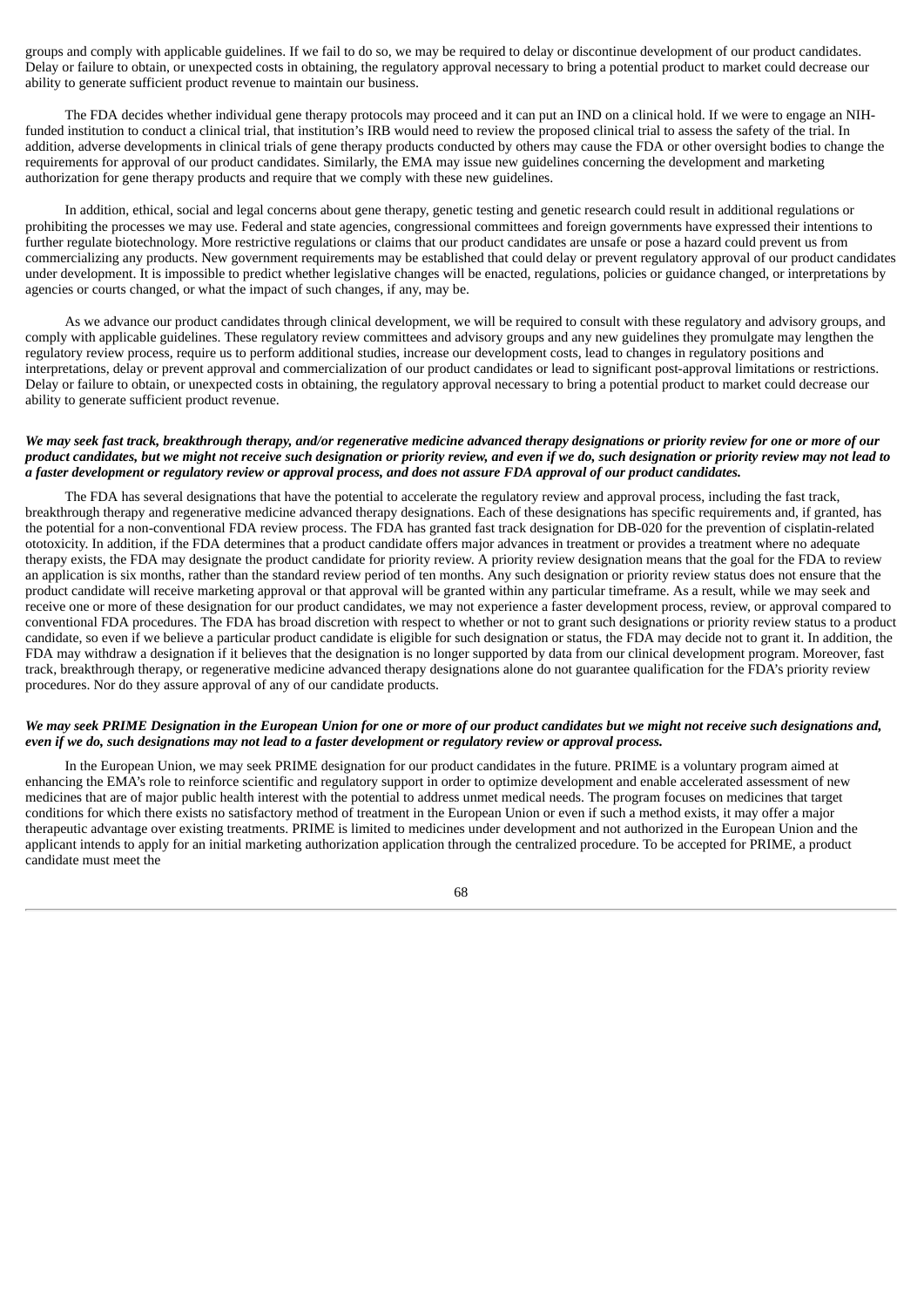eligibility criteria in respect of its major public health interest and therapeutic innovation based on information that is capable of substantiating the claims.

The benefits of a PRIME designation include the appointment of a Committee for Human Medicinal Products rapporteur to provide continued support and help to build knowledge ahead of a marketing authorization application, early dialogue and scientific advice at key development milestones, and the potential to qualify products for accelerated review, meaning reduction in the review time for an opinion on approvability to be issued earlier in the application process. PRIME enables an applicant to request parallel EMA scientific advice and health technology assessment advice to facilitate timely market access. Even if we receive PRIME designation for any of our product candidates, the designation may not result in a materially faster development process, review or approval compared to conventional EMA procedures. Further, obtaining PRIME designation does not assure or increase the likelihood of EMA's grant of a marketing authorization.

### We have been granted rare pediatric disease designation for our lead gene therapy product candidate, DB-OTO, and we may seek a rare pediatric disease designation for one or more of our other product candidates. However, DB-OTO and any of our other product candidate that is granted a rare *pediatric disease designation may not meet the eligibility criteria for a priority review voucher upon approval.*

With enactment of the Food and Drug Administration Safety and Innovation Act in 2012, Congress authorized the FDA to award priority review vouchers to sponsors of certain rare pediatric disease product applications that meet the criteria specified in the law. This provision is designed to encourage development of new drug and biological products for prevention and treatment of certain rare pediatric diseases.

Specifically, under this program, a sponsor who receives an approval for a drug or biologic for a "rare pediatric disease" may qualify for a voucher that can be redeemed to receive a priority review of a subsequent marketing application for a different product. The sponsor of a rare pediatric disease drug product receiving a priority review voucher may transfer (including by sale) the voucher to another sponsor. The voucher may be further transferred any number of times before the voucher is used, as long as the sponsor making the transfer has not yet submitted the application. A priority review voucher for priority review authorizes review of a marketing application in six months, compared to the standard timeframe of approximately 10 months.

For the purposes of this program, a "rare pediatric disease" is a (i) serious or life-threatening disease in which the serious or life-threatening manifestations primarily affect individuals aged from birth to 18 years, including age groups often called neonates, infants, children, and adolescents; and (ii) rare disease or conditions within the meaning of the Orphan Drug Act. The FDA may determine that an application for one or more of our product candidates does not meet the eligibility criteria for a priority review voucher upon approval.

Moreover, while the opportunity to receive a priority review voucher was meant to expire for those companies that had not received a designation by September 30, 2020, Congress authorized an extension of the program in late 2020. Specifically, on December 27, 2020, the Rare Pediatric Disease Priority Review Voucher Program was extended. Under the current statutory sunset provisions, after September 30, 2024, the FDA may only award a voucher for an approved rare pediatric disease product application if the sponsor has rare pediatric disease designation for the drug or biologic that is the subject of such application, and that designation was granted by September 30, 2024. After September 30, 2026, the FDA may not award any rare pediatric disease priority review vouchers.

The FDA has granted rare pediatric disease designation for DB-OTO for the treatment of OTOF-related, congenital hearing loss. We cannot be certain that we will receive approval for this product candidate or any other of our rare pediatric disease designated product candidates prior to the statutory sunset date, if ever. Moreover, even if we believe that our marketing application meets the other requirements to be eligible to receive a priority review voucher upon approval, the FDA may disagree. Further, if we do not obtain approval of our application for DB-OTO for of OTOF-related, congenital hearing loss by the applicable dates, and if the Priority Review Voucher Program is not further extended by congressional action, we may not receive a priority review voucher.

# We have been granted orphan drug designation for our lead gene therapy product candidate, DB-OTO. We may not be able to obtain orphan drug exclusivity for one or more of our other product candidates, and even if we do, that exclusivity may not prevent the FDA or the EMA from approving *other competing products.*

We received orphan drug designation for DB-OTO in the United States. We may seek orphan drug designation in other indications or for any other product candidates we develop. Regulatory authorities in some jurisdictions, including the United States and the European Union, may designate drugs for relatively small patient populations as orphan drugs. Under the Orphan Drug Act, the FDA may designate a product as an orphan drug if it is a drug or biologic intended to treat a rare disease or condition. A similar regulatory scheme governs approval of orphan products by the EMA in the European Union. Generally, if a product candidate with an

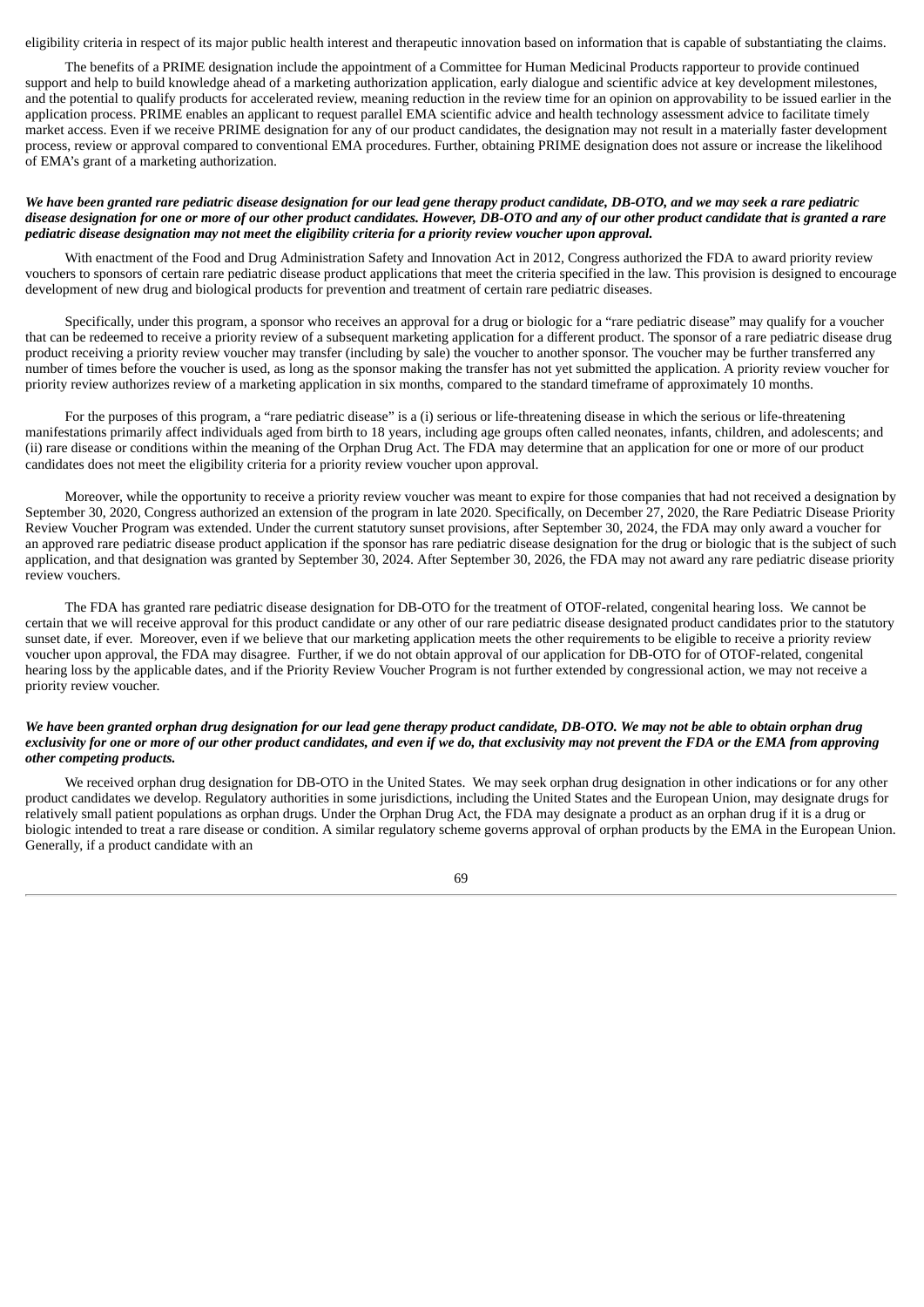orphan drug designation subsequently receives the first marketing approval for the indication for which it has such designation, the product is entitled to a period of marketing exclusivity, which precludes the FDA or the EMA from approving another marketing application for the same product for the same therapeutic indication for that time period. The applicable period is seven years in the United States and ten years in the European Union. The exclusivity period in the European Union can be reduced to six years if a product no longer meets the criteria for orphan drug designation, in particular if the product is sufficiently profitable so that market exclusivity is no longer justified.

In order for the FDA to grant orphan drug exclusivity to one of our products, the FDA must find that the product is indicated for the treatment of a condition or disease with a patient population of fewer than 200,000 individuals annually in the United States. The FDA may conclude that the condition or disease for which we seek orphan drug exclusivity does not meet this standard. Even if we obtain orphan drug exclusivity for a product, that exclusivity may not effectively protect the product from competition because different products can be approved for the same condition. In particular, with respect to the concept of what constitutes the "same drug" for purposes of orphan drug exclusivity in the context of gene therapies, the FDA issued final guidance in September 2021 suggesting that it would not consider two gene therapy products to be different drugs solely based on minor differences in the transgenes or vectors within a given vector class.

In addition, even after an orphan drug is approved, the FDA can subsequently approve the same product for the same condition if the FDA concludes that the later product is clinically superior in that it is shown to be safer, more effective or makes a major contribution to patient care. Orphan drug exclusivity may also be lost if the FDA or EMA determines that the request for designation was materially defective or if the manufacturer is unable to assure sufficient quantity of the product to meet the needs of the patients with the rare disease or condition. Further, if our gene therapy product candidate is considered the "same" as another product for the same indication, and the other product is designated as an orphan drug and receives approval first, our product would be blocked from approval by the orphan drug exclusivity afforded to the other product unless it qualifies for an exception to that exclusivity.

In 2017, the Congress passed the FDA Reauthorization Act of 2017, or FDARA. FDARA, among other things, codified the FDA's pre-existing regulatory interpretation, to require that a drug sponsor demonstrate the clinical superiority of an orphan drug that is otherwise the same as a previously approved drug for the same rare disease in order to receive orphan drug exclusivity. The new legislation reverses prior precedent holding that the Orphan Drug Act unambiguously requires that the FDA recognize the orphan exclusivity period regardless of a showing of clinical superiority. Moreover, in the Consolidated Appropriations Act of 2021, Congress did not further change this interpretation when it clarified that the interpretation codified in FDARA would apply in cases where the FDA issued an orphan designation before the enactment of FDARA but where product approval came after the enactment of FDARA.

The FDA may further reevaluate the Orphan Drug Act and its regulations and policies. This may be particularly true in light of a decision from the Court of Appeals for the 11<sup>th</sup> Circuit in September 2021 finding that, for the purpose of determining the scope of exclusivity, the term "same disease or condition" means the designated "rare disease or condition" and could not be interpreted by the FDA to mean the "indication or use." We do not know if, when, or how the FDA may change the orphan drug regulations and policies in the future, and it is uncertain how any changes might affect our business. Depending on what changes the FDA may make to its orphan drug regulations and policies, our business could be adversely impacted.

# We are conducting, and intend in the future to conduct, clinical trials for certain of our product candidates at sites outside the United States. The FDA may not accept data from trials conducted in such locations and the conduct of trials outside the United States could subject us to additional delays and *expense.*

We are conducting, and intend in the future to conduct, one or more of our clinical trials with trial sites that are located outside the United States. Although the FDA may accept data from clinical trials conducted outside the United States, acceptance of these data is subject to certain conditions imposed by the FDA. For example, the clinical trial must be well designed and conducted and performed by qualified investigators in accordance with good clinical practice. The FDA must be able to validate the data from the trial through an onsite inspection if necessary. The trial population must also have a similar profile to the U.S. population, and the data must be applicable to the U.S. population and U.S. medical practice in ways that the FDA deems clinically meaningful, except to the extent the disease being studied does not typically occur in the United States. In addition, while these clinical trials are subject to the applicable local laws, the FDA acceptance of the data will be dependent upon its determination that the trials also complied with all applicable U.S. laws and regulations. There can be no assurance that the FDA will accept data from clinical trials conducted outside of the United States. If the FDA does not accept the data from any trial that we conduct outside the United States, it would likely result in the need for additional trials, which would be costly and time-consuming and delay our development of our product candidates.

In addition, the conduct of clinical trials outside the United States could have a significant adverse impact on us or the trial results. Risks inherent in conducting international clinical trials include:

• clinical practice patterns and standards of care that vary widely among countries;

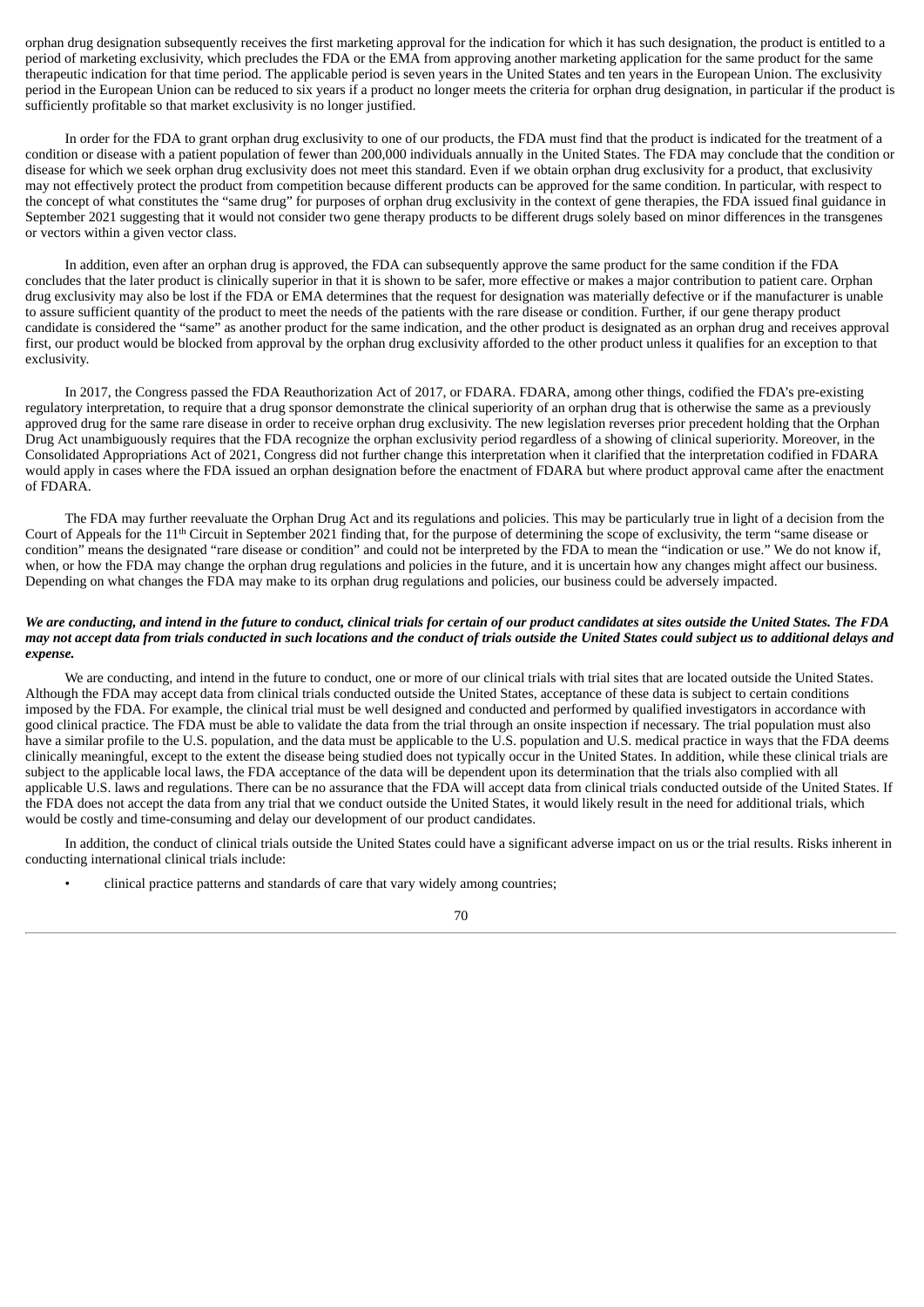- non-U.S. regulatory authority requirements that could restrict or limit our ability to conduct our clinical trials;
- administrative burdens of conducting clinical trials under multiple non-U.S. regulatory authority schema;
- foreign exchange rate fluctuations; and
- diminished protection of intellectual property in some countries.

### Even if we complete the necessary preclinical studies and clinical trials, we cannot predict when or if we will obtain regulatory approval to *commercialize a product candidate or the approval may be for a narrower indication than we expect.*

We cannot commercialize a product until the appropriate regulatory authorities have reviewed and approved the product candidate. Even if our product candidates demonstrate safety and efficacy in clinical trials, the regulatory agencies may not complete their review processes in a timely manner, or we may not be able to obtain regulatory approval. Additional delays may result if an FDA Advisory Committee or other regulatory authority recommends non-approval or restrictions on approval. In addition, we may experience delays or rejections based upon additional government regulation from future legislation or administrative action, or changes in regulatory agency policy during the period of product development, clinical trials and the review process. Regulatory agencies also may approve a treatment candidate for fewer or more limited indications than requested or may grant approval subject to the performance of post-marketing commitments. In addition, regulatory agencies may not approve the labeling claims that are necessary or desirable for the successful commercialization of our treatment candidates. For example, the development of our product candidates for pediatric use is an important part of our current business strategy, and if we are unable to obtain regulatory approval for the desired age ranges, our business may suffer.

### Even if we, or any collaborators we may have, obtain marketing approvals for any product candidates we develop, the terms of approvals and ongoing regulation of our products could require the substantial expenditure of resources and may limit how we, or they, manufacture and market our *products, which could materially impair our ability to generate revenue.*

Any product candidate for which we obtain marketing approval, along with the manufacturing processes, post-approval clinical data, labeling, advertising, and promotional activities for such medicine, will be subject to continual requirements of and review by the FDA and other regulatory authorities. These requirements include submissions of safety and other post-marketing information and reports, registration and listing requirements, cGMP requirements relating to quality control, quality assurance and corresponding maintenance of records and documents, and requirements regarding the distribution of samples to physicians and recordkeeping. For example, the holder of an approved application is obligated to monitor and report adverse events and any failure of a product to meet the specifications in the BLA. For gene therapies that use AAV vectors as a delivery system, the FDA typically advises that individuals receiving AAV vectors undergo follow-up observations for potential adverse events for up to a five-year period. The holder of an approved application must also submit new or supplemental applications and obtain FDA approval for certain changes to the approved product, product labeling, or manufacturing process. Even if marketing approval of a product candidate is granted, the approval may be subject to limitations on the indicated uses for which the medicine may be marketed or to the conditions of approval, or contain requirements for costly post-marketing testing and surveillance to monitor the safety or efficacy of the medicine.

Accordingly, assuming we, or any collaborators we may have, receive marketing approval for one or more product candidates we develop, we, and such collaborators, and our and their contract manufacturers will continue to expend time, money, and effort in all areas of regulatory compliance, including manufacturing, production, product surveillance, and quality control. If we and such collaborators are not able to comply with post-approval regulatory requirements, we and such collaborators could have the marketing approvals for our products withdrawn by regulatory authorities and our, or such collaborators', ability to market any future products could be limited, which could adversely affect our ability to achieve or sustain profitability. Further, the cost of compliance with post-approval regulations may have a negative effect on our business, results of operations, financial condition and prospects.

If we fail to comply with applicable regulatory requirements following approval of any of our product candidates, a regulatory agency may:

- issue a warning letter asserting that we are in violation of the law;
- seek an injunction or impose civil or criminal penalties or monetary fines;
- suspend or withdraw regulatory approval;
- suspend any ongoing clinical trials;
- refuse to approve a pending BLA or supplements to a BLA submitted by us;
- seize product: or

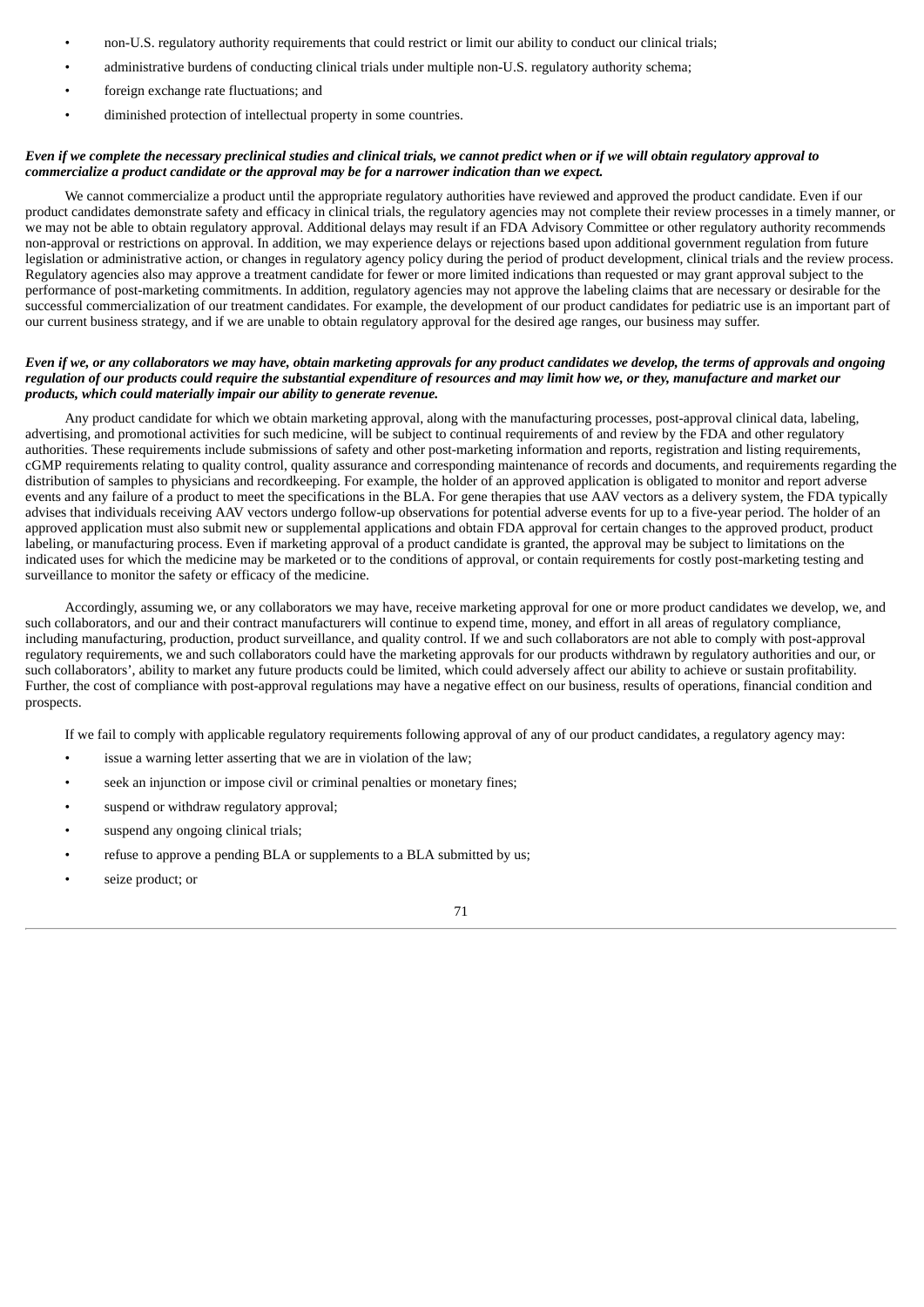• refuse to allow us to enter into supply contracts, including government contracts.

Any government investigation of alleged violations of law could require us to expend significant time and resources in response and could generate negative publicity. The occurrence of any event or penalty described above may inhibit our ability to commercialize our product candidates and generate revenues.

## Any product candidate for which we obtain marketing approval could be subject to restrictions or withdrawal from the market, and we may be subject to substantial penalties if we fail to comply with requiatory requirements or if we experience unanticipated problems with our medicines, when and if *any of them are approved.*

The FDA and other regulatory agencies closely regulate the post-approval marketing and promotion of medicines to ensure that they are marketed only for the approved indications and in accordance with the provisions of the approved labeling. The FDA and other regulatory agencies impose stringent restrictions on manufacturers' communications regarding off-label use, and if we do not market our medicines for their approved indications, we may be subject to enforcement action for off-label marketing by the FDA and other federal and state enforcement agencies, including the Department of Justice. Violation of the Federal Food, Product, and Cosmetic Act and other statutes, including the False Claims Act, relating to the promotion and advertising of prescription products may also lead to investigations or allegations of violations of federal and state healthcare fraud and abuse laws and state consumer protection laws. In September 2021, the FDA published final regulations which describe the types of evidence that the FDA will consider in determining the intended use of a drug product.

In addition, later discovery of previously unknown problems with our medicines, manufacturers, or manufacturing processes, or failure to comply with regulatory requirements, may yield various results, including:

- restrictions on such medicines, manufacturers, or manufacturing processes;
- restrictions on the labeling or marketing of a medicine;
- restrictions on the distribution or use of a medicine;
- requirements to conduct post-marketing clinical trials;
- receipt of warning or untitled letters;
- withdrawal of the medicines from the market;
- refusal to approve pending applications or supplements to approved applications that we submit;
- recall of medicines;
- fines, restitution, or disgorgement of profits or revenue;
- suspension or withdrawal of marketing approvals;
- suspension of any ongoing clinical trials;
- refusal to permit the import or export of our medicines;
- product seizure; and
- injunctions or the imposition of civil or criminal penalties.

Any government investigation of alleged violations of law could require us to expend significant time and resources in response and could generate negative publicity. The occurrence of any event or penalty described above may inhibit our ability to commercialize any product candidates we develop and adversely affect our business, financial condition, results of operations, and prospects.

Additionally, if any of our product candidates receives marketing approval, the FDA could require us to adopt a REMS to ensure that the benefits outweigh its risks, which may include, among other things, a medication guide outlining the risks of the product for distribution to patients and a communication plan to healthcare practitioners. Furthermore, if we or others later identify undesirable side effects caused by our product candidate, several potentially significant negative consequences could result, including:

- regulatory authorities may suspend or withdraw approvals of such product candidate;
- regulatory authorities may require additional warnings on the label;
- we may be required to change the way a product candidate is administered or conduct additional clinical trials;

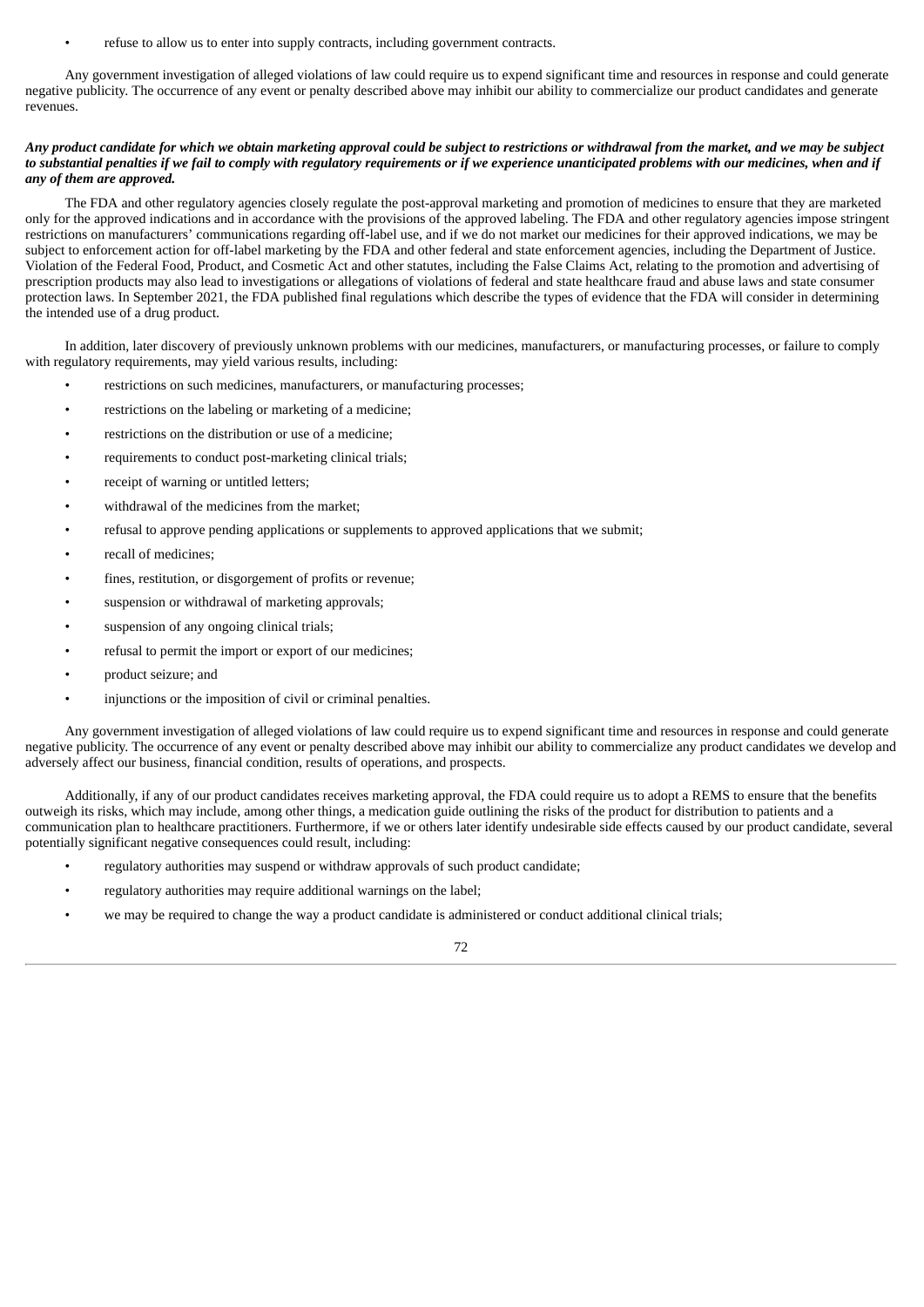- we could be sued and held liable for harm caused to patients; and
- our reputation may suffer.

In addition, manufacturers of approved products and those manufacturers' facilities are required to comply with extensive FDA requirements, including ensuring that quality control and manufacturing procedures conform to cGMPs applicable to drug manufacturers or quality assurance standards applicable to medical device manufacturers, which include requirements relating to quality control and quality assurance as well as the corresponding maintenance of records and documentation and reporting requirements. We, any contract manufacturers we may engage in the future, our future collaborators and their contract manufacturers will also be subject to other regulatory requirements, including submissions of safety and other postmarketing information and reports, registration and listing requirements, requirements regarding the distribution of samples to clinicians, recordkeeping, and costly post-marketing studies or clinical trials and surveillance to monitor the safety or efficacy of the product such as the requirement to implement a REMS.

Similar restrictions apply to the approval of our products in the European Union. The holder of a marketing authorization is required to comply with a range of requirements applicable to the manufacturing, marketing, promotion and sale of medicinal products. These include: compliance with the European Union's stringent pharmacovigilance or safety reporting rules, which can impose post-authorization studies and additional monitoring obligations; the manufacturing of authorized medicinal products, for which a separate manufacturer's license is mandatory; and the marketing and promotion of authorized drugs, which are strictly regulated in the European Union and are also subject to European Union Member State laws. The failure to comply with these and other European Union requirements can also lead to significant penalties and sanctions.

## Our relationships with healthcare providers, physicians, and third-party payors will be subject to applicable anti-kickback, fraud and abuse, and other healthcare laws and regulations, which could expose us to criminal sanctions, civil penalties, contractual damages, reputational harm, and diminished *profits and future earnings.*

Healthcare providers, physicians, and third-party payors play a primary role in the recommendation and prescription of any product candidates that we develop for which we obtain marketing approval. Our future arrangements with third-party payors and customers may expose us to broadly applicable fraud and abuse and other healthcare laws and regulations that may constrain the business or financial arrangements and relationships through which we market, sell, and distribute our medicines for which we obtain marketing approval. Restrictions under applicable federal and state healthcare laws and regulations include the following:

- the federal healthcare anti-kickback statute prohibits, among other things, persons from knowingly and willfully soliciting, offering, receiving, or providing remuneration, directly or indirectly, in cash or in kind, to induce or reward either the referral of an individual for, or the purchase, order, or recommendation of, any good or service, for which payment may be made under federal and state healthcare programs such as Medicare and Medicaid;
- the federal false claims laws, including the federal False Claims Act which can be enforced through civil whistleblower or qui tam actions, impose criminal and civil penalties against individuals or entities for, among other things, knowingly presenting, or causing to be presented, to the federal government, claims for payment or approval from Medicare, Medicaid, or other government payors that are false or fraudulent or making a false statement to avoid, decrease, or conceal an obligation to pay money to the federal government;
- the federal Health Insurance Portability and Accountability Act of 1996, as further amended by the Health Information Technology for Economic and Clinical Health Act, which imposes certain requirements, including mandatory contractual terms, with respect to safeguarding the privacy, security, and transmission of individually identifiable health information without appropriate authorization by entities subject to the rule, such as health plans, healthcare clearinghouses, and certain healthcare providers as well as their respective business associates that perform services for them that involve the use or disclosure of individually identifiable health information;
- the federal false statements statute, which prohibits knowingly and willfully falsifying, concealing, or covering up a material fact or making any materially false statement in connection with the delivery of or payment for healthcare benefits, items, or services;
- the federal transparency requirements under the federal Physician Payments Sunshine Act, which requires certain manufacturers of drugs, devices, biologics, and medical supplies to report to the U.S. Department of Health and Human Services, or HHS, information related to payments and other transfers of value to physicians, other healthcare providers and teaching hospitals, and ownership and investment interests held by physicians, other healthcare providers and their immediate family members and applicable group purchasing organizations; and
- analogous state laws and regulations, such as state anti-kickback and false claims laws, which may apply to sales or marketing arrangements and claims involving healthcare items or services reimbursed by non-governmental third-party

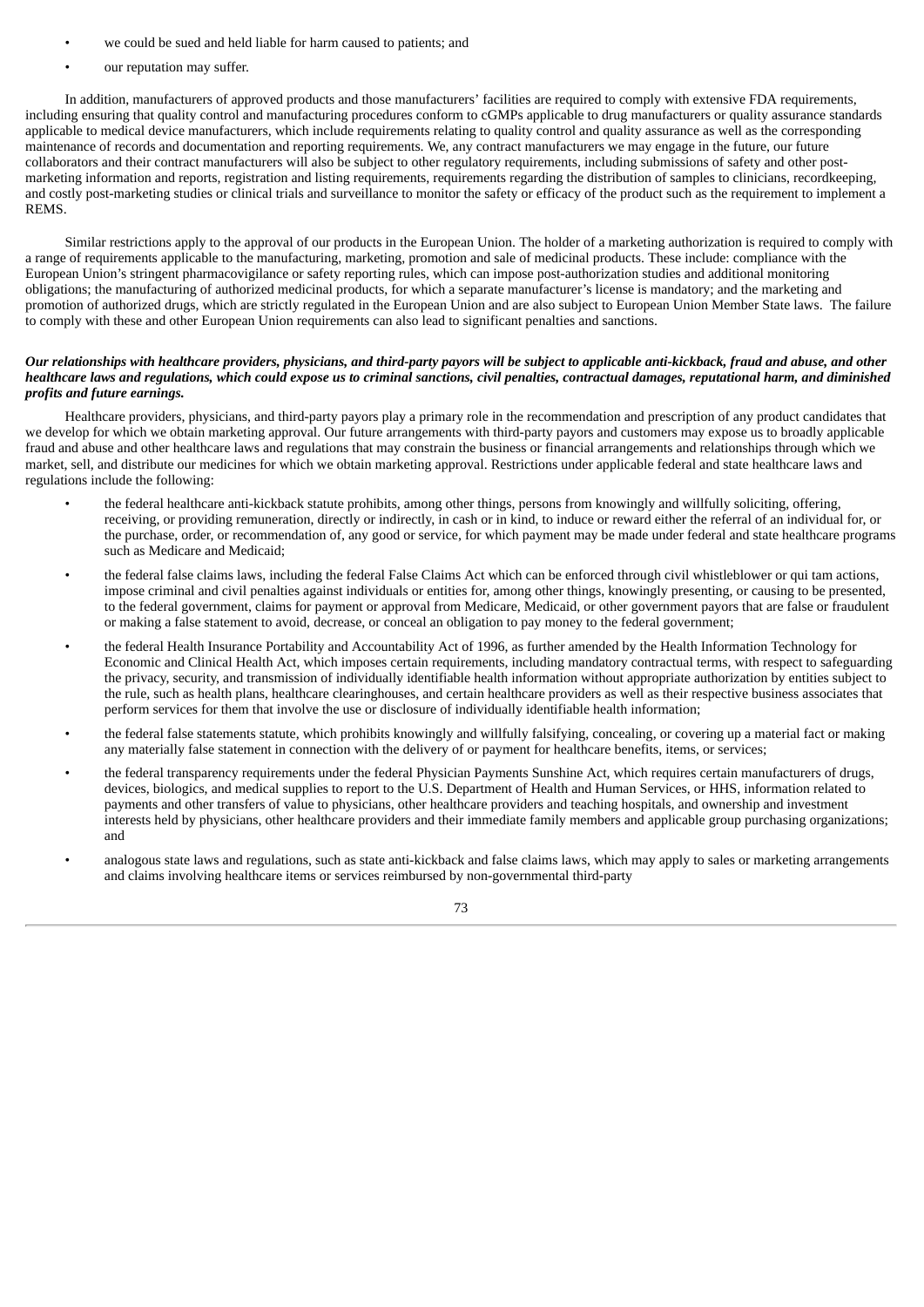payors, including private insurers, and certain state laws that require pharmaceutical companies to comply with the pharmaceutical industry's voluntary compliance guidelines and the relevant compliance guidance promulgated by the federal government in addition to requiring drug manufacturers to report information related to payments to physicians and other healthcare providers or marketing expenditures; and state and local laws that require drug manufacturers to register pharmaceutical sales representatives.

The provision of benefits or advantages to physicians to induce or encourage the prescription, recommendation, endorsement, purchase, supply, order, or use of medicinal products is prohibited in the European Union and the United Kingdom. The provision of benefits or advantages to physicians is also governed by the national anti-bribery laws of European Union Member States and the United Kingdom Bribery Act 2010. Infringement of these laws could result in substantial fines and imprisonment.

Payments made to physicians in certain European Union Member States must be publicly disclosed. Moreover, agreements with physicians often must be the subject of prior notification and approval by the physician's employer, his or her competent professional organization, and/or the regulatory authorities of the individual European Union Member States. These requirements are provided in the national laws, industry codes, or professional codes of conduct applicable in the European Union Member States. Failure to comply with these requirements could result in reputational risk, public reprimands, administrative penalties, fines, or imprisonment.

Efforts to ensure that our business arrangements with third parties will comply with applicable healthcare laws and regulations will involve substantial costs. It is possible that governmental authorities will conclude that our business practices may not comply with current or future statutes, regulations, or case law involving applicable fraud and abuse or other healthcare laws and regulations. If our operations are found to be in violation of any of these laws or any other governmental regulations that may apply to us, we may be subject to significant civil, criminal, and administrative penalties, damages, fines, disgorgement, exclusion from government funded healthcare programs, such as Medicare and Medicaid, integrity oversight and reporting obligations, and the curtailment or restructuring of our operations, any of which could adversely affect our business, financial condition, results of operations, and prospects. If any of the physicians or other providers or entities with whom we expect to do business are found to be not in compliance with applicable laws, they may be subject to significant criminal, civil, or administrative sanctions, including exclusions from government funded healthcare programs. Liabilities they incur pursuant to these laws could result in significant costs or an interruption in operations, which could have a material adverse effect on our business, financial condition, results of operations, and prospects.

## Recently enacted and future legislation may increase the difficulty and cost for us and any future collaborators to obtain marketing approval of and *commercialize our product candidates and affect the prices we, or they, may obtain.*

In the United States and some foreign jurisdictions, there have been a number of legislative and regulatory changes and proposed changes regarding the healthcare system that could, among other things, prevent or delay marketing approval of our product candidates, restrict or regulate post-approval activities and affect our ability, or the ability of any future collaborators, to profitably sell any products for which we, or they, obtain marketing approval. We expect that current laws, as well as other healthcare reform measures that may be adopted in the future, may result in more rigorous coverage criteria and in additional downward pressure on the price that we, or any future collaborators, may receive for any approved products.

The Patient Protection and Affordable Care Act, as amended by the Health Care and Education Affordability Reconciliation Act, or the PPACA, which became law in 2010, contains the following provisions of importance to our business, including, without limitation, our ability to commercialize and the prices we may obtain for any of our product candidates that are approved for sale:

- an annual, non-deductible fee on any entity that manufactures or imports specified branded prescription drugs and biologic agents;
- an increase in the statutory minimum rebates a manufacturer must pay under the Medicaid Drug Rebate Program;
- expansion of federal healthcare fraud and abuse laws, including the False Claims Act and the Anti-Kickback Statute, new government investigative powers and enhanced penalties for noncompliance;
- a new Medicare Part D coverage gap discount program, in which manufacturers must now agree to offer 70% point-of-sale discounts off negotiated prices;
- extension of manufacturers' Medicaid rebate liability;
- expansion of eligibility criteria for Medicaid programs;
- expansion of the entities eligible for discounts under the Public Health Service pharmaceutical pricing program new requirements to report financial arrangements with physicians and teaching hospitals;

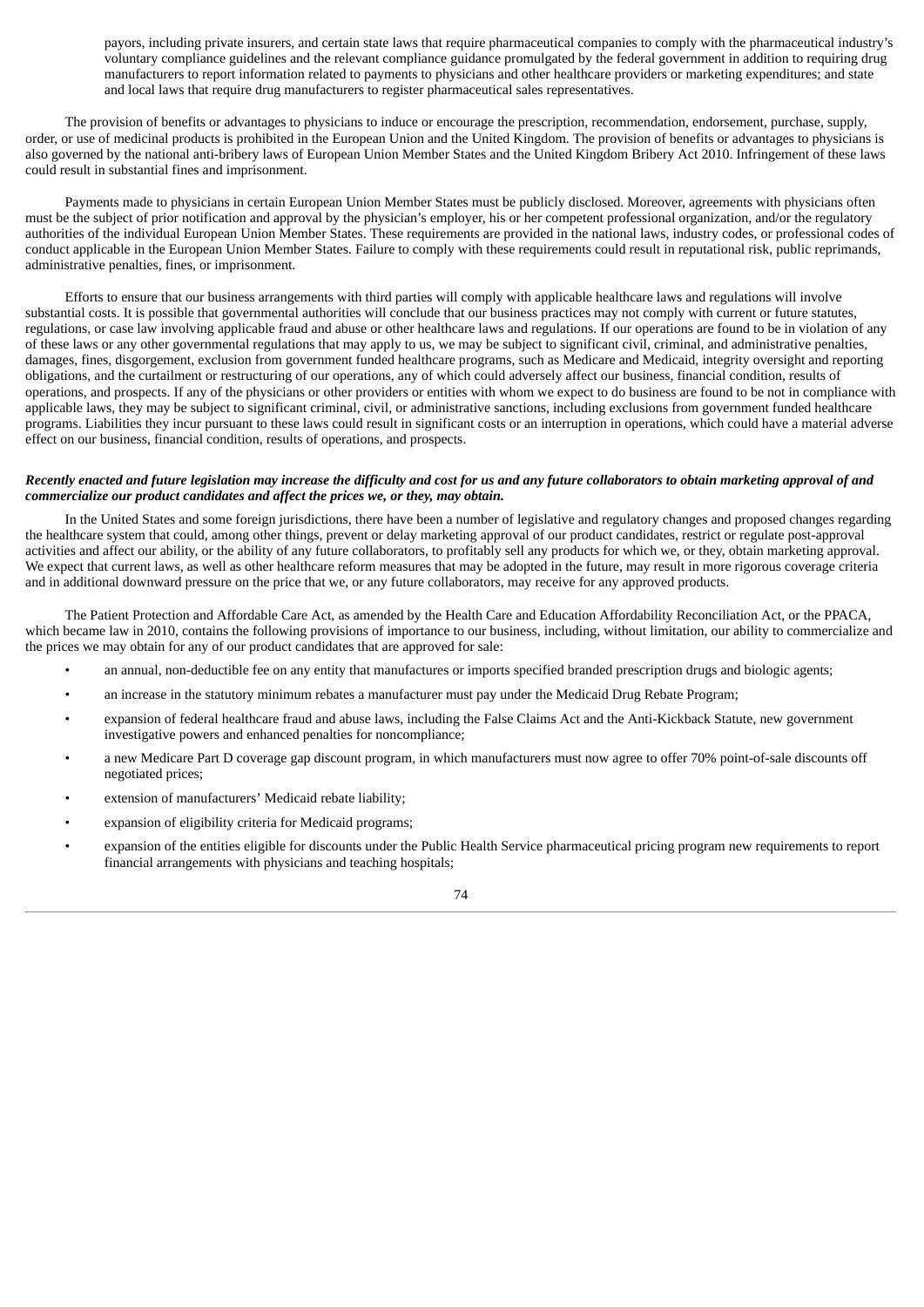- a new requirement to annually report drug samples that manufacturers and distributors provide to physicians; and
- a new Patient-Centered Outcomes Research Institute to oversee, identify priorities in, and conduct comparative clinical effectiveness research, along with funding for such research.

In addition, other legislative changes have been proposed and adopted since the PPACA was enacted. In August 2011, the Budget Control Act of 2011, among other things, created measures for spending reductions by Congress. A Joint Select Committee on Deficit Reduction, tasked with recommending a targeted deficit reduction of at least \$1.2 trillion for the years 2013 through 2021, was unable to reach required goals, thereby triggering the legislation's automatic reduction to several government programs. These changes included aggregate reductions to Medicare payments to providers of up to 2% per fiscal year, which went into effect in April 2013 and will remain in effect through 2029 unless additional Congressional action is taken. The American Taxpayer Relief Act of 2012, among other things, reduced Medicare payments to several providers and increased the statute of limitations period for the government to recover overpayments to providers from three to five years. These new laws may result in additional reductions in Medicare and other healthcare funding and otherwise affect the prices we may obtain for any of our product candidates for which we may obtain regulatory approval or the frequency with which any such product candidate is prescribed or used.

Since enactment of the PPACA, there have been, and continue to be, numerous legal challenges and executive and Congressional actions to repeal and replace provisions of the law. For example, with enactment of the TCJA, which was signed by President Trump on December 22, 2017, Congress repealed the "individual mandate." The repeal of this provision, which requires most Americans to carry a minimal level of health insurance, became effective in 2019. Additionally, the 2020 federal spending package permanently eliminated, effective January 1, 2020, the PPACA-mandated "Cadillac" tax on high-cost employer-sponsored health coverage and medical device tax and, effective January 1, 2021, also eliminates the health insurer tax. Further, the Bipartisan Budget Act of 2018, among other things, amended the PPACA, effective January 1, 2019, to increase from 50% to 70% the point-of-sale discount that is owed by pharmaceutical manufacturers who participate in Medicare Part D and to close the coverage gap in most Medicare drug plans, commonly referred to as the "donut hole." More recently, the CARES Act, which was signed into law on March 27, 2020 and designed to provide financial support and resources to individuals and businesses affected by the COVID-19 pandemic, suspended the 2% Medicare sequester until 2031, but Medicare sequester reductions have been suspended through the end of March 2022. From April 2022 through June 2022 a 1% sequester cut will be in effect, with the full 2% cut resuming thereafter.

Since enactment of the PPACA, there have been and continue to be, numerous legal challenges and Congressional actions to repeal and replace provisions of the law. For example, with enactment of the TCJA in 2017, Congress repealed the "individual mandate." The repeal of this provision, which requires most Americans to carry a minimal level of health insurance, became effective in 2019. Further, on December 14, 2018, a U.S. District Court judge in the Northern District of Texas ruled that the individual mandate portion of the PPACA is an essential and inseverable feature of the PPACA and therefore because the mandate was repealed as part of the TCJA, the remaining provisions of the PPACA are invalid as well. The U.S. Supreme Court heard this case on November 10, 2020 and on June 17, 2021, dismissed this action after finding that the plaintiffs do not have standing to challenge the constitutionality of the PPACA. Litigation and legislation over the PPACA are likely to continue, with unpredictable and uncertain results.

The Trump Administration also took executive actions to undermine or delay implementation of the PPACA, including directing federal agencies with authorities and responsibilities under the PPACA to waive, defer, grant exemptions from, or delay the implementation of any provision of the PPACA that would impose a fiscal or regulatory burden on states, individuals, healthcare providers, health insurers, or manufacturers of pharmaceuticals or medical devices. On January 28, 2021, however, President Biden issued a new Executive Order which directs federal agencies to reconsider rules and other policies that limit Americans' access to health care, and consider actions that will protect and strengthen that access. Under this Executive Order, federal agencies are directed to re-examine: policies that undermine protections for people with pre-existing conditions, including complications related to COVID-19; demonstrations and waivers under Medicaid and the PPACA that may reduce coverage or undermine the programs, including work requirements; policies that undermine the Health Insurance Marketplace or other markets for health insurance; policies that make it more difficult to enroll in Medicaid and the PPACA; and policies that reduce affordability of coverage or financial assistance, including for dependents.

## Current and future legislative efforts may limit the costs for our products, if and when they are licensed for marketing, and that could materially impact *our ability to generate revenues.*

The prices of prescription pharmaceuticals have also been the subject of considerable discussion in the United States. There have been several recent U.S. congressional inquiries, as well as proposed and enacted state and federal legislation designed to, among other things, bring more transparency to pharmaceutical pricing, review the relationship between pricing and manufacturer patient programs, and reduce the costs of pharmaceuticals under Medicare and Medicaid. In 2020, President Trump issued several executive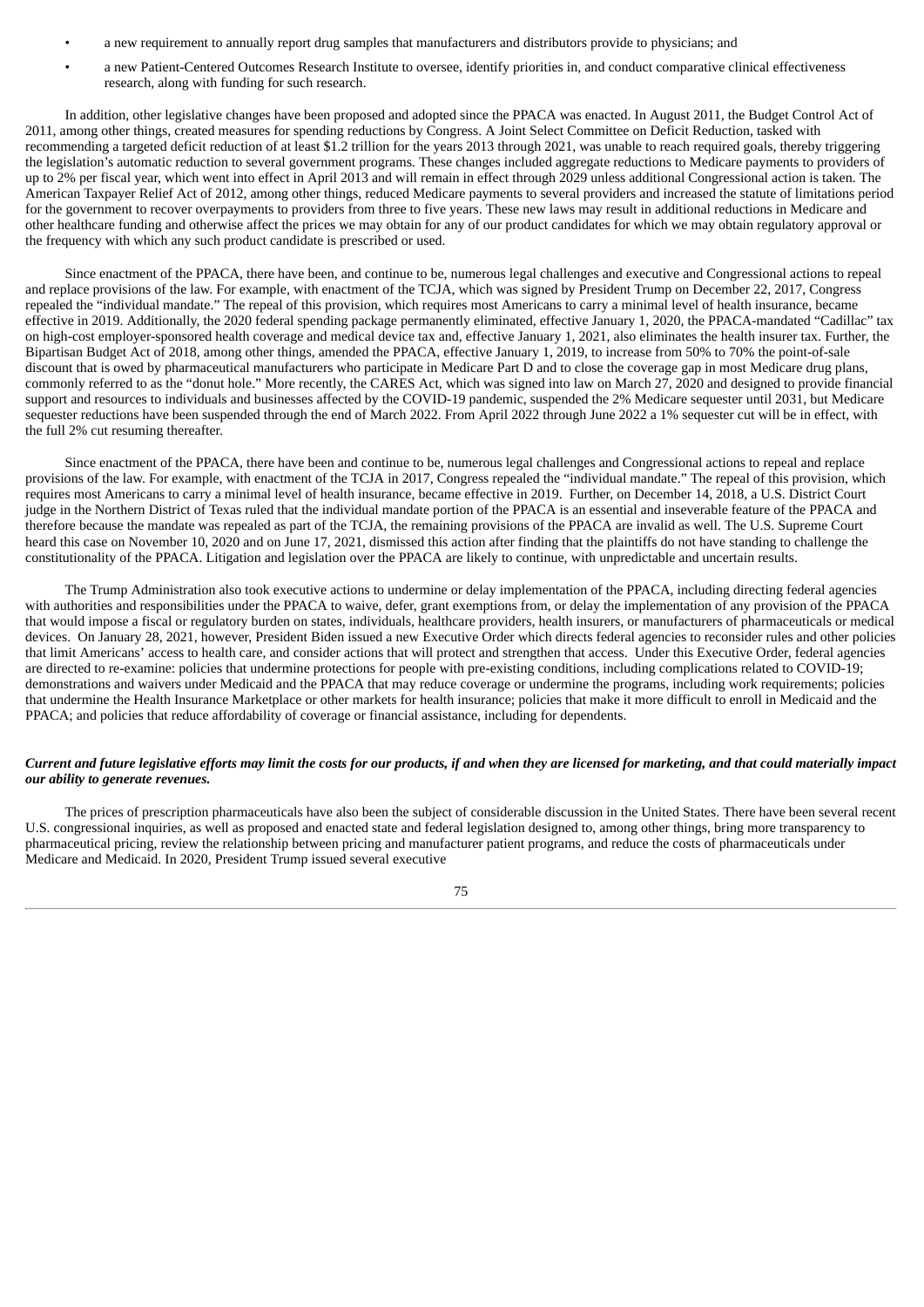orders intended to lower the costs of prescription products and certain provisions in these orders have been incorporated into regulations. These regulations include an interim final rule implementing a most favored nation model for prices that would tie Medicare Part B payments for certain physicianadministered pharmaceuticals to the lowest price paid in other economically advanced countries, effective January 1, 2021. That rule, however, has been subject to a nationwide preliminary injunction and, on December 29, 2021, Centers for Medicare & Medicaid Services, or CMS, issued a final rule to rescind it. With issuance of this rule, CMS stated that it will explore all options to incorporate value into payments for Medicare Part B pharmaceuticals and improve beneficiaries' access to evidence-based care.

In addition, in October 2020, the HHS and the FDA published a final rule allowing states and other entities to develop a Section 804 Importation Program, or SIP, to import certain prescription drugs from Canada into the United States. The final rule is currently the subject of ongoing litigation, but at least six states (Vermont, Colorado, Florida, Maine, New Mexico and New Hampshire) have passed laws allowing for the importation of drugs from Canada with the intent of developing SIPs for review and approval by the FDA. Further, on November 20, 2020, HHS finalized a regulation removing safe harbor protection for price reductions from pharmaceutical manufacturers to plan sponsors under Part D, either directly or through pharmacy benefit managers, unless the price reduction is required by law. The implementation of the rule has been delayed by the Biden administration from January 1, 2022 to January 1, 2023 in response to ongoing litigation. The rule also creates a new safe harbor for price reductions reflected at the point-of-sale, as well as a new safe harbor for certain fixed fee arrangements between pharmacy benefit managers and manufacturers, the implementation of which have also been delayed by the Biden administration until January 1, 2023.

At the state level, individual states are increasingly aggressive in passing legislation and implementing regulations designed to control pharmaceutical and biological product pricing, including price or patient reimbursement constraints, discounts, restrictions on certain product access and marketing cost disclosure and transparency measures, and, in some cases, designed to encourage importation from other countries and bulk purchasing. In addition, regional healthcare authorities and individual hospitals are increasingly using bidding procedures to determine what pharmaceutical products and which suppliers will be included in their prescription drug and other healthcare programs. These measures could reduce the ultimate demand for our products, once approved, or put pressure on our product pricing. We expect that additional state and federal healthcare reform measures will be adopted in the future, any of which could limit the amounts that federal and state governments will pay for healthcare products and services, which could result in reduced demand for our products or additional pricing pressures.

Outside the United States, in some countries, including those of the European Union, the pricing of prescription pharmaceuticals is subject to governmental control and access. In these countries, pricing negotiations with governmental authorities can take considerable time after the receipt of marketing approval for a product. To obtain reimbursement or pricing approval in some countries, we or our collaborators may be required to conduct a clinical trial that compares the cost-effectiveness of our product to other available therapies. If reimbursement of our products is unavailable or limited in scope or amount, or if pricing is set at unsatisfactory levels, our business could be materially harmed.

We expect that these healthcare reforms, as well as other healthcare reform measures that may be adopted in the future, may result in additional reductions in Medicare and other healthcare funding, more rigorous coverage criteria, new payment methodologies and additional downward pressure on the price that we receive for any approved product and/or the level of reimbursement physicians receive for administering any approved product we might bring to market. Reductions in reimbursement levels may negatively impact the prices we receive or the frequency with which our potential products are prescribed or administered. Any reduction in reimbursement from Medicare or other government programs may result in a similar reduction in payments from private payors.

## The commercial success of our products depends on the availability and sufficiency of third-party payor coverage and reimbursement.

Our ability to commercialize any products successfully will depend in part on the extent to which coverage and adequate reimbursement for such products will be available from third-party payors. Even if we succeed in bringing one or more products to the market, these products may not be considered cost-effective, and the amount reimbursed for any products may be insufficient to allow us to sell our products on a competitive basis. Because our programs are in the early stages of development, we are unable at this time to determine their cost-effectiveness or the likely level or method of coverage and reimbursement.

Further, no uniform policy for coverage and reimbursement exists in the United States, and coverage and reimbursement can differ significantly from payor to payor. Third-party payors often rely upon Medicare coverage policy and payment limitations in setting their own reimbursement rates, but also have their own methods and approval process apart from Medicare determinations. As such, one third-party payor's determination to provide coverage for a product does not assure that other payors will also provide coverage for the product. Additionally, we may develop companion diagnostic tests for use with our product candidates. If we do, we will be required to obtain coverage and reimbursement for these tests separate and apart from the coverage and reimbursement we seek for our product candidates, once approved. While we have not yet developed any companion diagnostic test for our product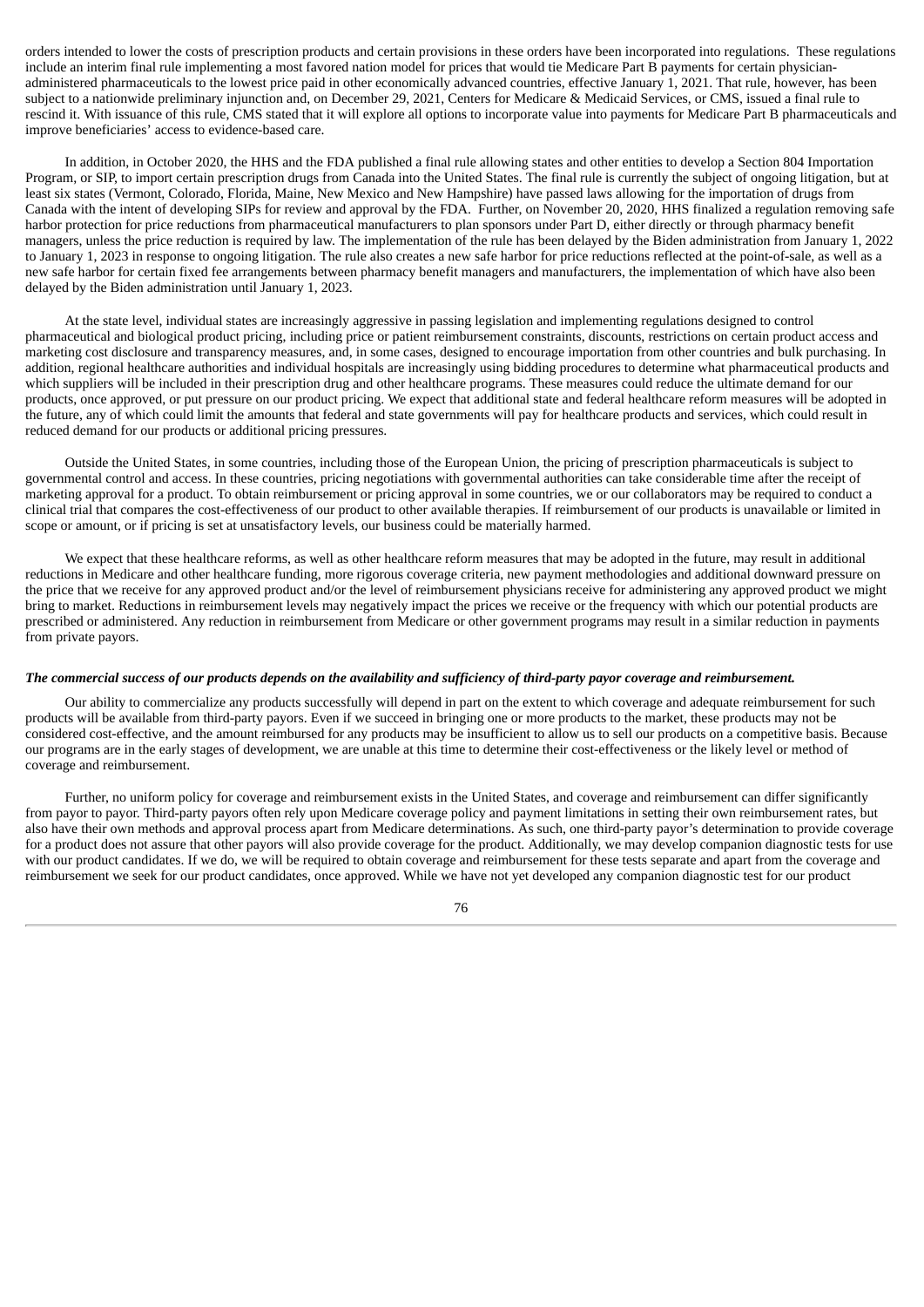candidates, if we do, there is significant uncertainty regarding our ability to obtain coverage and adequate reimbursement for the same reasons applicable to our product candidates. Our inability to promptly obtain coverage and adequate reimbursement rates from both government-funded and private payors for our products and/or any companion diagnostics could have a material and adverse effect on our business, financial condition, results of operations, and prospects.

### Our employees, principal investigators, consultants, and commercial partners may engage in misconduct or other improper activities, including non*compliance with regulatory standards and requirements and insider trading.*

We are exposed to the risk of fraud or other misconduct by our employees, consultants, and partners, and, if we commence clinical trials, our principal investigators. Misconduct by these parties could include intentional failures to comply with FDA regulations or the regulations applicable in the European Union and other jurisdictions, provide accurate information to the FDA, the European Commission, and other regulatory authorities, comply with healthcare fraud and abuse laws and regulations in the United States and abroad, report financial information or data accurately, or disclose unauthorized activities to us. In particular, sales, marketing, and business arrangements in the healthcare industry are subject to extensive laws and regulations intended to prevent fraud, misconduct, kickbacks, self-dealing, and other abusive practices. These laws and regulations restrict or prohibit a wide range of pricing, discounting, marketing, and promotion, sales commission, customer incentive programs, and other business arrangements. Such misconduct also could involve the improper use of information obtained in the course of clinical trials or interactions with the FDA or other regulatory authorities, which could result in regulatory sanctions and cause serious harm to our reputation. We have adopted a code of conduct applicable to all of our employees, but it is not always possible to identify and deter employee misconduct, and the precautions we take to detect and prevent this activity may not be effective in controlling unknown or unmanaged risks or losses or in protecting us from government investigations or other actions or lawsuits stemming from a failure to comply with these laws or regulations. If any such actions are instituted against us, and we are not successful in defending ourselves or asserting our rights, those actions could have a significant impact on our business, financial condition, results of operations, and prospects, including the imposition of significant fines or other sanctions.

#### Laws and regulations governing any international operations we may have in the future may preclude us from developing, manufacturing and selling certain product candidates outside of the United States and require us to develop and implement costly compliance programs.

We are subject to numerous laws and regulations in each jurisdiction outside the United States in which we operate. The creation, implementation and maintenance of international business practices compliance programs is costly and such programs are difficult to enforce, particularly where reliance on third parties is required.

The Foreign Corrupt Practices Act, or FCPA, prohibits any U.S. individual or business from paying, offering, authorizing payment or offering of anything of value, directly or indirectly, to any foreign official, political party, or candidate for the purpose of influencing any act or decision of the foreign entity in order to assist the individual or business in obtaining or retaining business. The FCPA also obligates companies whose securities are listed in the United States to comply with certain accounting provisions requiring the company to maintain books and records that accurately and fairly reflect all transactions of the corporation, including international subsidiaries, and to devise and maintain an adequate system of internal accounting controls for international operations. The anti-bribery provisions of the FCPA are enforced primarily by the Department of Justice. The Securities and Exchange Commission, or SEC, is involved with enforcement of the books and records provisions of the FCPA.

Compliance with the FCPA and other anti-corruption laws potentially applicable to our business is expensive and difficult, particularly in countries in which corruption is a recognized problem. In addition, the compliance with the FCPA and other anti-corruption laws presents particular challenges in the pharmaceutical industry, because, in many countries, hospitals are operated by the government, and doctors and other hospital employees are considered foreign officials. Certain payments to hospitals in connection with clinical trials and other work have been deemed to be improper payments to government officials and have led to FCPA enforcement actions.

We are also subject to other laws and regulations governing our international operations, including applicable export control laws, economic sanctions on countries and persons, and customs requirements. In addition, various laws, regulations and executive orders also restrict the use and dissemination outside of the United States, or the sharing with certain non-U.S. nationals, of information classified for national security purposes, as well as certain products and technical data relating to those products. Our expansion outside of the United States has required, and will continue to require, us to dedicate additional resources to comply with these laws, and these laws may preclude us from developing, manufacturing, or selling certain drugs and drug candidates outside of the United States, which could limit our growth potential and increase our development costs.

There is no assurance that we will be completely effective in ensuring our compliance with the FCPA and other applicable anti-corruption, export, sanctions, and customs laws. The failure to comply with laws governing international business practices may result

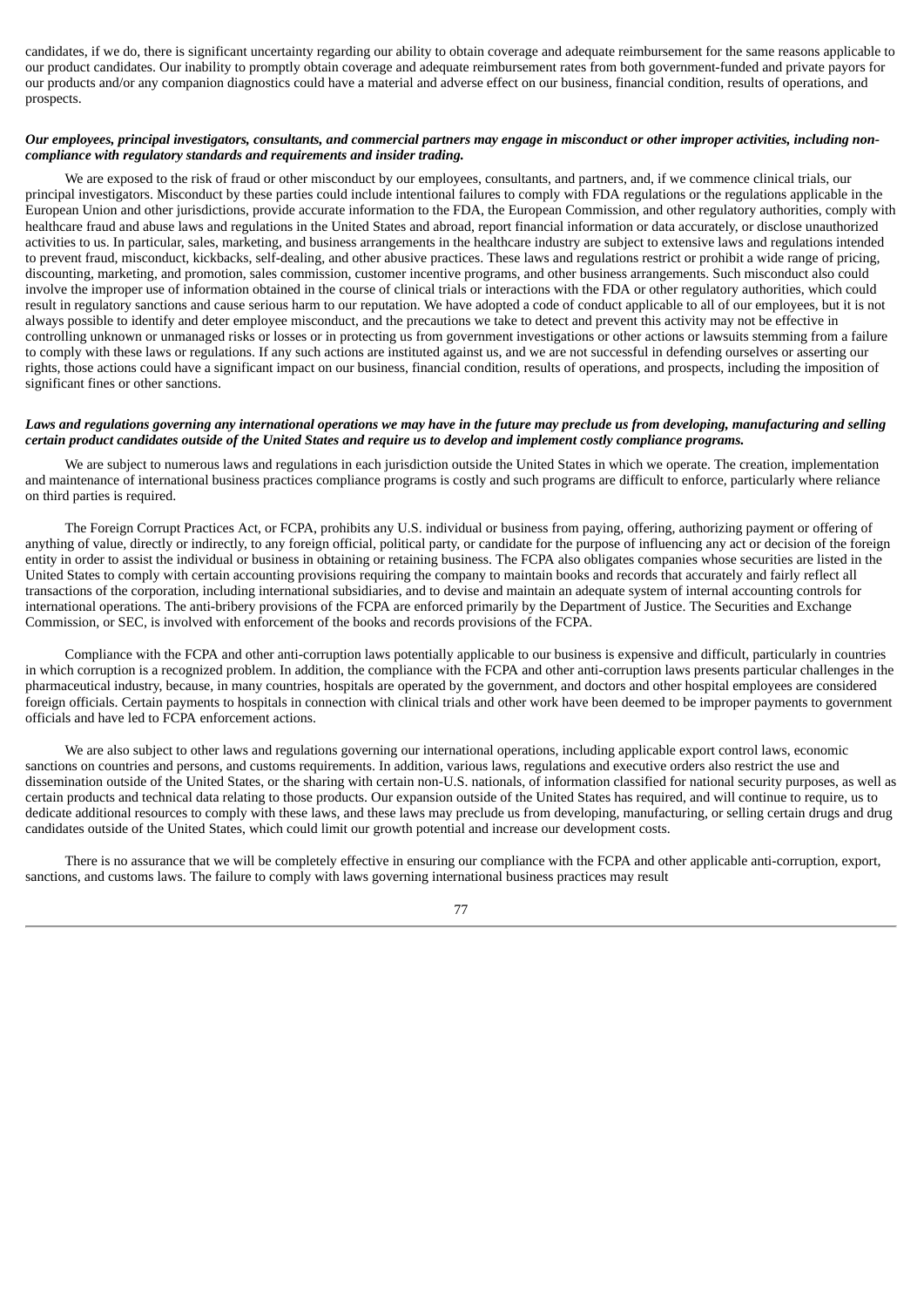in substantial penalties, including suspension or debarment from government contracting. Violations of these laws, including the FCPA, can result in significant civil and criminal penalties. Indictment alone under the FCPA can lead to suspension of the right to do business with the U.S. government until the pending claims are resolved. Conviction of a violation of the FCPA can result in long-term disqualification as a government contractor. The termination of a government contract or relationship as a result of our failure to satisfy any of our obligations under laws governing international business practices would have a negative impact on our operations and harm our reputation and ability to procure government contracts. The SEC also may suspend or bar issuers from trading securities on U.S. exchanges for violations of the FCPA's accounting provisions.

## Compliance with global privacy and data security requirements could result in additional costs and liabilities to us or inhibit our ability to collect and process data globally, and the failure to comply with such requirements could subject us to significant fines and penalties, which may have a material *adverse effect on our business, financial condition or results of operations.*

The regulatory framework for the collection, use, safeguarding, sharing, transfer and other processing of information worldwide is rapidly evolving and is likely to remain uncertain for the foreseeable future. Globally, virtually every jurisdiction in which we operate has established its own data security and privacy frameworks with which we must comply. For example, the collection, use, disclosure, transfer, or other processing of personal data regarding individuals in the European Union, including personal health data, is subject to the European Union General Data Protection Regulation, or the GDPR, which took effect across all member states of the European Economic Area, or EEA, in May 2018. The GDPR is wide-ranging in scope and imposes numerous requirements on companies that process personal data, including requirements relating to processing health and other sensitive data, obtaining consent of the individuals to whom the personal data relates, providing information to individuals regarding data processing activities, implementing safeguards to protect the security and confidentiality of personal data, providing notification of data breaches, and taking certain measures when engaging third-party processors. The GDPR increases our obligations with respect to clinical trials conducted in the EEA by expanding the definition of personal data to include coded data and requiring changes to informed consent practices and more detailed notices for clinical trial subjects and investigators. In addition, the GDPR also imposes strict rules on the transfer of personal data to countries outside the European Union, including the United States, and, as a result, increases the scrutiny that clinical trial sites located in the EEA should apply to transfers of personal data from such sites to countries that are considered to lack an adequate level of data protection, such as the United States. The GDPR also permits data protection authorities to require destruction of improperly gathered or used personal information and or impose substantial fines for violations of the GDPR, which can be up to four percent of global revenues or 20 million Euros, whichever is greater and it also confers a private right of action on data subjects and consumer associations to lodge complaints with supervisory authorities, seek judicial remedies, and obtain compensation for damages resulting from violations of the GDPR. In addition, the GDPR provides that European Union member states may make their own further laws and regulations limiting the processing of personal data, including genetic, biometric or health data.

Similar actions are either in place or under way in the United States. There are a broad variety of data protection laws that are applicable to our activities, and a wide range of enforcement agencies at both the state and federal levels that can review companies for privacy and data security concerns based on general consumer protection laws. The Federal Trade Commission and state Attorneys General all are aggressive in reviewing privacy and data security protections for consumers. New laws also are being considered at both the state and federal levels. For example, the California Consumer Privacy Act—which went into effect on January 1, 2020—is creating similar risks and obligations as those created by GDPR, though the Act does exempt certain information collected as part of a clinical trial subject to the Federal Policy for the Protection of Human Subjects (the Common Rule). Many other states are considering similar legislation. A broad range of legislative measures also have been introduced at the federal level. Accordingly, failure to comply with federal and state laws (both those currently in effect and future legislation) regarding privacy and security of personal information could expose us to fines and penalties under such laws. There also is the threat of consumer class actions related to these laws and the overall protection of personal data. Even if we are not determined to have violated these laws, government investigations into these issues typically require the expenditure of significant resources and generate negative publicity, which could harm our reputation and our business.

Given the breadth and depth of changes in data protection obligations, preparing for and complying with these requirements is rigorous and time intensive and requires significant resources and a review of our technologies, systems and practices, as well as those of any third-party collaborators, service providers, contractors or consultants that process or transfer personal data collected in the European Union. The GDPR and other changes in laws or regulations associated with the enhanced protection of certain types of sensitive data, such as healthcare data or other personal information from our clinical trials, could require us to change our business practices and put in place additional compliance mechanisms, may interrupt or delay our development, regulatory and commercialization activities and increase our cost of doing business, and could lead to government enforcement actions, private litigation and significant fines and penalties against us and could have a material adverse effect on our business, financial condition or results of operations.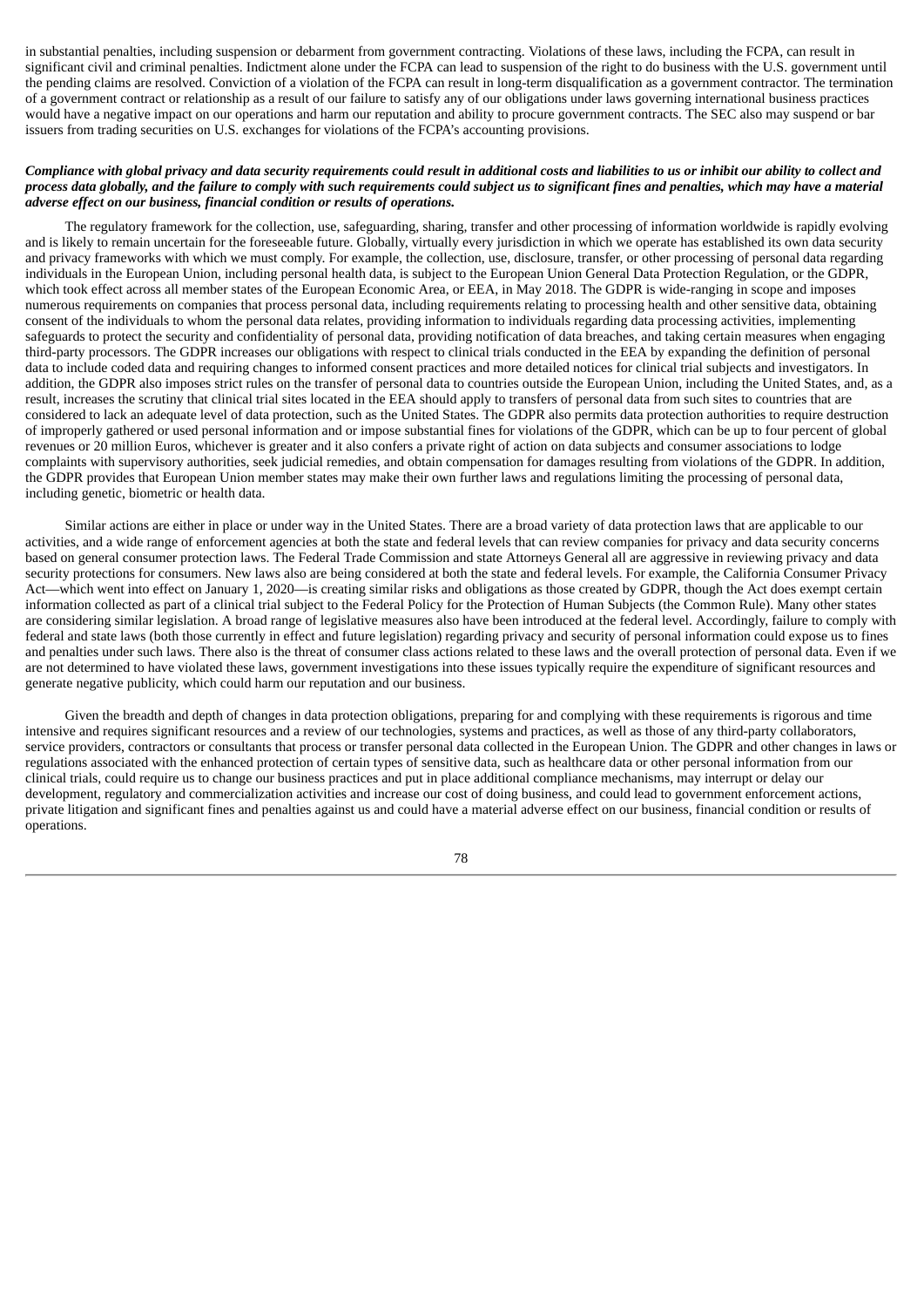## If approved, our product candidates that are licensed and regulated as biologics may face competition from biosimilars approved through an *abbreviated regulatory pathway.*

The Biologics Price Competition and Innovation Act of 2009, or BPCIA, was enacted as part of PPACA, to establish an abbreviated pathway for the approval of biosimilar and interchangeable biological products. The regulatory pathway establishes legal authority for the FDA to review and approve biosimilar biologics, including the possible designation of a biosimilar as "interchangeable" based on its similarity to an approved biologic. Under the BPCIA, a reference biological product is granted 12 years of data exclusivity from the time of first licensure of the product, and the FDA will not accept an application for a biosimilar or interchangeable product based on the reference biological product until four years after the date of first licensure of the reference product In addition, the licensure of a biosimilar product may not be made effective by the FDA until 12 years from the date on which the reference product was first licensed. During this 12-year period of exclusivity, another company may still develop and receive approval of a competing biologic, so long as its BLA does not reply on the reference product, sponsor's data or submit the application as a biosimilar application. The law is complex and is still being interpreted and implemented by the FDA. As a result, its ultimate impact, implementation, and meaning are subject to uncertainty, and any new policies or processes adopted by the FDA could have a material adverse effect on the future commercial prospects for our biological products.

We believe that any of the product candidates we develop as a biological product under a BLA should qualify for the 12-year period of exclusivity. However, there is a risk that this exclusivity could be shortened due to congressional action or otherwise, or that the FDA will not consider the subject product candidates to be reference products for competing products, potentially creating the opportunity for biosimilar competition sooner than anticipated. Moreover, the extent to which a biosimilar, once approved, will be substituted for any one of the reference products in a way that is similar to traditional generic substitution for non-biological products will depend on a number of marketplace and regulatory factors that are still developing. Nonetheless, the approval of a biosimilar to our product candidates would have a material adverse impact on our business due to increased competition and pricing pressure.

### **Risks Related to Employee Matters, Managing Growth and General Business Operations**

The COVID-19 pandemic, which began in late 2019 and has spread worldwide, has disrupted our ongoing Phase 1b clinical trial of DB-020 and has affected and may in the future affect our ability to initiate and complete preclinical studies, delay the initiation of our planned clinical trials or future clinical trials, disrupt regulatory activities, disrupt our manufacturing and supply chain or have other adverse effects on our business and operations. In addition, this pandemic has caused substantial disruption to alobal supply chains and may adversely impact economies worldwide, both of which *could result in adverse effects on our business, operations and ability to raise capital.*

The COVID-19 pandemic, which began in December 2019 and has spread worldwide, has caused many governments to implement measures to slow the spread of COVID-19 through quarantines, travel restrictions, heightened border scrutiny and other measures. The COVID-19 pandemic and government measures taken in response have also had a significant impact, both directly and indirectly, on businesses and commerce, as worker shortages have occurred; supply chains have been disrupted; facilities and production have been suspended; and demand for certain goods and services, such as medical services and supplies, has spiked, while demand for other goods and services, such as travel, has fallen. The future progression of the COVID-19 pandemic and its effects on our business and operations are uncertain.

The extent to which COVID-19 impacts our operations or those of the third parties on which we rely will depend on many factors, which are highly uncertain and cannot be predicted with confidence, including the duration of the pandemic, additional or modified government actions, new information that will emerge concerning the severity and impact of COVID-19, and the actions to contain the COVID-19 pandemic or address its impact in the short and long-term. Additionally, the conduct of our clinical trials, preclinical studies and manufacturing activities is dependent upon the availability of clinical trial sites, CROs, CDMOs, researchers and investigators, regulatory agency personnel and logistics providers, all of which may be adversely affected by the COVID-19 pandemic.

Any negative impact that the COVID-19 pandemic has on recruiting or retaining patients in our clinical trials, the ability of our suppliers to provide materials for our product candidates, or the regulatory review process could cause delays with respect to product development activities, which could materially and adversely affect our ability to obtain marketing approval for and to commercialize our product candidates, increase our operating expenses, affect our ability to raise additional capital, and have a material adverse effect on our financial results.

Screening and enrollment in our ongoing Phase 1b clinical trial of DB-020 in Australia and the United States have been adversely impacted by the COVID-19 pandemic. Patient screening and enrollment were paused in the second quarter of 2020 in both Australia and the United States, and screening for enrollment did not resume until early in the third quarter of 2020 in Australia and early in the fourth quarter of 2020 in the United States. We have also experienced delays in site start-up and the withdrawal of some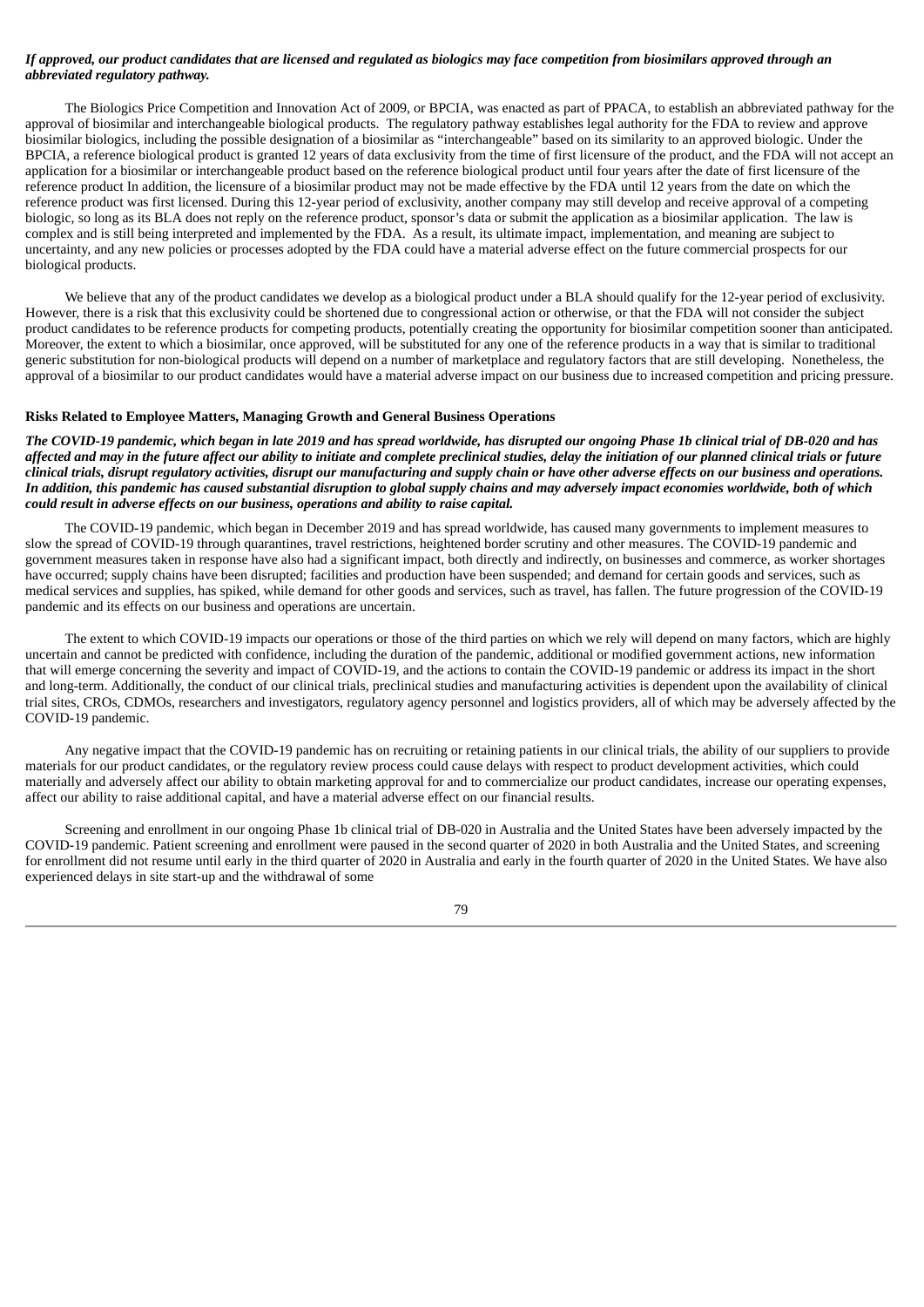sites in the United States. We cannot provide assurance that some factors from the COVID-19 pandemic will not further delay or otherwise adversely affect our clinical development, research, manufacturing and business operations activities, as well as our business generally, in the future.

We and the third-party manufacturers, CROs and academic collaborators that we engage have faced in the past and may face in the future disruptions that could affect our ability to initiate and complete preclinical studies or clinical trials. This includes disruptions in procuring items and providing adequate resources that are essential for our research and development activities, such as, for example, raw materials used in the manufacture of our product candidates, laboratory supplies for our preclinical studies and clinical trials, or animals that are used for preclinical testing, in each case, for which there may be shortages because of ongoing efforts to address the COVID-19 pandemic, including supply chain disruptions. Due to recent increased quarantine controls in China, the receipt of shipments from some of our vendors has been more difficult and unpredictable. This has caused some delays in preclinical studies for our gene therapy programs. We have been working with our CROs to assess the impact of the increased controls on our activities, and contingency planning is on-going.

Three vaccines for COVID-19 were granted authorization for public use by the FDA in 2021. The resultant demand for vaccines and potential for manufacturing facilities and materials to be commandeered under the Defense Production Act of 1950, or equivalent foreign legislation, may make it more difficult to obtain materials or manufacturing slots for the products needed for our clinical trials, which could lead to delays in these trials. The response to the COVID-19 pandemic may redirect resources with respect to regulatory and intellectual property matters in a way that would adversely impact our ability to pursue marketing approvals and protect our intellectual property. In addition, we may face impediments to regulatory meetings and potential approvals due to measures intended to limit in-person interactions.

We are following, and plan to continue to follow recommendations from federal, state and local governments regarding workplace policies, practices and procedures. In response to the COVID-19 pandemic and in accordance with direction from state and local governmental authorities, we previously restricted access to our facility to those individuals who must perform critical research, translational medicine and laboratory support activities that must be completed on site, limited the number of such people that can be present at our facility at any one time, and required that most of our employees work remotely. In February 2022 we re-opened our facility to all of our employees. In the event that governmental authorities were to keep these restrictions in place for an extended period or impose further restrictions, our employees conducting research and development activities may not be able to access our laboratory space, and our core research activities may be significantly limited or curtailed, possibly for an extended period of time.

The COVID-19 pandemic continues to rapidly evolve, and its ultimate scope, duration and effects are unknown. The extent of the impact of the disruptions to our business, preclinical studies and clinical trials as a result of the COVID-19 pandemic will depend on future developments, which are highly uncertain and cannot be predicted with confidence, such as the ultimate geographic spread of the disease, the duration of the COVID-19 pandemic, travel restrictions and actions to contain the COVID-19 pandemic, such as social distancing and quarantines or lock-downs in the United States and other countries, business closures or business disruptions and the effectiveness of actions taken in the United States and other countries to contain and treat the disease.

The pandemic has already caused significant disruptions to global supply chains, and may continue to cause such disruptions, which may adversely impact economies worldwide and disrupt financial markets, which could adversely impact our ability to raise additional funds through public offerings or private placements and may also impact the volatility of our stock price and trading in our stock. Moreover, it is possible the pandemic will significantly impact economies worldwide, which could result in adverse effects on our business and operations. We cannot be certain what the overall impact of the COVID-19 pandemic will be on our business and it has the potential to adversely affect our business, financial condition, results of operations, and prospects.

#### Our future success depends on our ability to retain key executives and to attract, retain and motivate qualified personnel.

We are highly dependent on the research and development, clinical, financial, operational and other business expertise of our executive officers, as well as the other principal members of our management, scientific and clinical teams. Although we have entered into employment agreements with our executive officers, each of them may terminate their employment with us at any time. We do not maintain "key person" insurance for any of our executives or other employees. Recruiting and retaining qualified scientific, clinical, manufacturing, accounting, legal and sales and marketing personnel will also be critical to our success.

The loss of the services of our executive officers or other key employees could impede the achievement of our research, development and commercialization objectives and seriously harm our ability to successfully implement our business strategy. Furthermore, replacing executive officers and key employees may be difficult and may take an extended period of time because of the limited number of individuals in our industry with the breadth of skills and experience required to successfully develop, gain marketing approval of and commercialize products. Competition to hire from this limited pool is intense, and we may be unable to hire, train, retain or motivate these key personnel on acceptable terms given the competition among numerous pharmaceutical and biotechnology companies for similar personnel. We also experience competition for the hiring of scientific and clinical personnel from universities and research institutions. In addition, we rely on consultants and advisors, including scientific and clinical advisors, to

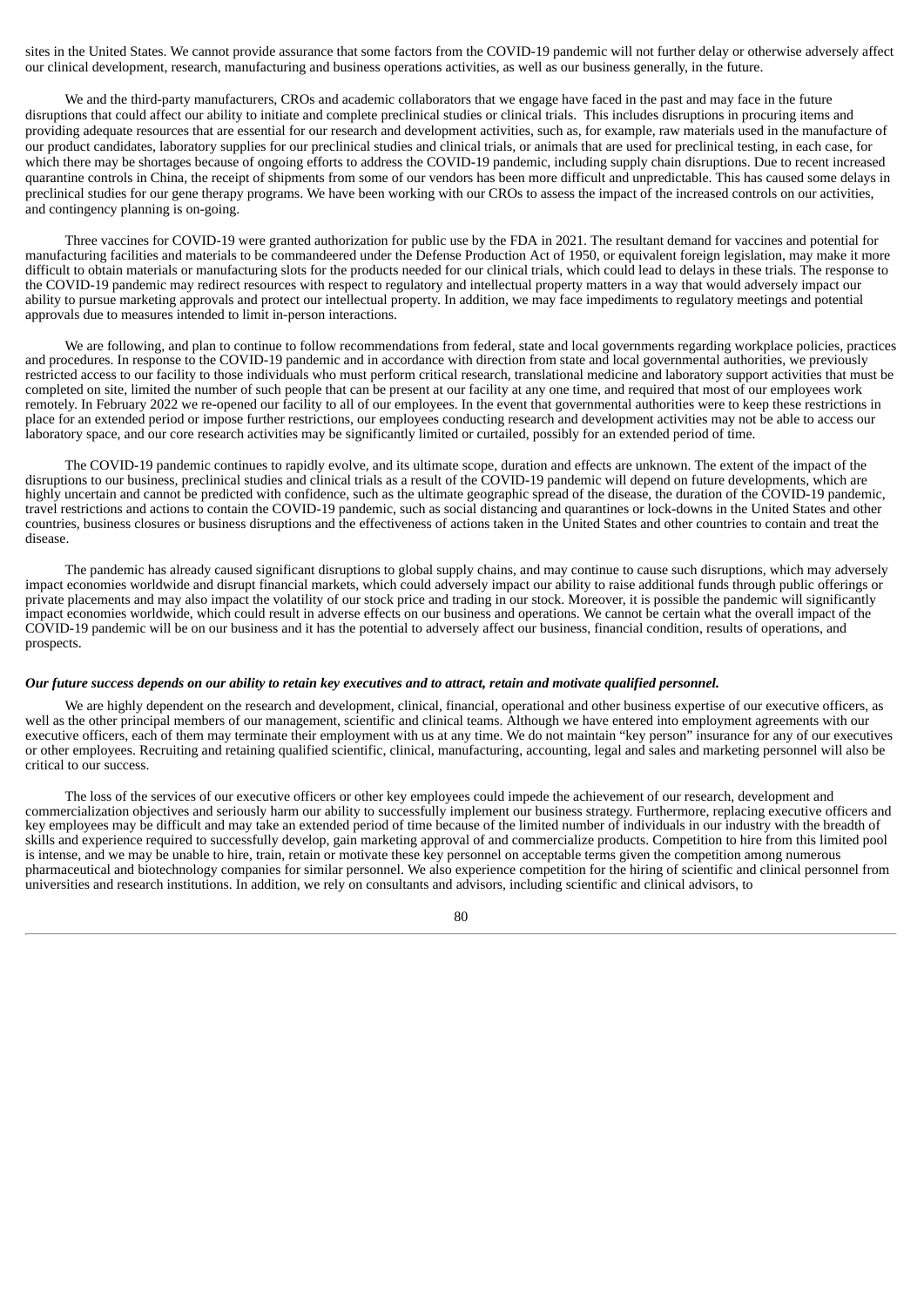assist us in formulating our research and development and commercialization strategy. Our consultants and advisors may be employed by employers other than us and may have commitments under consulting or advisory contracts with other entities that may limit their availability to us. Our success as a public company also depends on implementing and maintaining internal controls and the accuracy and timeliness of our financial reporting. If we are unable to continue to attract and retain high quality personnel, our ability to pursue our growth strategy will be limited.

#### We expect to expand our development and regulatory capabilities and potentially implement sales, marketing and distribution capabilities, and as a *result, we may encounter difficulties in managing our growth, which could disrupt our operations.*

As we seek to advance our product candidates through clinical trials and commercialization, we will need to expand our development, regulatory, manufacturing, marketing and sales capabilities or contract with third parties to provide these capabilities. We expect to experience significant growth in the number of our employees and the scope of our operations, particularly in the areas of drug development, clinical, regulatory affairs and, if any product candidate receives marketing approval, sales, marketing and distribution. To manage our anticipated future growth, we must continue to implement and improve our managerial, operational and financial systems, expand our facilities and continue to recruit and train additional qualified personnel. Due to our limited financial resources and the limited experience of our management team in managing a company with such anticipated growth, we may not be able to effectively manage the expansion of our operations or recruit and train additional qualified personnel. The expansion of our operations may lead to significant costs and may divert our management and business development resources. Any inability to manage growth could delay the execution of our business plans or disrupt our operations.

#### If we fail to achieve the expected financial and operational benefits of our corporate restructuring, our business and financial results may be harmed.

In January and May 2020, we conducted a reduction in force that included 45 full-time employees, which represented approximately 52% of our full-time employee workforce. The reduction in force was primarily comprised of positions related to research and general and administrative services and was implemented in connection with our determination to focus and reprioritize our resources on gene therapy programs for hearing and balance disorders and eliminate our research efforts on other discovery programs for hearing loss. As a result of the reduction in force, we incurred expenses of approximately \$3.5 million, comprised of termination benefits including severance, benefits and other payroll-related charges. The expected cost savings and operational efficiencies from the restructuring activities were based on assumptions and expectations, which were reasonable in our judgment but may not be achieved due to unforeseen difficulties and challenges that are beyond our control. If these assumptions and expectations are incorrect, our business operations and financial results may be harmed.

#### Our internal computer systems, or those used by our CROs, CDMOs or other contractors or consultants, may fail or suffer security breaches.

Despite the implementation of security measures, our internal computer systems and those of our current and any future CROs, CDMOs or other contractors or consultants, including any collaborator, are vulnerable to damage from cyber-attacks, computer viruses, worms and other destructive or disruptive software, unauthorized access, natural disasters, terrorism, war and telecommunication and electrical failures. Cyber incidents or attacks could include the deployment of harmful malware, ransomware, denial-of-service attacks, unauthorized access to or deletion of files, social engineering and other means to affect service reliability and threaten the confidentiality, integrity and availability of information. Cyber incidents also could include phishing attempts or e-mail fraud to cause payments or information to be transmitted to an unintended recipient. System failures, accidents, cyberattacks or security breaches could cause interruptions in our operations, it could result in a material disruption of our development programs and our business operations, whether due to a loss of our trade secrets or other proprietary information or other similar disruptions, in addition to possibly requiring substantial expenditures of resources to remedy. The loss of preclinical or clinical trial data from completed or future preclinical studies or clinical trials could result in delays in regulatory approval efforts and significantly increase our costs to recover or reproduce the data. To the extent that any disruption or security breach were to result in a loss of, or damage to, our data or applications, or inappropriate disclosure of confidential, personal or proprietary information, we could incur liability, including civil fines and penalties under relevant state and federal privacy laws in the United States and abroad, our competitive position could be harmed and the further development of our product candidates and programs could be delayed. In addition, we may not have adequate insurance coverage to provide compensation for any losses associated with such events.

While we have not experienced any material losses relating to cyber-attacks, we have been the subject of a successful phishing attempt. We could be subject to risks caused by misappropriation, misuse, leakage, falsification or intentional or accidental release or loss of information maintained in the information systems and networks of our company, including personal information of our employees. In addition, outside parties may attempt to penetrate our systems or those of our CROs, CDMOs or other contractors or consultants or fraudulently induce our employees or employees of our CROs, CDMOs or other contractors or consultants to disclose sensitive information in order to gain access to our data. Like other companies, we may experience threats to our data and systems, including malicious codes and viruses and other cyber-attacks. The number and complexity of these threats continue to increase over time. If a material breach of our security or that of our CROs, CDMOs or other contractors or consultants occurs, the market perception of the effectiveness of our security measures could be harmed, and our reputation and credibility could be damaged. We

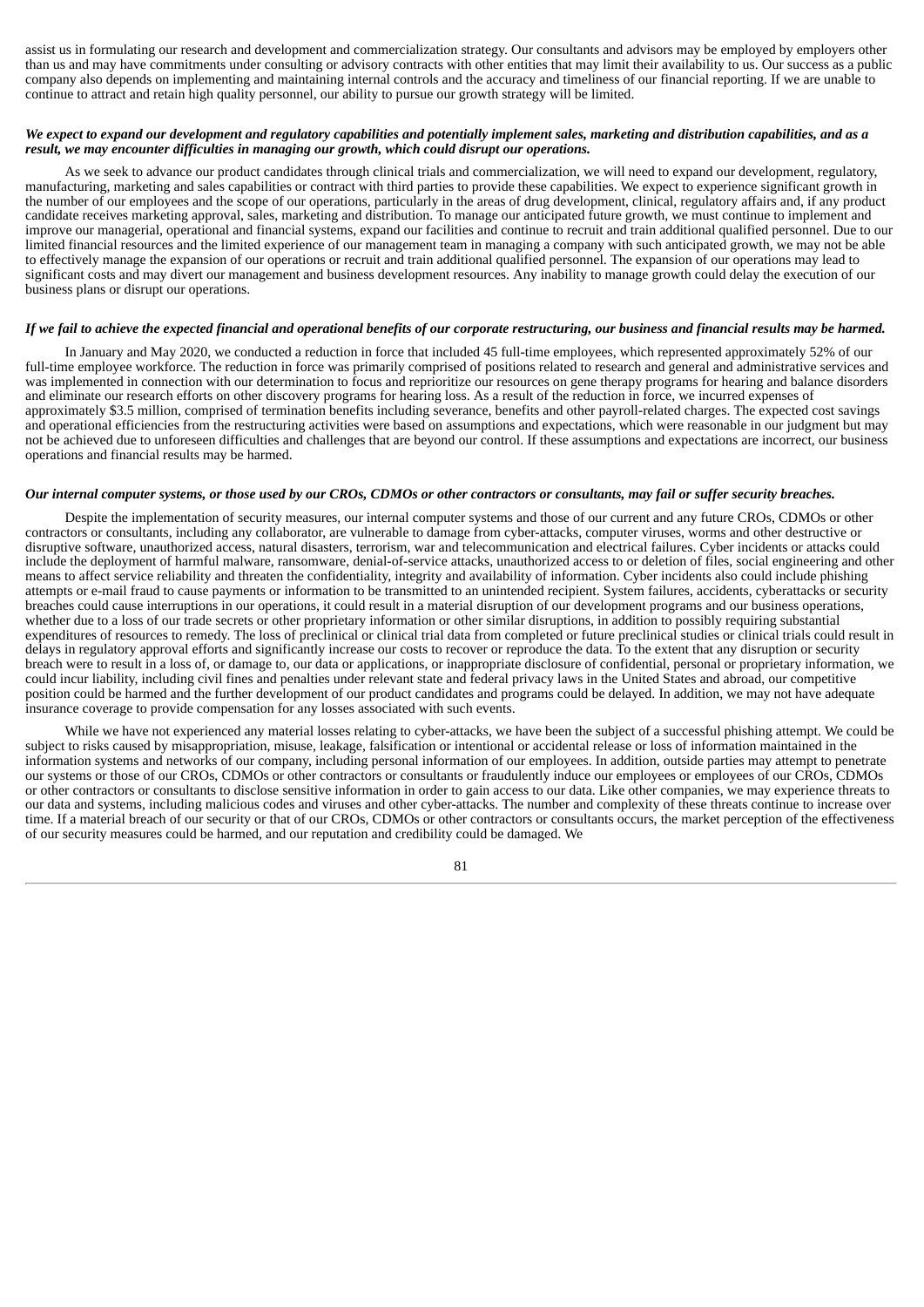could be required to expend significant amounts of money and other resources to repair or replace information systems or networks. Although we develop and maintain systems and controls designed to prevent these events from occurring, and we have a process to identify and mitigate threats, the development and maintenance of these systems, controls and processes is costly and requires ongoing monitoring and updating as technologies change and efforts to overcome security measures become more sophisticated. Moreover, despite our efforts, the possibility of these events occurring cannot be eliminated entirely.

### Our operations or those of the third parties upon whom we depend might be affected by the occurrence of a natural disaster, pandemic or other *catastrophic event.*

We depend on our employees, consultants, CDMOs and CROs, as well as regulatory agencies and other parties, for the continued operation of our business. While we maintain disaster recovery plans, they might not adequately protect us. Despite any precautions we take for natural disasters or other catastrophic events, these events, including terrorist attack, pandemics, hurricanes, fire, floods and ice and snowstorms, could result in significant disruptions to our research and development, preclinical studies, clinical trials, and, ultimately, commercialization of our products. Long-term disruptions in the infrastructure caused by events, such as natural disasters, the outbreak of war, the escalation of hostilities and acts of terrorism or other "acts of God," particularly involving cities in which we have offices, manufacturing or clinical trial sites, could adversely affect our businesses. Although we carry business interruption insurance policies and typically have provisions in our contracts that protect us in certain events, our coverage might not respond or be adequate to compensate us for all losses that may occur. Any natural disaster or catastrophic event affecting us, our CDMOs or CROs, regulatory agencies or other parties with which we are engaged could have a significant negative impact on our operations and financial performance.

## **Risks Related to Ownership of Our Common Stock and Our Status as a Public Company**

### *An active trading market for our common stock may not develop or be sustained.*

Although our common stock is listed on the Nasdaq Global Select Market, an active trading market for our shares may never develop or be sustained. As a result, it may be difficult for our stockholders to sell their shares without depressing the market price for the shares or at all.

## If securities analysts do not publish or cease publishing research or reports or publish misleading, inaccurate or unfavorable research about our business or if they publish negative evaluations of our stock, the price and trading volume of our stock could decline.

The trading market for our common stock relies, in part, on the research and reports that industry or financial analysts publish about us or our business. We do not have control over these analysts. There can be no assurance that existing analysts will continue to cover us or that new analysts will begin to cover us. There is also no assurance that any covering analyst will provide favorable coverage. Although we have obtained analyst coverage, if one or more of the analysts covering our business downgrade their evaluations of our stock or publish inaccurate or unfavorable research about our business, or provide more favorable relative recommendations about our competitors, the price of our stock could decline. If one or more of these analysts cease to cover our stock, we could lose visibility in the market for our stock, which in turn could cause our stock price and trading volume to decline.

## The price of our common stock is likely to be volatile and fluctuate substantially, which could result in substantial losses for our stockholders.

Our stock price has been, and is likely to continue to be, volatile. The stock market in general and the market for smaller biopharmaceutical companies in particular have experienced extreme volatility that has often been unrelated to the operating performance of particular companies. As a result of this volatility, our stockholders may not be able to sell their common stock at or above the price they paid for their shares. The market price for our common stock may be influenced by many factors, including:

- results of or developments in preclinical studies and clinical trials of our product candidates or those of our competitors or potential collaborators;
- timing of the results of our preclinical studies and clinical trials or those of our competitors;
- our success in commercializing our product candidates, if and when approved;
- developments with respect to competitive products or technologies;
- regulatory or legal developments in the United States and other countries;
- developments or disputes concerning patent applications, issued patents or other intellectual property or proprietary rights;
- the recruitment or departure of key personnel;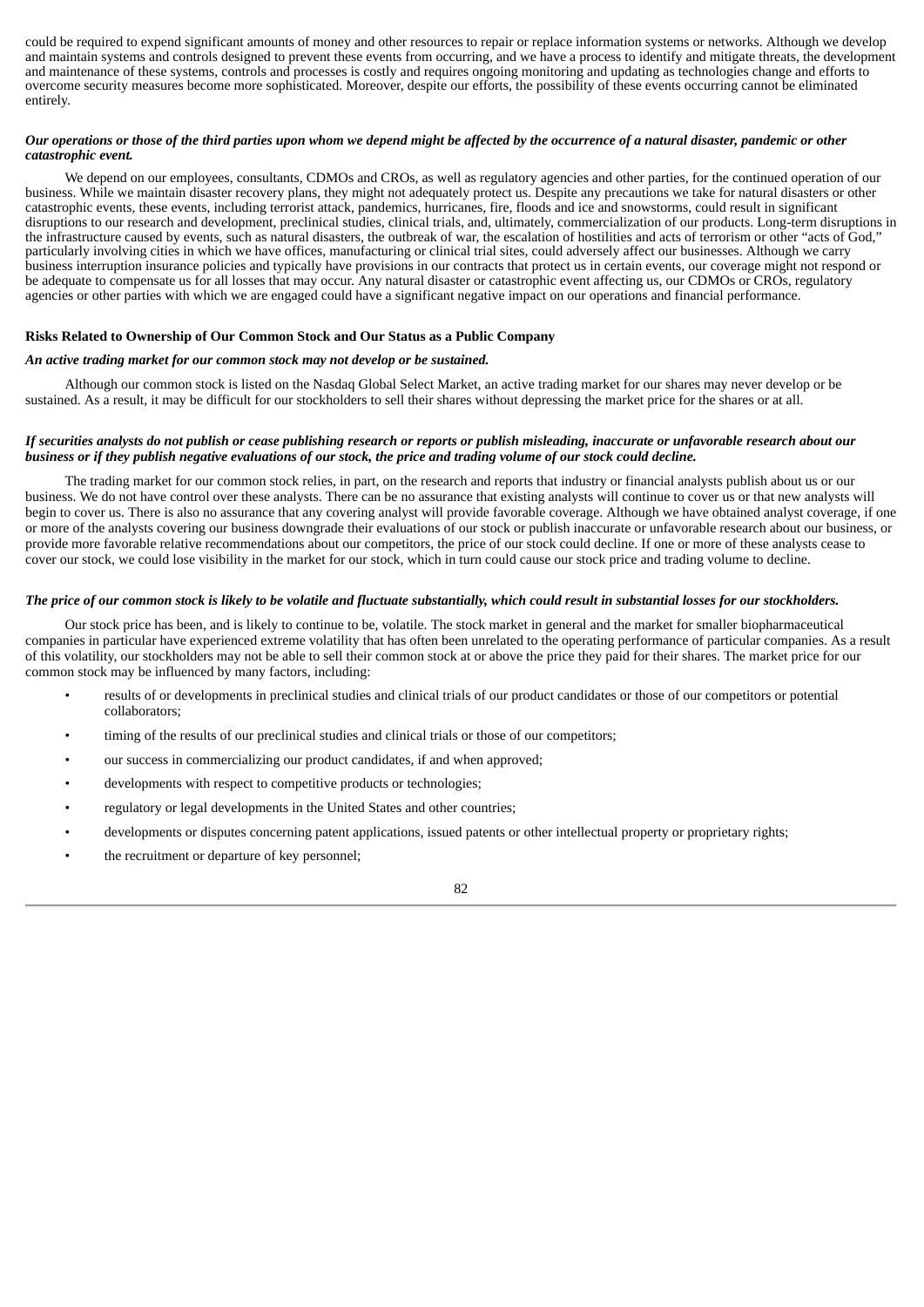- the level of expenses related to any of our product candidates or clinical development programs;
- the results of our efforts to discover, develop, acquire or in-license products, product candidates, technologies, or data referencing rights, the costs of commercializing any such products and the costs of development of any such product candidates or technologies;
- actual or anticipated changes in estimates as to financial results, development timelines or recommendations by securities analysts;
- variations in our financial results or the financial results of companies that are perceived to be similar to us;
- sales of common stock by us, our executive officers, directors or principal stockholders or others;
- changes in the structure of healthcare payment systems;
- market conditions in the biopharmaceutical and biotechnology sectors;
- general economic, industry and market conditions, such as the impact of the COVID-19 pandemic on our industry; and
- the other factors described in this "Risk Factors" section.

In the past, following periods of volatility in the market price of a company's securities, securities class-action litigation has often been instituted against that company. Any lawsuit to which we are a party, with or without merit, may result in an unfavorable judgment. We also may decide to settle lawsuits on unfavorable terms. Any such negative outcome could result in payments of substantial damages or fines, damage to our reputation or adverse changes to our offerings or business practices.

Such litigation may also cause us to incur other substantial costs to defend such claims and divert management's attention and resources.

## Our executive officers and directors, and their affiliates, if they choose to act together, have the ability to significantly influence all matters submitted to *stockholders for approval.*

As of May 2, 2022, our executive officers and directors and their affiliates, in the aggregate, beneficially owned shares of common stock representing approximately 39.5% of our common stock. As a result, if these stockholders were to choose to act together, they would be able to significantly influence all matters submitted to our stockholders for approval, as well as our management and affairs. For example, these stockholders, if they choose to act together, would significantly influence the election of directors and approval of any merger, consolidation or sale of all or substantially all of our assets.

This concentration of ownership control may:

- delay, defer or prevent a change in control:
- entrench our management and board of directors; or
- delay or prevent a merger, consolidation, takeover or other business combination involving us that other stockholders may desire.

### We have broad discretion in the use of our cash, cash equivalents and available-for-sale securities and may not use them effectively.

Our management has broad discretion in the application of cash, cash equivalents and available-for-sale securities and could spend them in ways that do not improve our results of operations or enhance the value of our common stock. The failure by our management to apply these funds effectively could result in financial losses that could have a material adverse effect on our business, cause the price of our common stock to decline and delay the advancement of our product candidates. Pending their use, we may invest these funds in a manner that does not produce income or that loses value.

### Because we do not anticipate paying any cash dividends on our capital stock in the foreseeable future, capital appreciation, if any, will be the sole *source of gain for our stockholders.*

We have never declared or paid cash dividends on our capital stock. We currently intend to retain all of our future earnings, if any, to finance the growth of our business. As a result, capital appreciation, if any, of our common stock will be the sole source of gain for our stockholders for the foreseeable future.

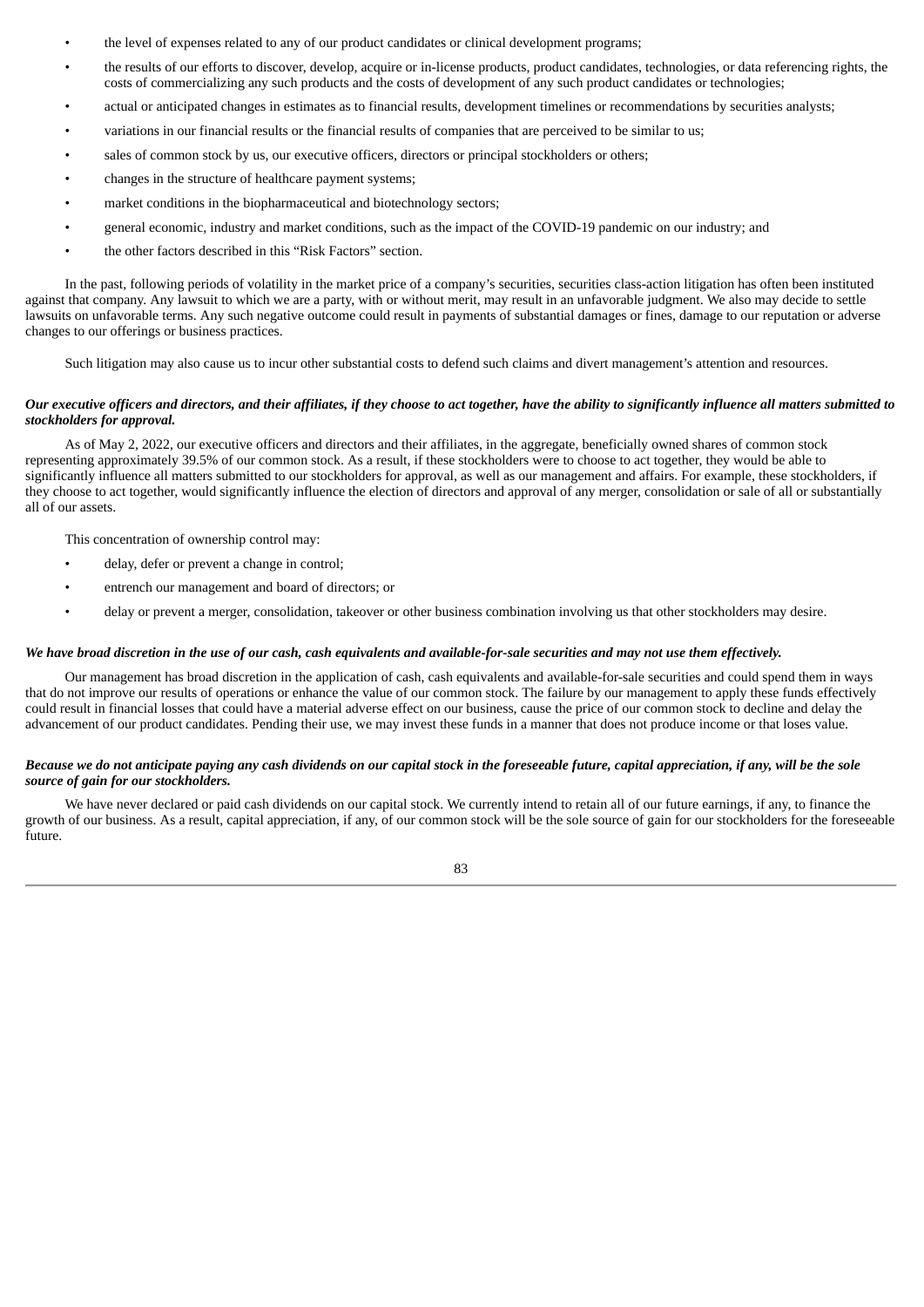# A significant portion of our total outstanding shares are eligible to be sold into the market in the near future, which could cause the market price of our *common stock to drop significantly, even if our business is doing well.*

Sales of a substantial number of shares of our common stock in the public market, or the perception in the market that the holders of a large number of shares intend to sell shares, could reduce the market price of our common stock. As of May 2, 2022, we had 24,964,502 shares of common stock outstanding. All of our outstanding shares of common stock are available for sale in the public market, subject only to the restrictions of Rule 144 under the Securities Act of 1933, as amended, or Securities Act, in the case of our affiliates.

Moreover, holders of an aggregate of 16,709,180 shares of our common stock have rights, subject to specified conditions, to require us to file registration statements covering their shares or to include their shares in registration statements that we may file for ourselves or other stockholders. We also registered all shares of common stock that we may issue under our equity compensation plans.

These shares can be freely sold in the public market upon issuance, subject to volume limitations applicable to affiliates.

## We are an "emerging growth company" and a "smaller reporting company," and the reduced disclosure requirements applicable to emerging growth *companies and smaller reporting companies may make our common stock less attractive to investors.*

We are an "emerging growth company," or EGC, as defined in the Jumpstart Our Business Startups Act of 2012, or the JOBS Act. We may remain an EGC until December 31, 2026, although if the market value of our common stock that is held by non-affiliates exceeds \$700 million as of any June 30 before that time or if we have annual gross revenues of \$1.07 billion or more in any fiscal year, we would cease to be an EGC as of December 31 of the applicable year. We also would cease to be an EGC if we issue more than \$1 billion of non-convertible debt over a three-year period. For so long as we remain an EGC, we are permitted and intend to rely on exemptions from certain disclosure requirements that are applicable to other public companies that are not EGCs. These exemptions include:

- not being required to comply with the auditor attestation requirements in the assessment of our internal control over financial reporting;
- not being required to comply with any requirement that may be adopted by the Public Company Accounting Oversight Board regarding mandatory audit firm rotation or a supplement to the auditor's report providing additional information about the audit and the financial statements;
- reduced disclosure obligations regarding executive compensation; and
- exemptions from the requirements of holding a nonbinding advisory vote on executive compensation and stockholder approval of any golden parachute payments not previously approved.

Even after we no longer qualify as an emerging growth company, we may continue to qualify as a smaller reporting company, which would allow us to take advantage of many of the same exemptions from disclosure requirements, including reduced disclosure obligations regarding executive compensation. In addition, if we are a smaller reporting company with less than \$100 million in annual revenue, we would not be required to comply with the auditor attestation requirements of Section 404 of the Sarbanes-Oxley Act of 2002, or Section 404.

We may choose to take advantage of some, but not all, of the available exemptions.

In addition, the JOBS Act permits an EGC to take advantage of an extended transition period to comply with new or revised accounting standards applicable to public companies until those standards would otherwise apply to private companies. We have elected to take advantage of such extended transition period, which means that when a standard is issued or revised and it has different application dates for public or private companies, we will adopt the new or revised standard at the time private companies adopt the new or revised standard and will do so until such time that we either irrevocably elect to "opt out" of such extended transition period or no longer qualify as an EGC. We may choose to early adopt any new or revised accounting standards whenever such early adoption is permitted for private companies.

We cannot predict whether investors will find our common stock less attractive if we rely on certain or all of these exemptions. If some investors find our common stock less attractive as a result, there may be a less active trading market for our common stock and our stock price may be more volatile.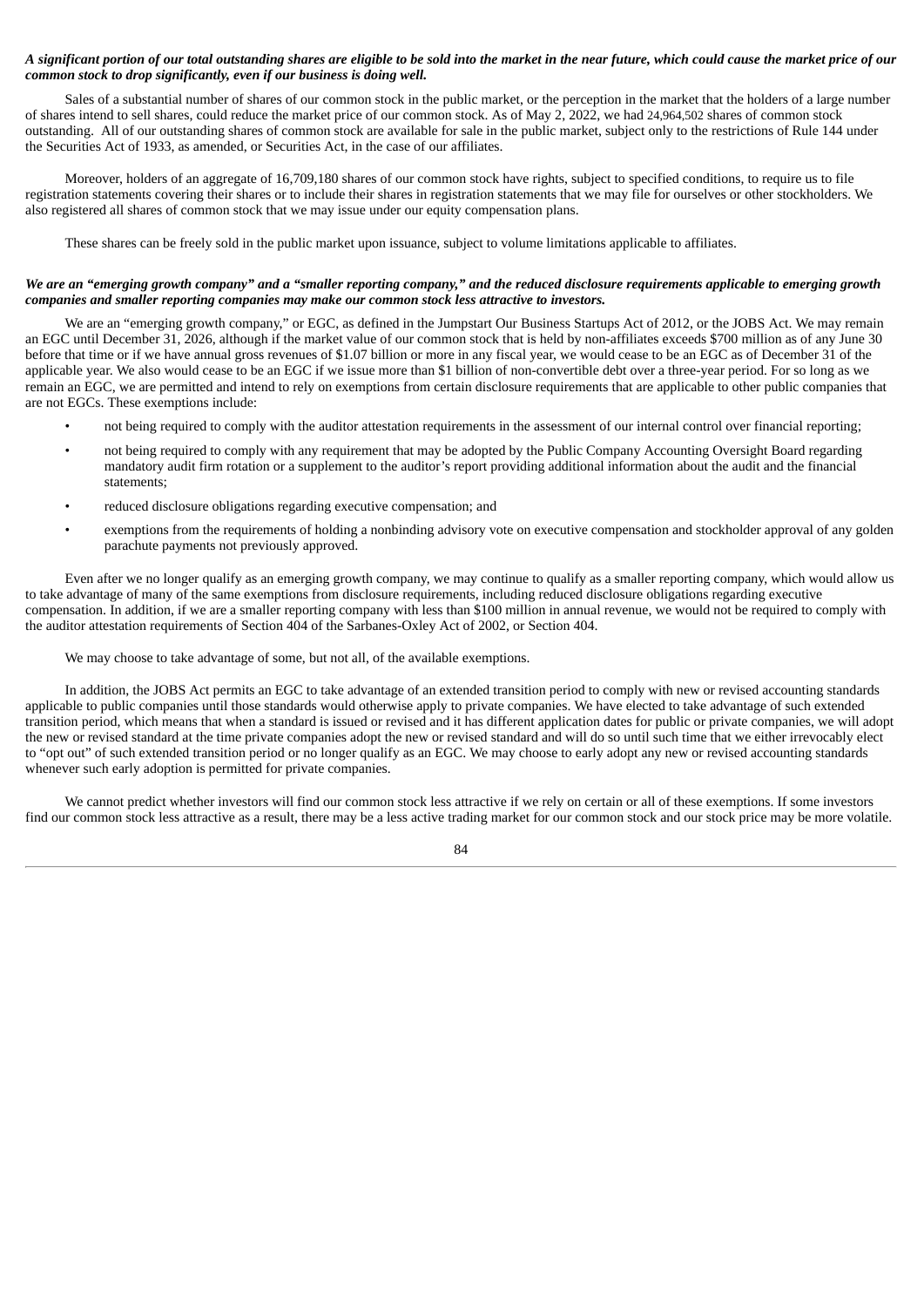### We have incurred and will continue to incur increased costs as a result of operating as a newly public company, and our management has devoted and will continue to be required to devote substantial time to new compliance initiatives and corporate governance practices.

As a public company, and particularly after we are no longer an EGC or a smaller reporting company, we have incurred and will continue to incur significant legal, accounting and other expenses that we did not previously incur as a private company. The Sarbanes-Oxley Act of 2002, or the Sarbanes-Oxley Act, the Dodd-Frank Wall Street Reform and Consumer Protection Act, the listing requirements of the Nasdaq Global Select Market and other applicable securities rules and regulations impose various requirements on public companies, including establishment and maintenance of effective disclosure and financial controls and corporate governance practices. Our management and other personnel devote and will continue to devote a substantial amount of time to these compliance initiatives. Moreover, these rules and regulations will increase our legal and financial compliance costs, particularly as we hire additional financial and accounting employees to meet public company internal control and financial reporting requirements, and will make some activities more time-consuming and costly compared to when we were a private company.

We cannot predict or estimate the amount of additional costs we may incur or the timing of such costs. These rules and regulations are often subject to varying interpretations, in many cases due to their lack of specificity, and, as a result, their application in practice may evolve over time as new guidance is provided by regulatory and governing bodies. This could result in continuing uncertainty regarding compliance matters and higher costs necessitated by ongoing revisions to disclosure and governance practices.

Pursuant to Section 404, we are required to furnish a report by our management on our internal control over financial reporting on an annual basis. However, while we remain an EGC or a smaller reporting company with less than \$100 million in annual revenue, we will not be required to include an attestation report on internal control over financial reporting issued by our independent registered public accounting firm. To achieve compliance with Section 404 within the prescribed period, we are engaged in a process to document and evaluate our internal control over financial reporting, which is both costly and challenging. In this regard, we will need to continue to dedicate internal resources, including through hiring additional financial and accounting personnel, potentially engage outside consultants and adopt a detailed work plan to assess and document the adequacy of internal control over financial reporting, continue steps to improve control processes as appropriate, validate through testing that controls are functioning as documented and implement a continuous reporting and improvement process for internal control over financial reporting. During our evaluation of our internal control, if we identify one or more material weaknesses in our internal control over financial reporting, we will be unable to assert that our internal control over financial reporting is effective. If we identify one or more material weaknesses in our internal control over financial reporting, it could result in an adverse reaction in the financial markets due to a loss of confidence in the reliability of our financial statements.

## If we fail to maintain an effective system of internal control over financial reporting, we may not be able to accurately report our financial results or prevent fraud. As a result, stockholders could lose confidence in our financial and other public reporting, which would harm our business and the *trading price of our common stock.*

Effective internal control over financial reporting is necessary for us to provide reliable financial reports and, together with adequate disclosure controls and procedures, is designed to prevent fraud. Any failure to implement required new or improved controls, or difficulties encountered in their implementation could cause us to fail to meet our reporting obligations. In addition, any testing by us conducted in connection with Section 404, or any subsequent testing by our independent registered public accounting firm, may reveal deficiencies in our internal control over financial reporting that are deemed to be material weaknesses or that may require prospective or retroactive changes to our financial statements or identify other areas for further attention or improvement. Inferior internal controls could also cause investors to lose confidence in our reported financial information, which could harm our business and have a negative effect on the trading price of our stock.

We are required to disclose changes made in our internal controls and procedures on a quarterly basis and our management is required to assess the effectiveness of these controls annually. However, for as long as we are an EGC under the JOBS Act or a smaller reporting company with less than \$100 million in annual revenue, our independent registered public accounting firm will not be required to attest to the effectiveness of our internal control over financial reporting pursuant to Section 404. We may remain an EGC until December 31, 2026. Our assessment of internal controls and procedures may not detect material weaknesses in our internal control over financial reporting. Undetected material weaknesses in our internal control over financial reporting could lead to financial statement restatements and require us to incur the expense of remediation, which could have a negative effect on the trading price of our stock.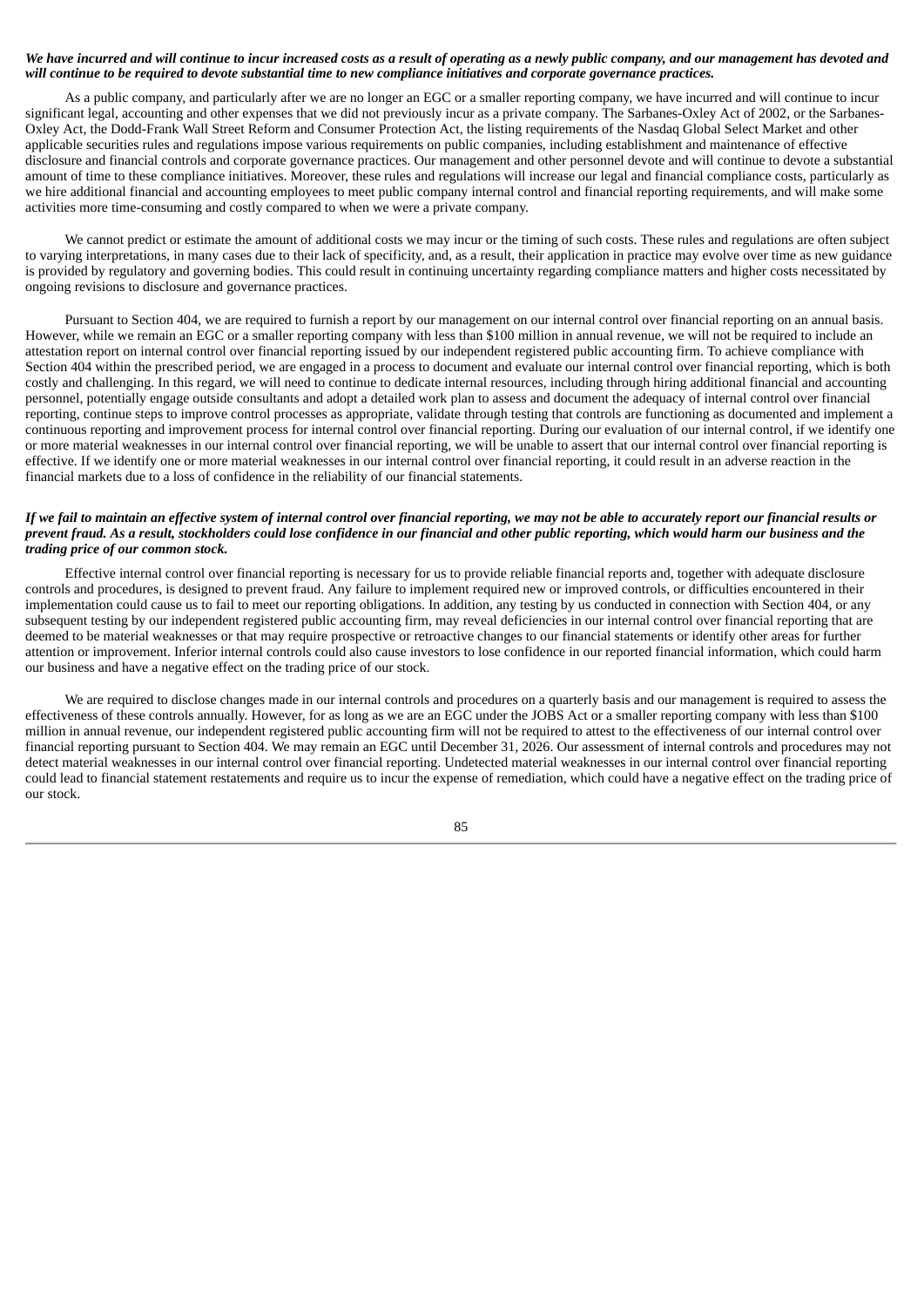# Provisions in our corporate charter documents and under Delaware law could make an acquisition of our company, which may be beneficial to our stockholders, more difficult and may prevent attempts by our stockholders to replace or remove our current directors and members of management.

Provisions in our certificate of incorporation and our bylaws may discourage, delay or prevent a merger, acquisition or other change in control of our company that stockholders may consider favorable, including transactions in which our stockholders might otherwise receive a premium for their shares. These provisions could also limit the price that investors might be willing to pay in the future for shares of our common stock, thereby depressing the market price of our common stock. In addition, because our board of directors is responsible for appointing the members of our management team, these provisions may frustrate or prevent any attempts by our stockholders to replace or remove our current management by making it more difficult for stockholders to replace members of our board of directors. Among other things, these provisions:

- establish a classified board of directors such that only one of three classes of directors is elected each year;
- allow the authorized number of our directors to be changed only by resolution of our board of directors;
- limit the manner in which stockholders can remove directors from our board of directors;
- establish advance notice requirements for stockholder proposals that can be acted on at stockholder meetings and nominations to our board of directors;
- require that stockholder actions must be effected at a duly called stockholder meeting and prohibit actions by our stockholders by written consent;
- limit who may call stockholder meetings;
- authorize our board of directors to issue preferred stock without stockholder approval, which could be used to institute a "poison pill" that would work to dilute the stock ownership of a potential hostile acquirer, effectively preventing acquisitions that have not been approved by our board of directors; and
- require the approval of the holders of at least 75% of the votes that all our stockholders would be entitled to cast to amend or repeal specified provisions of our certificate of incorporation or bylaws.

Moreover, because we are incorporated in Delaware, we are governed by the provisions of Section 203 of the Delaware General Corporation Law, or the DGCL, which prohibits a person who owns in excess of 15% of our outstanding voting stock from merging or combining with us for a period of three years after the date of the transaction in which the person acquired in excess of 15% of our outstanding voting stock, unless the merger or combination is approved in a prescribed manner.

## Our certificate of incorporation designates the Court of Chancery of the State of Delaware and the federal district courts of the United States of America as the sole and exclusive forum for certain types of actions and proceedings that may be initiated by our stockholders, which could limit our stockholders' ability to obtain a favorable judicial forum for disputes with us or our directors, officers and employees.

Our certificate of incorporation provides that, unless we consent in writing to the selection of an alternative forum, the Court of Chancery of the State of Delaware (or, if the Court of Chancery of the State of Delaware does not have jurisdiction, the federal district court for the District of Delaware) will be the sole and exclusive forum for the following types of actions or proceedings under Delaware statutory or common law:

- any derivative action or proceeding brought on our behalf;
- any action asserting a claim of breach of a fiduciary duty owed by any of our directors, officers, employees or stockholders to our company or our stockholders;
- any action asserting a claim arising pursuant to any provision of the DGCL or as to which the DGCL confers jurisdiction on the Court of Chancery of the State of Delaware; or
- any action asserting a claim arising pursuant to any provision of our certificate of incorporation or bylaws (in each case, as they may be amended from time to time) or governed by the internal affairs doctrine.

These choice of forum provisions will not apply to suits brought to enforce a duty or liability created by the Securities Exchange Act of 1934, as amended, or the Exchange Act. Furthermore, Section 22 of the Securities Act creates concurrent jurisdiction for federal and state courts over all such Securities Act actions. Accordingly, both state and federal courts have jurisdiction to entertain such claims. To prevent having to litigate claims in multiple jurisdictions and the threat of inconsistent or contrary rulings by different courts, among other considerations, our certificate of incorporation provides that, unless we consent in writing to the selection of an

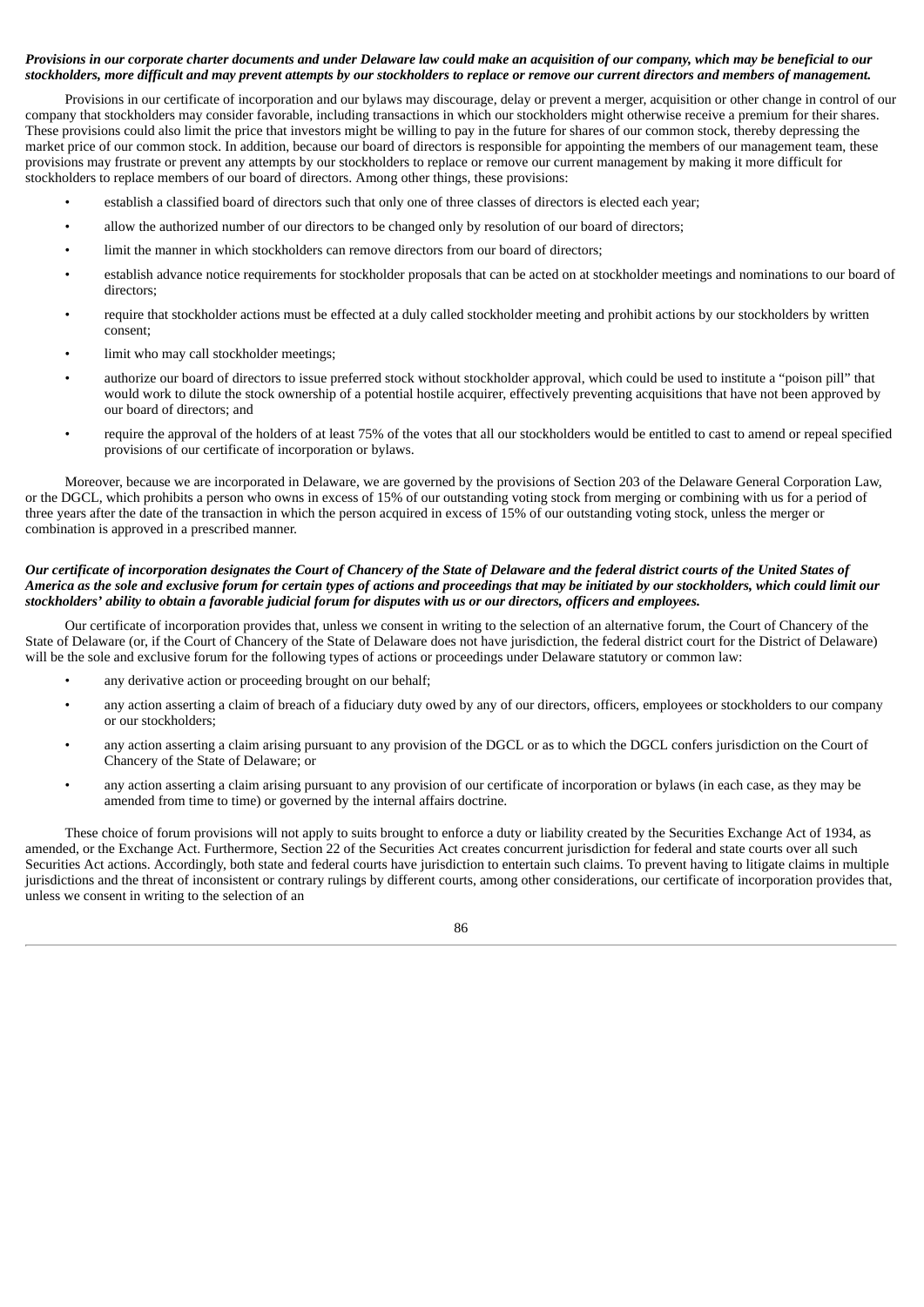alternative forum, the federal district courts of the United States of America shall, to the fullest extent permitted by law, be the sole and exclusive forum for the resolution of any claims arising under the Securities Act. While the Delaware courts have determined that such choice of forum provisions are facially valid, a stockholder may nevertheless seek to bring a claim in a venue other than those designated in the exclusive forum provisions. In such instance, we would expect to vigorously assert the validity and enforceability of the exclusive forum provisions of our certificate of incorporation. This may require significant additional costs associated with resolving such action in other jurisdictions and there can be no assurance that the provisions will be enforced by a court in those other jurisdictions.

These exclusive forum provisions may limit the ability of our stockholders to bring a claim in a judicial forum that such stockholders find favorable for disputes with us or our directors, officers or employees, which may discourage such lawsuits against us and our directors, officers and employees. If a court were to find either exclusive forum provision contained in our certificate of incorporation to be inapplicable or unenforceable in an action, we may incur further significant additional costs associated with resolving such action in other jurisdictions, all of which could materially adversely affect our business, financial condition and results of operations.

## **General Risk Factors**

#### *Our disclosure controls and procedures may not prevent or detect all errors or acts of fraud.*

We are subject to certain reporting requirements of the Exchange Act. Our disclosure controls and procedures are designed to reasonably assure that information required to be disclosed by us in reports we file or submit under the Exchange Act is accumulated and communicated to management, recorded, processed, summarized, and reported within the time periods specified in the rules and forms of the SEC. We believe that any disclosure controls and procedures or internal controls and procedures, no matter how well conceived and operated, can provide only reasonable, not absolute, assurance that the objectives of the control system are met. These inherent limitations include the realities that judgments in decision-making can be faulty, and that breakdowns can occur because of simple error or mistake. Additionally, controls can be circumvented by the individual acts of some persons, by collusion of two or more people, or by an unauthorized override of the controls. Accordingly, because of the inherent limitations in our control system, misstatements or insufficient disclosures due to error or fraud may occur and not be detected.

### Changes in tax laws or in their implementation or interpretation may adversely affect our business and financial condition.

Changes in tax law may adversely affect our business or financial condition. The TCJA, as amended by the Coronavirus Aid, Relief, and Economic Security Act, or CARES Act significantly revised the Internal Revenue Code of 1986, as amended, or the Code. The TCJA, among other things, contained significant changes to corporate taxation, including reducing the corporate tax rate from a top marginal rate of 35% to a flat rate of 21%, limiting the tax deduction for net interest expense to 30% of adjusted taxable income (except for certain small businesses), limiting the deduction for NOLs to 80% of current year taxable income and elimination of NOL carrybacks, in each case, for losses arising in taxable years beginning after December 31, 2017 (though any such NOLs may be carried forward indefinitely and such NOLs arising in taxable years beginning before January 1, 2021 are generally eligible to be carried back up to five years), imposing a one-time taxation of offshore earnings at reduced rates regardless of whether they are repatriated, eliminating U.S. tax on foreign earnings (subject to certain important exceptions), allowing immediate deductions for certain new investments instead of deductions for depreciation expense over time, and modifying or repealing many business deductions and credits.

In addition to the CARES Act, as part of Congress' response to the COVID-19 pandemic, economic relief legislation was enacted in 2020 and 2021 containing tax provisions. Regulatory guidance under the TCJA and such additional legislation is and continues to be forthcoming, and such guidance could ultimately increase or lessen their impact on our business and financial condition. Additional tax legislation may also be enacted, and any such legislation could have an impact on our company. In addition, it is uncertain if and to what extent various states will conform to the TCJA and such other additional tax legislation.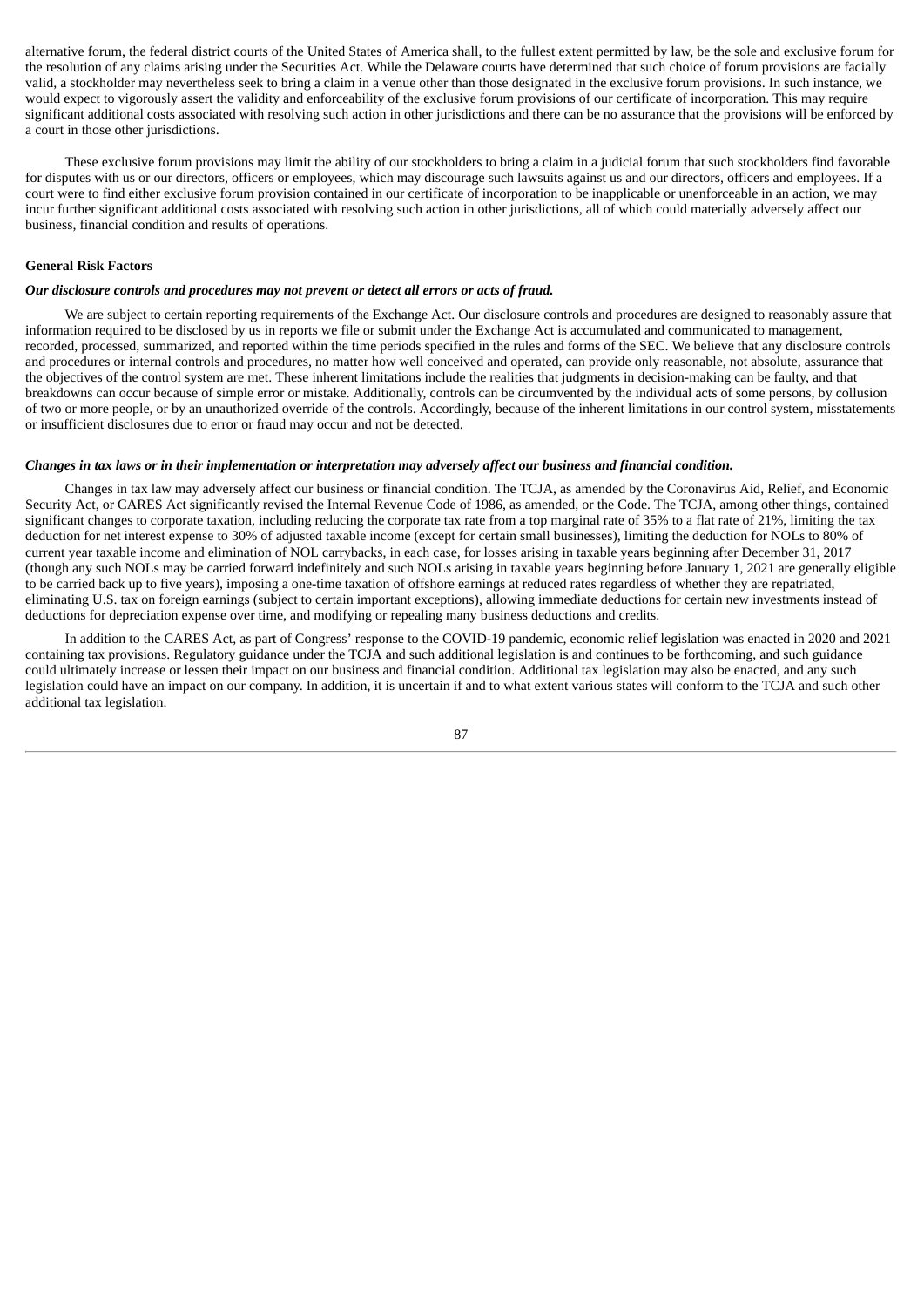## **Item 2. Unregistered Sales of Equity Securities and Use of Proceeds.**

On February 17, 2021, we closed our initial public offering, or IPO, in which we issued and sold 7,062,000 shares of our common stock at a public offering price of \$18.00 per share, and on February 24, 2021, we issued and sold an additional 600,000 shares pursuant to the underwriters' partial exercise of their option to purchase additional shares, for aggregate gross proceeds of \$137.9 million. All of the shares of common stock issued and sold in our initial public offering were registered under the Securities Act pursuant to a registration statement on Form S-1 (Registration No. 333-252347), which was declared effective by the SEC on February 11, 2021.

The aggregate net proceeds to us from the public offering, inclusive of the proceeds from the underwriters' partial exercise of their option to purchase additional shares, was \$125.0 million, after deducting underwriting discounts and commissions and other offering expenses payable by us of approximately \$13.1 million. As of March 31, 2022, we have used approximately \$72.1 million of the net proceeds from the IPO. There has been no material change in the planned use of IPO proceeds from that described in the final prospectus related to our IPO filed with the SEC pursuant to Rule 424(b)(4) under the Securities Act of 1933, as amended, on February 12, 2021.

# **Item 3. Defaults Upon Senior Securities.**

None.

## **Item 4. Mine Safety Disclosures.**

Not applicable.

# **Item 5. Other Information.**

None.

### **Item 6. Exhibits.**

| <b>Exhibit</b><br><b>Number</b> | <b>Description</b>                                                                                                                                                                                                                                                      |
|---------------------------------|-------------------------------------------------------------------------------------------------------------------------------------------------------------------------------------------------------------------------------------------------------------------------|
| 10.1                            | Open Market Sale Agreement <sup>SM</sup> , dated as of March 18, 2022, by and between the Registrant and Jefferies LLC (incorporated by reference<br>to Exhibit 1.2 to the Registrant's Registration Statement on Form S-3, File No. 333-263671, filed March 18, 2022). |
| $31.1*$                         | Certification of Principal Executive Officer Pursuant to Rules 13a-14(a) and 15d-14(a) under the Securities Exchange Act of 1934, as<br>Adopted Pursuant to Section 302 of the Sarbanes-Oxley Act of 2002.                                                              |
| $31.2*$                         | Certification of Principal Financial Officer Pursuant to Rules 13a-14(a) and 15d-14(a) under the Securities Exchange Act of 1934, as<br>Adopted Pursuant to Section 302 of the Sarbanes-Oxley Act of 2002.                                                              |
| $32.1*$                         | Certification of Principal Executive Officer Pursuant to 18 U.S.C. Section 1350, as Adopted Pursuant to Section 906 of the Sarbanes-Oxley<br>Act of 2002.                                                                                                               |
| $32.2*$                         | Certification of Principal Financial Officer Pursuant to 18 U.S.C. Section 1350, as Adopted Pursuant to Section 906 of the Sarbanes-Oxley<br>Act of 2002.                                                                                                               |
| 101.INS                         | Inline XBRL Instance Document                                                                                                                                                                                                                                           |
| 101.SCH                         | Inline XBRL Taxonomy Extension Schema Document                                                                                                                                                                                                                          |
| 101.CAL                         | Inline XBRL Taxonomy Extension Calculation Linkbase Document                                                                                                                                                                                                            |
| 101.DEF                         | Inline XBRL Taxonomy Extension Definition Linkbase Document                                                                                                                                                                                                             |
| 101.LAB                         | Inline XBRL Taxonomy Extension Label Linkbase Document                                                                                                                                                                                                                  |
| 101.PRE                         | Inline XBRL Taxonomy Extension Presentation Linkbase Document                                                                                                                                                                                                           |
| 104                             | Cover Page Interactive Data File (embedded within the Inline XBRL document)                                                                                                                                                                                             |

\* Filed herewith.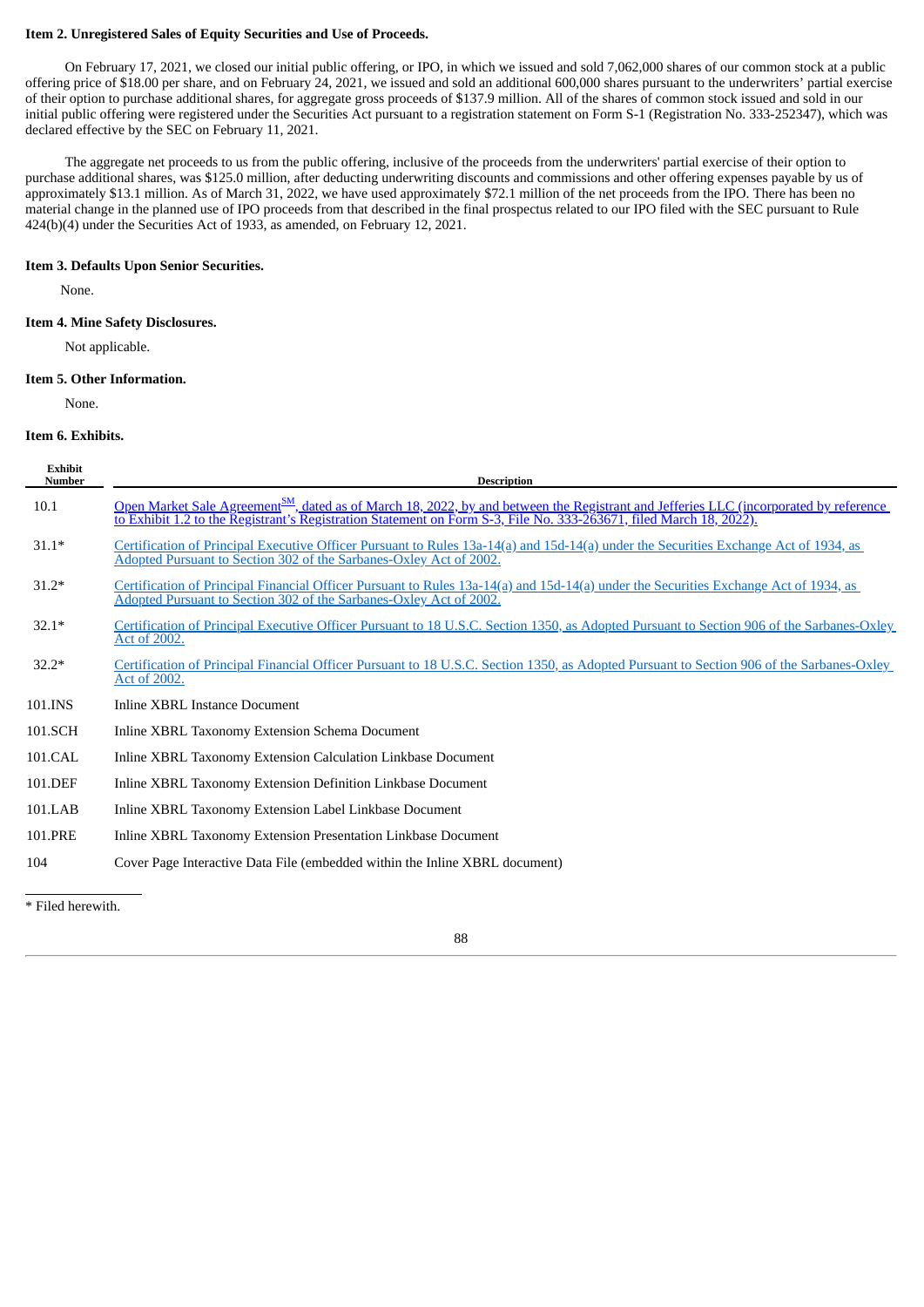# **SIGNATURES**

Pursuant to the requirements of the Securities Exchange Act of 1934, the Registrant has duly caused this report to be signed on its behalf by the undersigned thereunto duly authorized.

|                    | DECIBEL THERAPEUTICS, INC. |                                                                                                                                                    |
|--------------------|----------------------------|----------------------------------------------------------------------------------------------------------------------------------------------------|
| Date: May 12, 2022 | $\rm\,By:$                 | /s/ Laurence Reid<br>Laurence Reid, Ph.D.<br>President and Chief Executive Officer<br>(Principal Executive Officer)                                |
| Date: May 12, 2022 | By:                        | /s/ Elisabeth Leiderman<br>Elisabeth Leiderman, M.D.<br>Chief Financial Officer and Head of Corporate Development<br>(Principal Financial Officer) |
|                    | 89                         |                                                                                                                                                    |
|                    |                            |                                                                                                                                                    |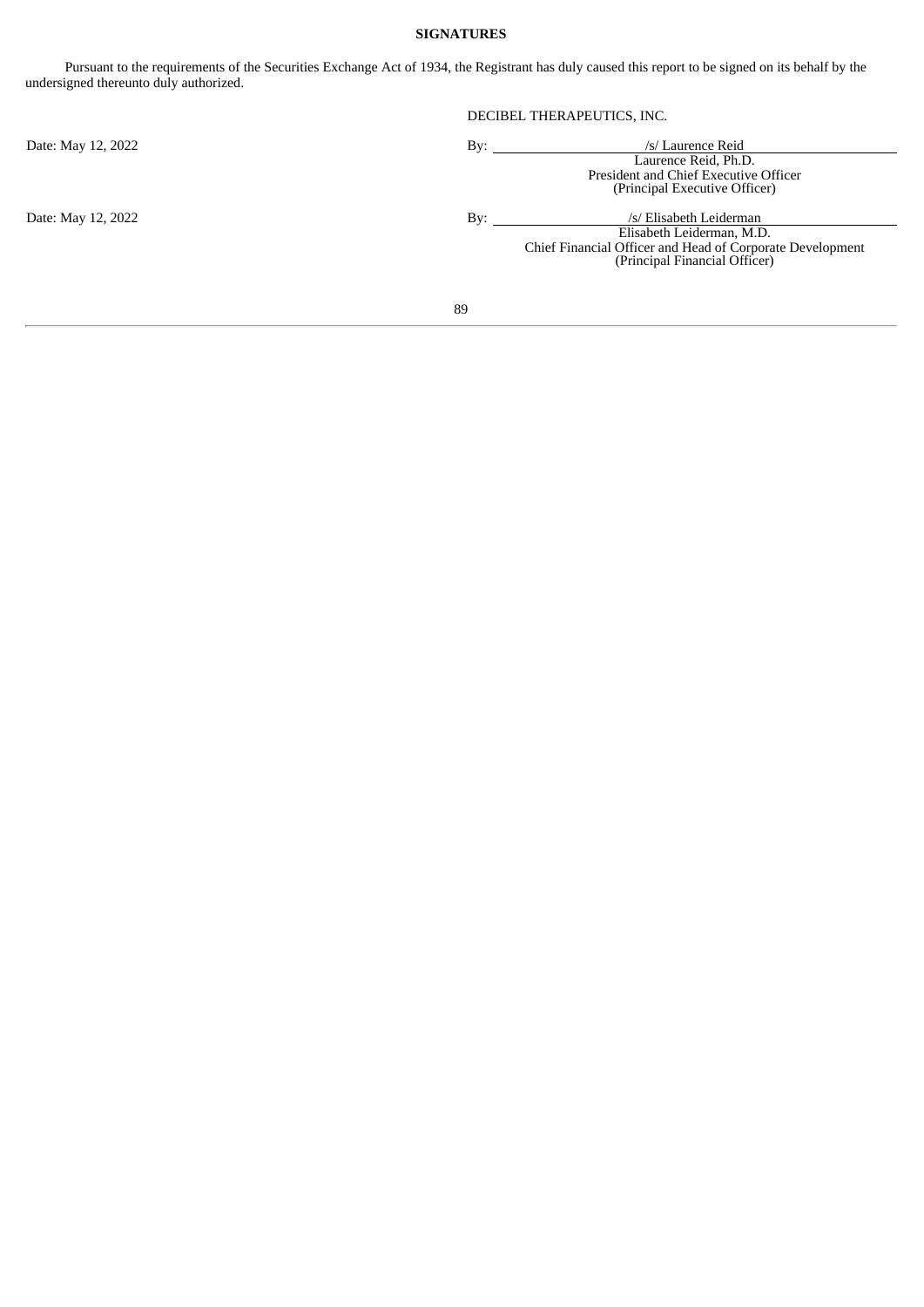# **CERTIFICATION PURSUANT TO RULES 13a-14(a) AND 15d-14(a) UNDER THE SECURITIES EXCHANGE ACT OF 1934, AS ADOPTED PURSUANT TO SECTION 302 OF THE SARBANES-OXLEY ACT OF 2002**

<span id="page-90-0"></span>I, Laurence Reid, certify that:

- 1. I have reviewed this Quarterly Report on Form 10-Q of Decibel Therapeutics, Inc.;
- 2. Based on my knowledge, this report does not contain any untrue statement of a material fact or omit to state a material fact necessary to make the statements made, in light of the circumstances under which such statements were made, not misleading with respect to the period covered by this report;
- 3. Based on my knowledge, the financial statements, and other financial information included in this report, fairly present in all material respects the financial condition, results of operations and cash flows of the registrant as of, and for, the periods presented in this report;
- 4. The registrant's other certifying officer(s) and I are responsible for establishing and maintaining disclosure controls and procedures (as defined in Exchange Act Rules 13a-15(e) and 15d-15(e)) and internal control over financial reporting (as defined in Exchange Act Rules 13a-15(f) and 15d-15(f)) for the registrant and have:
	- (a) Designed such disclosure controls and procedures, or caused such disclosure controls and procedures to be designed under our supervision, to ensure that material information relating to the registrant, including its consolidated subsidiaries, is made known to us by others within those entities, particularly during the period in which this report is being prepared;
	- (b) Designed such internal control over financial reporting, or caused such internal control over financial reporting to be designed under our supervision, to provide reasonable assurance regarding the reliability of financial reporting and the preparation of financial statements for external purposes in accordance with generally accepted accounting principles;
	- (c) Evaluated the effectiveness of the registrant's disclosure controls and procedures and presented in this report our conclusions about the effectiveness of the disclosure controls and procedures, as of the end of the period covered by this report based on such evaluation; and
	- (d) Disclosed in this report any change in the registrant's internal control over financial reporting that occurred during the registrant's most recent fiscal quarter (the registrant's fourth fiscal quarter in the case of an annual report) that has materially affected, or is reasonably likely to materially affect, the registrant's internal control over financial reporting; and
- 5. The registrant's other certifying officer and I have disclosed, based on our most recent evaluation of internal control over financial reporting, to the registrant's auditors and the audit committee of the registrant's board of directors (or persons performing the equivalent functions):
	- (a) All significant deficiencies and material weaknesses in the design or operation of internal control over financial reporting which are reasonably likely to adversely affect the registrant's ability to record, process, summarize and report financial information; and
	- (b) Any fraud, whether or not material, that involves management or other employees who have a significant role in the registrant's internal control over financial reporting.

Date: May 12, 2022 <br>
By: /s/ Laurence Reid Laurence Reid, Ph.D. President and Chief Executive Officer (Principal Executive Officer)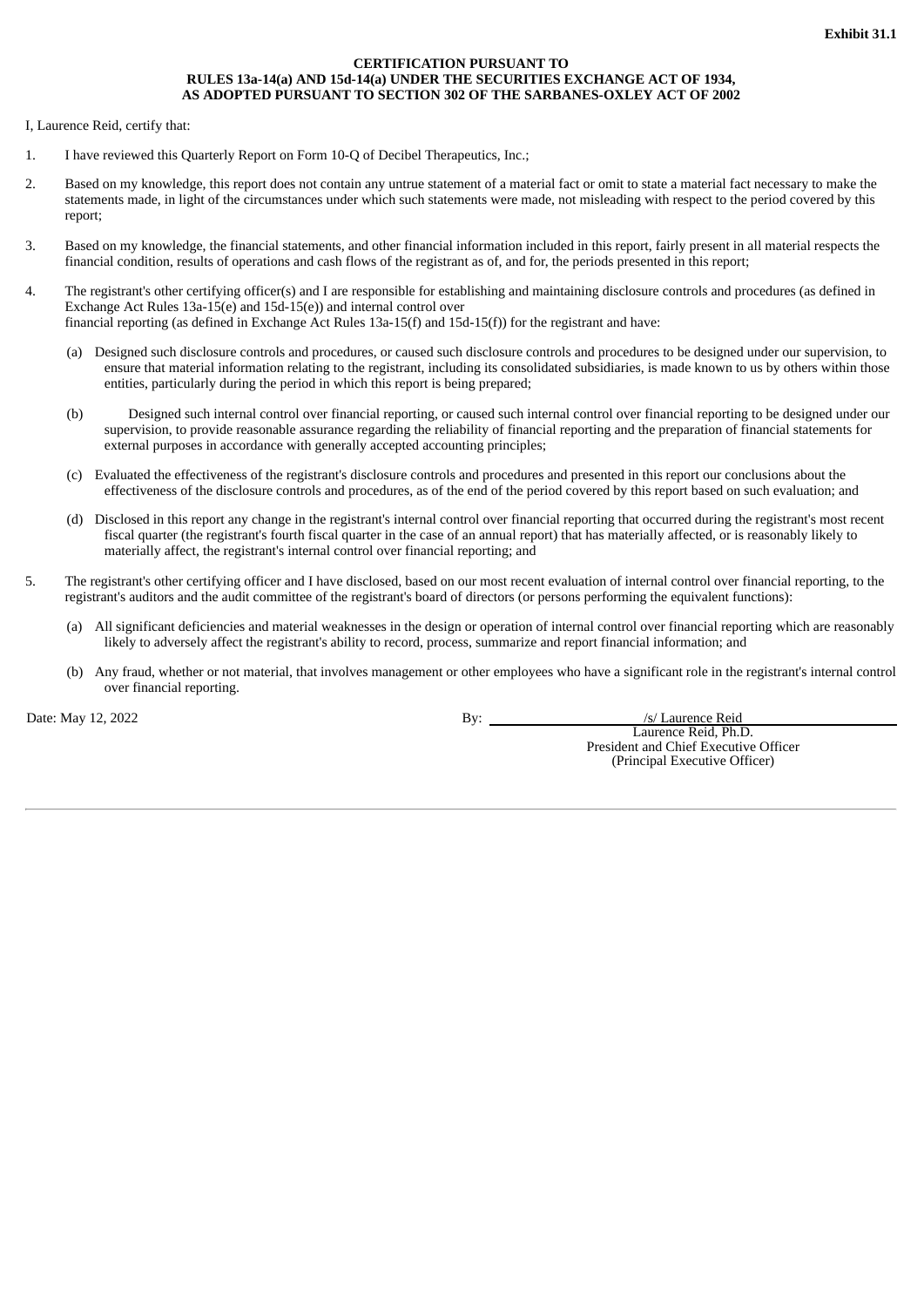# **CERTIFICATION PURSUANT TO RULES 13a-14(a) AND 15d-14(a) UNDER THE SECURITIES EXCHANGE ACT OF 1934, AS ADOPTED PURSUANT TO SECTION 302 OF THE SARBANES-OXLEY ACT OF 2002**

<span id="page-91-0"></span>I, Elisabeth Leiderman, certify that:

- 1. I have reviewed this Quarterly Report on Form 10-Q of Decibel Therapeutics, Inc.;
- 2. Based on my knowledge, this report does not contain any untrue statement of a material fact or omit to state a material fact necessary to make the statements made, in light of the circumstances under which such statements were made, not misleading with respect to the period covered by this report;
- 3. Based on my knowledge, the financial statements, and other financial information included in this report, fairly present in all material respects the financial condition, results of operations and cash flows of the registrant as of, and for, the periods presented in this report;
- 4. The registrant's other certifying officer(s) and I are responsible for establishing and maintaining disclosure controls and procedures (as defined in Exchange Act Rules 13a-15(e) and 15d-15(e)) and internal control over financial reporting (as defined in Exchange Act Rules 13a-15(f) and 15d-15(f)) for the registrant and have:
	- (a) Designed such disclosure controls and procedures, or caused such disclosure controls and procedures to be designed under our supervision, to ensure that material information relating to the registrant, including its consolidated subsidiaries, is made known to us by others within those entities, particularly during the period in which this report is being prepared;
	- (b) Designed such internal control over financial reporting, or caused such internal control over financial reporting to be designed under our supervision, to provide reasonable assurance regarding the reliability of financial reporting and the preparation of financial statements for external purposes in accordance with generally accepted accounting principles;
	- (c) Evaluated the effectiveness of the registrant's disclosure controls and procedures and presented in this report our conclusions about the effectiveness of the disclosure controls and procedures, as of the end of the period covered by this report based on such evaluation; and
	- (d) Disclosed in this report any change in the registrant's internal control over financial reporting that occurred during the registrant's most recent fiscal quarter (the registrant's fourth fiscal quarter in the case of an annual report) that has materially affected, or is reasonably likely to materially affect, the registrant's internal control over financial reporting; and
- 5. The registrant's other certifying officer(s) and I have disclosed, based on our most recent evaluation of internal control over financial reporting, to the registrant's auditors and the audit committee of the registrant's board of directors (or persons performing the equivalent functions):
	- (a) All significant deficiencies and material weaknesses in the design or operation of internal control over financial reporting which are reasonably likely to adversely affect the registrant's ability to record, process, summarize and report financial information; and
	- (b) Any fraud, whether or not material, that involves management or other employees who have a significant role in the registrant's internal control over financial reporting.

Date: May 12, 2022 **By:** *By: Solutional By: Solutional By: Solutional By: Solutional* By: *Solutional* By: *Solutional* By: *Solutional* By: *Solutional* By: *Solutional* By: *Solutional* By: *Solutional* By: *Sol* Elisabeth Leiderman, M.D. Chief Financial Officer and Head of Corporate Development (Principal Financial Officer)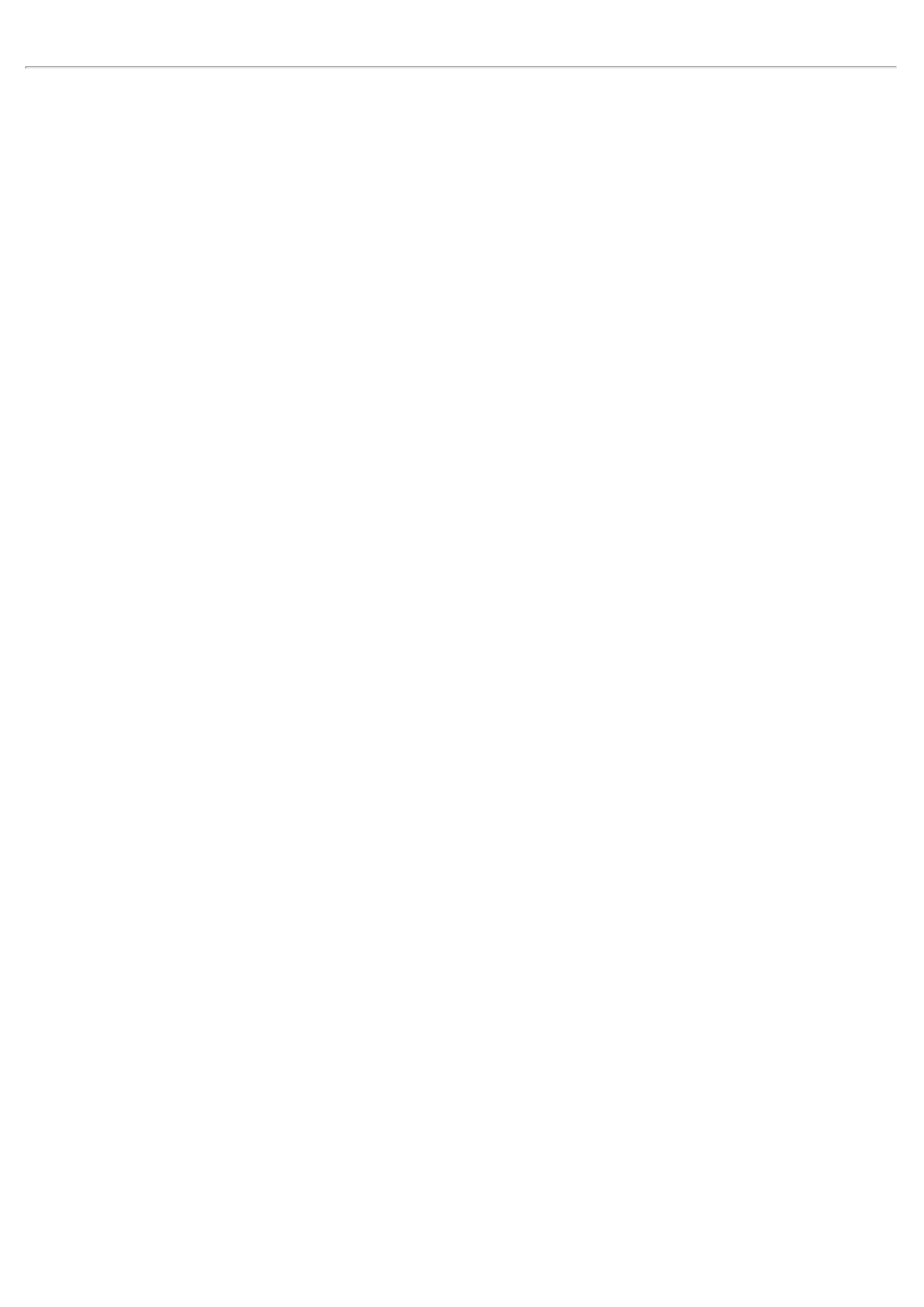## **CERTIFICATION PURSUANT TO 18 U.S.C. SECTION 1350, AS ADOPTED PURSUANT TO SECTION 906 OF THE SARBANES-OXLEY ACT OF 2002**

<span id="page-93-0"></span>In connection with the Quarterly Report on Form 10-Q of Decibel Therapeutics, Inc. (the "Company") for the period ended March 31, 2022 as filed with the Securities and Exchange Commission on the date hereof (the "Report"), I certify, pursuant to 18 U.S.C. § 1350, as adopted pursuant to § 906 of the Sarbanes-Oxley Act of 2002, that, to my knowledge:

- (1) The Report fully complies with the requirements of section 13(a) or 15(d) of the Securities Exchange Act of 1934; and
- (2) The information contained in the Report fairly presents, in all material respects, the financial condition and result of operations of the Company.

Date: May 12, 2022 By: /s/ Laurence Reid

Laurence Reid, Ph.D. President and Chief Executive Officer (Principal Executive Officer)